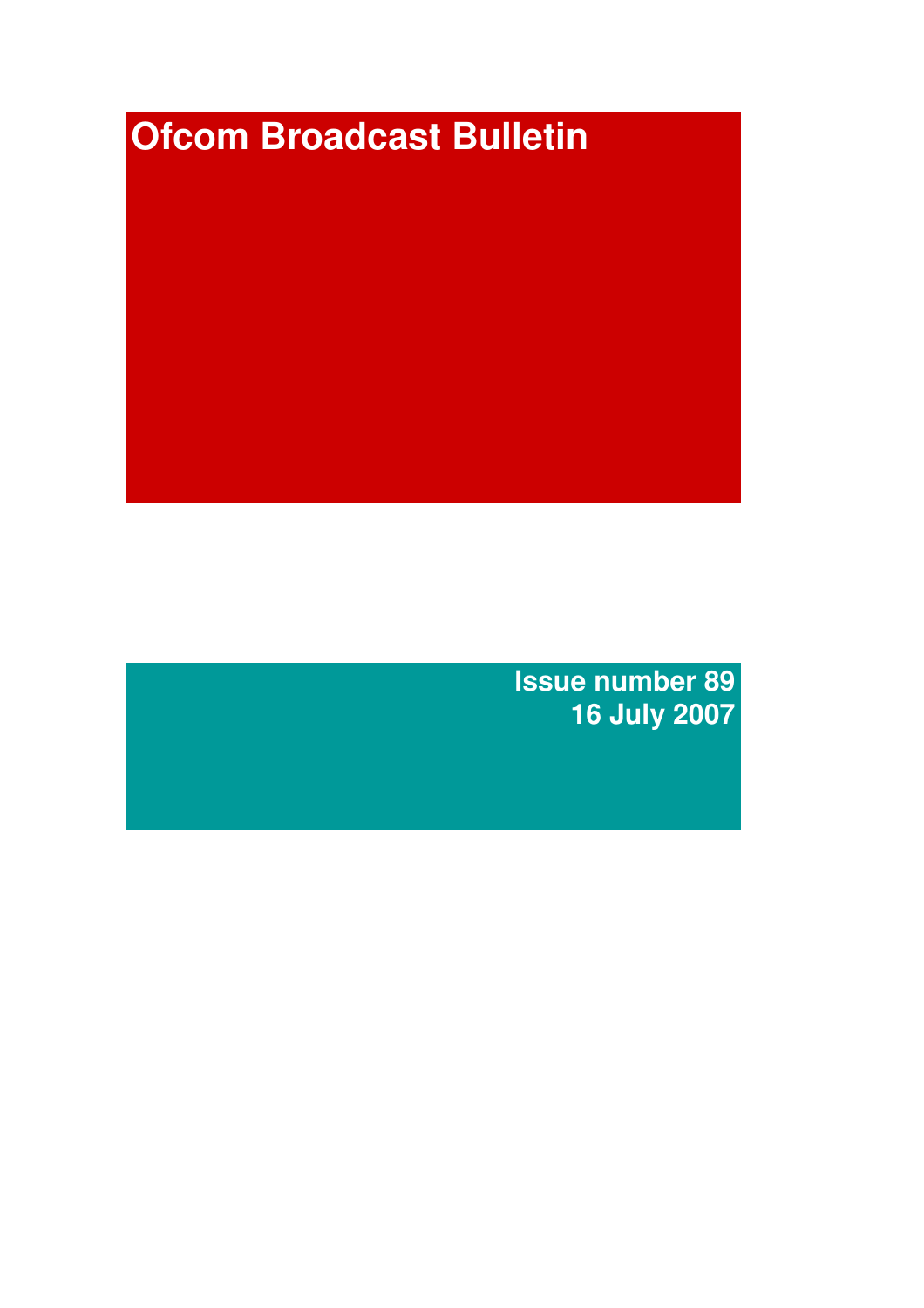# **Contents**

| Introduction                        | З  |
|-------------------------------------|----|
| <b>Standards cases</b>              |    |
| Notice of Sanction                  | 4  |
| In Breach                           | 5  |
| Note to Broadcasters                | 10 |
| <b>Fairness &amp; Privacy cases</b> |    |
| Not Upheld                          | 11 |
|                                     |    |

Other programmes not in breach/outside remit 76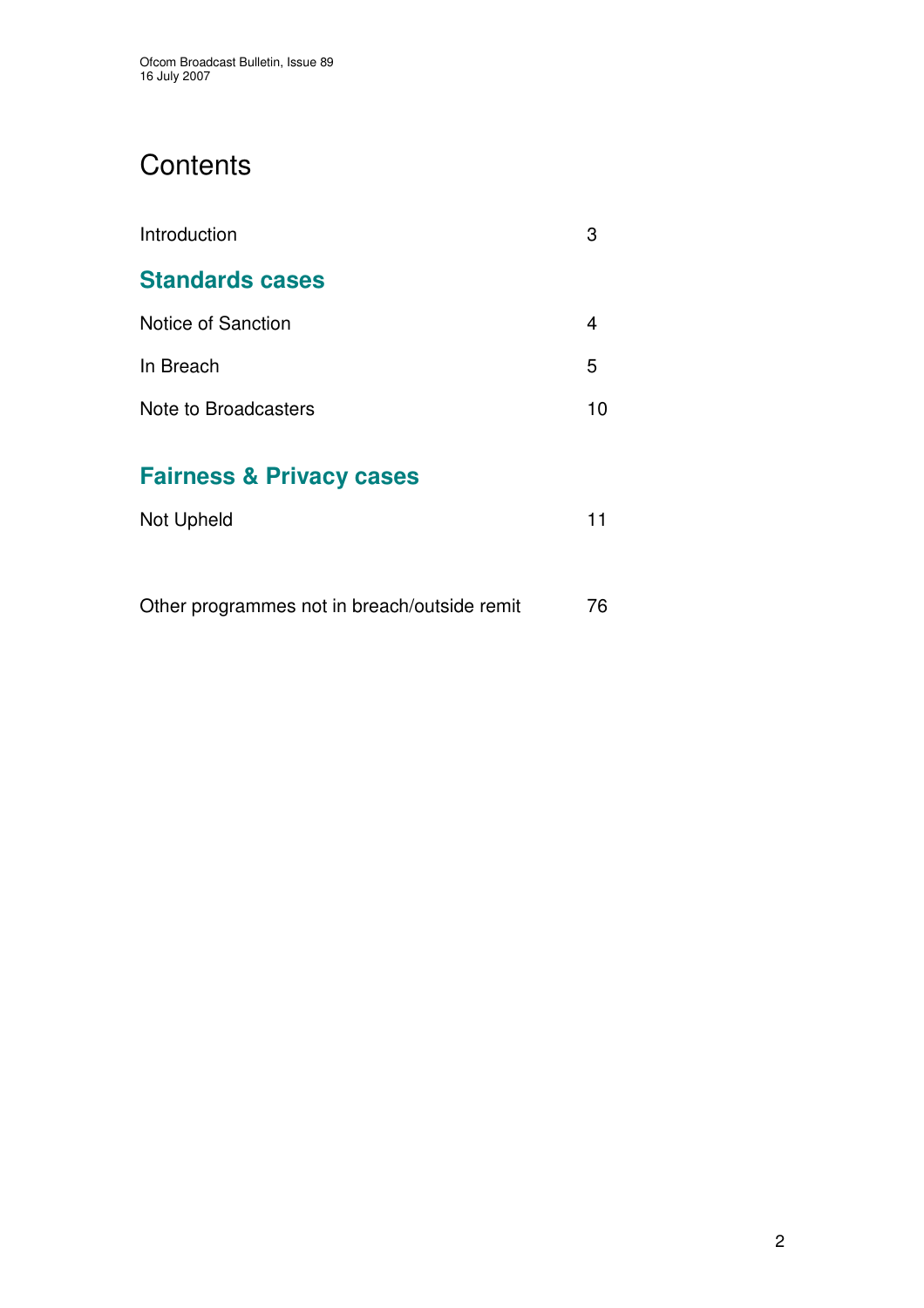# Introduction

Ofcom's Broadcasting Code ("the Code") took effect on 25 July 2005 (with the exception of Rule 10.17 which came into effect on 1 July 2005). This Code is used to assess the compliance of all programmes broadcast on or after 25 July 2005. The Broadcasting Code can be found at http://www.ofcom.org.uk/tv/ifi/codes/bcode/

The Rules on the Amount and Distribution of Advertising (RADA) apply to advertising issues within Ofcom's remit from 25 July 2005. The Rules can be found at http://www.ofcom.org.uk/tv/ifi/codes/advertising/#content

From time to time adjudications relating to advertising content may appear in the Bulletin in relation to areas of advertising regulation which remain with Ofcom (including the application of statutory sanctions by Ofcom).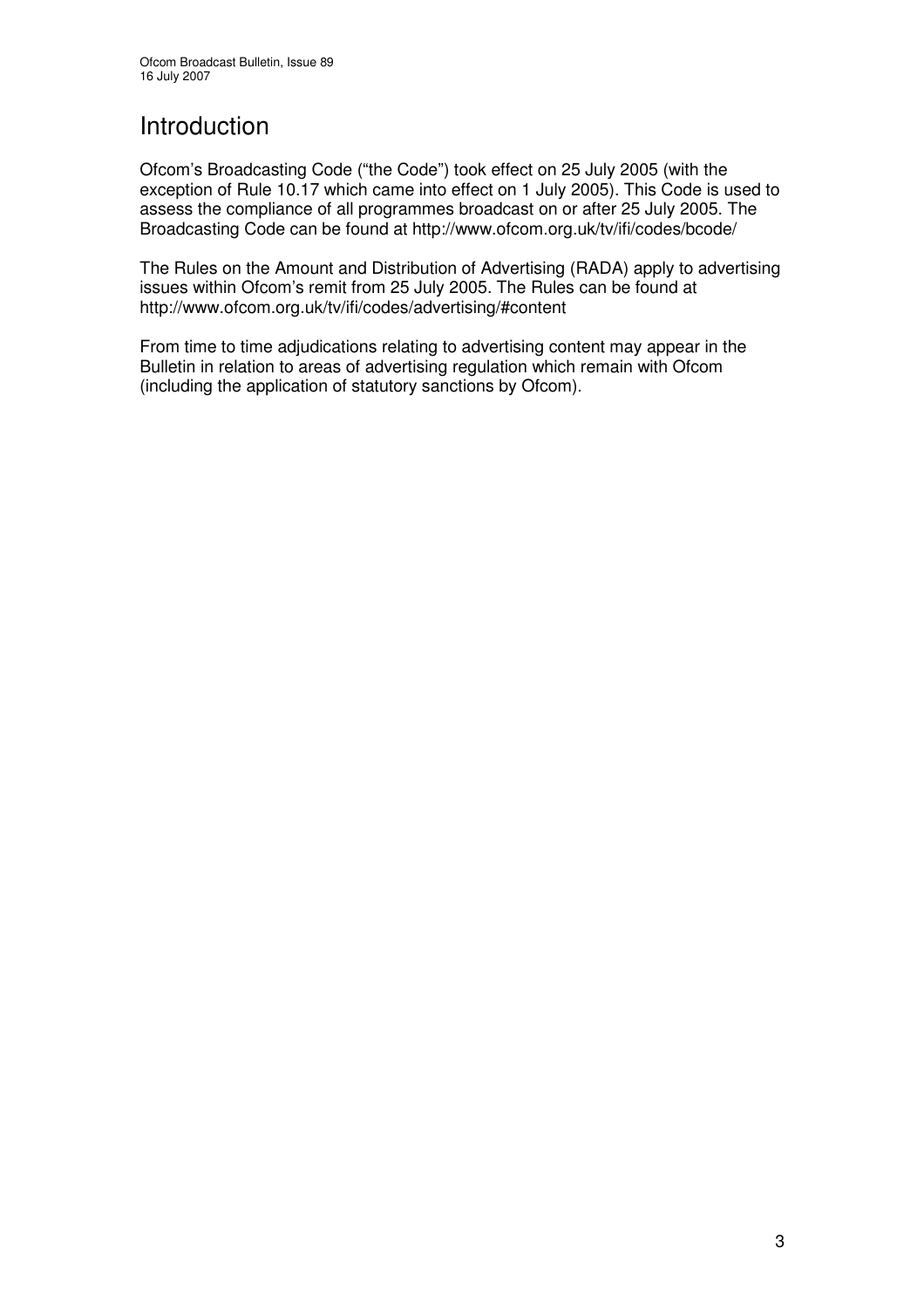# **Standards cases**

# **Notice of Sanction**

# **British Broadcasting Corporation ("BBC")**

*Blue Peter*, 27 November 2006, BBC1, 17:00 and CBBC, 18:30

On 9 July 2007, Ofcom published its decision to impose a statutory sanction on the BBC for breaches of Rules 2.11 (competitions should be conducted fairly) and 1.26 (due care of people under eighteen) of Ofcom's Broadcasting Code.

Ofcom has found that these Rules were breached in the 'live' transmission of *Blue Peter* at 17:00. During a premium rate telephone competition conducted as part of the programme, technical problems prevented genuine callers being put to air to answer the competition question. Instead, a child visiting the studio was asked to call in and pose as the 'winner' of the competition.

A further breach of Rule 2.11 occurred when the same programme was repeated later that day on CBBC. Despite the fact that the competition had ended in the 'live' programme, a further 3,574 entrants called the premium rate telephone line to enter because the on-screen caption showing this number had not been sufficiently obscured.

For the reasons set out in the adjudication, Ofcom has imposed a financial penalty of £50,000 on the BBC, £45,000 of which has been imposed for the Code breaches during the 'live' programme on BBC1, and £5,000 for the further breach of Rule 2.11 during the repeat on CBBC.

The full adjudication can be found at:

# **http://www.ofcom.org.uk/tv/obb/ocsc\_adjud/bbc.pdf**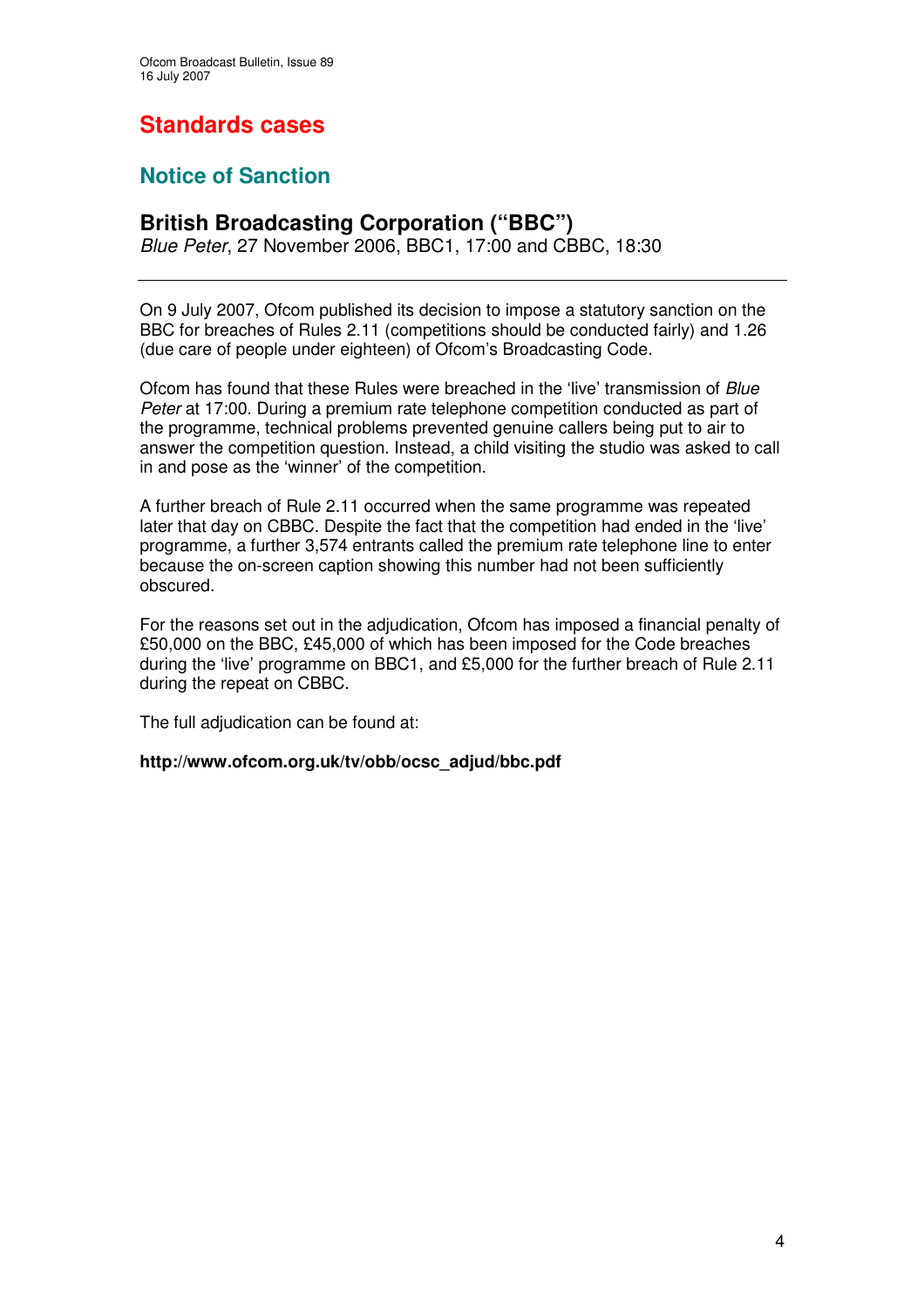# **In Breach**

# **The Green Guide to Life**

*BBC Radio 2, 14 April 2007, 13:00*

# **Introduction**

*The Green Guide to Life* is a half-hour comedy programme looking at the complications and confusion of modern day living and supported by material from various stand up comedians. Ofcom received two complaints from listeners who objected to offensive language being used during a comedy sketch featuring Jack Dee, who was heard to say: *"What do you mean, fuck off"*. This programme was broadcast at lunchtime on a Saturday.

Ofcom asked the broadcaster to comment in respect of Rule 1.14 of the Code (the most offensive language must not be broadcast before the watershed or when children are particularly likely to be listening).

# **Response**

The BBC stated that the language complained of was completely inappropriate for broadcast at this time. It apologised unreservedly and further wished to explain how this error had occurred. The programme was made by an independent production company for an original transmission time of 22:30 and was delivered to the broadcaster without indicating that it contained extremely strong language. It was therefore not vetted before being scheduled in this slot. The broadcaster accepted that it should have been checked. In light of this incident they have instituted new compliance procedures to ensure that all programmes are reviewed in-house to ensure compliance.

# **Decision**

The language complained of was clearly inappropriate for broadcast at a Saturday lunchtime on Radio 2 when children were particularly likely to be listening. The BBC accepted there was a breach of Rule 1.14. It is the clear responsibility of the broadcaster to ensure that all material, irrespective of who originally produced it, is suitable for broadcast and appropriately scheduled.

This error exposed a weakness in the broadcaster's compliance procedures. Further this is not the first occasion on which inappropriate language has been transmitted on Radio 2. Ofcom therefore considers it appropriate to record a breach of the Code.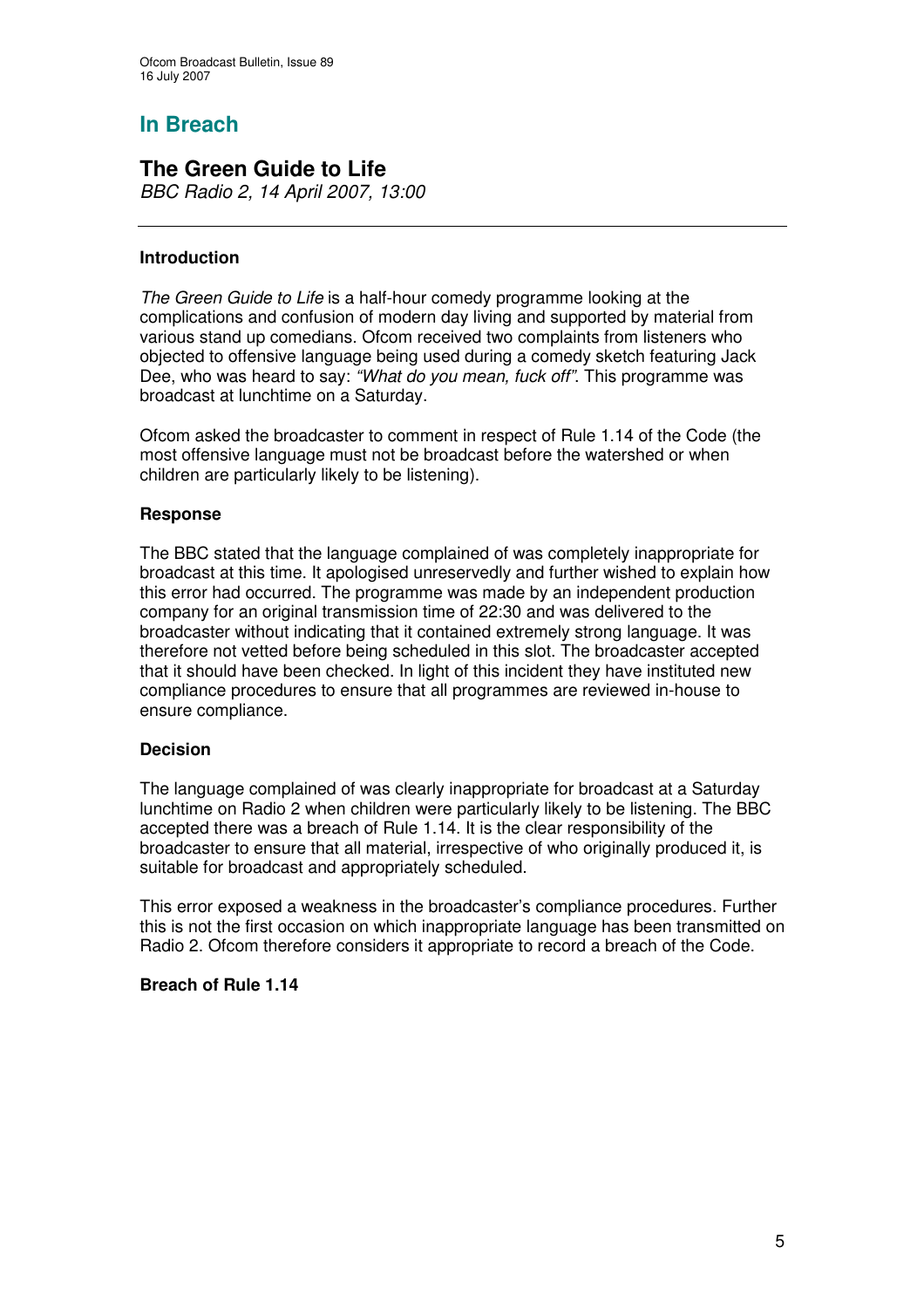**The Last Casino** *Five, 23 March 2007, 15:30*

# **Introduction**

*The Last Casino* is a film about a teacher using his students to cheat a casino in order to pay off his debts. It was transmitted in Five's regular weekday afternoon movie slot. A viewer complained to Ofcom that the word "fuck" was clearly audible on one occasion and that it was also included in the programme's subtitles. Five was asked to comment in light of Rule 1.14 of the Code (offensive language before the watershed).

### **Response**

Five responded that *The Last Casino* was edited thoroughly for afternoon transmission because the original version did contain some swearing. On viewing a copy of the film, Five suggested that the word complained of was not in fact audible and therefore disagreed with the complainant's allegation that it was *"clearly audible"*.

With regard to the subtitling. Five explained that this service is provided by Independent Media Support (IMS) once Five has submitted the edited programme to them. In this instance, Five said that it was surprised to see that IMS had included the subtitle *"fuck"* and that it questioned the logic of doing so in a pre-watershed programme and not least because there was no question, in this instance, of anyone lip-reading the word on screen. Five said that its Broadcast Services department wrote to IMS requesting an explanation as to how this situation came about; asking what procedures were in place to prevent it from occurring. Five subsequently informed Ofcom that it will supply IMS with a list of unacceptable pre-watershed language in accordance with Ofcom guidance and that all subtitlers will report the existence of unacceptable words on pre-watershed programmes to their supervisor or traffic manager to be queried with Five.

# **Decision**

Rule 1.14 of the Code states that "The most offensive language must not be broadcast before the watershed or when children are particularly likely to be listening".

Ofcom checked the copy of the broadcast carefully. It judged that the spoken word *"fuck"* was barely audible, but noted that nevertheless the IMS subtitling team must have considered it audible enough to include in the subtitles. Irrespective of whether the inclusion of *"fuck"* in the subtitles was human error on the part of the subtitler, Ofcom is concerned that before this incident Five did not have agreed procedures in place with its contracted subtitle supplier to ensure that the most offensive language was automatically omitted before the watershed. Further, this appeared to only have been highlighted to Five as a result of this complaint. As the licensee, Five is responsible for the compliance of its broadcast content and it is therefore Five's responsibility to ensure that any party providing a service to it regarding material intended for transmission does so in accordance with the requirements of the Code.

In this instance, the most offensive language was broadcast before the watershed. There was therefore a breach of Rule 1.14.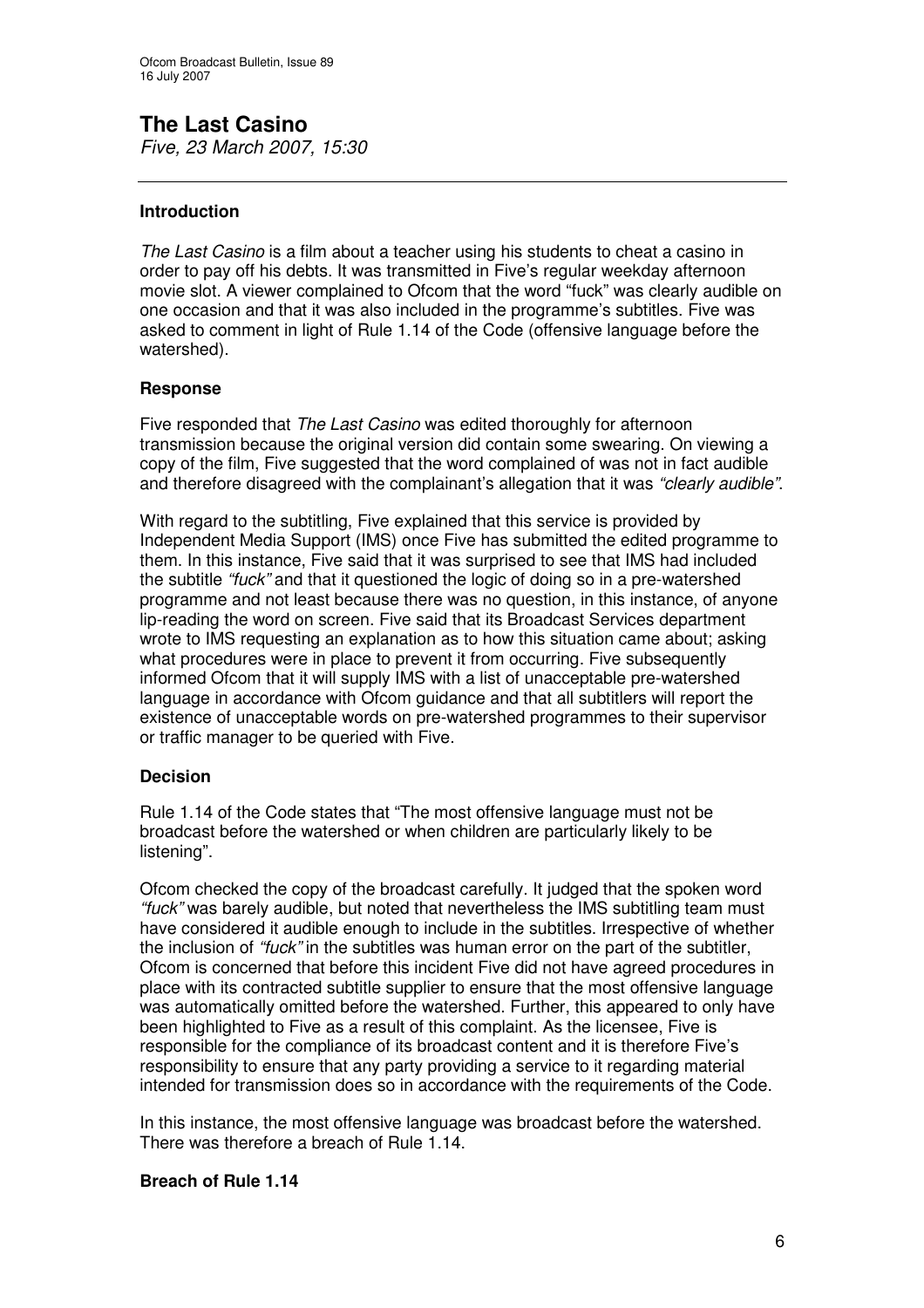# **Build a New Life in the Country**

*Five Life, 7 May 2007, 20:00*

# **Introduction**

Five Life is a channel owned and operated by Channel 5 Broadcasting Ltd. ("Five") and is available on digital terrestrial, cable and satellite. One viewer complained to Ofcom that an episode of *Build a New Life in the Country* transmitted at 20:00 on Five Life on 7 May 2007 contained the words "fuck", "fucked" and "fucking". Five was asked to comment, with regard to Rule 1.14 of the Code (offensive language broadcast before the watershed).

# **Response**

Five said that *Build a New Life in the Country* was originally produced for transmission on the main Five channel after 21:00 and that when the decision was taken to schedule the programme in an earlier timeslot on Five Life a number of edits were made to remove the bad language and alter its length to fit Five Life's schedule. It said that this edited version of the programme was known as the 'B version'. This was approved for transmission from 20:00. On the day that the schedules had to be submitted for publication in listings magazines, however, the planning team needed a programme of longer duration to complete the schedule on Five Life at 20:00 and the decision was therefore taken to replace the shorter 'B version' with the longer (and un-edited) 'A version'.

Five said that it does have a number of procedures in place to ensure programmes are not inappropriately scheduled but that unfortunately, on this occasion, each of them failed as a result of various human errors. Five said this had highlighted a gap in its current compliance systems. The channel offered its sincere apologies to viewers who had been offended. It said that it had since taken a number of steps within its compliance and scheduling departments to minimise the risk of a repeat of this incident.

# **Decision**

Rule 1.14 of the Code states that the most offensive language must not be broadcast before the watershed. In this case the language was clearly offensive and inappropriately scheduled before the watershed.

Ofcom notes Five's explanation that this occurred through human and scheduling errors. However, it is a condition of the broadcaster's licence that it has adequate and robust procedures in place to ensure compliance with the Code. Five Life had previously informed Ofcom that it had improved its compliance procedures following the broadcast of an inappropriate trailer in February 2007. Ofcom has therefore recorded a breach of Rule 1.14.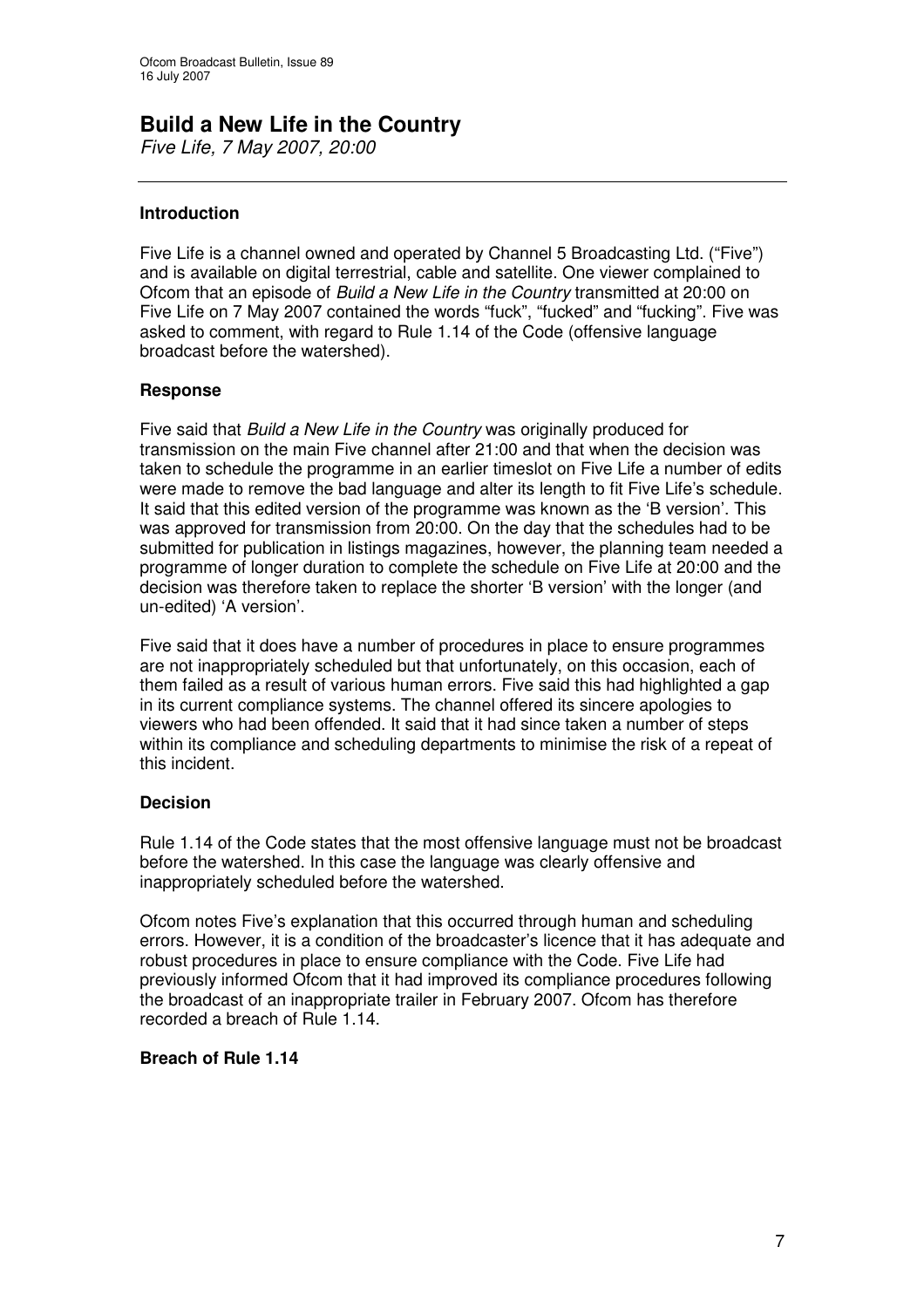# **Blood on the Carpet**

*The Business Channel, 14 April 2007, 14:00*

# **Introduction**

The Business Channel is a business entertainment and lifestyle channel available on the Sky platform. A viewer complained to Ofcom that an episode of the former BBC programme *Blood on the Carpet* transmitted at 14:00 contained the words "fuck" and "fucking hell".

The broadcaster was asked to comment in the light of Rule 1.14 of the Code which states that "the most offensive language must not be broadcast before the watershed..."

# **Response**

The Business Channel responded that the broadcast of these words at this time was caused by an error in compliance and apologised. The person responsible (who no longer works for the company) failed to comprehend the significance of the watershed and assumed that the series, which had previously been broadcast on the BBC, was suitable for transmission at all times. It said that it has now recalled all broadcast master versions of this series to ensure that there is no recurrence of this issue. It also said that the task of checking and editing programmes bought in from third parties is being undertaken by a new company.

# **Decision**

Ofcom has previously resolved with the broadcaster a complaint about offensive language in an episode of *Blood on the Carpet* transmitted on 30 December 2006 at 12:00. On that occasion The Business Channel apologised, saying that the error occurred because it had recently launched and it intended to tighten compliance procedures by, for example, recruiting an experienced in-house compliance officer.

However, despite those assurances, Ofcom is concerned that offensive language has been broadcast again pre-watershed on The Business Channel, indicating that adequate compliance procedures have yet to be effectively implemented. Ofcom therefore views this repeated inclusion of offensive language in a pre-watershed programme as significant and is recording a formal breach of Rule 1.14 of the Code.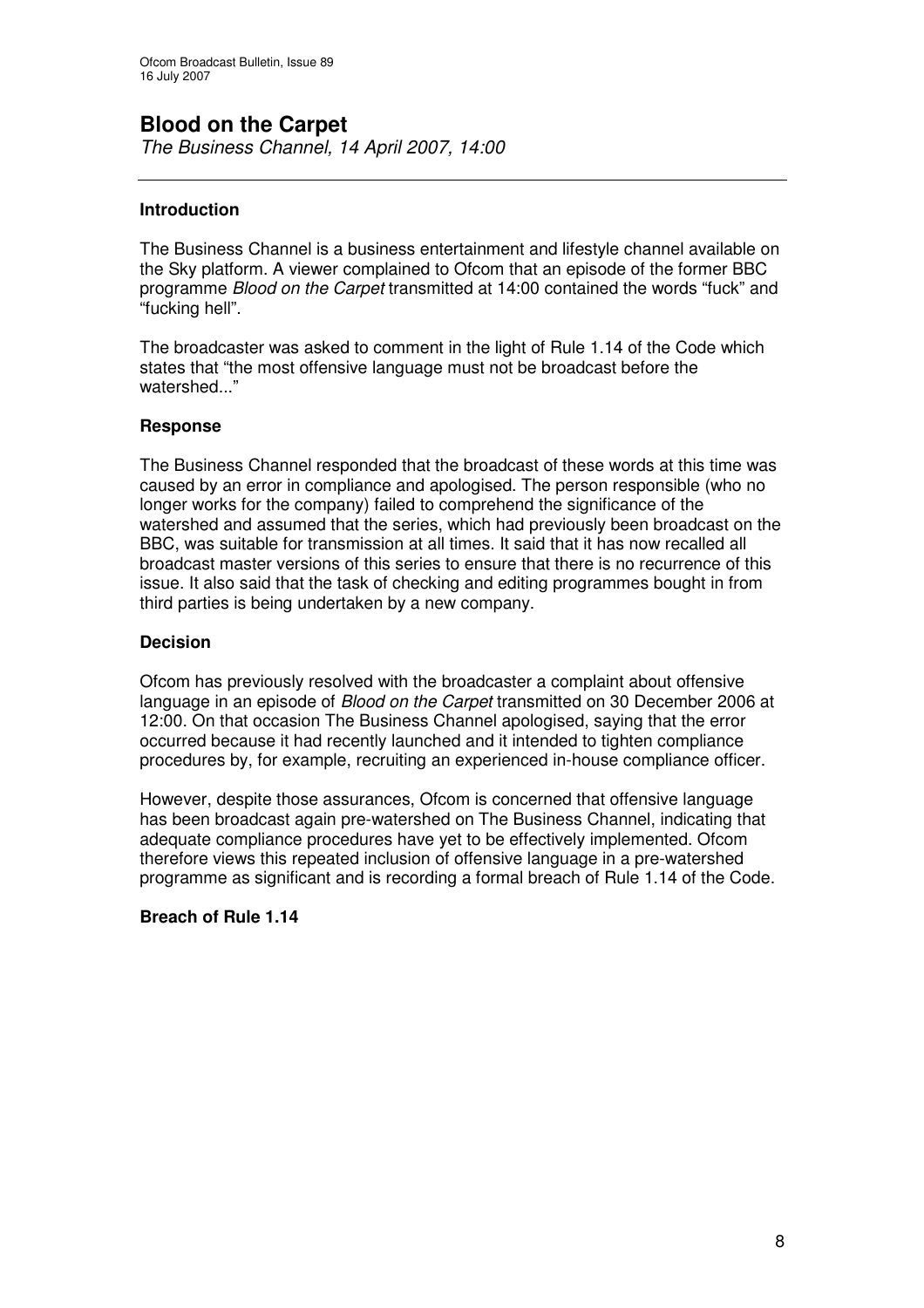# **Introduction**

*Police Patrol* is a fly-on-the-wall documentary series featuring car chases between police and suspected criminals, using real police camera footage.

Two viewers complained that they heard the word "fucking" being used by a police officer when reprimanding a suspect. The same word was included in the programme's subtitles.

Ofcom asked ITV to respond with regard to Rule 1.14 (offensive language before the watershed).

# **Response**

ITV apologised unreservedly and admitted that a human error had been made. The 'uncut' version of the programme was mistakenly scheduled for the 20:00 slot, instead of the more appropriately edited pre-watershed version. ITV noticed the error on transmission, and promptly took steps to audit and check records of the series.

# **Decision**

By broadcasting the word "fucking" in this programme at 20:00, ITV breached Rule 1.14 of the Code. The offence caused by this was compounded by the inclusion of the same word in the programme's subtitles.

While Ofcom acknowledges ITV's explanation for the oversight and apology and notes the fact that the broadcaster's compliance team identified the error on transmission and took corrective action, it is nevertheless the licensee's responsibility to ensure that robust and effective compliance procedures are in place to prevent errors of this nature occurring in the first instance.

In addition, we noted that on two different occasions during the past year, offensive language has been broadcast on ITV channels before the watershed in versions of programmes intended for broadcast post-watershed. While in those previous instances, Ofcom considered the matter, on balance, resolved, the repeated occurrence of this type of error resulting in offensive language being broadcast before the watershed is a matter which Ofcom takes seriously.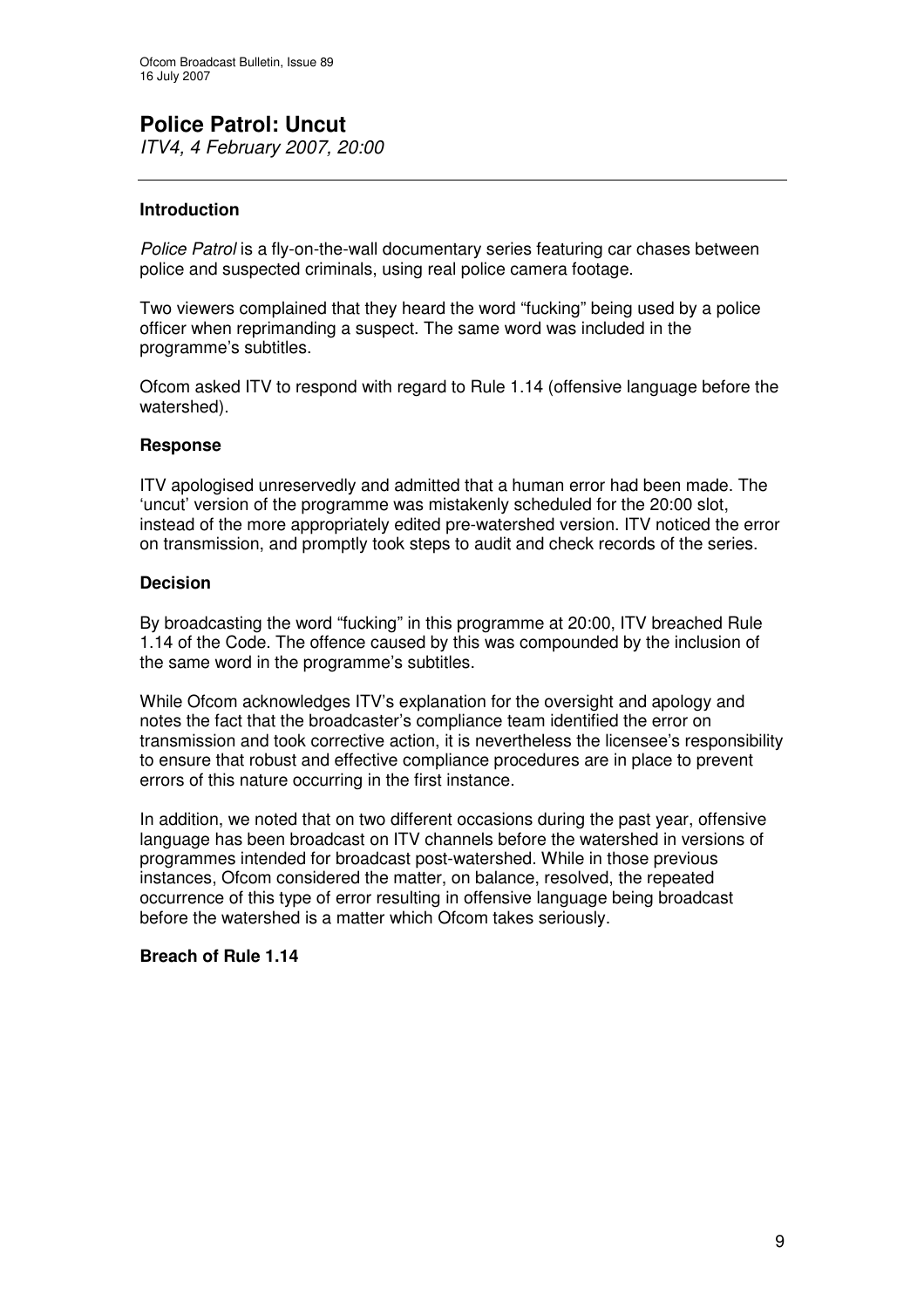# **Note to Broadcasters**

# **Compliance procedures and broadcast of unsuitable material before the watershed or when children are particularly likely to be listening**

There has been an increase in the number of cases where material which was originally produced for a post-watershed timeslot has been transmitted unedited or inappropriately edited for transmission pre-watershed or when children are particularly likely to be listening. This material often contains unsuitable language or violence. In such cases broadcasters frequently explain such failures on scheduling and/or human error.

All broadcasters are therefore reminded that they are under a clear duty to ensure that robust procedures are in place, supported by a sufficient number of appropriately qualified and trained staff, to ensure full compliance with the Code. This obligation covers all aspects of programmes, including tasks such as sub-titling, which the broadcaster may choose to contract out to third parties.

Ofcom expects all broadcasters to check their compliance procedures regularly to confirm they are robust enough to fulfil this requirement. Failure to have adequate compliance procedures in place to ensure compliance with Ofcom's codes is a serious matter and can lead to regulatory action being taken.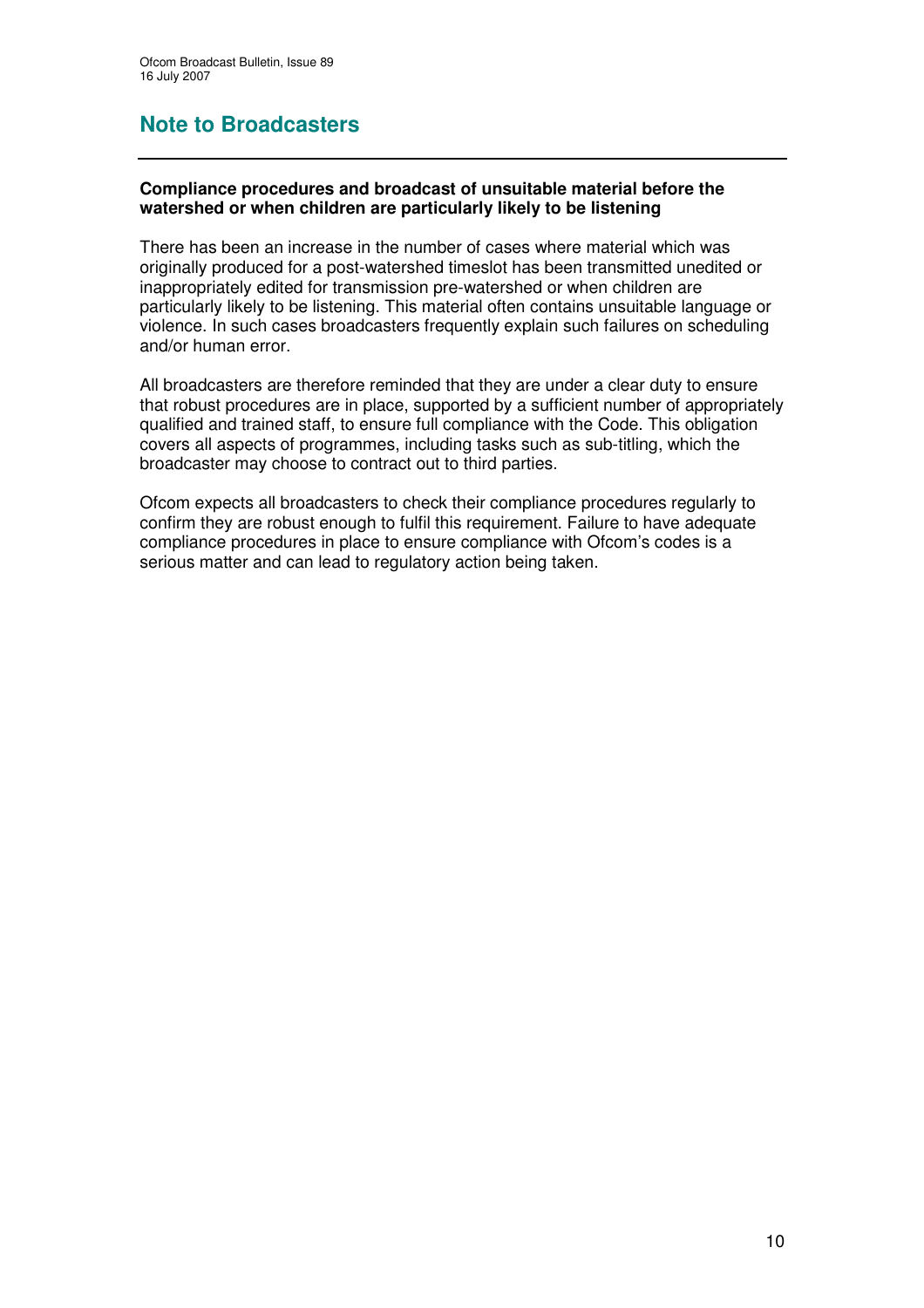# **Fairness and Privacy Cases**

# **Not Upheld**

# **Complaint by Mischon de Reya Solicitors on behalf of Foxtons Limited**

*Watchdog, BBC1, 28 March 2006*

**Summary:** Ofcom has not upheld this complaint. Mishcon de Reya Solicitors ("Mishcon de Reya") complained to Ofcom on behalf of Foxtons Limited ("Foxtons") that it was treated unfairly in that the programme: repeated all the malpractices allegedly committed in an earlier programme, *Whistleblower*, but only named Foxtons; one of Foxton's offices was featured in the background and one interviewee was asked specifically what she though of Foxtons; and, it was not given an appropriate or timely opportunity to respond to the allegations made in the programme and a statement submitted to the programme makers was not referred to.

Ofcom found as follows:

- a) Ofcom was satisfied that the programme would not have been likely to have left viewers with the impression that Foxtons was solely responsible for all the alleged acts and malpractices that were the focus of the earlier programme.
- b) Ofcom acknowledged that Foxtons was named in the programme when members of the public were interviewed and that the exterior of one of its West London offices was featured in the background to those interviews. However, Ofcom was satisfied that the programme made it sufficiently clear to viewers that the report was about all the London-based estate agencies featured in the earlier programme and did not focus on a single company.
- c) Ofcom considered that, the programme makers did provide Foxtons with an appropriate opportunity to respond to the issues that were to be raised in the programme. Further, Ofcom was satisfied that the programme did not suggest that the company had accepted that its employees had been involved in wrongdoing and Foxtons' position was represented in a fair way. Ofcom found no unfairness to the company in this respect.

# **Introduction**

On 28 March 2006, BBC1 broadcast an edition of the consumer affairs programme, *Watchdog*, which featured a short report about estate agents. The report followed an earlier programme, *Whistleblower*, broadcast on BBC1 on 21 March 2006, which investigated the practices of a handful of London based estate agents, including Foxtons.

At the beginning of the *Watchdog* report, one of presenters, Julia Bradbury, said that four and a half million people had watched the *Whistleblower* programme and that *Watchdog* had received 550 emails. These emails had "revealed satisfaction" at what the *Whistleblower* programme had exposed, namely, alleged wrongdoing by the featured estate agents.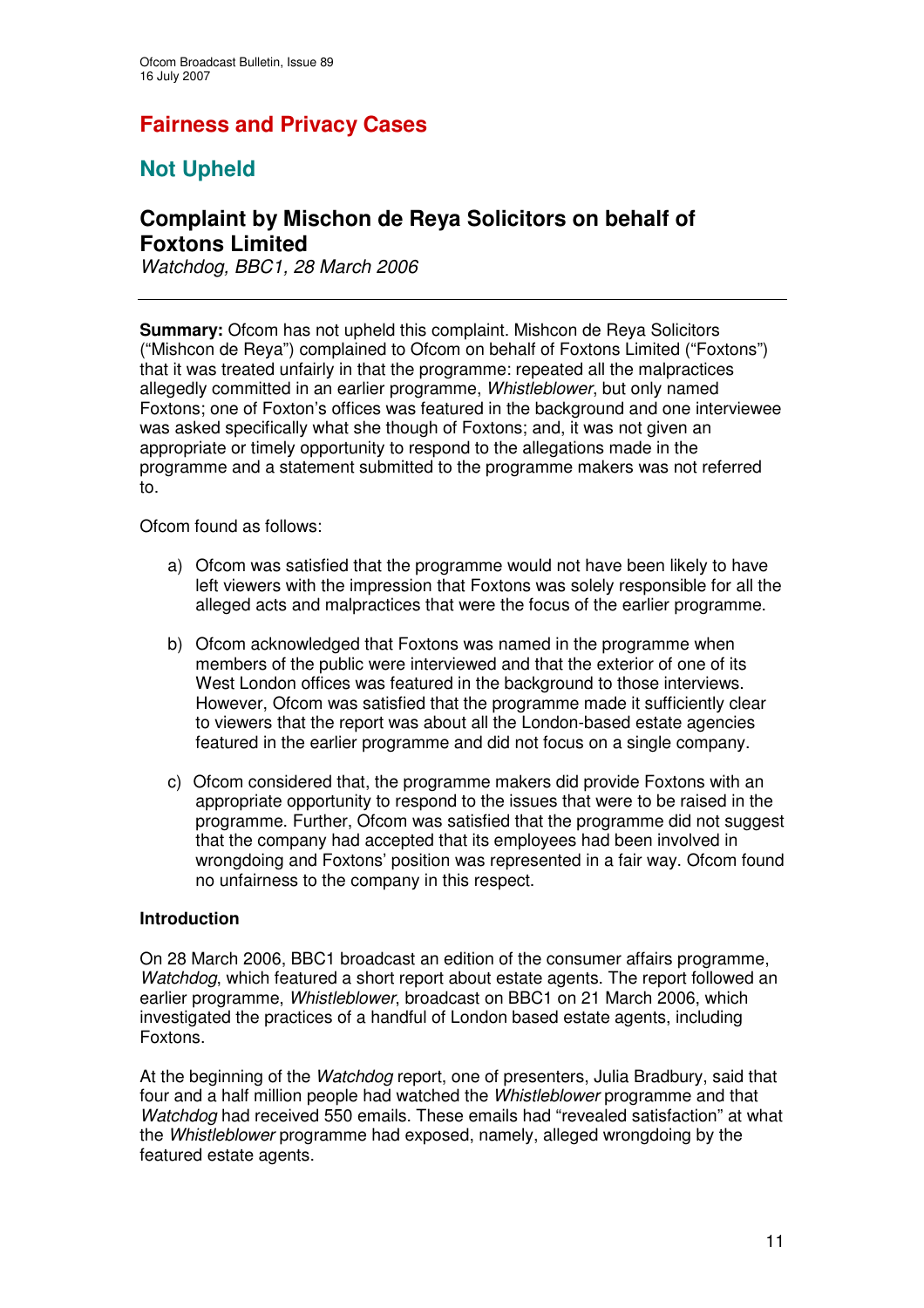Members of the public were filmed being interviewed by Julia Bradbury about whether or not they were surprised at what they had seen on the *Whistleblower* programme. The majority of the interviews shown in the programme were filmed on a West London High Street with a Foxtons' office in the background. Secretly recorded footage (originally recorded for and shown in the *Whistleblower* programme) of a document bearing the Foxtons' logo being doctored by a Foxtons' employee was also included in the programme. Immediately after this footage, the presenter was shown asking a member of the public *"What's your opinion of Foxtons, having seen the programme?"* The member of the public replied, *"It's … it's fallen considerably, just put it that way"*.

Brief footage (again, secretly recorded for and shown in the *Whistleblower* programme) of the interior of a Time 2 Move (another London-based estate agency) office was also shown in the *Watchdog* programme. The report concluded with a studio interview with Ray Hall the Director of Enforcement at the Office of Fair Trading on the regulation of estate agents.

On 24 March 2006, four days before the *Watchdog* programme was broadcast, Ms Denise Kelly, a producer for the programme, faxed a letter to Mr Karl Daly, a Foxtons employee, informing the company that the programme would feature a report about Foxtons after the response the programme makers had received from the public over the *Whistleblower* programme and that it intended to reflect and discuss the issues raised by the programme. The faxed letter also included a series of questions that the programme makers invited Foxtons to answer and an invitation for its Chief Executive, Mr Jon Hunt, to attend the studio for a live interview on the programme.

On 27 March 2006, Ms Kelly sent an email to Mr Daly to confirm whether or not a decision had been made about Mr Hunt appearing on the programme and to ascertain whether or not the company had looked at the questions she had posed in her earlier correspondence. Later that day, Mischon de Reya Solicitors ("Mischon de Reya") responded to Ms Kelly's fax and email on Foxtons' behalf. It said that Mr Hunt was unable to give an interview at such short notice and attached a statement which set out Foxtons' position which it asked to be broadcast "in full" if the edition of *Watchdog* referred to Foxtons. The same statement had been given to the makers of the earlier *Whistleblower* programme. Mishcon de Reya told Ms Kelly that the statement answered most of her questions and that Foxtons was continuing its investigation into the allegations made about its employees featured in the *Whistleblower* programme and that it would be inappropriate for the company to comment. However, it said that Foxtons would take appropriate action against any employee found to have committed wrongdoing and asked the BBC for relevant footage.

The statement was not broadcast in full on *Watchdog*. However towards the end of the report, Ms Bradbury stated that *"Now the companies involved say they've taken strong action in these cases"*.

Mishcon de Reya complained to Ofcom on behalf of Foxtons that the company was treated unfairly in the programme as broadcast.

# **The Complaint**

# **Mishcon de Reya's case on behalf of Foxtons**

In summary, Mishcon de Reya complained on behalf of Foxtons that it was treated unfairly in that: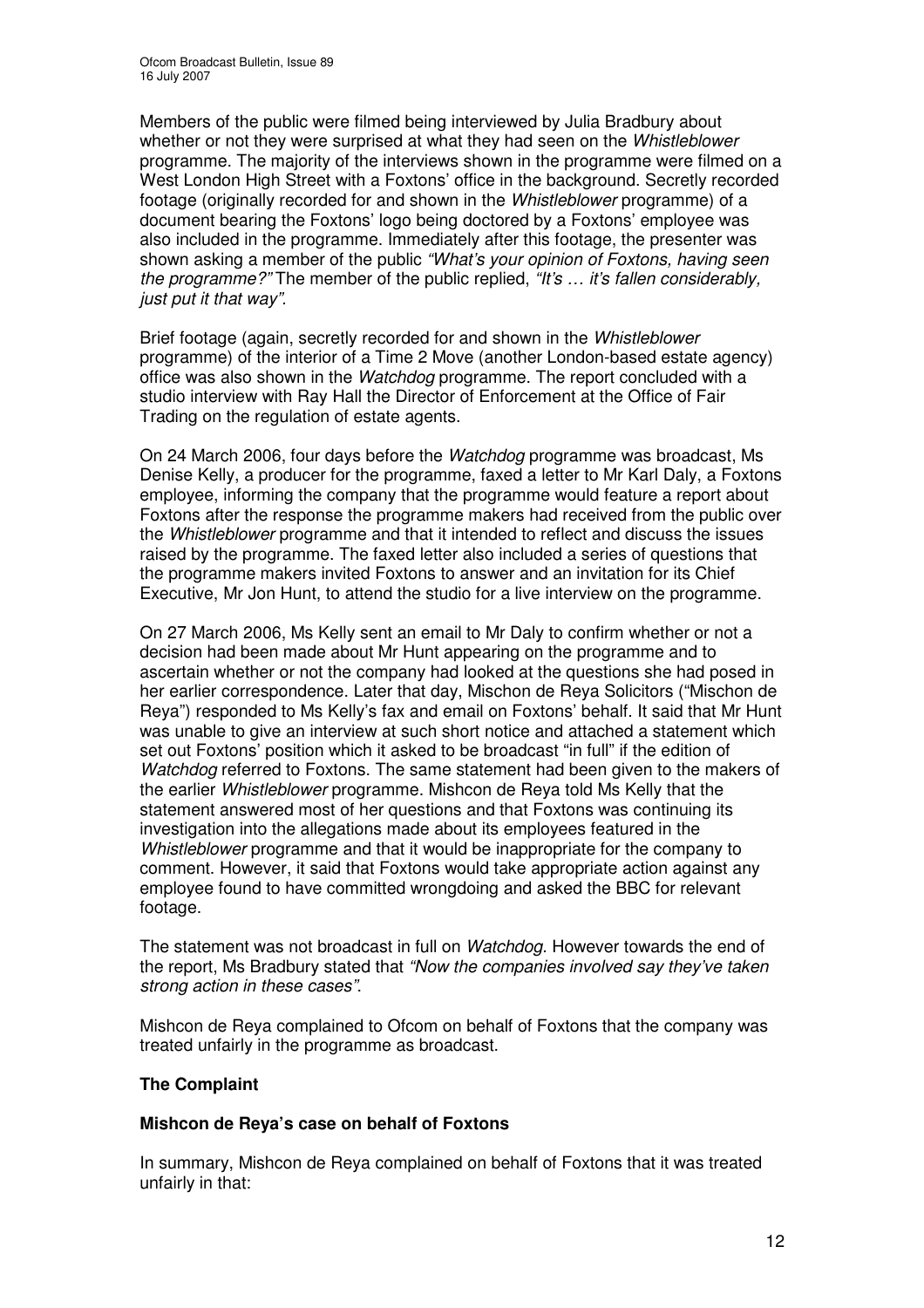- a) *Watchdog* repeated all of the malpractices allegedly committed by a number of London based estate agents and criticised in the earlier *Whistleblower* programme, but only named Foxtons. Viewers would have been left to believe that Foxtons was solely responsible for all of the alleged acts;
- b) One of Foxtons' west London offices was featured in the background while members of the public were interviewed on their views on estate agents, in general, having seen the *Whistleblower* programme. One interviewee was asked specifically *"what do you think of Foxtons now?"*; and,
- c) Foxtons were not given an appropriate or timely opportunity to respond to the allegations made in the programme. The statement given to the programme makers before the broadcast of the programme, along with further up to date material - such as the investigation by Foxtons into the allegations and its training of staff - given in the letters of 27 March 2006, was not referred to.

# **The BBC's case**

In summary, the BBC said that the report was not an orthodox *Watchdog* report that featured allegations against an individual company and sought an interview or statement in response. Its purpose was to gauge public reaction to revelations of [alleged] dishonesty about a number of estate agents featured in the *Whistleblower* programme and to move the story forward with a studio interview. The report's focus was on whether the public felt that its trust in estate agents in general had been shaken.

The BBC noted that the short studio introduction made no reference to specific estate agents. The BBC also pointed out that a number of unanswered phone calls had been made by the programme makers to Foxtons' Head Office.

In response to the specific heads of complaint, the BBC said that:

a) The complainant's assertion that "viewers would have been left to believe that the company was solely responsible for the alleged acts" was not accepted*.* This ignored the widespread publicity the revelations made by the *Whistleblower* programme had enjoyed across the print and broadcast media (examples were provided to Ofcom). Even if viewers had not seen the media reports or the *Whistleblower* programme, the BBC said that they would have picked up other script references from the *Watchdog* programme itself that made it clear that the item was not a report into a single company. For example, in introducing the report, one of the programme's presenters, Nicky Campbell, said that:

*"The Whistleblower exposé of estate agents, some estate agents, struck a real chord with you"*;

and his co-presenter, Julia Bradbury, referred to viewers opinions on *"some of the different agents featured on Whistleblower"* and to *"the companies"* taking *"strong action"*.

The BBC said that *Watchdog* did not repeat all the malpractices allegedly committed by a number of London based estate agents as alleged by the complainant*.* For instance, it did not refer to the breach of data protection laws when personal information held by mortgage brokers Alexander Hall Limited was passed on to Foxtons without the client's permission.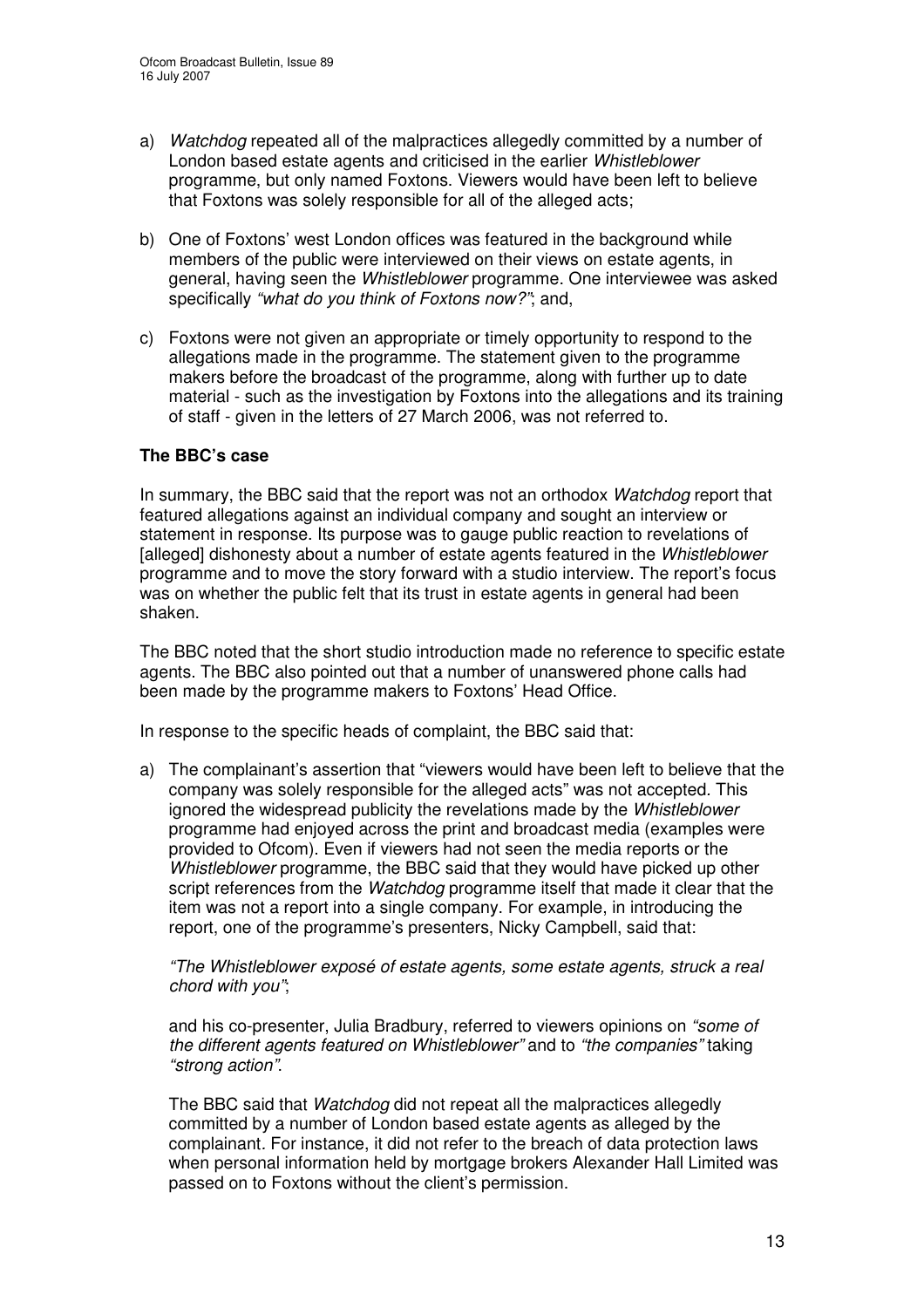The programme makers believed that they had gone to sufficient lengths to make it clear that the report dealt with revelations about more than one company.

b) The filming of members of the public took place at various locations in west London, including the vicinity of a number of estate agents where the programme makers hoped to find people with an interest in the topic. A single reference to Foxtons was made in a neutral, non-leading question by Ms Bradbury*: "What's your opinion of Foxtons, having seen the programme?"* This question immediately followed footage that showed a Foxtons' employee "forging signatures" and doctoring documents and was, in the BBC's view, included in the correct context.

The BBC said that the Foxtons logo could just be seen across the street in the background to some of the footage taken of members of the public. However, its distance from the camera meant that it was not particularly eye-catching and it did not have a prominence which would have led viewers to believe that the whole of the item was dealing exclusively with Foxtons.

c) The BBC said that although it was customary to give companies five working days to respond to new allegations raised by *Watchdog*, in this case, the programme was reflecting criticism that had already been put to Foxtons and where there had been a response.

The BBC was satisfied that Foxtons was given an adequate and timely opportunity to respond by both programme teams. After the *Whistleblower* team revealed its findings to Mr Hunt, there was time for his legal team to look at the matter and send hand-delivered letters to the programme's two undercover reporters raising the possibility of personal lawsuits before the programme was broadcast. Given this reaction and the widespread publicity already generated by that programme, the *Watchdog* production team assumed that Foxtons' publicity team would be in full "fire-fighting" mode.

The BBC said that Ms Kelly first contacted Foxtons' head office on the afternoon of Friday, 24 March 2006 and spoke to "Emily" in what she understood to be the company's press office. Ms Kelly explained that the programme was intending to broadcast a follow-up report to the *Whistleblower* programme and would like to interview Mr Hunt. She was told that such an inquiry needed to go through Mr Daly who was not in the office. She was also told that both Mr Hunt and his personal assistant were out of the office, but was assured that her query would be passed on to Mr Daly. After receiving no further response that day, Ms Kelly sent the list of questions by fax later that evening.

The BBC said that Ms Kelly did not hear any more from Foxtons' head office. On 27 March 2006, she emailed the company at 13:18, asking if anyone had had a chance to look at her questions and make a decision over her interview request. An email reply was sent to her by Mischon de Reya at 18:47 that evening and it was only then that the programme makers were made aware that Mr Hunt was unable to attend a live interview. The BBC acknowledged that Mr Hunt may not have been able to attend an interview at short notice, however, given the seriousness of the public relations problem faced by the company, it said that it would not have been unexpected had Mr Hunt cancelled other engagements or for another company spokesperson to have stood in for him.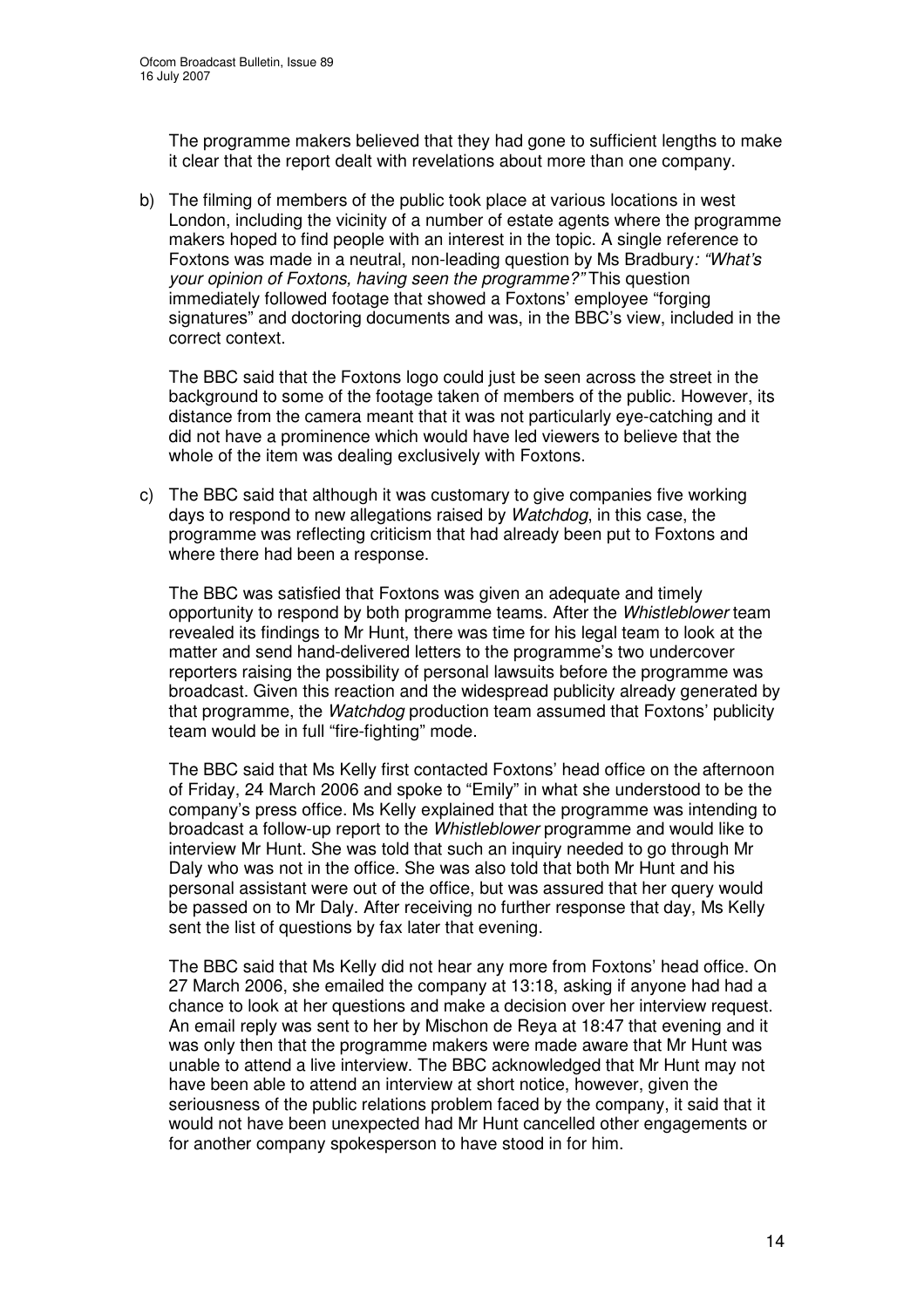The BBC said that Foxtons had chosen not to respond to the written questions submitted by Ms Kelly and that not all of them were covered in the company's statement to the makers of *Whistleblower* and re-copied to the *Watchdog* production team. The programme was not, therefore, able fully to report the company's view on public trust in estate agents. However, the BBC did not accept that there was no reference to the material supplied. During the interview with Mr Ray Hall, Director of Enforcement at the Office of Fair Trading, the presenter said:

### *"the companies involved say they've taken strong action in these cases".*

This, the BBC said, was a fair summary of Foxtons' position at that time. In fact, it could be interpreted as overstating its position, given that the statement provided by Mishcon de Reya on 27 March 2006 made no reference to any action taken as a result of the *Whistleblower* programme revelations other than an investigation into them. The statement also asserted that the allegations made by the *Whistleblower* programme had been portrayed out of context but no detail to substantiate this was given. The accompanying letter from Mishcon de Reya made clear that the investigations were still ongoing and that, therefore, it would be inappropriate to report any preliminary findings. In these circumstances, the BBC did not believe that *Watchdog* failed to fairly to represent Foxtons' position as set out in the pre-transmission correspondence of 27 March 2006.

# **Decision**

Ofcom's statutory duties include the application, in the case of all television and radio services, of standards which provide adequate protection to members of the public and all other persons from unfair treatment in programmes included in such services. Where there appears to have been unfairness in the making of the programme, this will only result in a finding of unfairness if Ofcom finds that it has resulted in unfairness to the complainant in the programme as broadcast.

In carrying out its duties, Ofcom has regard to the need to secure that the application of these standards is in the manner that best guarantees an appropriate level of freedom of expression. Ofcom recognises that (subject to the provisions of the Code) broadcasters can quite properly comment and take particular viewpoints on the subjects of broadcast programmes. However, it is essential, not only to the parties directly concerned but also to listeners and viewers, that such comments should be accurate in all material respects so as not to cause unfairness. Ofcom is also obliged to have regard, in all cases, to the principles under which regulatory activities should be transparent, accountable, proportionate and consistent targeted only at cases in which action is needed.

This case was considered by Ofcom's Executive Fairness Group. The Group had before it a complaint from Mishcon de Reya on behalf of Foxtons and written submission in response from the BBC. It viewed a recording of the programme as broadcast and read a transcript of it.

The Group's decision is set out below, by reference to each of the heads of Mischon de Reya's complaint made on Foxtons' behalf.

a) Mishcon de Reya complained that only Foxtons was named in the *Watchdog* programme that repeated all of the malpractices allegedly committed by a number of London based estate agents and criticised in the earlier *Whistleblower* programme. Mishcon de Reya said that *Watchdog* viewers would have been left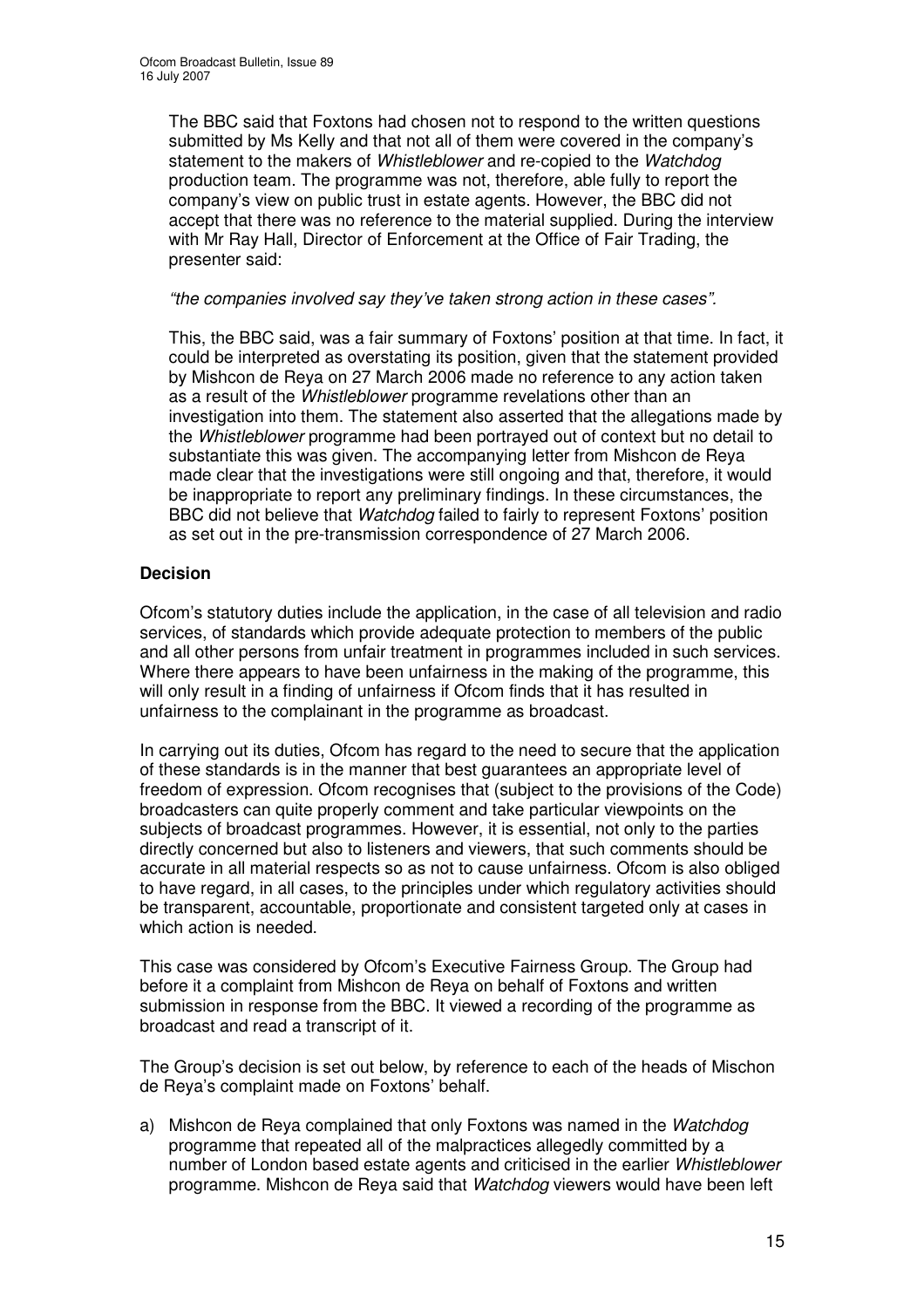to understand that the company was solely responsible for all of the alleged acts and practices referred to in the programme.

By examining the recording of the programme and reading a transcript of it, Ofcom noted that both *Watchdog* presenters referred to *"estate agents"* (Ofcom's emphasis) three times while introducing the report. Further references were made in the programme to *"agents"* (Ofcom's emphasis) and to *"companies"* (Ofcom's emphasis). Also, Ofcom noted that the programme included secretly recorded footage of the interior of a Time 2 Move office, another London-based estate agent, and its logo, " $T_2M$ ", was visible in this footage. The office front to another London-based estate agency was also featured in the programme as background to one of Julia Bradbury's interviews with a member of the public.

Ofcom appreciated that there were references to Foxtons in the programme. It noted the inclusion of the secretly recorded footage of a Foxtons employee doctoring documents headed with a part of the company's logo; that a Foxtons office was shown as background to interview footage with members of the public; and that Julia Bradbury specifically mentioned Foxtons in her question to one of the members of the public. However, Ofcom recognised that the footage of the office was taken from some distance and that the company's logo was not prominent. Also, footage of two other London-based estate agency offices was included and the references made in the programme were clear that the report focused on more than one London-based estate agency (see above).

In these circumstances, Ofcom was satisfied that the programme would not have been likely to have left viewers in the impression that that Foxtons was solely responsible for all the alleged acts and malpractices that were the focus of the earlier *Whistleblower* programme. In Ofcom's view, viewers were likely to have understood the *Watchdog* report to be making a generalised reference to the handful of London-based estate agencies featured in the *Whistleblower* programme rather than solely singling out Foxtons as an example. Notwithstanding the extent of the printed press and other media coverage of the instances of alleged wrongdoing exposed in the *Whistleblower* programme, the programme's imagery and commentary itself made it sufficiently clear, in Ofcom's view, that the *Watchdog* programme was reporting on all the London-based estate agencies featured in the *Whistleblower* programme and not just a single company.

In these circumstances, Ofcom found no unfairness to Foxtons in this respect.

b) Mischon de Reya complained that the exterior of one of Foxtons' west London offices was featured in the background while members of the public were interviewed about estate agents generally after watching the *Whistleblower* programme. One interviewee was asked for their opinion of Foxtons. This fostered the impression, unfairly, that the company was solely responsible for the alleged acts and practices referred to in the programme.

Broadcasters should take reasonable care to satisfy themselves that material facts have not been presented, disregarded or omitted in a way that is unfair to an individual or organisation. However, Ofcom is also aware of the broadcaster's right (subject to the provisions of the Code) to comment and take particular viewpoints on the subjects of broadcast programmes.

Ofcom acknowledged that Foxtons was the only company named in the programme by Julia Bradbury when interviewing members of the public and that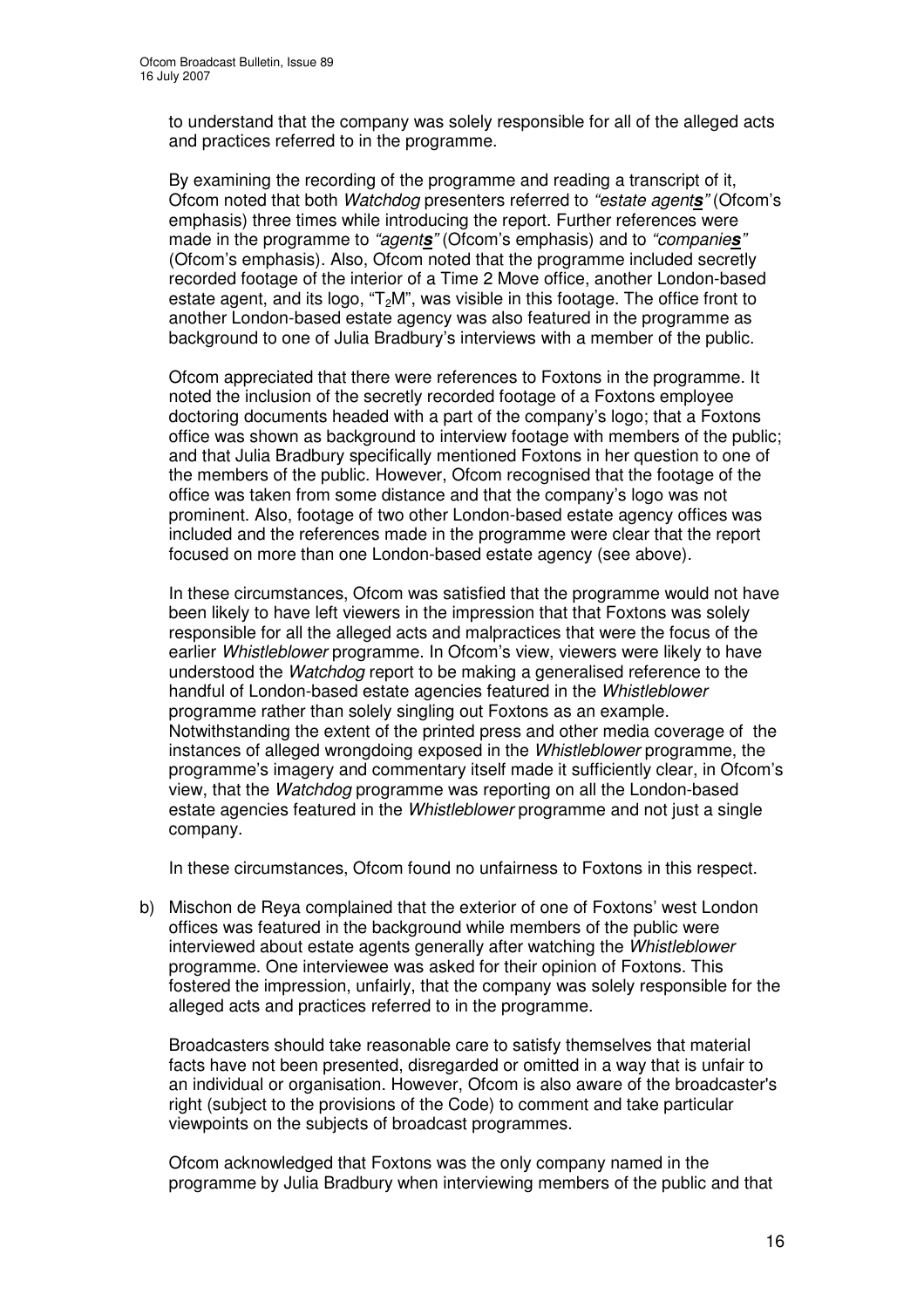the exterior of one of its West London offices was featured in the background to those interviews. However, Ofcom also noted that the office front of another London-based estate agency was shown (though its name was not readily recognisable) in footage of an interview by the presenter with another member of the public. Ofcom considered that this footage, along with secretly recorded footage of the interior of the "Time 2 Move" agency, and the programme's commentary would have added to the viewer's perception that the focus of the report was on more than one estate agent rather than that the focus of the report was solely on Foxtons (see (a) above).

In these circumstances, Ofcom was satisfied that the programme made it sufficiently clear to viewers that the report was about all the London-based estate agencies featured in the earlier *Whistleblower* programme and that viewers would were unlikely to have understood that the report focused on a single company, and Foxtons, in particular. Ofcom, therefore, found no unfairness to the company in this respect.

c) Mischon de Reya complained that Foxtons was not given an appropriate or timely opportunity to respond to the allegations made and its statement given to the programme makers before the broadcast of the programme was not referred to.

Ofcom requires that if a programme alleges wrongdoing or incompetence or makes other significant allegations, those concerned should normally be given and appropriate and timely opportunity to respond. Also, where it is appropriate to represent the views of a person or organisation that is not participating in the programme, this must be done in a fair manner.

Accordingly, Ofcom first considered whether or not the programme made significant allegations about the company. It was clear from the *Watchdog* programme itself that the BBC's stated purpose of the programme was to "gauge public reaction to revelations of dishonesty about a number of companies featured in the *Whistleblower* programme" and it was not disputed by Foxtons that it was one of the companies featured. Ofcom also considered: the use of the secretly recorded footage of a Foxtons' employee doctoring a document; the use of the exterior of one of its offices as a backdrop to interview footage; and the use of the company's name by Ms Bradbury. In these circumstances, Ofcom considered that (although it was clear that the allegations in the programme concerned all the London-based estate agencies featured in the *Whistleblower* programme and not just Foxtons) the programme was nevertheless capable of adversely affecting the reputation of Foxtons (as one of those estate agents). It was therefore incumbent on the programme-makers to offer Foxtons an **appropriate** opportunity to respond to the allegations. When considering what might constitute an **appropriate** opportunity in these circumstances Ofcom took account of the fact that in its view (as stated above) the programme was clearly reporting on a number of London-based estate agencies and did not unduly focus on Foxtons.

Ofcom noted that the BBC admitted that it was customary for the *Watchdog* production team to give companies five working days in which to respond to new allegations that the programme would raise. However, in this instance, only two working days were given. Ofcom also noted the BBC's reason for only giving Foxtons two working days notice; namely, that the programme reflected criticism that had already been put to the company when making the *Whistleblower* programme and that the company had responded to that criticism in a written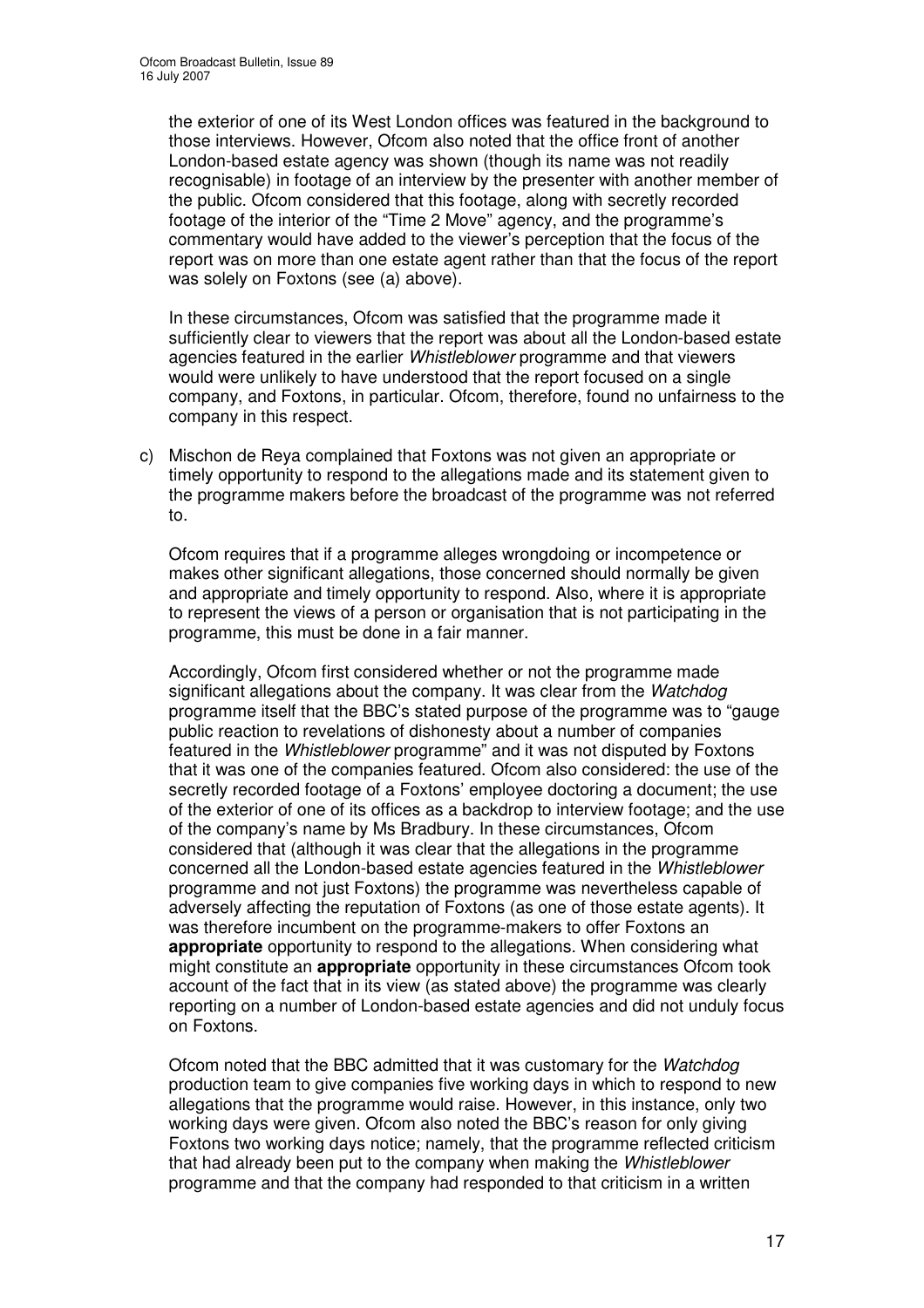statement. Ofcom also noted the exchange of correspondence between the BBC, Foxtons and Mischon de Reya between 24 - 27 March 2006 before the broadcast of the *Watchdog* programme and to the comments made by the presenters in the programme itself. The BBC claimed that the presenters fairly summarised Foxtons' position at the time of broadcast.

Ofcom took the view that it would have been preferable, if not at least best practice, for the programme makers to have given Foxtons the customary five working days in which to respond. However, it acknowledged that the circumstances surrounding the report were different, in that Foxtons had already been made aware of the issues that would be addressed by the programme as it revisited the issues raised by the earlier *Whistleblower* programme. In effect the *Watchdog* programme was a follow-up report. Ofcom noted that Foxtons, through Mischon de Reya, was able to reply to Ms Kelly's faxed letter of 24 March 2006; to resend the statement that it had already prepared for the *Whistleblower* programme; and to choose not to answer all the questions put to it by the programme makers. Although two working days may not have given the company enough time to arrange for Mr Hunt to attend a live studio interview for the programme, it would have been open to Foxtons to have put forward another spokesperson for the company.

Taking these factors into account, Ofcom considered that, the programme makers did take, under these particular circumstances, reasonable steps to provide Foxtons with an appropriate and timely opportunity to respond to the issues that were to be raised in the programme. How the company chose to respond to the programme makers' request for a response to all its questions or the invitation for a live studio interview with Mr Hunt was a matter for it and it alone. Ofcom, therefore, found no unfairness to Foxtons in this respect.

Ofcom then went onto consider whether or not the statement provided by Foxtons to the programme makers before the broadcast of the programme was referred to in the programme and, if not, whether this amounted to unfairness.

Ofcom noted that the company chose, through Mischon de Reya, to reissue a statement that had been initially prepared for the *Whistleblower* programme. The statement itself, while giving a general outline about Foxtons, also referred to the fact that most of the employees featured in the *Whistleblower* programme had left the company before it was made aware of the allegations of wrongdoing. Also, the letter dated 27 March 2006 which accompanied the statement contained further information that stated Foxtons' position at the time. Some of this information answered two of the questions asked by Ms Kelly in her faxed letter of 24 March 2006; namely that Foxtons was conducting an ongoing investigation into the allegations and that it would deal with any employee found to have committed wrongdoing accordingly; and, that it would include "break-clauses" in its tenancy agreements if its client required it.

By examining a recording of the programme and the transcript of it, Ofcom noted that the only reference made to either Foxtons' original statement or the response sent by Mishcon de Reya on its behalf on 27 March 2006 was Julia Bradbury's statement *"Now the companies involved say that they've taken strong action in these cases…"*.

Ofcom also noted the BBC's assertion that the presenter's statement was a reference to the material supplied by Mishcon de Reya on 27 March 2006 and that it fairly represented Foxtons position at the time.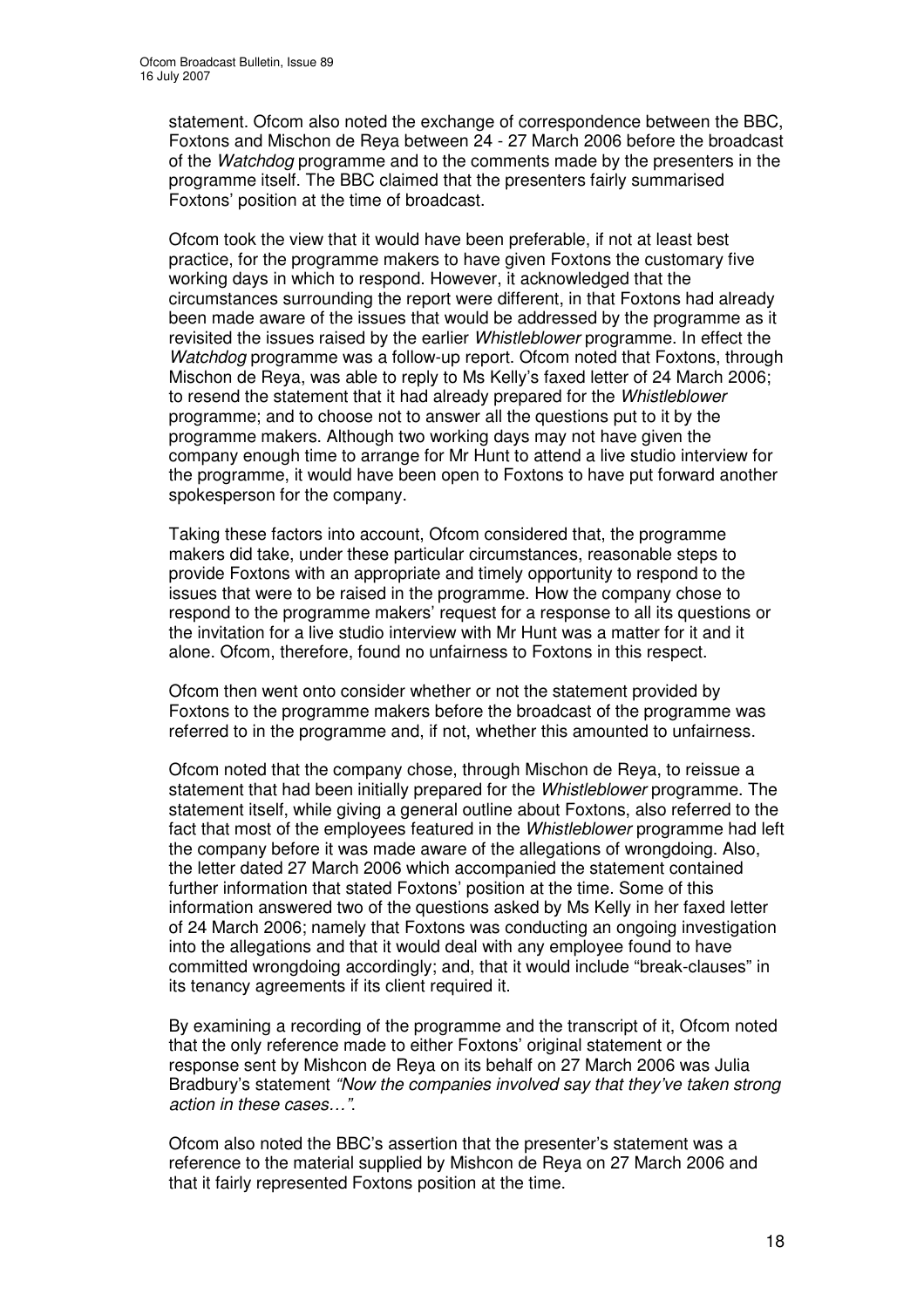Programme makers can quite legitimately select or edit material provided by way of a written statement for inclusion in a programme. This is an editorial decision. It is unrealistic for a company or individual to expect a broadcaster to cede editorial control and necessarily include a written statement in full. The programme makers must, however, ensure that where it is appropriate to represent the views of a person or organisation it is done in a fair manner.

In this case the BBC chose to summarise Foxtons' response by the words:

*"Now the companies involved say they're taken strong action in these cases…"*

Ofcom noted that the BBC accepted in its response to the complaint that the presenter's statement could be interpreted as "over-stating" Foxtons' position as outlined in Mishcon de Reya's response.

However, Ofcom noted that the comment sought to summarise the industry's response in generic and broad terms (in keeping with a programme dealing with a number of companies and not just one). The comment was also made towards the end of the programme and not in obvious proximity to the specific mention of Foxtons in the vox-pop. Further, in Ofcom's view the meaning of the comment was arguably wide enough in scope to encompass the internal investigations undertaken by Foxtons (as well as cover any action taken by other companies).

Taking the factors detailed above into account, Ofcom considered that Julia Bradbury's statement did not suggest that the company had accepted that its employees had been involved in wrongdoing and Foxtons' position was represented in a fair way. Ofcom found no unfairness to the company in this respect.

**Accordingly, the complaint of unfair treatment in the broadcast of the programme was not upheld.**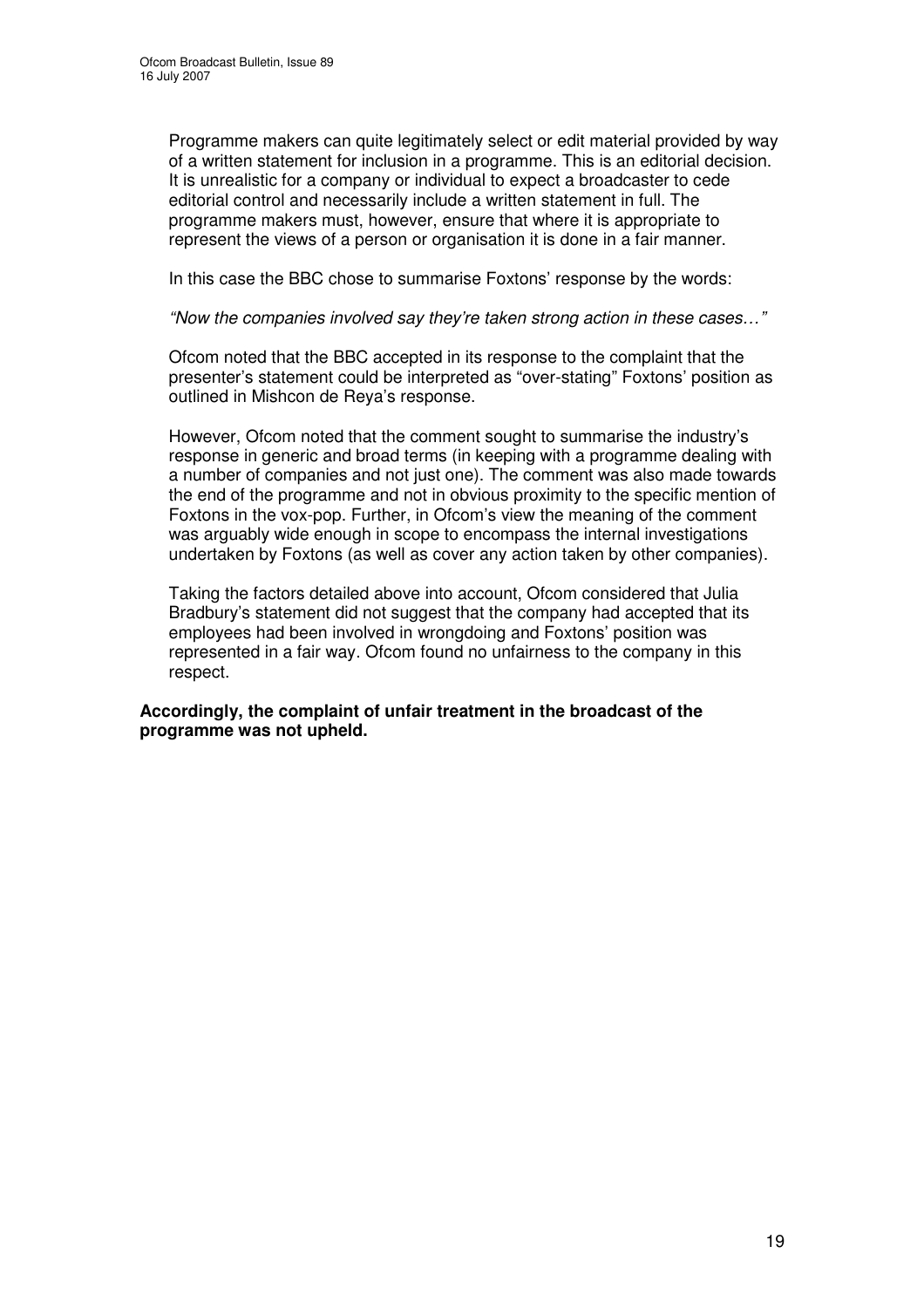# **Complaint by Howells Solicitors on behalf of Mr Andrew Jones**

*Shops, Robbers and Videotape, BBC1, 17 May 2006*

**Summary:** Ofcom has not upheld this complaint of unwarranted infringement of privacy in both the making and broadcast of the programme.

This programme followed members of South Yorkshire Police carrying out their duties in and around Sheffield. Mr Jones was filmed being stopped and subsequently arrested by the police.

Howells Solicitors complained on Mr Jones's behalf that his privacy was unwarrantable infringed in that he did not give his permission for the programme makers to film his arrest and that he had been filmed while in the police station despite his request not to be. Also, footage of him being stopped and arrested was shown in the programme without his permission.

Ofcom was satisfied that Mr Jones was filmed openly in a public place and that in the particular circumstances of this case in which he had been arrested for committing an offence at the time of filming, he did not have a legitimate expectation of privacy in relation to either the recording of footage in those circumstances nor the broadcast of that footage in which his face was obscured. Also, Ofcom was satisfied that having been arrested for committing an offence, in the particular circumstances of this case, Mr Jones did not have a legitimate expectation of privacy in relation to filming at the police station.

# **Introduction**

On 17 May 2006, the BBC broadcast *Shops, Robbers and Videotape* which reported the experiences of a number of South Yorkshire police officers while carrying out their duties in policing the shopping centres in and around Sheffield. Part of the programme focused on the policing of Sheffield city centre at night in areas where large numbers of people congregated after the pubs and clubs closed.

During this part of the programme, Mr Andrew Jones was shown being stopped for driving the wrong way down a one-way street and being questioned by the police who also suspected him of drink-driving. He was filmed by the programme makers while they accompanied a police patrol. Mr Jones was subsequently arrested for refusing to provide a breath sample for testing and was taken to a police station where he was also filmed. However, the footage recorded in the police station was not shown in the programme broadcast. Mr Jones was not named in the footage included in the programme and his face was obscured.

Howells Solicitors complained on Mr Jones's behalf that his privacy was unwarrantably infringed in both the making and broadcast of the programme.

# **The Complaint**

# **Howells Solicitors' case made on behalf of Mr Andrew Jones**

In summary, Howells Solicitors complained on behalf of Mr Andrew Jones that his privacy was unwarrantably infringed in the making of the programme in that: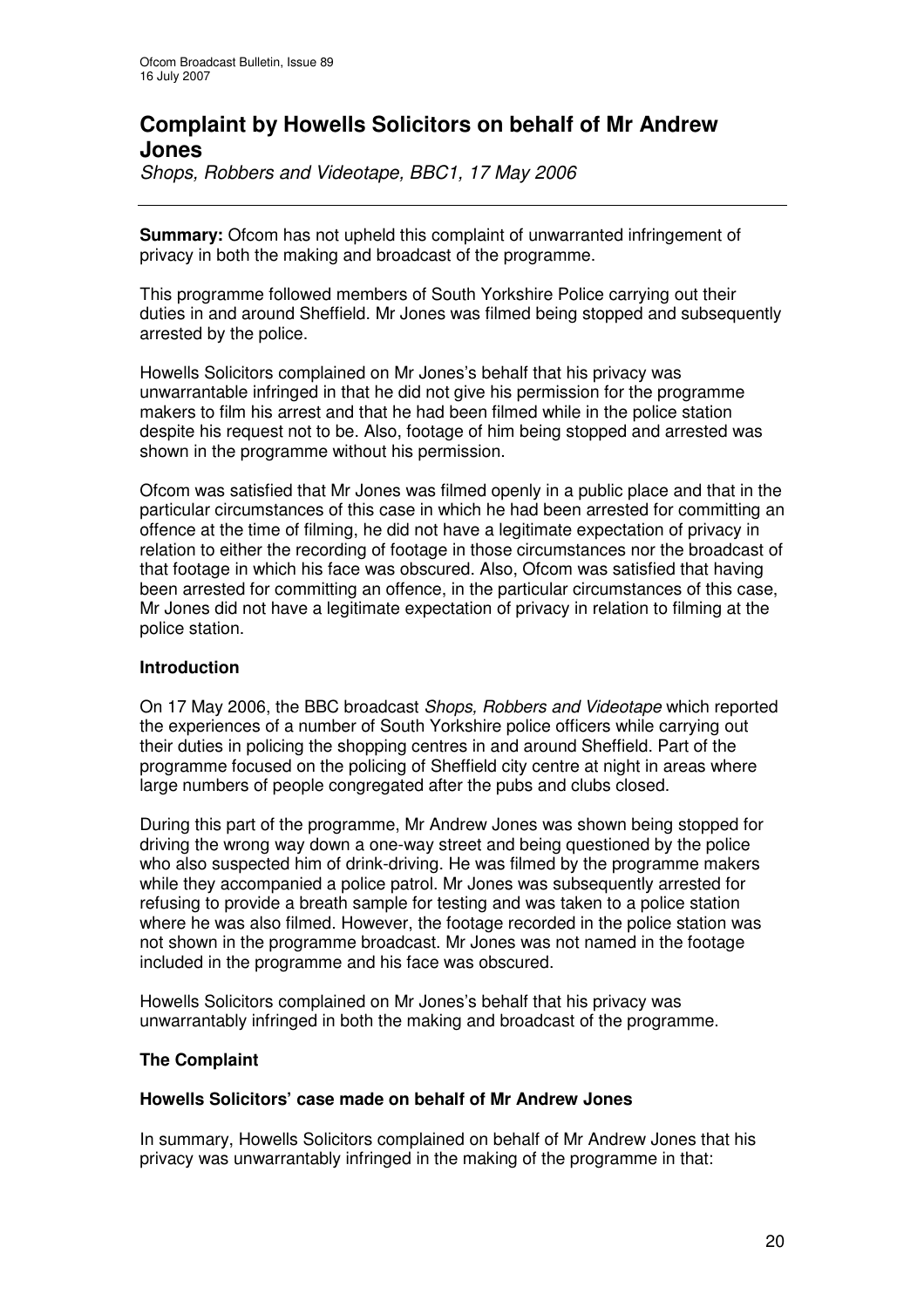a) He did not give his permission for the programme makers to film him during his arrest in Sheffield city centre and that he had specifically requested not to be filmed while at the police station. However, the programme makers continued to film him despite his request.

Howells Solicitors also complained that Mr Jones's privacy was unwarrantably infringed in the programme as broadcast in that:

b) He did not give his permission for the footage taken of him being stopped by the police in the street and his subsequent arrest to be broadcast in the programme.

# **The BBC's case**

In summary and in response to the privacy complaint regarding the making of the programme made on behalf of Mr Jones, the BBC said that:

a) The programme was part of a series which followed the work of Britain's police and that dealt with important contemporary matters including violence, shoplifting, sexual harassment, anti-social behaviour and drink-driving. By showing a range of situations and outcomes in the programme it was, according to the BBC, essential in giving a balanced account of police work and the difficulties faced by police officers while on duty. The BBC said that if the public was to understand the nature of police work, it was necessary, to film each step of the process, from arrest, to charge and, possibly, to court and conviction, as it occurred. The BBC said that a decision to stop filming and, as a result, miss an important event, could have an inappropriately restrictive effect on broadcasters' and journalists' freedom to report on the work of the police, something that was greatly in the public interest. However, the BBC acknowledged that this did not mean that the potential for an unwarranted infringement of privacy should be ignored, or that filming should proceed with no regard for the concerns of those filmed.

In the circumstances of this particular case, the BBC said that Mr Jones had been stopped driving the wrong way down a one-way street late at night. He had, selfevidently, committed one offence and the police officers at the scene also suspected him of having committed another offence, namely that of drink-driving. In these circumstances, the BBC believed that there was sufficient justification for the programme makers to continue filming. Further justification for filming was provided by Mr Jones' refusal to provide a breath sample and his subsequent arrest. As the arresting police officer made clear in the programme, failure to provide a breath sample was regarded by the law with the same gravity as the offence of drink-driving itself.

The BBC accepted that Mr Jones had expressed concern at being filmed in the police station, though his concern had been directed at the police officers rather than the programme maker. The BBC said that the circumstances of this kind of programme making were such that it may be appropriate to continue filming in spite of the wishes of those involved. It said that the arguments that applied to the filming in the police station were the same as those that applied to filming in the street, namely that there was justification in filming Mr Jones in that it was in the public interest to demonstrate the work of the police in such situations.

In summary and in relation to the privacy complaint made regarding the footage broadcast in the programme made on behalf of Mr Jones, the BBC said that: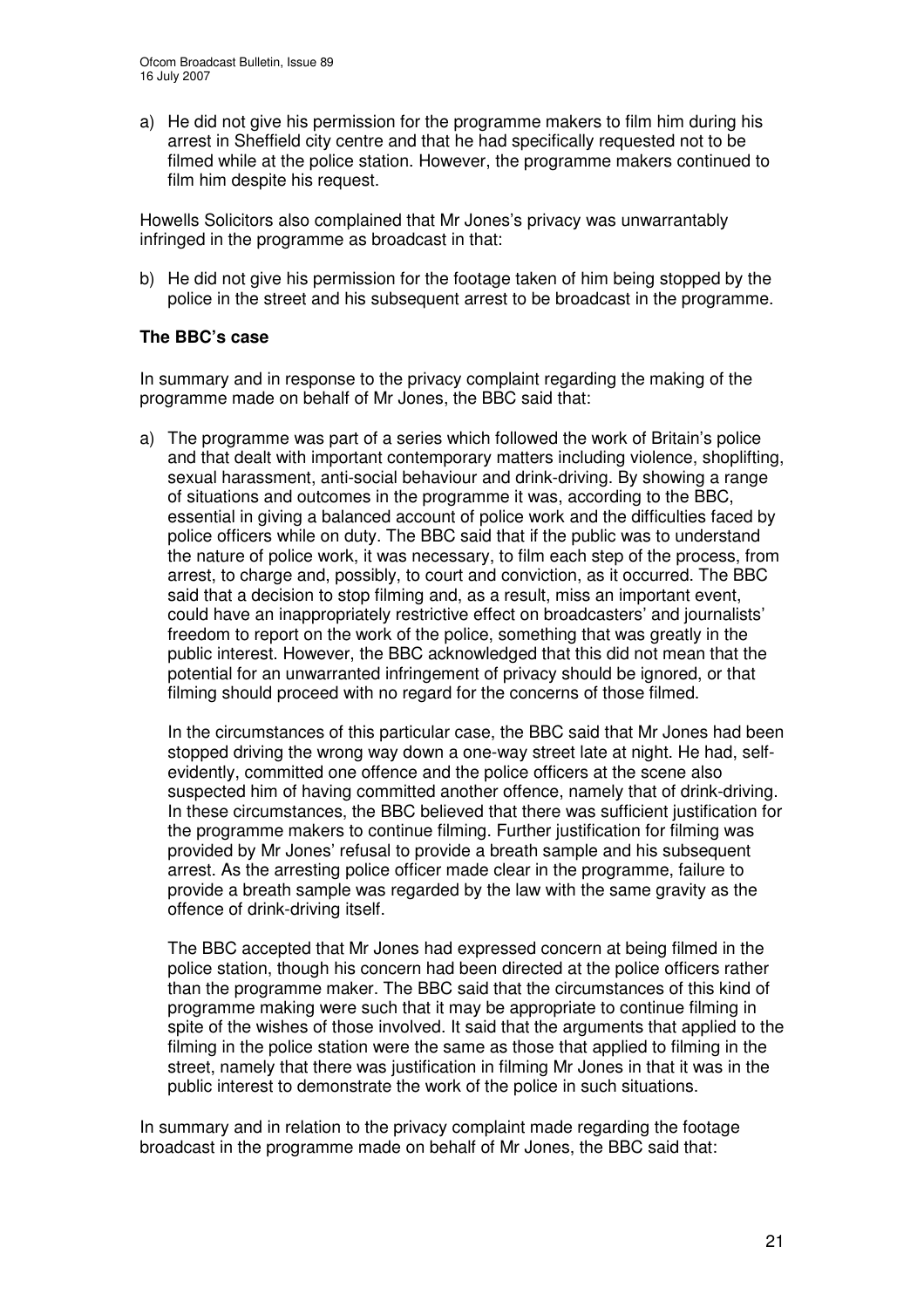b) The content of the programme as broadcast was the key to this issue. During the editing process, the BBC said that the programme makers carefully weighed the considerations relating to Mr Jones's privacy. It was decided to obscure his identity in the material filmed in the street and not to use the material filmed in the police station. The BBC said that it was Mr Jones's own behaviour that had attracted the attention of the police who, by arresting him, demonstrated their belief that he had committed another offence in addition to driving the wrong way down a one-way street. The BBC said that the public interest in the work of the police was sufficient to warrant the programme's approach.

# **Decision**

Ofcom's statutory duties include the application, in the case of all television and radio services, of standards which provide adequate protection to members of the public and all other persons from unfair treatment in programmes, and from unwarranted infringement of privacy in the making and broadcast of programmes, included in such services.

In carrying out its duties, Ofcom has regard to the need to secure that the application of these standards is in the manner that best guarantees an appropriate level of freedom of expression. Ofcom is also obliged to have regard in all cases, to the principles under which regulatory activities should be transparent, accountable, proportionate, consistent and targeted only at cases in which action is needed.

In Ofcom's view, the line to be drawn between the public's right to information and the citizen's right to privacy can sometimes be a fine one. When considering and adjudicating on a complaint of unwarranted infringement of privacy, Ofcom first determines whether in its view the complainant had a reasonable expectation of privacy in the circumstances. This may simply depend on the nature of the information or image itself or on a combination of factors. Ofcom then addressed itself to two distinct questions: First, has there been an infringement of privacy? Second, if so, was it warranted? (Rule 8.1 of the Code).

This case was considered by Ofcom's Executive Fairness Group. The Group had before it a complaint from Mr Jones's solicitors (Howells Solicitors) and written submissions, with supporting material, in response from the BBC. It viewed a recording of the programme as broadcast and read a transcript of it. It also viewed the unedited footage of Mr Jones in Sheffield city centre and at the police station and read transcripts of both.

a) The Group first considered Mr Jones's complaint that he did not give his permission for the programme makers to film him during his arrest in Sheffield city centre and that he had specifically requested not to be filmed while at the police station. However, the programme makers continued to film him despite his request.

# *Filming in the street*

Before considering whether or not Mr Jones's privacy was infringed during his arrest in Sheffield city centre, Ofcom first considered whether or not he had a legitimate expectation of privacy in the circumstances he found himself in, that is while being filmed in the street after being stopped by the police for driving the wrong way down a one-way street and subsequently arrested for refusing to give a breath sample.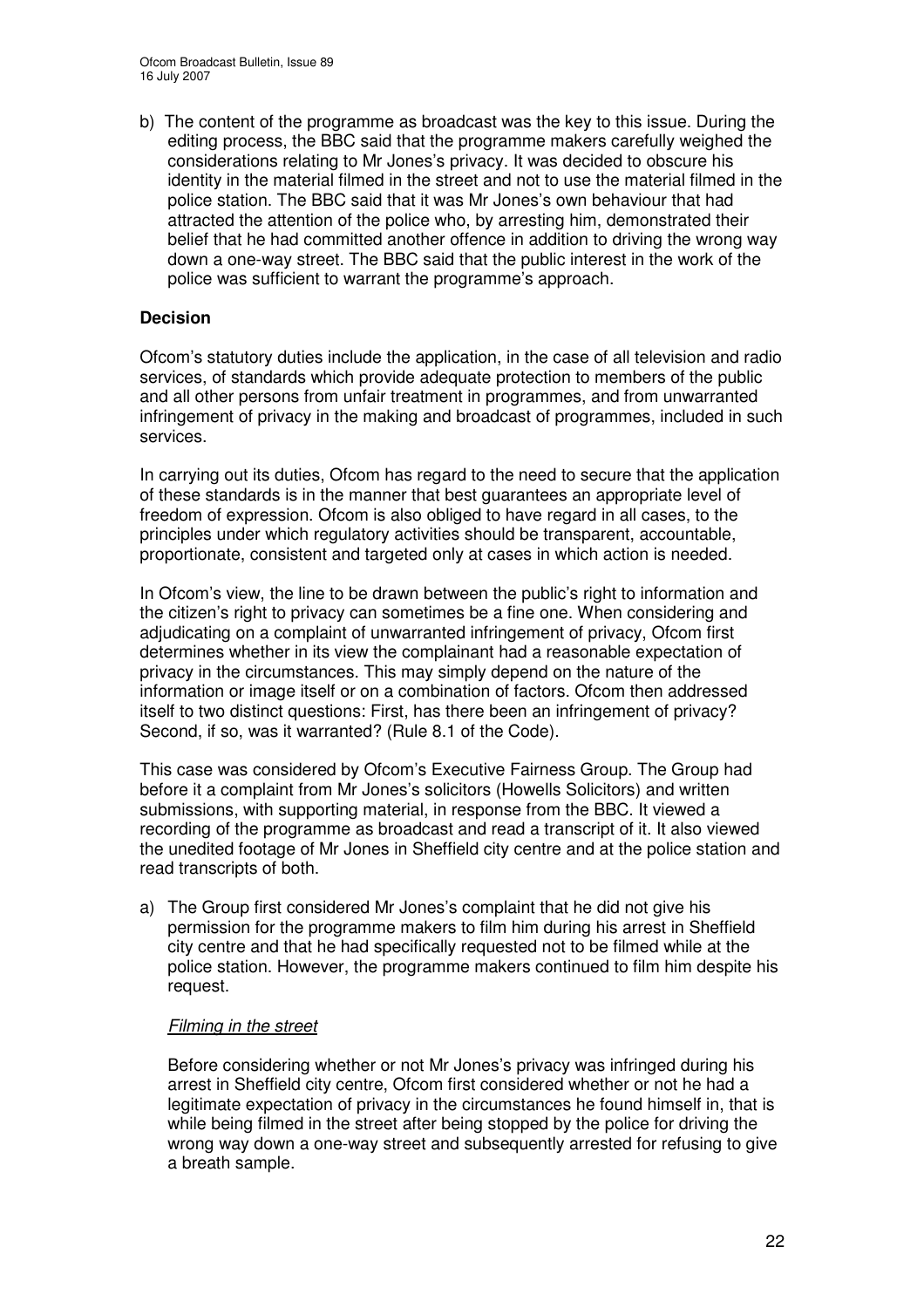Ofcom noted from the unedited material filmed of Mr Jones that the filming was conducted openly and in a public place, that is, on a public street in Sheffield city centre. It also noted that the programme makers had not obstructed Mr Jones when he was being dealt with by the police and that the cameraman had got out of the police car when Mr Jones claimed that the camera was disturbing him.

Ofcom noted that the context of the programme was an examination of the work of the police which was of importance to the public's understanding of the range of situations dealt with by the police. Ofcom also considered the nature of the footage recorded of Mr Jones. In Ofcom's view, in a situation where a person is filmed either committing an offence or when arrested for an offence, that person's expectation of privacy is diminished in light of their actions. In Mr Jones's case, Ofcom considered that by committing an offence for which he was arrested Mr Jones's expectation of privacy was lessened in such circumstances.

Taking these factors into account, namely that Mr Jones was filmed openly in a public place and that he had been been engaged in activity for which he was arrested at the time of filming, Ofcom was satisfied that Mr Jones did not have a legitimate expectation of privacy in relation to the filming. Ofcom therefore found there was no infringement of his privacy in relation to the footage recorded of his arrest in the city centre.

# *Filming in the police station*

Ofcom then turned to the complaint regarding the footage recorded at the police station. Before considering whether or not Mr Jones's privacy was infringed, Ofcom first considered if he had a legitimate expectation of privacy in these circumstances, namely, when in custody in the police station.

Ofcom examined the unedited footage that was taken in police station and read a transcipt of it. Ofcom noted that when giving his personal details to one of the arresting police officers, Mr Jones had requested "can you get the camera off me please" to which a police officer answered "no".

Ofcom considered that Mr Jones had a heightened expection of privacy when in the police station, a place where the general public does not have unrestricted access. It took the view that being arrested and taken to a police station was a sensitive situation in which Mr Jones could have legitimately expected a certain degree of privacy, especially when he had requested not to be filmed. However, Ofcom considered that in being engaged in activity which resulted in arrest, Mr Jones's expectation of privacy was diminished by that fact.

Ofcom appreciated that there was a fine balance to be drawn in deciding whether Mr Jones had a legitimate expectation of privacy while in the police station. However, having been arrested for an offence, in Ofcom's view his expectation of privacy, in the sensitive location of the police station, was significantly diminished. In the circumstances of this particular case and on balance, Ofcom was satisfied, having taken all the factors referred to above into account that the Mr Jones did not on balance have a legitimate expectation of privacy in relation to the recording of the programme.

Accordingly Ofcom that Mr Jones's privacy was not infringed in the making of the programme in either of the two locations. It did not therefore go on to consider whether any infringement was warranted.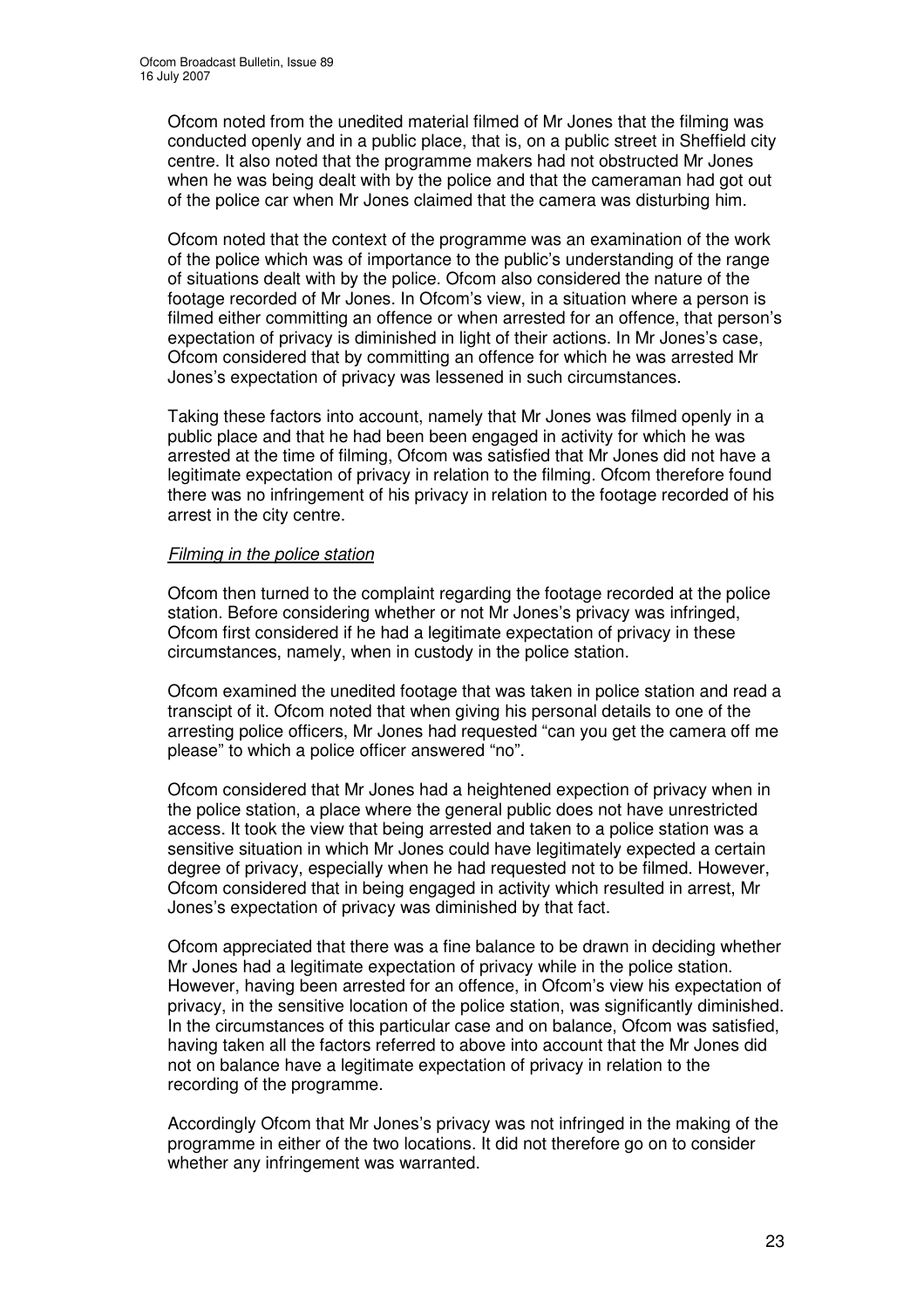b) Ofcom went on to consider Mr Jones's complaint that he did not give his permission for the broadcast of the footage taken of him being stopped and arrested by the police in the street.

Before considering whether or not Mr Jones's privacy was infringed, Ofcom first considered if he had a legitimate expectation of privacy concerning the broadcast of this footage.

Ofcom was satisfied that in the particular circumstances of this case in which Mr Jones had committed an offence for which he was arrested, he did not have a legitimate expectation of privacy in relation to the broadcast of the material recorded of him in the street (discussed above at Decision head a)). Furthermore Ofcom was satisfied that in the broadcast the programme makers had taken steps to conceal Mr Jones's identity: his face was obscured in the programme and that he was not otherwise identified.

In view of these considerations Ofcom found that Mr Jones did not have a legitimate expectation of privacy in this regard and so his privacy was not infringed in the broadcast of the programme. Ofcom did not therefore go on to consider whether any infringement was warranted.

**Accordingly, Howells Solicitors' complaint made on behalf of Mr Jones that his privacy was unwarrantably infringed in both the making and broadcast of the programme was not upheld.**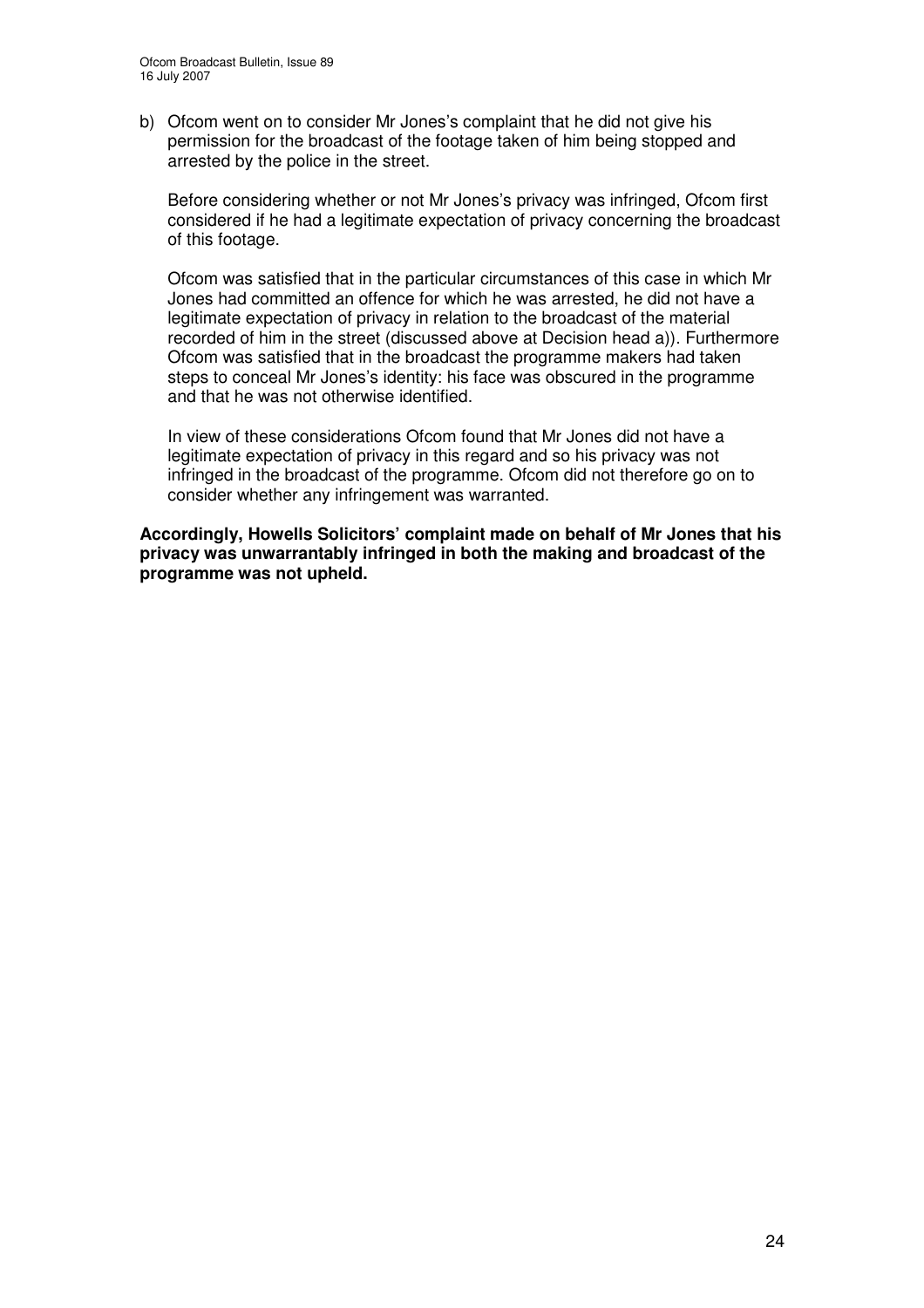# **Complaint by Mrs Tahira Hussain**

*Sky News Report: Forced Marriages, BSkyB, 29 March 2006*

**Summary:** Ofcom has not upheld this complaint of unfair treatment and unwarrantable infringement of privacy.

The programme reported on forced marriages and featured three of Mrs Tahira Hussain's sisters who alleged that they had either been forced into marriage or had run away from home for fear of being forced into marriage.

Mrs Hussain complained that she was treated unfairly in that her family name and home were revealed in a way that associated her with her sisters. Mrs Hussain also complained that her privacy was unwarrantably infringed in the broadcast of the programme in that it revealed her family home address and her family name.

The broadcaster, BSkyB, argued that it was not unfair, nor did it unwarrantably infringe Mrs Hussain's privacy, in its inclusion of the Hussain family name as it was used to identify her two sisters who appeared openly in the report. It also said there was insufficient information in the programme to identify the address of the family home.

Ofcom found that the identification of Mrs Hussain as belonging to the same family as her sisters, who appeared in the programme, did not result in unfairness to Mrs Hussain as there was no criticism of her in the programme nor any implication that she had been either subjected to a forced marriage or had been involved in her sisters' marriages. Ofcom also found that the information disclosed in the programme, in relation to the family home, was insufficient to identify the location or address of Mrs Hussain's property and therefore resulted in no unfair treatment nor unwarrantable infringement of privacy. Furthermore, Ofcom was satisfied that her family name was already in the public domain and that it was reasonable for the programme makers to have used the family name in connection with her sisters who agreed to appear in the programme. Ofcom therefore found that Mrs Hussain's privacy had not been unwarrantably infringed in the programme as broadcast.

# **Introduction**

On 29 March 2006, BSkyB broadcast a news report about forced marriages, that is where one person is tricked or threatened into marriage against his or her will, often as a result of family pressure. The report focused in particular on three sisters: Mrs Zaira Steele (née Hussain, and referred to as Zaira Hussain in the programme), Ms Shagofta Hussain and 'Saima' (who, although she originally agreed to take part in the programme, later changed her mind and her identity was obscured in the programme). The sisters recounted their experiences of being forced into marriage (or, in the case of Ms Shagofta Hussain, of running away from home for fear of being forced into marriage) and expressed their thoughts about the treatment they received from their parents and husbands.

In the programme Mrs Steele alleged that she had been forced to marry at the age of 16. Her Pakistani husband had joined her two years later in the UK. She also alleged that her husband had abused her and that her parents had not helped her when she asked them. Mrs Steele left her first husband and was now married to a man of her own choice. The report also alleged that 'Saima' was rescued from a forced marriage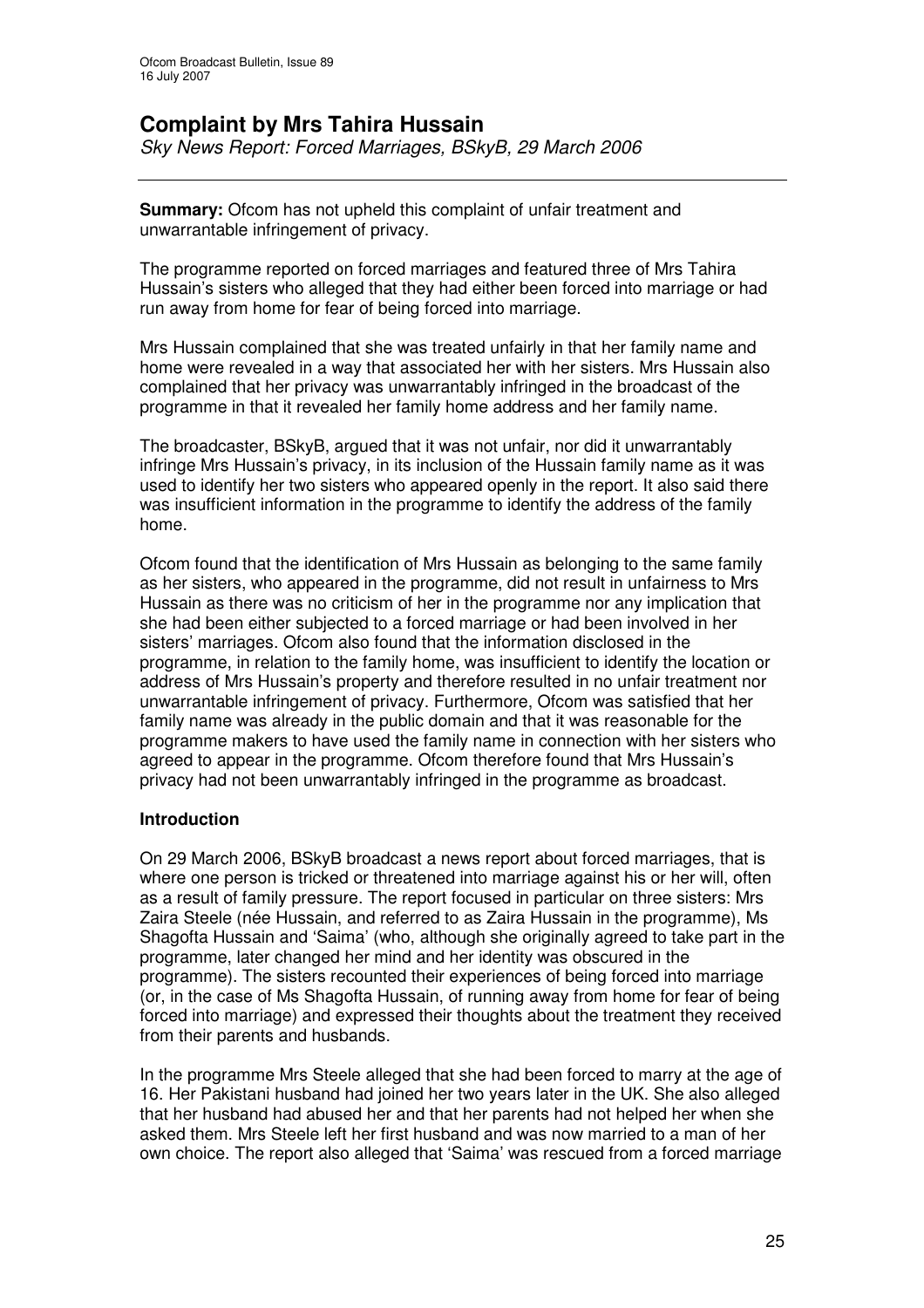in Pakistan and that their younger sister, Ms Shagofta Hussain, had run away from home when she was 15 years of age for fear of being forced into marriage.

The programme referred to the Hussain family home as being located in Peterborough.

Mrs Tahira Hussain is a sister of the three women referred to above. Mrs Hussain did not take part in the programme herself, nor was she referred to.

Mrs Hussain complained to Ofcom that she was treated unfairly in the programme as broadcast and that her privacy was unwarrantably infringed in the broadcast of the programme.

# **The Complaint**

### **Mrs Hussain's case**

In summary, Mrs Hussain complained to Ofcom that she was treated unfairly in that:

a) her family home and her family name were revealed in the programme and that this was unfair to her in that it implied that she was in some way linked with the forced marriages alleged by her sisters.

In summary, Mrs Hussain complained to Ofcom that her privacy was unwarrantably infringed in the broadcast of the programme in that:

b) her family name was revealed and her family home address was shown in the programme without consent.

# **BSkyB's case**

In summary, and in response to Mrs Hussain's fairness complaint, BSkyB said that:

a) While the report showed the outside of her parents' house, what was shown was not sufficient to reveal the address of the property to viewers. Accordingly, showing the outside of the house in this way was not unfair to Mrs Hussain. BSkyB also said that it was not unfair to Mrs Hussain for the report to reveal her family name as it was used to identify Mrs Hussain's two sisters who had agreed to be identified and willingly participated in the programme.

In summary, and in response to Mrs Hussain's privacy complaint, BSkyB said that:

b) BSkyB said that Mrs Hussain's privacy was not infringed in the broadcast of the programme by the inclusion of footage of the outside of Mrs Hussain's parents' house as it was not sufficient to identify the address of the property, and only disclosed that it was in Peterborough.

BSkyB also said that the inclusion of the family name in the report did not infringe Mrs Hussain's privacy as the report identified the two sisters who had agreed to be identified and willingly participated in the programme.

BSkyB argued that should Ofcom consider that the disclosure of the family name constituted an infringement of Mrs Hussain's privacy, such infringement was warranted. The broadcaster argued that to have concealed the family name would have wrongly implied that Mrs Hussain's two sisters, Mrs Steele and Ms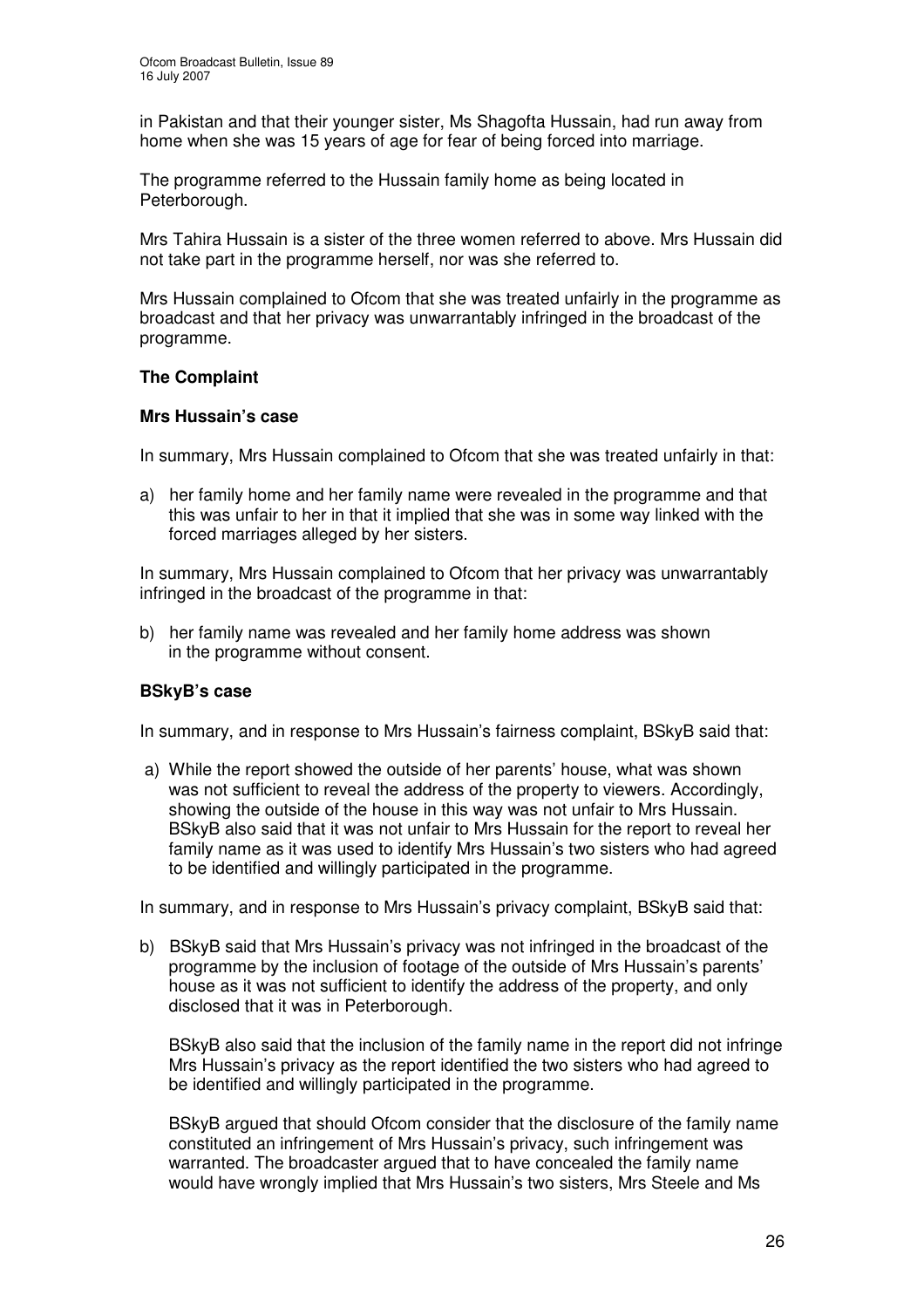Shagofta Hussain, who participated openly in the programme, wanted to remain anonymous or that they were afraid of the consequences of speaking out about their experiences. This, BSkyB said, was not the case and it would have undermined their intention in speaking out. BSkyB stated that the aim of Mrs Steele and Ms Shagofta Hussain was to encourage others in similar situations to theirs to take action. Their identification in the report, as compared to their sister who subsequently changed her mind about taking part and whose appearance was disguised, was a key element in achieving their goal, namely that the sisters would be seen to be empowered by the stance they had taken against forced marriages. BSkyB said that the report would not have had this effect if the sisters' full names, including their family name, had not been given. BSkyB also submitted to Ofcom a copy of a newspaper article in which Mrs Steele (referred as Zaira Hussain in the article) discussed these issues.

# **Decision**

Ofcom's statutory duties include the application, in the case of all television and radio services, of standards which provide adequate protection to members of the public and all other persons from unfair treatment and unwarrantable infringement of privacy in programmes included in such services.

In carrying out its duties, Ofcom has regard to the need to secure that the application of these standards is in the manner that best guarantees an appropriate level of freedom of expression. Ofcom is also obliged to have regard in all cases, to the principles under which regulatory activities should be transparent, accountable, proportionate, consistent and targeted only at cases in which action is needed.

This case was considered by Ofcom's Executive Fairness Group. Ofcom considered the complaint and the broadcaster's response, together with supporting material and a recording and transcript of the programme as broadcast. In its considerations, Ofcom took account of Ofcom's Broadcasting Code ("the Code").

In the circumstances of this case, Ofcom found the following:

a) Ofcom considered Mrs Hussain's complaint that her family home and her family name were revealed on the programme and that it implied that she was in some way linked with the "forced marriages" alleged by her sisters.

Ofcom considered this complaint in light of Rule 7.1 of the Code which states that broadcasters must avoid unjust or unfair treatment of individuals or organisations in programmes. Ofcom also took into account Practice 7.9 of the Code which states that before broadcasting a factual programme, including programmes examining past events, broadcasters should have taken reasonable care to satisfy themselves that: material facts have not been presented, disregarded or omitted in a way that is unfair to an individual or organisation.

Having examined the programme as broadcast and read a transcript of it, Ofcom noted that only the exterior of the Hussain family home was shown and that the commentary had stated that it was located in Peterborough. Ofcom noted that the images of the property did not reveal any house name or number or any other distinguishing signs such as a street name or recognisable landmarks.

In these circumstances, Ofcom was satisfied that the information disclosed in the programme in relation to Mrs Hussain's home was insufficient to identity the address or its location other than it was in Peterborough. In any event, it was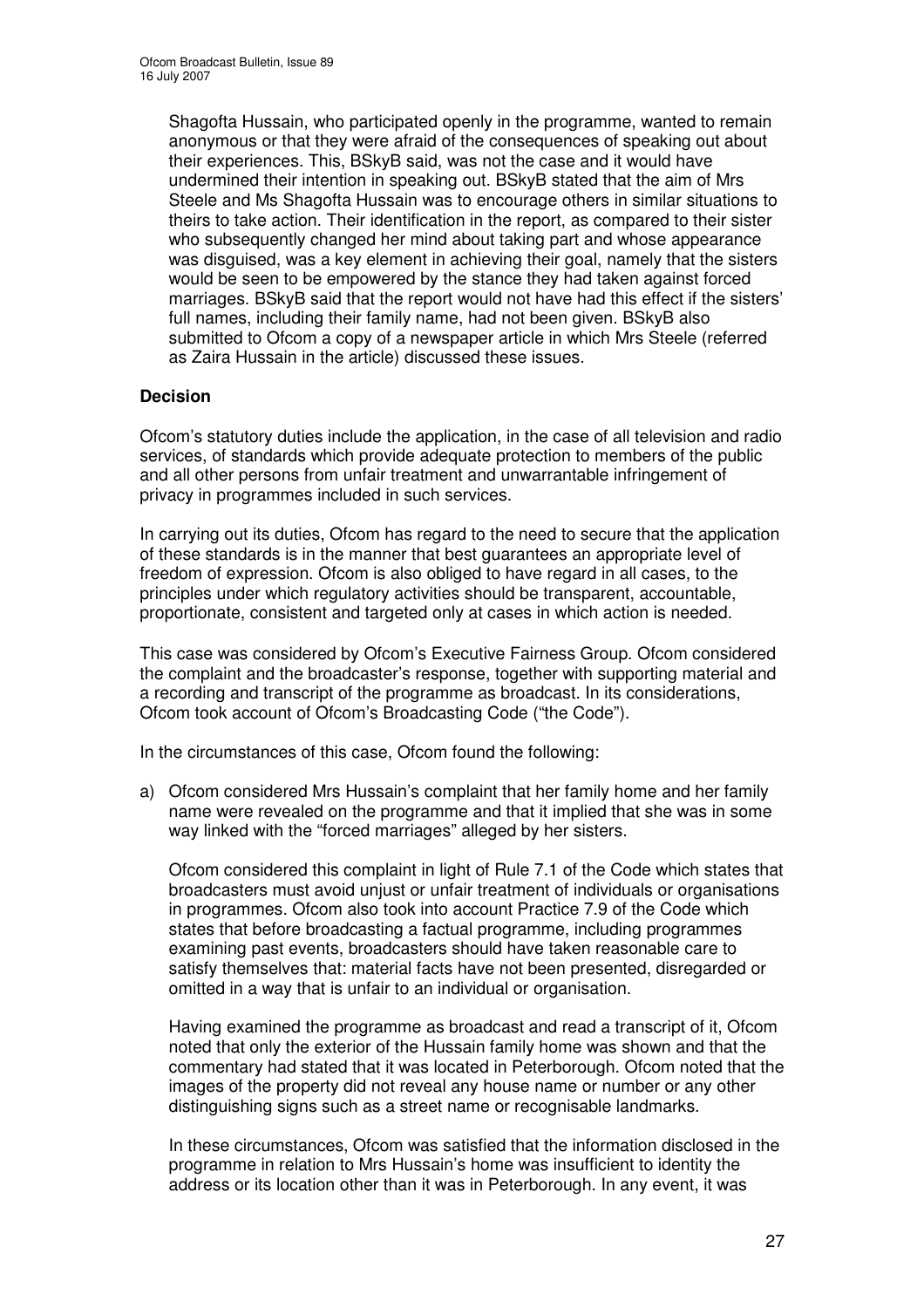unclear how the identification of her family home would have resulted in unfairness to Mrs Hussain. There was no implication in the programme that Mrs Hussain, who was not named or referred to in the programme, had been forced into marriage against her will or that she had participated in the alleged forced marriages of her sisters. Ofcom therefore found no unfairness to Mrs Hussain in this respect.

In consideration of Mrs Hussain's complaint that the family name was used in the programme and that this was unfair to her, Ofcom noted that, as referred to above, Mrs Hussain was not named or referred to in the programme. Ofcom considered that the association of Mrs Hussain with other members of her family did not result in unfairness to her as there was no criticism of Mrs Hussain in the programme, nor any implication that she had been subjected to a forced marriage or played a role in her sisters' marriages. Ofcom therefore found no unfairness to Mrs Hussain in this respect.

b) Ofcom then went on to consider Mrs Hussain's complaint that her privacy was unwarrantably infringed in the programme as broadcast in that her family name was revealed and her family home address was shown in the programme without her consent.

In Ofcom's view, the line to be drawn between the public's right to information and the citizen's right to privacy can sometimes be a fine one. In considering complaints about the unwarranted infringement of privacy, Ofcom will therefore, where necessary, address itself to two distinct questions: First, has there been an infringement of privacy? Second, if so, was it warranted? (Rule 8.1 of the Code).

Ofcom first considered whether or not Mrs Hussain had a legitimate expectation of privacy concerning the revelation of her family home address in the programme. In deciding this, Ofcom had particular regard to Practice 8.2 of Code which states that information that discloses the location of a person's home or family should not be revealed without permission, unless it is warranted. In these circumstances, therefore, Ofcom was satisfied that Mrs Hussain did have a legitimate expectation of privacy concerning the address of her family.

Ofcom then considered whether or not Mrs Hussain's privacy was infringed in the broadcast of the programme. As already discussed above at head a) of the Decision, by examining the footage in the programme, Ofcom noted that only the outside of the house was shown in close detail. No number or house name was disclosed, nor was any mention made of the location of the house other than it was in Peterborough.

In these circumstances, Ofcom was satisfied that the address details of Mrs Hussain's family home were not disclosed in the report and that the images of the exterior of her house were not sufficient to be able to identify the location or identify the address of the property. Ofcom therefore found that Mrs Hussain's privacy had not been infringed in the programme as broadcast and it was not therefore necessary to consider whether or not any infringement of privacy was warranted.

Ofcom then considered the use of Mrs Hussain's family name in the report and whether its use infringed her privacy.

Ofcom first considered whether or not Mrs Hussain had a legitimate expectation that her family name would not be disclosed. Ofcom recognised that in certain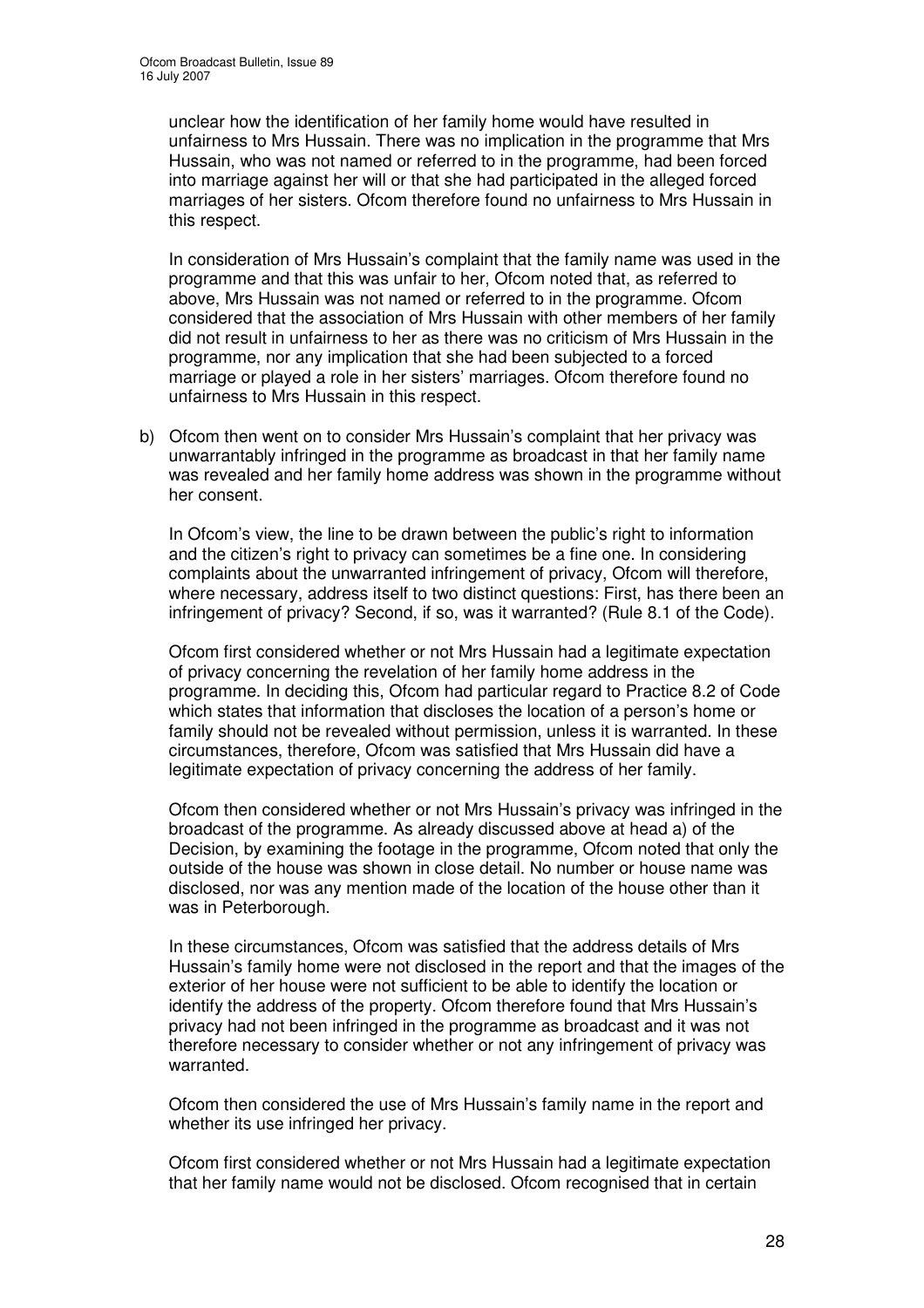circumstances the use of a family name in a programme could have the potential to infringe the privacy of those members of the family who are not the subject of the programme but who, nevertheless share the same name. Ofcom therefore considered the particular circumstances of this case.

Ofcom examined the footage in the programme and noted, as discussed above, that Mrs Hussain was not named in it or featured in any other way. However, her sisters, Mrs Steele and Ms Shagofta Hussain, were named and featured in the report which rendered Mrs Hussain identifiable, by association to her sisters, to those who knew her.

Ofcom also noted that her family name was shared by Mrs Hussain and by her two sisters who had agreed to be identified in the programme. It also noted that it would not have been possible to have identified them without the use of their family name. It noted that the family name was already in the public domain as the story of one of the three sisters had been featured in a newspaper article. In these circumstances, Ofcom considered that it was reasonable for BSkyB to have included the names of the two sisters who agreed to appear openly in the programme. For these reasons, Ofcom considered that Mrs Hussain did not have a legitimate expectation that the family name that she shared with her sisters would not be used in these circumstances.

Taking these factors into account, and as Mrs Hussain had no legitimate expectation of privacy in the use of her family name, Ofcom found that Mrs Hussain's privacy was not infringed and did not therefore go on to consider whether any infringement was warranted.

**Accordingly, the complaint of unfair treatment and unwarranted infringement of privacy in the programme as broadcast was not upheld.**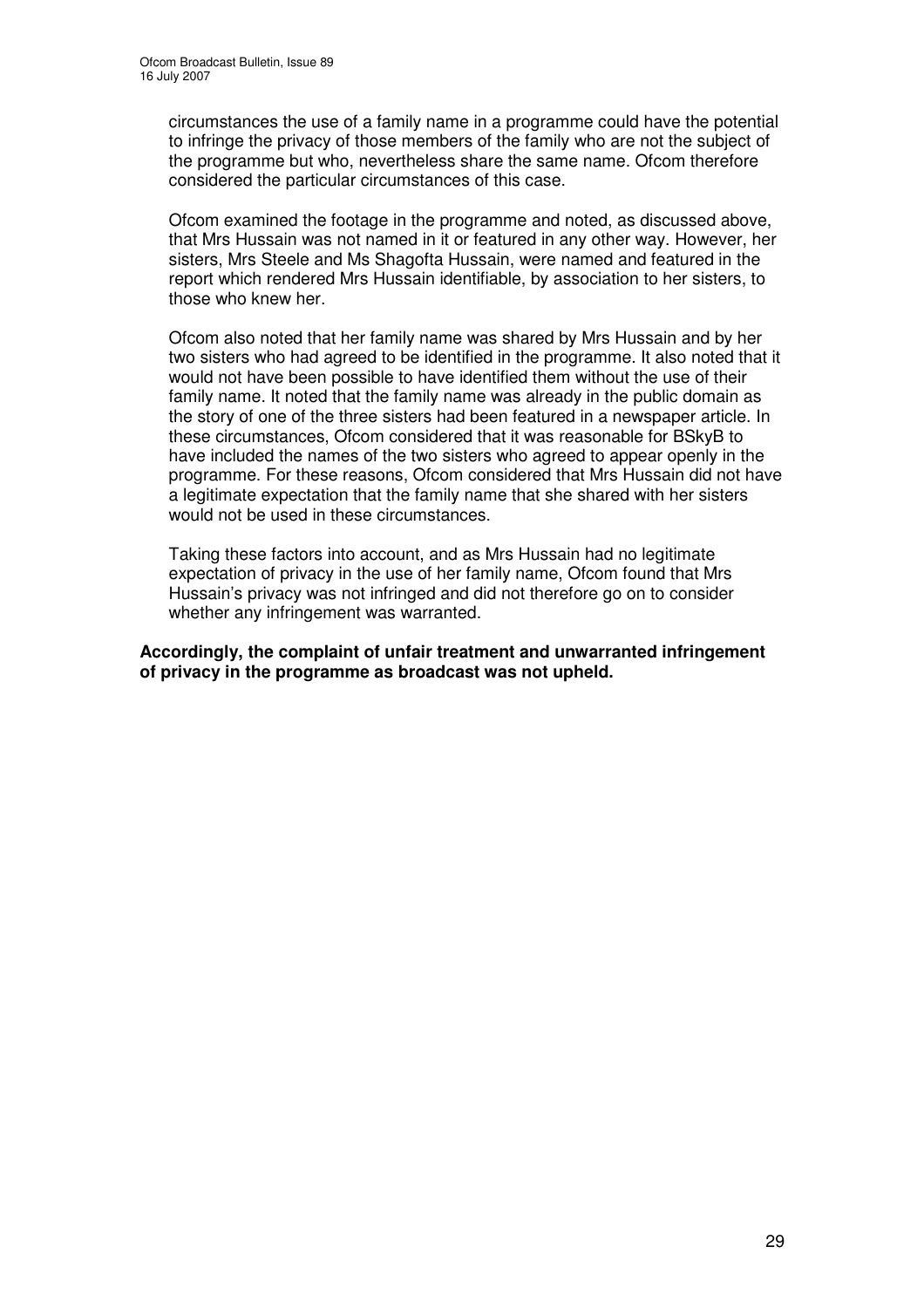# **Complaint by Mr Marvin Munday and Mrs Nicola Munday**

*Haunted Homes, ITV2, 3 and 8 February 2006*

**Summary:** Ofcom has not upheld this complaint of unfair treatment about the above programme. This programme investigated Mr and Mrs Munday's claim that their house was haunted.

Mr and Mrs Munday complained to Ofcom that they were misled about the programme's nature and the programme unfairly depicted them as amateur paranormal investigators and as "dabbling" with the devil. They also complained that footage of them was unfairly edited, failing to present their experiences fairly and misleading viewers into wrongly believing that they were terrified.

The complaint was considered by Ofcom's Executive Fairness Group. Ofcom was satisfied that Mr and Mrs Munday were not materially misled about the likely nature and content of the programme and that the programme fairly and accurately portrayed Mr and Mrs Munday's expertise in the field of paranormal investigations. Ofcom also considered that the programme makers had not edited footage of Mr and Mrs Munday in a way that was unfair.

# **Introduction**

On the 3 February 2006 (repeated on 8 February 2006), ITV2 broadcast an episode of *Haunted Homes*, a series which investigated the claims made by people who believed that they had experienced paranormal phenomena in their homes. Each household was visited by an investigation team comprising Ms Mia Dolan, described by ITV as a psychic and medium, Mr Mark Webb, a paranormal researcher, and Professor Chris French, who sought to provide a rational explanation for the reported paranormal experiences. The team undertook vigils at each household and offered contrasting responses to the accounts given by the families and to the environment of the house itself.

In this particular episode, the investigation team visited the home of Mr Marvin Munday and Mrs Nicola Munday. The programme said that Mr and Mrs Munday, both described in the programme as *"amateur paranormal investigators"*, had used a Ouija board, in the course of their research into paranormal phenomena. A Ouija board to those who accept the paranormal is a board with letters and symbols at its rim to which a planchette (a pointer used with a Ouija board) points to indicate answers to questions put, for example, at a séance. However, their use of the Ouija board had, according to Mr and Mrs Munday, opened a gateway for a malevolent spirit or entity that now haunted their home. Mr and Mrs Munday contributed to the programme and were featured throughout it.

Both Mr and Mrs Munday complained to Ofcom that they were treated unfairly in the programme as broadcast.

# **The Complaint**

# **Mr and Mrs Munday's case**

In summary Mr and Mrs Munday complained to Ofcom that the programme treated them unfairly in that: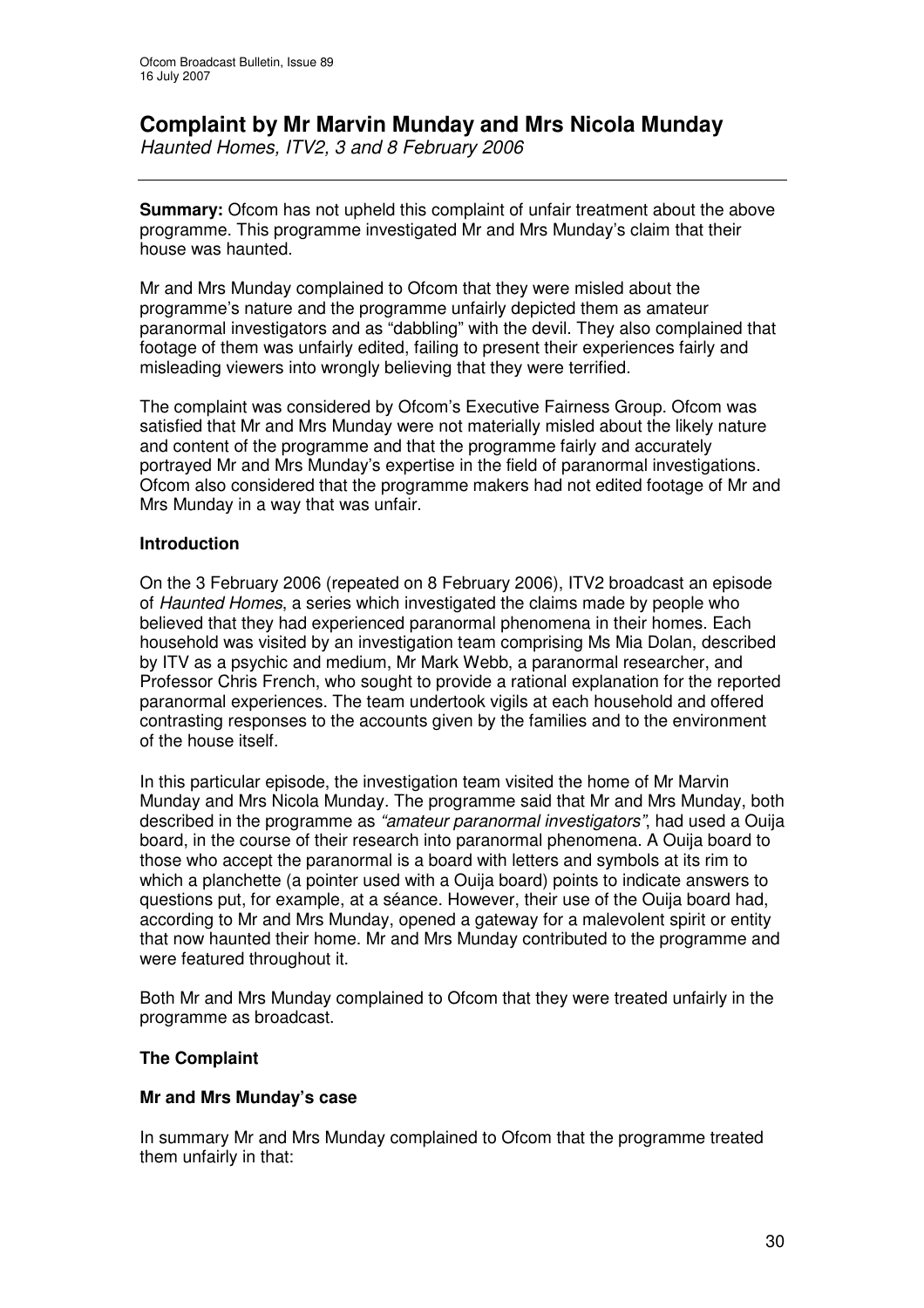- a) They were misled about the nature of the programme. They were told that it would be a factual, 'fly on the wall' type documentary without dramatisation.
- b) They were depicted, throughout the programme, as amateur paranormal investigators. References in the programme's commentary to them being "amateur" and the programme's investigatory team as "professionals" were used in the same sentence, thereby giving viewers the impression, that Mr and Mrs Munday were amateurs and as such were fearful, terrified and unable to deal with the situation. This was not case.
- c) Mr and Mrs Munday's comments on the situation taken from their interviews were used out of context. Their interviews were edited unfairly leaving out important facts. The programme failed to include their "confident and unfearful" views on the situation.
- d) The programme makers created a theme to the programme without Mr and Mrs Munday's knowledge. After four days of being filmed, the programme that was broadcast had turned into a documentary about the Ouija board and the dangers of using it. Mr and Mrs Munday said that the programme's commentary was overdramatised in that words were used that were not applicable to them.
- e) The programme failed to present an honest and fair view of Mr and Mrs Munday's experiences and how they had dealt with the situation without the help of the programme makers. Mr and Mrs Munday said that the programme makers were aware that Ms Dolan had failed to expel the paranormal spirit or entity from their house and that she had not burnt the Ouija board as she had promised. Instead, the Ouija board was returned to Mr and Mrs Munday who had engaged "shamanic people" to clear their house. Had the programme shown this, Mr and Mrs Munday said, Ms Dolan would not have been portrayed as the "professional saviour of the day".
- f) The programme constantly used the word "dabble" when referring to Mr and Mrs Munday's research work with the Ouija board which had been conducted over some 16 months. The use of this word was offensive and was used to portray them as amateur.
- g) The programme makers dramatised the situation and wanted viewers to believe that Mr and Mrs Munday were terrified. This was despite the programme makers having told them that the programme would be a factual documentary.
- h) The programme also referred to them as *"the devil dabbling Mundays"* which portrayed them inaccurately.

# **ITV's statement in response**

In summary and in response to the specific heads of complaint, ITV said that:

a) It was satisfied that Mr and Mrs Munday were not misled into taking part in the programme and that the programme makers had explained the nature and format of it to them and had discussed their proposed contribution to it well before filming.

ITV said that the programme makers maintained that before the filming began, Mr and Mrs Munday were made familiar with the pilot programme for the series which had already been broadcast and followed a similar format to the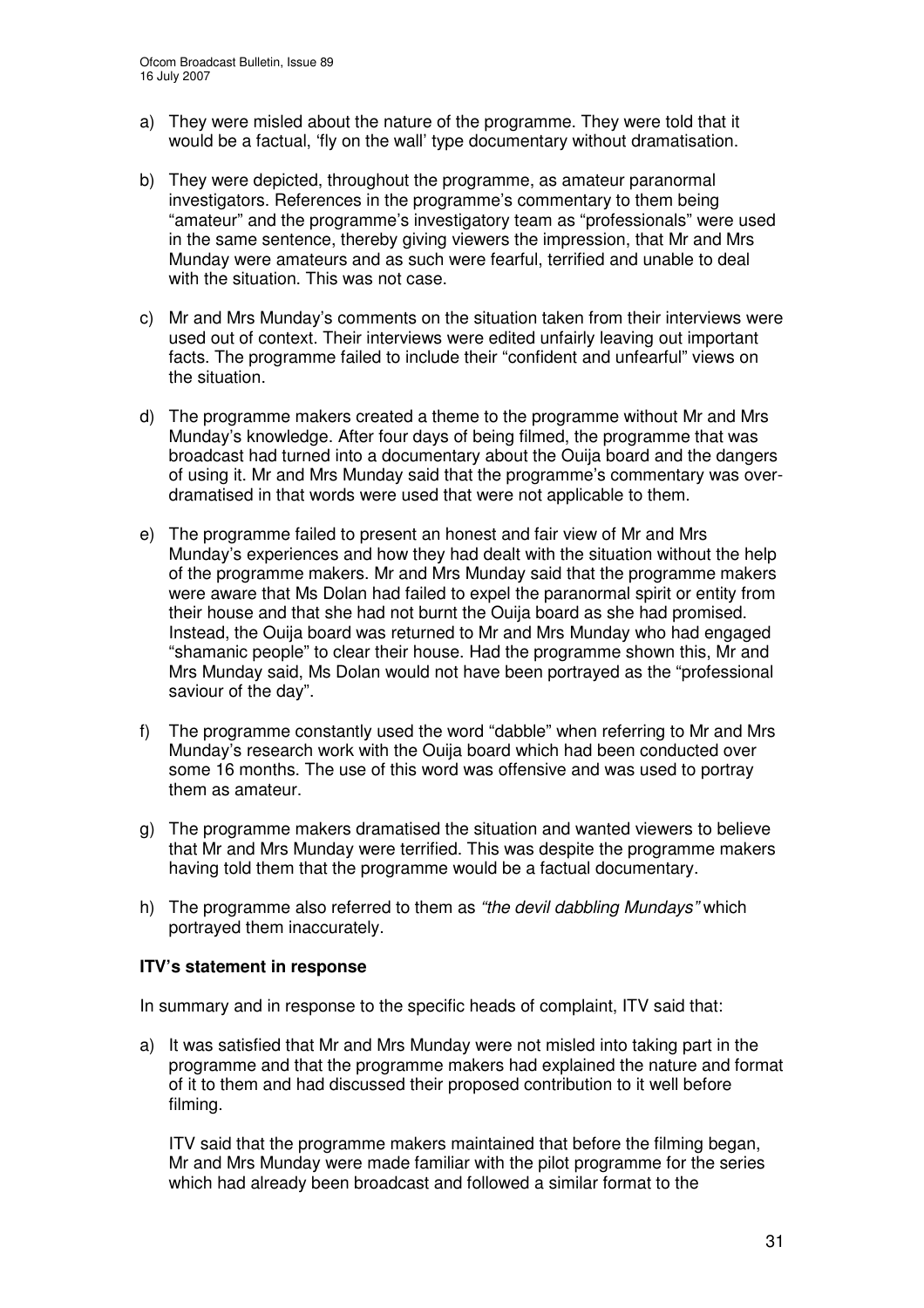programme in which they appeared. ITV said that Mrs Munday had confirmed to the programme makers in a post-transmission telephone conversation on 9 February 2006 that the format of the programme had been explained to Mr and Mrs Munday prior to filming and that they had seen "nearly all" of the pilot programme. ITV added that Mrs Munday later told ITV she and Mr Munday had not seen the pilot.

ITV said that dramatisation and documentary were not mutually exclusive formats in programme making. In this case, elements of Mr and Mrs Munday's account of paranormal events in their home were depicted visually in reconstruction. Some of the reconstructions were created with Mr and Mrs Munday's active assistance, which demonstrated that both Mr and Mrs Munday were aware before and during filming of the likely format and tone of the programme. ITV argued that although the programme sometimes used emotive narrative language and creative imagery to engage the audience and to tell the story, it did not treat their situation simply as dramatic entertainment. Mr and Mrs Munday's account of events was taken seriously and the programme retained the due objectivity of a documentary.

b) ITV stated that it sincerely regretted that Mr and Mrs Munday were offended by the use of the word "amateur". However, the fact that they were offended did not mean that the use of the word was unfair to them or an inaccurate reflection of the facts.

ITV said that it was accepted that Mr and Mrs Munday had a longstanding interest in investigating the paranormal and their backgrounds were made clear. In the programme Mr Munday was introduced as being the son of a psychic and who claimed to be particularly sensitive to paranormal activity, while Mrs Munday was introduced as having always believed in ghosts. The programme went on to say that both Mr and Mrs Munday spent *"their weekends researching the spirit world as paranormal investigators…"*.

ITV said that in the unedited footage of the interviews with Mr and Mrs Munday, Mrs Munday referred to their interest in the paranormal as a "hobby" and that Mr Munday, although believing himself to be a "sensitive" (a person who has psychic powers but cannot communicate with the dead) with special spiritual abilities, accepted that he did not have the expertise of a "fully fledged medium".

ITV said that the use of the word "amateur" to describe Mr and Mrs Munday was not intended to belittle them or promote the abilities of Ms Dolan by comparison; rather it was a factual statement. Mr and Mrs Munday did not study the paranormal full time for a living. They had other jobs and pursued their interest in their spare time. ITV said that any contrast between the complainants' "amateur" status and the professional status of the programme's investigators was, therefore, a fair one.

ITV said that in their interviews, both Mr and Mrs Munday referred to the situation they found themselves as having got out of hand and that they were looking for outside help to resolve it. For instance, Mrs Munday said that:

*"Living with uninvited intruders is concerning, you feel like you're losing control…"* and *"It is like putting a jigsaw together and we can't do it without the help of a medium…"*

Mr Munday also said in interview that: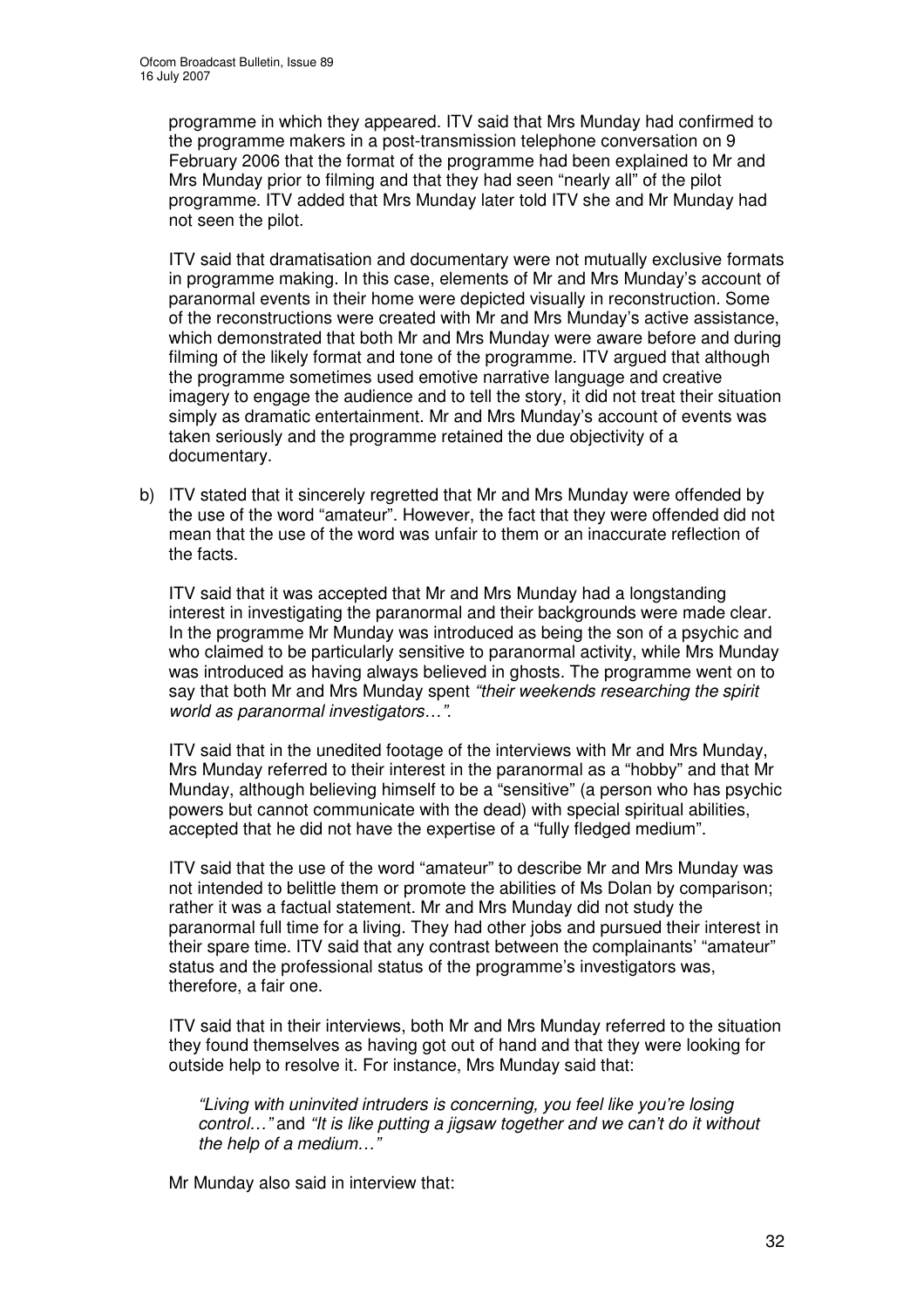*"anything can happen…the research* [he had undertaken] *has not prepared me for what has happened to us here…"*

- c) ITV said that it was not clear which particular comments Mr and Mrs Munday were referring to in this particular head of complaint.
- d) ITV assumed that Mr and Mrs Munday's complaint was that they believed that the programme had over-emphasised the theme of their use of the Ouija board and its negative outcome as the central feature of the story. It was clear from reviewing the transcripts of their interviews and the unedited footage of the filmed sequences where Mr and Mrs Munday described their family life in the house that they believed that they had experienced unexplained events that they ascribed to a paranormal force. Ms Dolan had advised Mr and Mrs Munday that the Ouija board they had used was central to understanding the source of the phenomena namely that they had invited the spirit or entity responsible into the house via the Ouija board.

ITV said that Mrs Munday commented in interview about their research of "horror stories about what can happen using the Ouija board". They suggested that their earlier determination to experiment with the Ouija board was despite advice from others not to do so and that they now wished that they had never started using it. Their conclusion was "nothing good ...has come out from using the Ouija board. I personally think it thrives from negativity. If we stay away from the Ouija board there is certainly a decrease in the amount of negativity in our lives". ITV said that Mr and Mrs Munday clearly accepted Ms Dolan's advice at face value at the time of filming. It was therefore editorially justified, and certainly not unfair to the complainants, for the programme to focus on this issue.

ITV said that this theme reflected not only the conclusions of Ms Dolan and Mr and Mrs Munday, but also many other paranormal commentators who warned of the potential negative effects of use of the Ouija board. ITV said that research on viewer attitudes<sup>1</sup> showed that most viewers regarded Ouija boards as being towards the negative or occult end of the paranormal spectrum. In these circumstances, the programme's commentary, therefore, did seek to convey the message that the use of a Ouija board, especially by people who do not purport to be experienced mediums, can have a negative outcome, and that even people who are experienced in paranormal investigation, such as Mr and Mrs Munday, should not experiment with a Ouija board. This view was reflected by Mr and Mrs Munday themselves in comments that they made.

e) ITV took this head of complaint to refer to events that took place after the conclusion of filming for the programme. ITV said that Mia Dolan had taken the Ouija board away from Mr and Mrs Munday's house after the filming was over. ITV said that Ms Dolan accepted that she may well have told Mr and Mrs Munday that the Ouija board had been destroyed when it had not been, but had done so to put their minds at rest, in the genuine belief that it could not cause them any further problem whilst in her hands. ITV said that it had already apologised to Mr and Mrs Munday that the assurance given to them by Ms Dolan that she would destroy the Ouija board was not kept, despite her not being an employee of ITV or the programme makers. However, ITV said that this in itself did not lead to any unfairness to Mr and Mrs Munday in the programme.

<sup>1</sup> *Beyond Entertainment?,* Independent Television Commission, 2001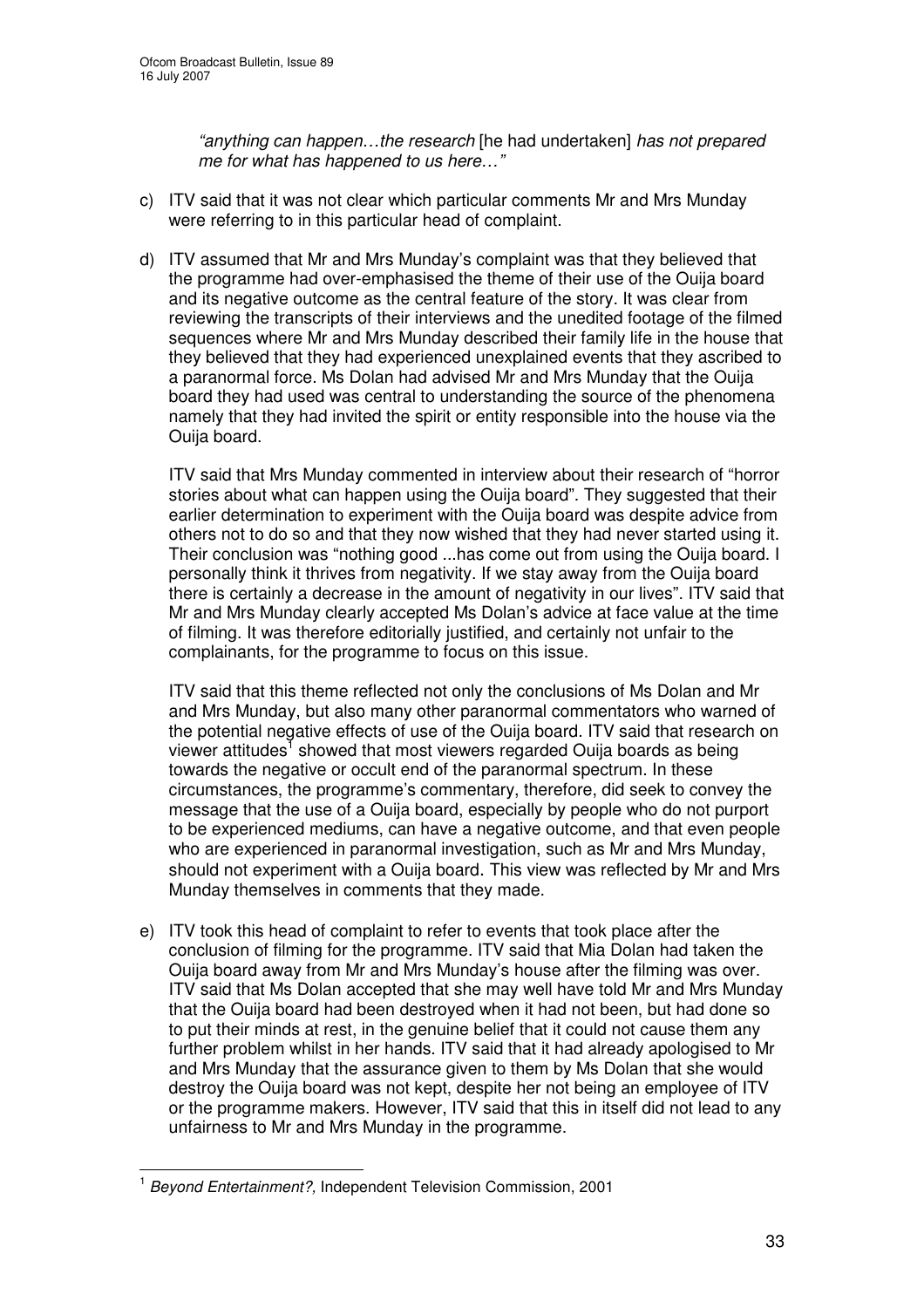At the conclusion of the programme, the commentary stated that:

*"Mia claims she's finally expelled the demonic spirit that called itself Brian, she takes the Ouija board which she believes will keep Brian away".*

ITV said that this accurately reflected her opinion that Mr and Mrs Munday's problems, which both she and they attributed to their use of the Ouija board, would be over. Also, fair and representative extracts from Mr and Mrs Munday's post clearing interviews were used in the conclusion to the programme, in which they stated, for example, that there was an *"instant calm"*, that the house was *"happy, its light, feels nice to come home to…"*, and that *"anybody that can look after my family for me has my respect"*. This all suggested, according to ITV, that Mr and Mrs Munday were satisfied that the situation had improved after the second "clearance" with Ms Dolan's help and [after they] were persuaded to follow her advice not to use the Ouija board again.

The programme makers were asked by Mr and Mrs Munday to contact Ms Dolan on their behalf as she was apparently not returning their calls to her. Eventually, the Ouija board was returned to them via courier. ITV said that Mr and Mrs Munday informed them that they had held a ceremony to destroy the board themselves, but they did not tell them about a third "clearance" of the house as such. ITV said that at no time did Mr and Mrs Munday request that the programme makers not to include the interviews they had given after the second "clearance", which reflected their views of the improved conditions in the house at that time, nor did they request that reference be made in the programme to their own ritual.

ITV said that in all the circumstances, the programme was not obliged to report, as a matter of fairness, that Mr and Mrs Munday had: later became convinced that they still had a continuing spirit problem in the house; that they believed this to be connected to the Ouija board not having in fact been destroyed by Ms Dolan; or, that they had consulted another group of paranormal enthusiasts who performed a different type of shamanic ritual to "clear" the house. The programme reported that Mr and Mrs Munday: had had a worrying problem they could not solve themselves; had invited the *Haunted Homes* team to investigate; that Ms Dolan had sought to "clear" the house; and, that they believed Ms Dolan's intervention (after two attempts at "clearing") had been beneficial and that they were following her advice not to use the Ouija board again. This, ITV said, was a fair reflection of the events.

- f) ITV accepted and regretted that Mr and Mrs Munday had taken offence at the use of the word "dabble" in the programme. Nevertheless, the use of the word was not unfair to them simply because they found it offensive or demeaning. The word dabbler is, as Mr and Mrs Munday pointed out in their complaint, a synonym for amateur. In the context of the programme, ITV said that it reflected an activity which Mrs Munday had herself referred to as "playing"- an occasional activity during their leisure time which they believed had unforeseen and negative consequences.
- g) ITV said that the programme used illustrative comments from the interviews of Mr and Mrs Munday to explain to the viewer the fear that their children had experienced, the children's dislike of the front bedroom; and, their concern that their children should not be adversely affected by their interests in the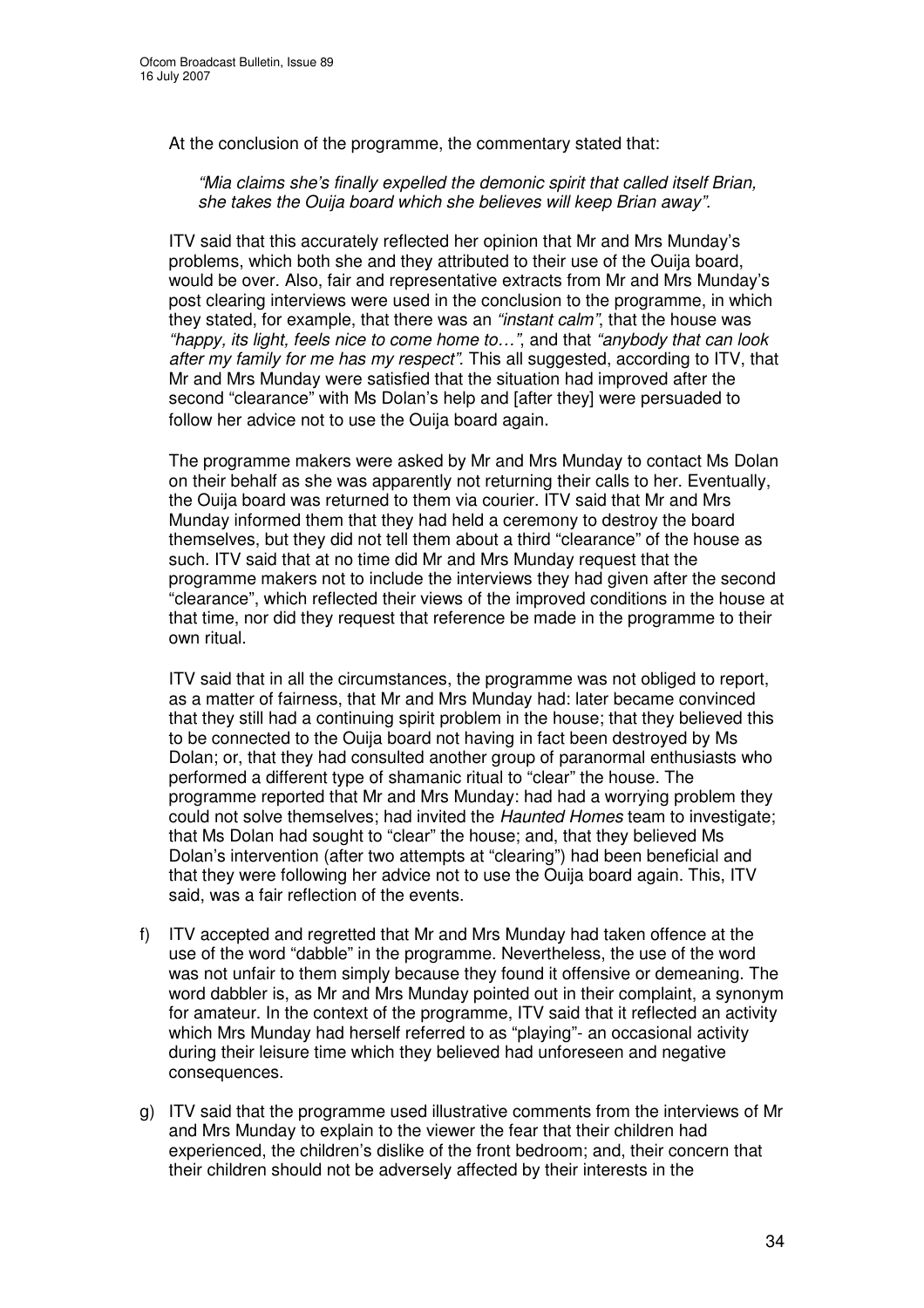paranormal, For example, ITV said that Mrs Munday in interview describing an incident said that:

*"by seeing the monk it really scared me and my heart was beating really fast"* and *"I was really scared after seeing that".*

ITV accepted that Mr Munday maintained that he was not frightened personally by the experiences in the house, but said that he also expressed concern for the fears of the children and how it might affect them in later years and that he would feel helpless in the face of "nasty" physical phenomena. It was not unreasonable for the programme to generalise that the family had been terrorised by the phenomena in the house.

ITV said that there was always a difficult editorial judgment to be made in such programmes, given a general dearth of recorded evidence to substantiate what each family said that they had experienced and, given that the programme could not represent these accounts uncritically as fact. However, at the same time, the programme wished to relay to the viewer the psychological reality of how disturbing perceived paranormal phenomena could be for a family. What was criticised by Mr and Mrs Munday as "dramatisation" or "misrepresentation" in the commentary stems from the desire to convey the family's experience to the viewer in a compelling way. Although the programme clearly used emotive language to engage the viewer, and occasionally it was fair to say that that language did not accurately reflect the language used by Mr and Mrs Munday themselves (for example *"their lives have been devastated"*), ITV said that the programme did not exaggerate their fears or edit their contribution in such a way that was unfair to them, given what they had told the programme makers in interview of their fears and concerns and the fears of their children.

h) ITV said that the programme's commentary did not use the words *"the Devil dabbling Mundays"*. In fact, Mr and Mrs Munday were referred to as those *"who dabbled with the devil"* by the continuity announcement at the beginning of the programme repeat on 8 February 2006. ITV said that this was produced by an ITV unit not connected with the programme makers. However, given the programme made clear that it was Ms Dolan's view that the entity was evil and "demonic" which Mr and Mrs Munday at the time appeared to accept as being in accord with their own beliefs, and given ITV do not accept the use of the word "dabbling" was unfair in relation to their use of the Ouija board, ITV said that the phrase in itself was not unfair to Mr and Mrs Munday.

# **Mr and Mrs Munday's comments**

In summary and in response to ITV's statement, Mr and Mrs Munday commented that:

a) They had made it clear to the programme makers that they were not in "trouble" and that being paranormal investigators themselves, they were able to deal with the situation. They were told they would be considered for a 'fly on the wall' documentary programme. Their story was dramatised it was not factual but they had agreed to participate in a factual documentary. They also made it clear to the programme makers that they were not familiar with the pilot programme. Mrs Munday said that in a post-transmission telephone conversation with the programme makers on 9 February 2006, she was asked whether or not she had seen the pilot programme, to which she responded that she had seen some of it, namely, the part where a woman was seen to be walking upstairs with a walking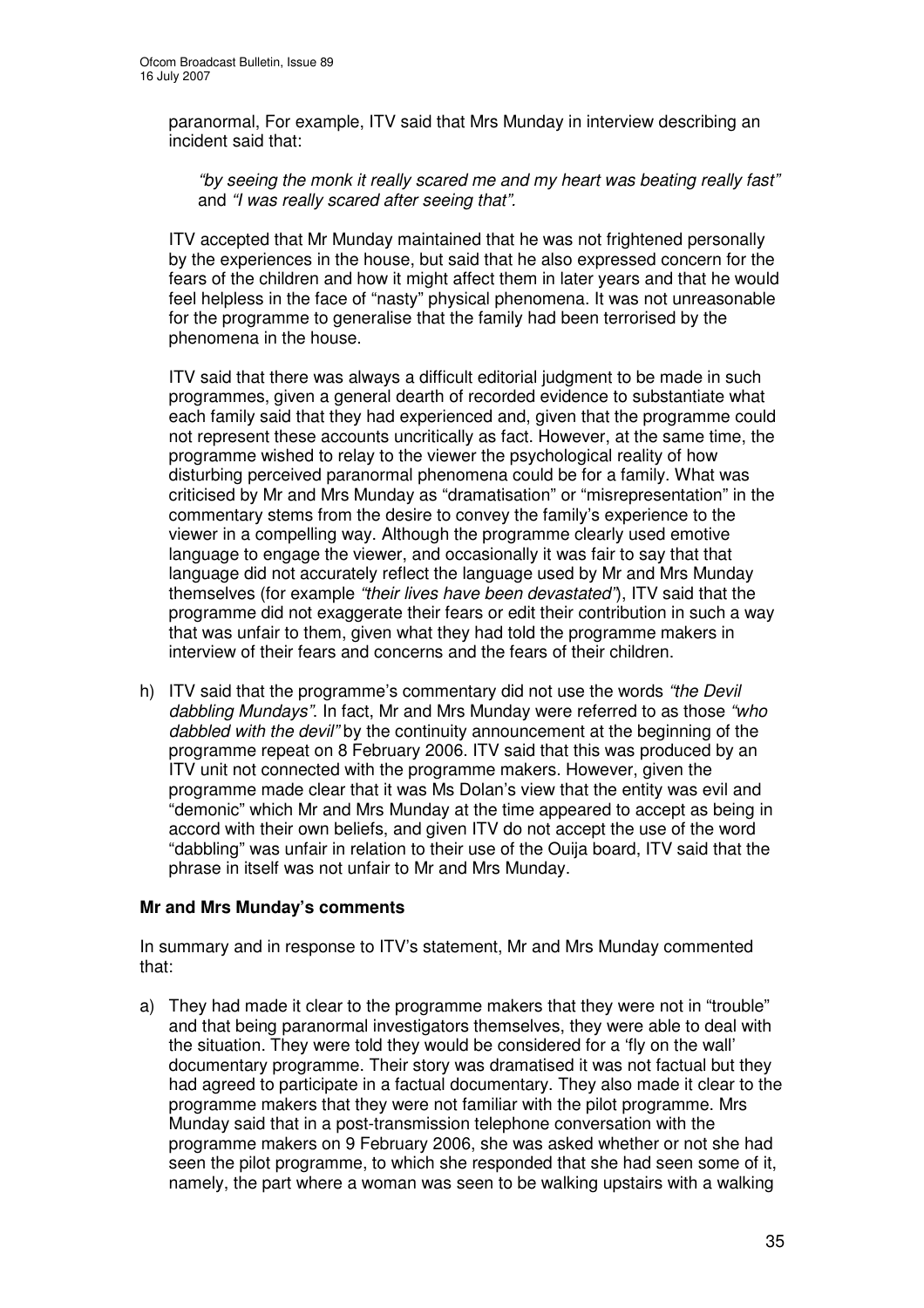stick. Mrs Munday made it clear to the programme makers that she had not seen the whole of the pilot programme.

- b) Mr and Mrs Munday took issue with ITV relying on the difference between a "sensitive" and a medium without apparently understanding what that meant. They also believed the rushes of interviews with themselves show evidence of repeated questioning, persuasion etc to lead them into saying things they did not agree with (which they said they resisted). Mr and Mrs Munday argued that this omission lead to unfairness and incorrect representation.
- c) Mr and Mrs Munday stated that they specifically complained about the beginning of the programme which featured Mrs Munday saying *"it has to stop now"*. Mr and Mrs Munday said that this was said in the context of their research into the Ouija board having to stop and not a reference to the situation portrayed in the programme. They pointed to the transcript of the interview as evidence.
- d) Mr and Mrs Munday maintained that the programme makers had told them that they had been looking for paranormal investigators to be contributors and that they would not be portrayed as something they were not. Mrs Munday said that she had become suspicious that the Ouija board was becoming the focus of the filming, but that she was assured otherwise by the programme makers. Mr and Mrs Munday said that they were aware of the controversial attitudes towards the Ouija board but their comments on it were not shown in the programme. The only opinion voiced in the programme was that of Ms Dolan, They were portrayed as irresponsible and uneducated.
- e) Mr and Mrs Munday said that the programme failed to give a fair portrayal of the actual events. They said that Ms Dolan was given unjust credit which belittled them in the programme and failed to fulfil what they believed they had agreed to. Mr and Mrs Munday said that the whole story (including the later successful clearing and late destruction of the Ouija board) should have been included in the programme and broadcast to the viewer, not just half of it and that that had been part of their agreement with the programme makers.
- f) Mr and Mrs Munday made no further comments but did not accept ITV's position.
- g) Mr and Mrs Munday quoted ITV's statement, that: "At the same time the programme wishes to relay to the viewers the psychological reality of how disturbing perceived paranormal phenomena can be for a family "as evidence that the programme maker "invented' the Mundays as a family to fit their requirements. They pointed to a question to Mrs Munday which said "people will be thinking, well you seem to know an awful to so why don't you cope with it"
- h) Mr and Mrs Munday reiterated that they found this phrase offensive.

# **ITV's final comments**

In summary and in response to Mr and Mrs Munday's complaint, ITV said that:

a) Mr and Mrs Munday were made aware of the likely tone and format of the programme prior to filming. ITV reiterated that they were happy to cooperate with the programme makers in filming the reconstructions and they had understood that the purpose of the filming was to illustrate their story.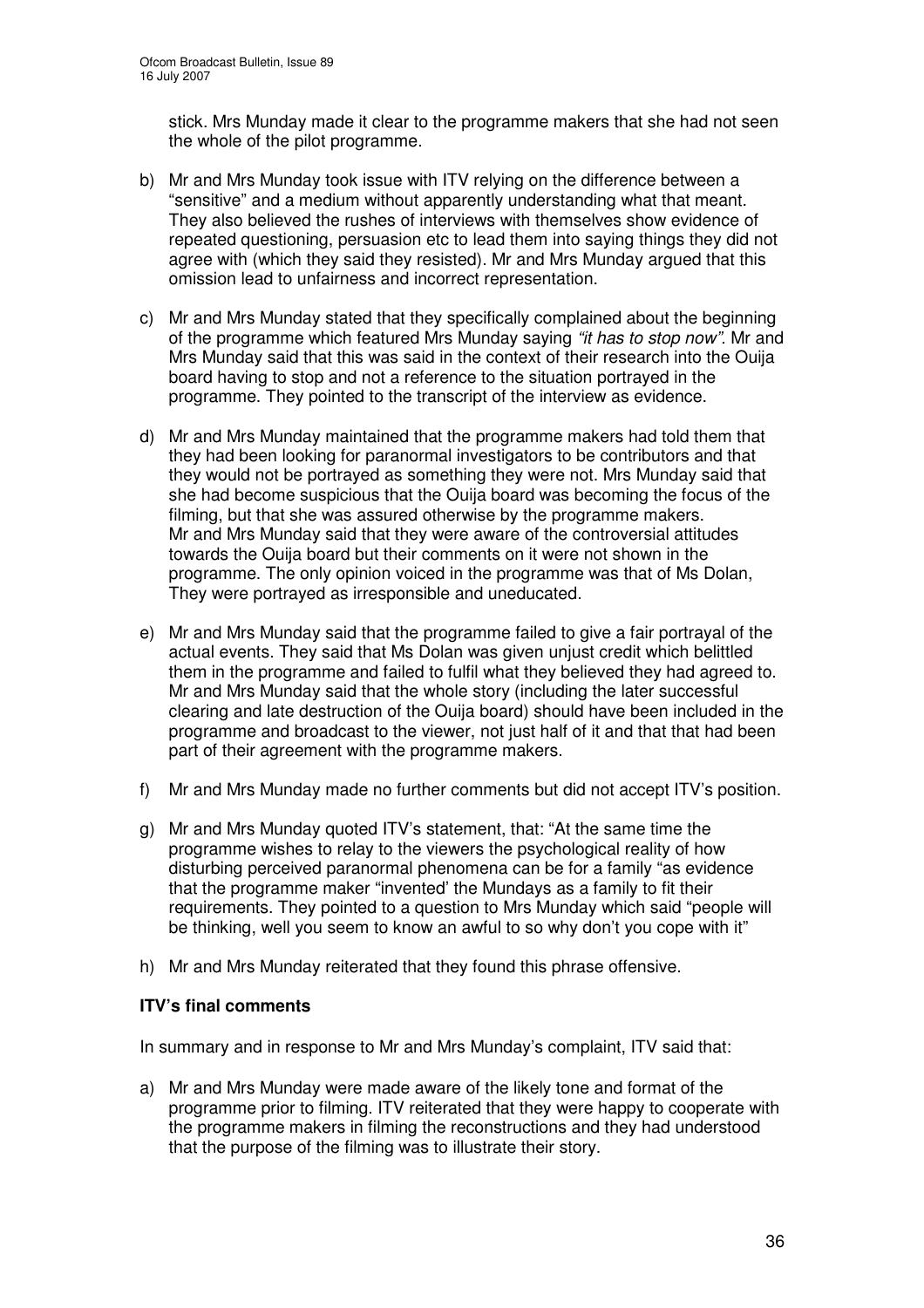ITV accepted that the programme makers' recollection of the contents of the telephone conversation with Mrs Munday on 9 February 2006 did not accord precisely with that of Mrs Munday. It said that it was a genuine lapse of memory on the part of the programme makers and noted that Mrs Munday confirmed that she had seen some of the pilot programme and not all of it. There was no unfairness in representing certain events via these reconstructions.

- b) ITV said it was not unfair to repeat questions in order to get the most clear and concise answer and that this was a common technique as was explained to Mr and Mrs Munday. The programme could not include everything filmed by the programme makers, but did not misrepresent the concerns of Mr and Mrs Munday.
- c) ITV said that the use of Mrs Munday's comment *"it has to stop now"* in the programme was used fairly and entirely in context. ITV said that her comment was made in interview in the context that Mr and Mrs Munday's own research with the Ouija board had to stop since, in her words, *"we've probably made the wrong decision"* in pursing it. The comment was therefore used in the programme at this point to represent the belief of Mr and Mrs Munday that no good had come from using the Ouija board, given the increasingly negative experiences that they had reported.
- d) ITV said that Mr and Mrs Munday were included in the programme because of the merits of their story and not because they were paranormal investigators.
- e) ITV made no further relevant comments regarding this point.
- f) ITV made no further comment.
- g) ITV made no further comment.
- h) ITV made no further relevant comments regarding this point.

# **Decision**

Ofcom's statutory duties include the application, in the case of all television and radio services, of standards which provide adequate protection to members of the public and all other persons from unfair treatment in programmes included in such services. Where there appears to have been unfairness in the making of the programme, this will only result in a finding of unfairness if Ofcom finds that it has resulted in unfairness to the complainant in the programme as broadcast.

In carrying out its duties, Ofcom has regard to the need to secure that the application of these standards is in the manner that best guarantees an appropriate level of freedom of expression. Ofcom recognises that (subject to the provisions of the Code) broadcasters can quite properly comment and take particular viewpoints on the subjects of broadcast programmes. However, it is essential, not only to the parties directly concerned but also to listeners and viewers, that such comments should be accurate in all material respects so as not to cause unfairness. Ofcom is also obliged to have regard, in all cases, to the principles under which regulatory activities should be transparent, accountable, proportionate and consistent targeted only at cases in which action is needed.

This case was considered by Ofcom's Executive Fairness Group. The Group had before it a complaint and further written submissions from Mr and Mrs Munday and a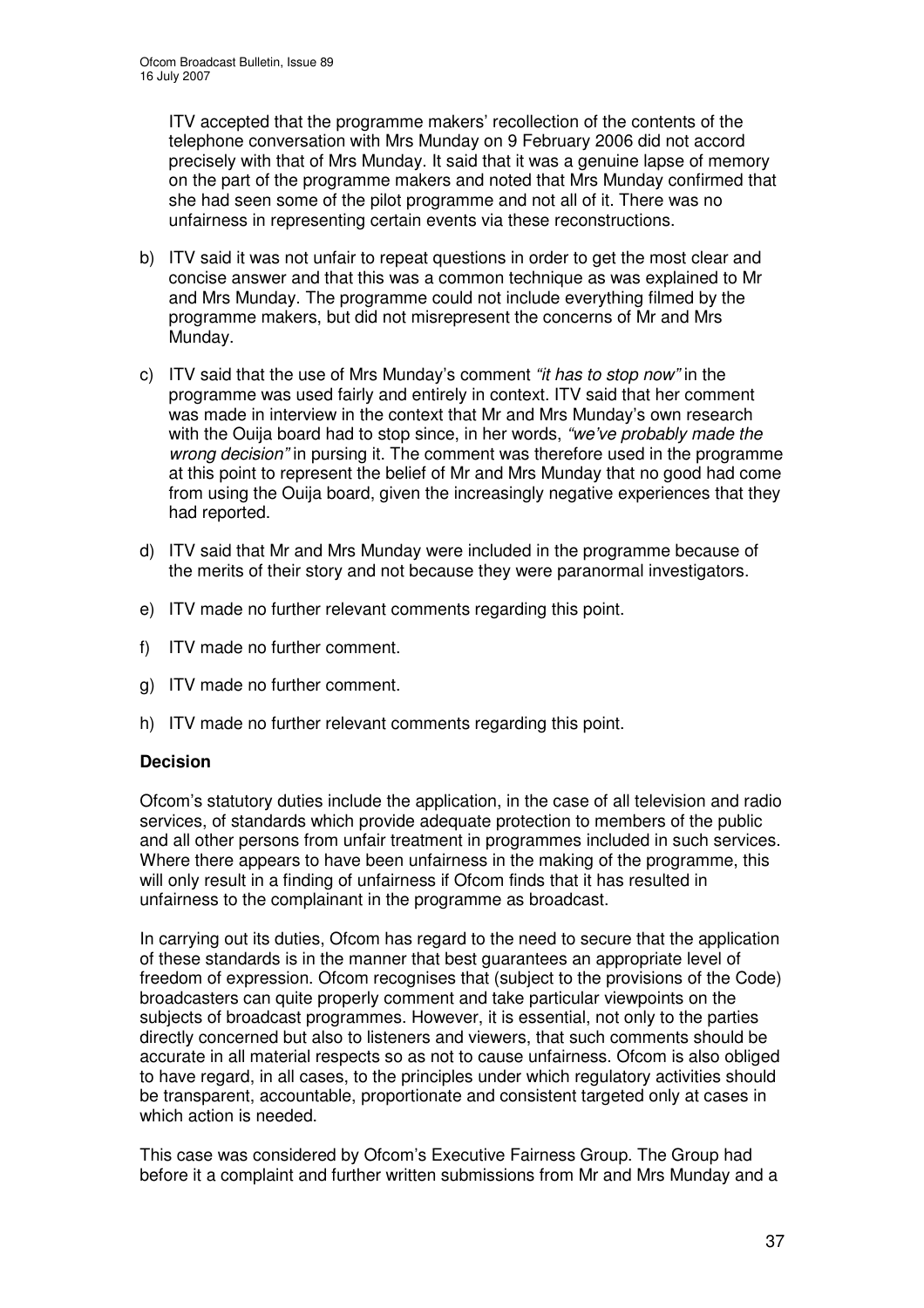statement in response, with supporting material, and further written submissions from ITV. It viewed a recording of the programme as broadcast and read a transcript of it. It also viewed unedited interview footage (and read transcripts of the interviews) and viewed unedited footage of one of the reconstructions.

In considering the individual heads of Mr and Mrs Munday's complaint, Ofcom took into account Rule 7.1 of the Code which states that broadcasters must avoid unjust and unfair treatment of individuals or organisations in programmes.

Ofcom addressed separately each of Mr and Mrs Munday's individual complaints concerning the programme's treatment of them.

Ofcom's Executive Fairness Committee found the following:

a) Ofcom first considered Mr and Mrs Munday's complaint that they were misled about the nature of the programme in that they were told that it would be a factual, 'fly on the wall' type documentary without dramatisation.

In considering this element of the complaint, Ofcom took into account of Practice 7.2 of the Code which states that broadcasters and programme makers should normally be fair in their dealings with potential contributors to programmes unless, exceptionally, it is justified to do otherwise. It also had regard to Practice 7.3 in the Code states that where a person is invited to make a contribution to a programme, they should normally at an appropriate stage: be told the nature and the purpose of the programme, what the programme is about and be given a clear explanation of why they have been asked to contribute and when (if known) it is likely to be first broadcast; be told what contribution they are expected to make; be informed about the areas of questioning and wherever possible the nature of the other likely contributions; and, be made aware of any significant changes to the programme as it develops which might reasonably affect their original consent to participate, and which might cause material unfairness. The Code explains that taking these measures is likely to result in the consent that is given being "informed consent". It may be fair to withhold all or some of this information where it is justified in the public interest or under other sections in the Code.

Ofcom noted the absence of any note-taking or other documentary evidence in the material submitted by ITV and Mr and Mrs Munday to determine what was or was not explained to them by the programme makers during the making of the programme. It also noted from the unedited material and from the programme itself that both Mr and Mrs Munday had taken part in reconstructed scenes of events from their own perspective, for example Mr and Mrs Munday using the Ouija board. Ofcom also noted that although it was accepted by ITV that Mr and Mrs Munday had not seen the entire pilot programme, Mrs Munday had, at least, seen some part of it. It noted that ITV also accepted that the programme had used emotive language in its commentary and had used creative imagery (that is, using reconstructions) in order to tell the story, but that it had done so, it claimed, in a way that retained the due objectivity of a documentary programme.

Ofcom recognised that there was a clear conflict between the parties in what they understood to be the purpose and nature of the programme and the format that it was to take. However, neither party has provided any documentary evidence for Ofcom to consider which addressed what Mr and Mrs Munday understood the nature of their contribution would be and the manner in which they would appear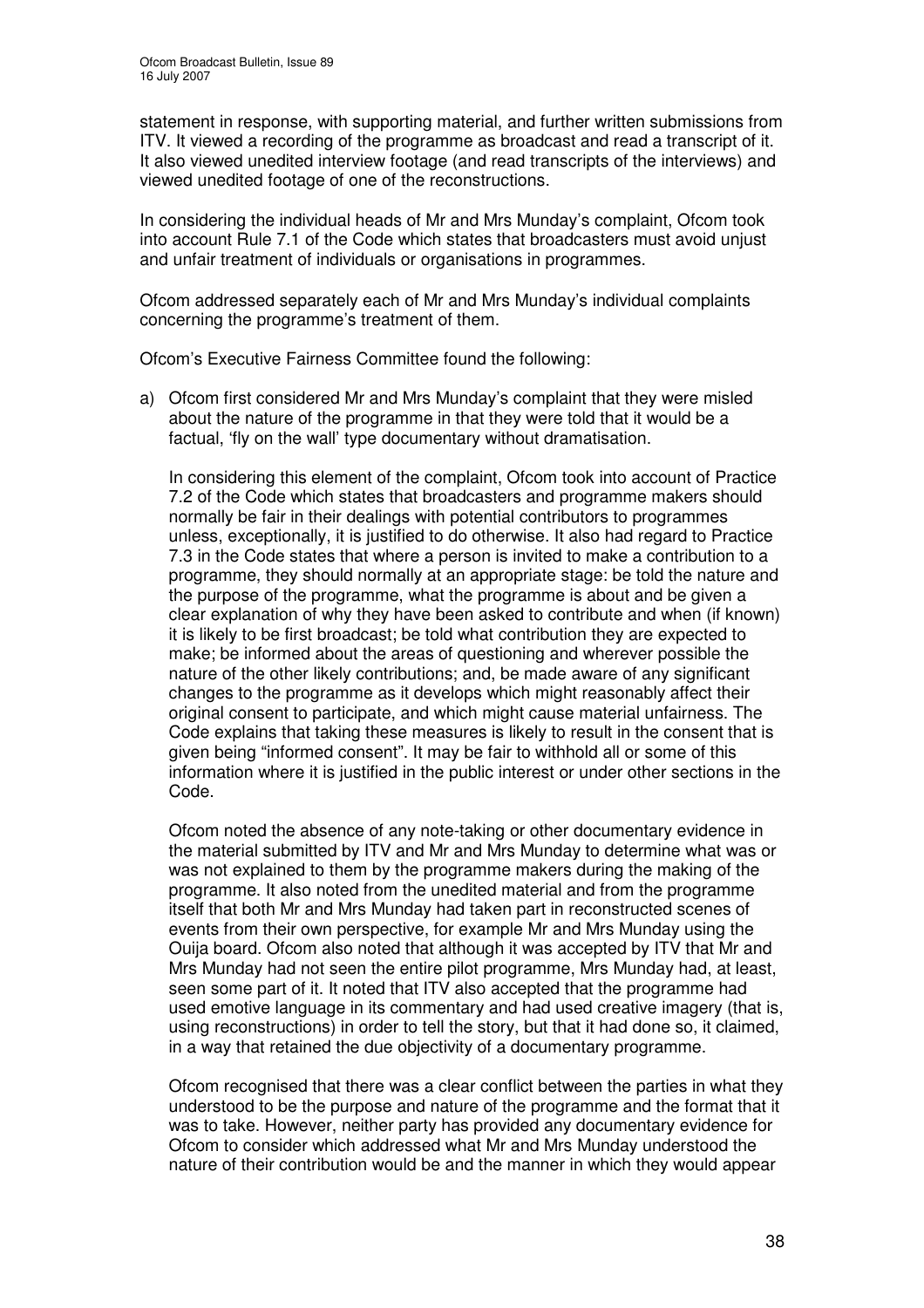in the programme and, as a result, whether or not this amounted to unfairness in the programme as broadcast.

Although Ofcom was not able to determine exactly what transpired between the programme makers and Mr and Mrs Munday before and during the filming process, it was, nevertheless, satisfied that the programme makers had not materially misled them into contributing to the programme and as to its likely format. In Ofcom's view, it was clear from the footage of the reconstruction with Mr and Mrs Munday at the Ouija board that they were happy to assist the programme makers in filming them in that manner. Ofcom considered that although the programme retained a factual, documentary presentation style, the inclusion of reconstruction footage resulted in the programme taking a more informal presentational style than would be usual for a 'fly on the wall' style documentary. Through actively participating in the filming of the reconstructions, Ofcom took the view that Mr and Mrs Munday would have been sufficiently aware of the nature and format that the programme was likely to take, namely a more informal recounting of their story (also see (d) below). In these circumstances, Ofcom found no unfairness to Mr and Mrs Munday in this respect.

b) Ofcom went on considered Mr and Mrs Munday's complaint that they were depicted throughout the programme as being *"amateur paranormal investigators"* in contrast to the 'professional' investigators which gave viewers the impression, wrongly, that they, being amateurs were "fearful, terrified and unable to deal with the situation".

In considering this element of complaint, Ofcom took account of Practice 7.9 of the Code which states that before broadcasting a factual programme, including programmes examining past events, broadcasters should take reasonable care to satisfy themselves that: material facts have not been presented, disregarded or omitted in a way that is unfair to an individual or organisation; and, anyone whose omission could be unfair to an individual or organisation has been offered an opportunity to contribute.

Ofcom noted that the programme's commentary included references to Mr and Mrs Munday being *"amateur"* and *"amateur paranormal investigators"* and their interest in the paranormal was described as a *"hobby"*, In contrast Ofcom noted that the programme's team of experts brought in to help Mr and Mrs Munday were referred to as *"experienced paranormal investigators"* and as *"experts"*.

Ofcom considered that neither ITV nor Mr and Mrs Munday suggested that Mr and Mrs Munday's interest in paranormal phenomena was anything other than genuine. It considered that the programme made if clear that both Mr and Mrs Munday were genuine and sincere in their beliefs. For instance, the commentary said that *"both Nic and Mel Munday spend their weekends researching the spirit world as paranormal investigators."* Ofcom noted that in the un-transmitted interview footage Mr Munday said that "I wish I'd never started it in the first place". He explained that a medium [Ms Dolan] would be above a "sensitive" [himself] "quite simply...because they're more experienced."

Ofcom was satisfied that there was a distinction between Mr and Mrs Munday as paranormal investigators, and the three experts featured in the programme. In Ofcom's view, it was clear that Mr and Mrs Munday did not investigate the paranormal professionally, that is for a living, and that, in these circumstances, and it was reasonable for the programme's commentary to refer to them as amateurs. Ofcom considered that it would have been unlikely that viewers would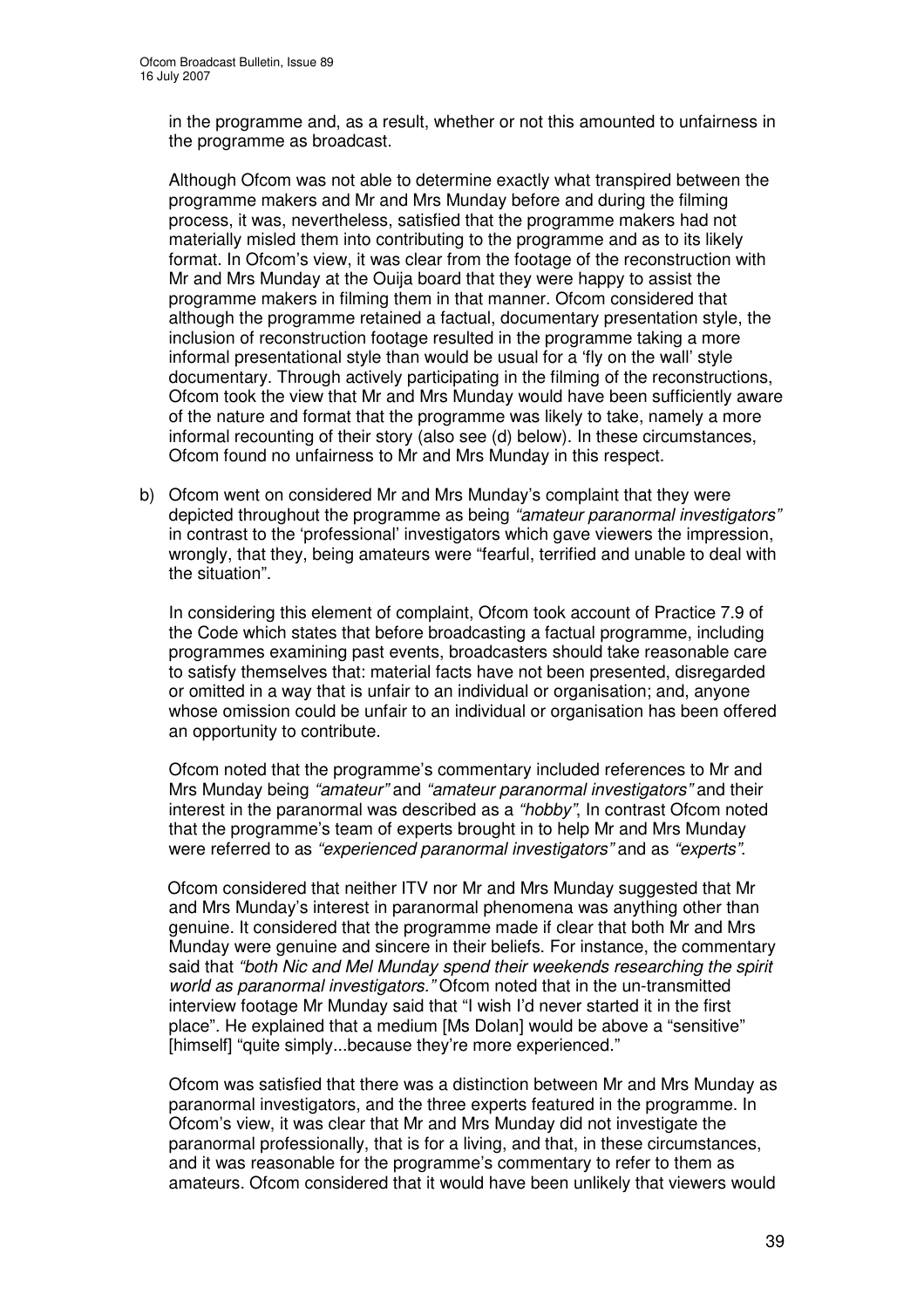have considered Mr and Mrs Munday in a negative way and in a way that was unfair to them as a result of the description of them in the context of this programme as *"amateur paranormal investigators"*.

Ofcom then went on to consider whether or not the programme's references to Mr and Mrs Munday as amateurs would have given viewers the impression, wrongly, that they were "fearful, terrified and unable to deal with the situation" that they found themselves in.

In Ofcom's view the use of the word amateur did not in itself suggest that Mr and Mrs Munday were therefore fearful, terrified and unable to deal with the situation. By examining the programme and the unedited interview footage, it was clear to Ofcom that Mr and Mrs Munday had been concerned about some of the paranormal events that had apparently occurred in their home and had reached a position where they sought the help of the *Haunted Homes* paranormal investigation team to expel the paranormal entity from the house (see  $(c)$  and  $(q)$ ) below.

Taking all the relevant factors detailed above into account, Ofcom was satisfied that the programme's description of Mr and Mrs Munday as *"amateur"* and *"amateur paranormal investigators"* was a fair and accurate representation of their expertise in the field of paranormal investigations, especially when contrasted to the three paid investigators featured in the programme and did not imply that as Mr and Mrs Munday were "fearful, terrified and unable to deal with the situation". Ofcom, therefore, found no unfairness to Mr and Mrs Munday in either respect.

- c) Ofcom then went on to consider Mr and Mrs Munday's complaint that their comments on the situation taken from their interviews were used out of context, The interviews were edited unfairly leaving out important facts in the programme which failed to include their "confident and unfearful views on the situation".
- ` In considering this element of the complaint, Ofcom had regard to Practice 7.6 of the Code which states that when a programme is edited, contributions should be represented fairly. It also had particular regard to Practice 7.9 of the Code. Ofcom considered that in the un-transmitted interview footage Mrs Munday stated, in a joint interview with her husband that "we're confident in what we do and I don't want to be portrayed, on that, where, we sort of can't handle it". In response to the question as to why they needed help she explained that, as a sensitive, her husband was capable of protecting the family spiritually but could not "get rid of anything that is of a negative nature".

Mrs Munday said in her untransmitted interview about the situation after using the Ouija board that "Living with uninvited intruders is concerning, you feel like you are losing control*…*"

Ofcom considered that it was clear from the unedited interview that Mrs Munday and Mr Munday both agreed that as a "sensitive" Mr Munday was not able to get rid of the unwanted spirit they believed they had in the house.

It was also clear that Mr and Mrs Munday had expressly said after repeated questioning that they did not want to be portrayed as being unable to handle the situation. However they had also expressed concern for the children and the long-term effects of the situation on them and Mrs Munday had expressed fears at some of the situations she had experienced over the years in the house.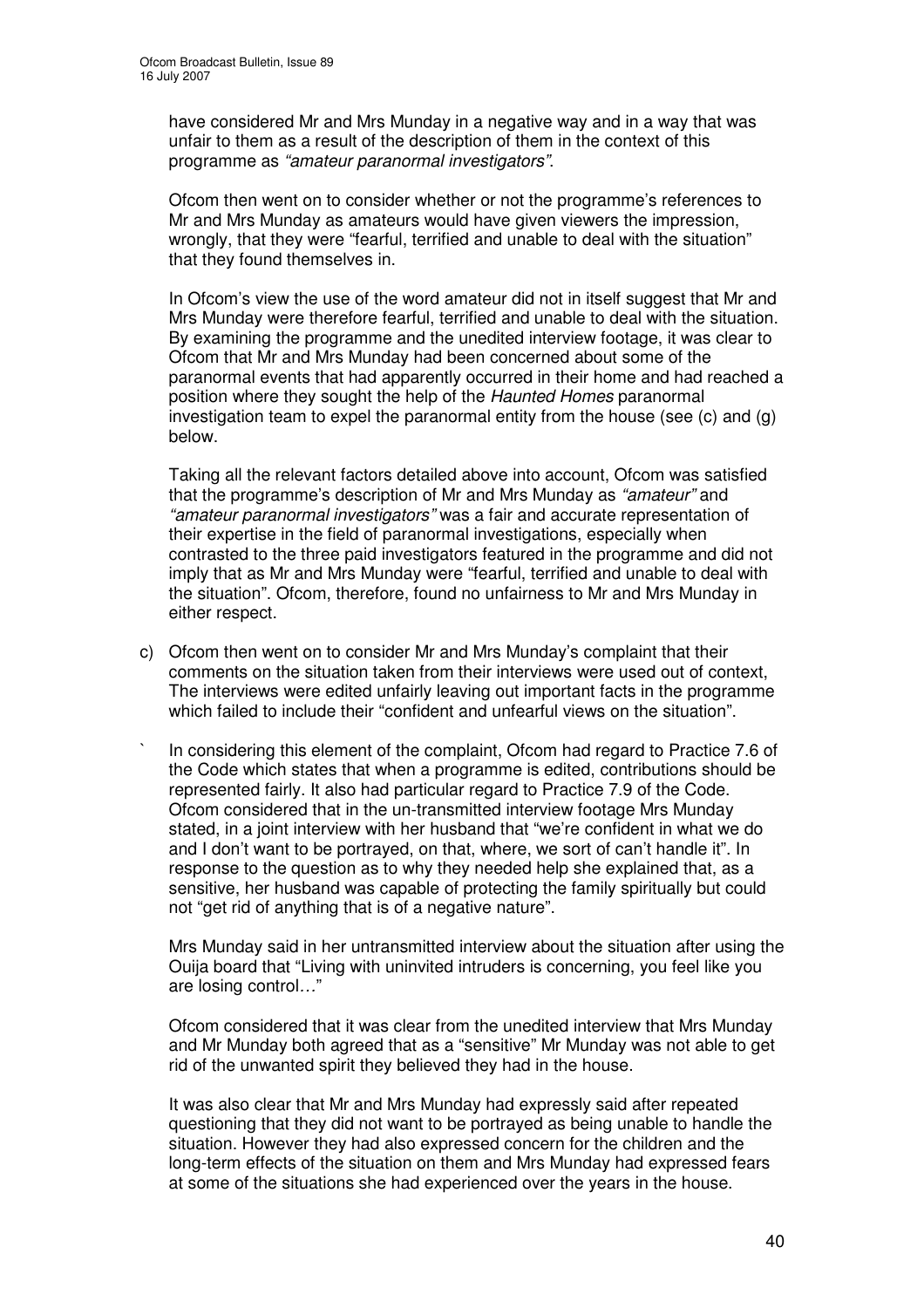Ofcom then considered whether not including such comments led to unfairness in the programme as broadcast.

In Ofcom's view the wider public would not have gained an adverse view of Mr and Mrs Mundays whether they were portrayed as fearful or as confident. In either case the essential details were that: they believed that a spirit had entered the house following their use of the Ouija board; they wanted help to get rid of the spirit; and they feared for the consequences for the children if they did not do that.

In these circumstances, Ofcom found no unfairness to Mr and Mrs Munday in this respect.

Mr and Mrs Munday made a specific reference in their complaint to the inclusion of Mrs Munday's comment words *"it has to stop now"* in this context at the start of the programme:

Commentary: *"The Mundays say they are plagued by spirit they claim they welcomed into their home."*

Mrs Munday: *"He would say some really personal stuff which could play with your head.* [edit] *It has to stop now."*

Ofcom noted the full context of the words it has to stop now from the transcript of the interview with Mrs Munday was as follows:

*"We got ourselves into this, in the name of research, and um, probably made the wrong decision, with the Ouija board, but I think it's something that we had to do. We've certainly not ignored any advice, and we've extensively research, um, the subject, but it has to stop now. There's um, there's, it definitely has to stop, we can't carry on like this. If it is cleared from our home, it will enable us to pursue what we want to do* [that is, to follow their own spiritual path and investigate paranormal activity]*"*.

Ofcom also noted that Mr and Mrs Munday claimed that her comment was made in the context of their research into the Ouija board and not to the situation the programme portrayed them to be in. It also noted that ITV maintained that her comment was used in context, in that their research had to stop since they had, in Mrs Munday's words *"probably made the wrong decision"*.

In considering this single element of the complaint Ofcom noted that the words *"it has to stop now"* could be taken to mean that the research with the Ouija board had to stop or that the presence of the spirit that Mrs Munday believed had occurred as a result of the use of the Ouija board has to stop. It was highly probable that the former was the meaning that Mrs Munday has intended. Ofcom also noted that in the transcript of the unedited interview Mrs Munday explained that she believed that:

*"Mel* [Mr Munday] *is capable of protecting us spiritually, he is classed as a sensitive, but he can't take that step forward to actually get rid of anything that is of a negative nature. We're asking for help now so we can ...pursue our lives as we did before this happened".*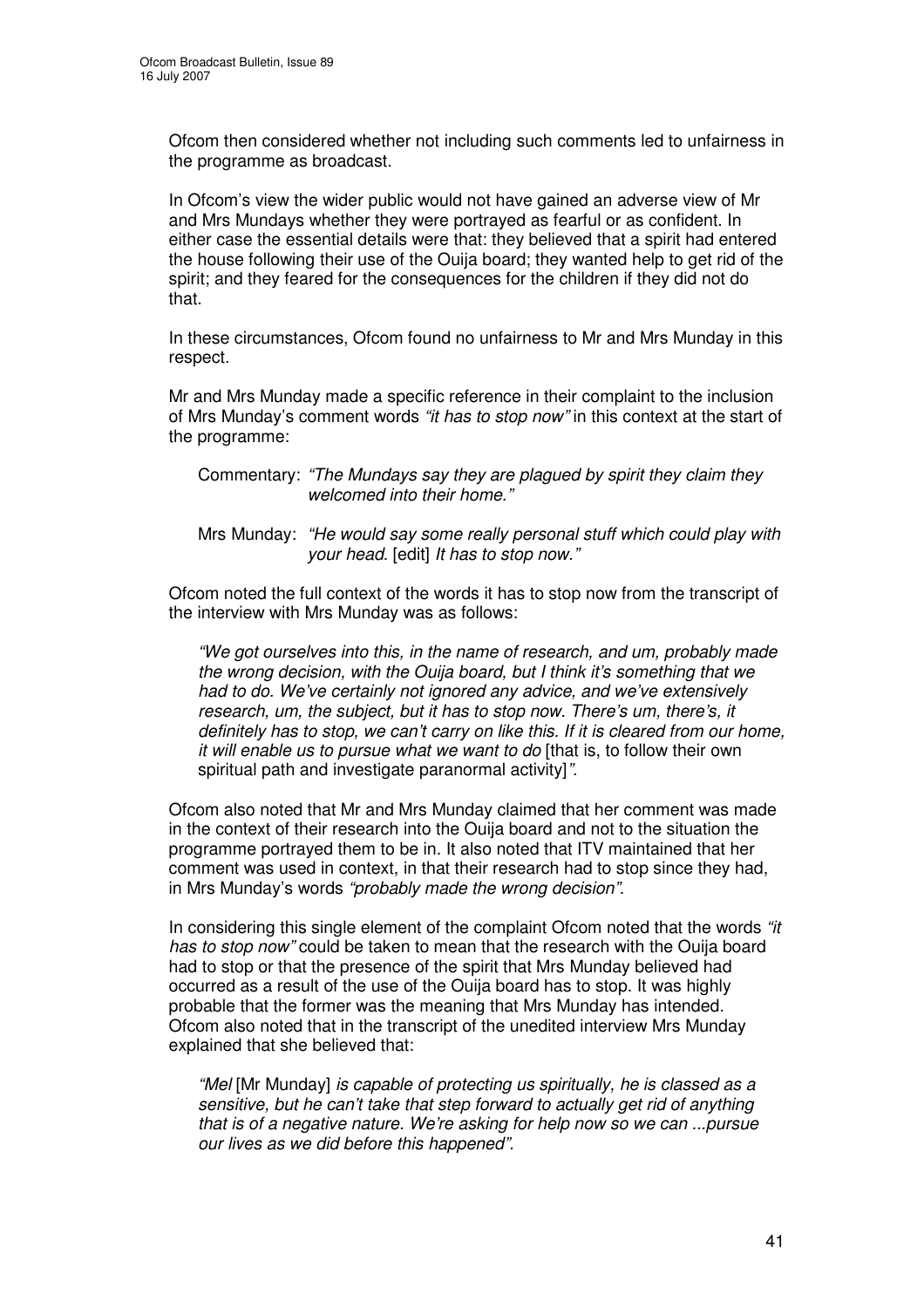In the circumstances Ofcom was satisfied that ITV could correctly use the phrase *"it has to stop now"* to refer either to the use of the board or Mr and Mrs Munday's perception that they were experiencing the presence of a spirit following the use of the Ouija board. Ofcom found that there was no unfair treatment to Mr and Mrs Munday in the use of Mrs Munday's comment in the opening of the programme.

By examining the unedited interview footage and reading the transcript of it, Ofcom was satisfied that the commentary's introduction was used fairly and accurately in representing Mr and Mrs Munday's belief that only negative experiences had resulted from their experimentation with the Ouija board. In these circumstances, and taking into account Ofcom's findings in heads (b) and (g) relating to them being fearful and terrified, Ofcom found that there was no unfair treatment to Mr and Mrs Munday in this respect.

d) Ofcom then considered Mr and Mrs Munday's complaint that the programme makers created a theme without their knowledge and that the programme broadcast turned into a documentary about the Ouija board and the dangers of using it. Mr and Mrs Munday said that the commentary was over-dramatised in that it used words that were not applicable to the circumstances.

In considering this element of the complaint, Ofcom took into account of Practice 7.2 and 7.3 of the Code.

Ofcom noted that Mr and Mrs Munday stated that they believed that they were contributing to a factual documentary about their paranormal experiences and were unaware that the final programme would focus on the events surrounding the Ouija board. By examining the interview footage and reading the transcripts, Ofcom noted that both Mr and Mrs Munday explained that their recent experiences in the house which had led them to seek outside assistance were in their view the result of their use of the Ouija board. Ofcom noted that according to the programme it was also Ms Dolan's view that the negativity the family was experiencing was caused by the use of the board. Ofcom also noted that both Mr and Mrs Munday accepted Ms Dolan's opinion and advice (that it was the use of the Ouija board that was the cause of their paranormal experiences) at the time of filming.

Ofcom acknowledged that it was an editorial decision to be made by the programme maker as to what should be included in a programme from material provided by way of interview and other footage, as long as the resulting programme is fair in its treatment of the individual or company that has contributed. It is unrealistic for a company or individual to expect a broadcaster to cede editorial control of the content of the programme.

Taking the factors referred to above into account, although Ofcom accepted that Mr and Mrs Munday had discussed their interest in paranormal phenomena and apparent paranormal activity in their house, it was an editorial decision for the programme makers to focus on a particular aspect, so long that in doing so it created no unfairness to Mr and Mrs Munday.

In the circumstances of this particular case, Ofcom was satisfied that the programme's focus on the events surrounding the use of the Ouija board was an editorial decision for the programme makers to make. It considered that it was appropriate for the programme makers to focus on the board as it was: the probable cause, according the Ms Dolan and Mr and Mrs Munday, of the reported unpleasant experiences that they had experienced; the reason for Mr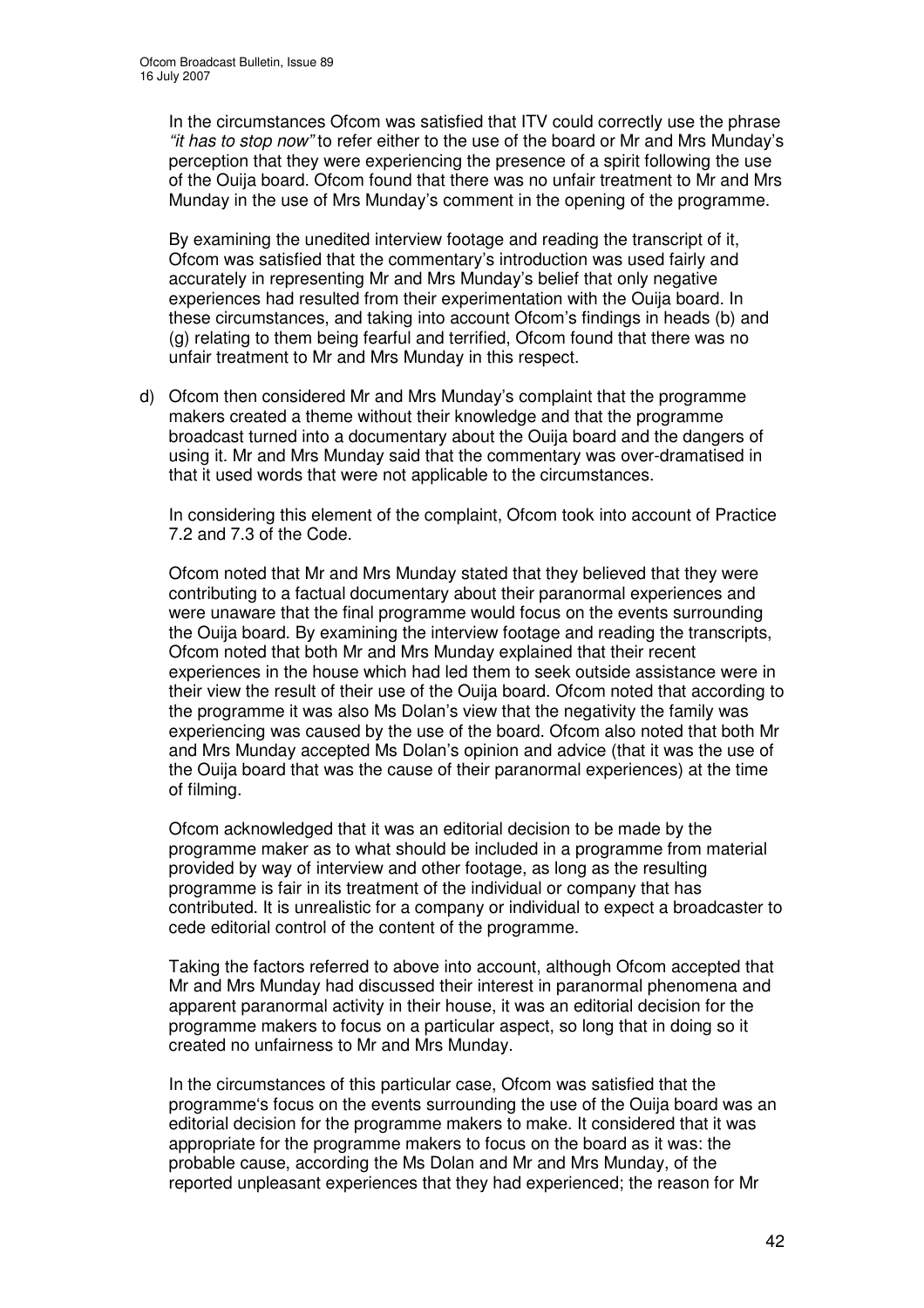and Mrs Munday calling in the *Haunted Homes* team to expel the paranormal entity from the house; and illustrated the potential negative effects that can be experienced by those using a Ouija board according to public perception reflected in research. In Ofcom's view, the programme makers' decision to focus on the Ouija board element of Mr and Mrs Munday's paranormal experiences did not result in unfairness to Mr and Mrs Munday.

e) Ofcom then considered Mr and Mrs Munday's complaint that the programme failed to present an honest and fair view of their experiences and how they had dealt with the situation without the help of the programme makers.

In considering this element of complaint, Ofcom took account of Practice 7.9 of the Code.

Ofcom noted that Ms Dolan had failed to burn the Ouija board as she had promised to do after she had taken it away with her after the filming and the reasons given by ITV for her failure. It also noted that Mr and Mrs Munday claimed that they had had to arrange for "shamanic people" to come and clear their house. Ofcom noted that ITV had apologised to Mr and Mrs Munday for any assurance given to them by Ms Dolan that was not fulfilled, but that ITV maintained that it did not amount to unfairness to them. Ofcom noted that the programme showed Ms Dolan's two attempts to expel the apparent paranormal entity from Mr and Mrs Munday's house and that the programme had ended after referring to the second attempt. It also noted that ITV maintained that Mr and Mrs Munday did not request that their comments relating to the second "clearance" in the programme should not be in the programme.

Again, Ofcom acknowledged that it was an editorial decision to be made by the programme maker as to what should be included in a programme from material provided by way of interview and other footage, as long as the resulting programme is fair in its treatment of the individual or company that has contributed.

Taking all the relevant factors referred to above into account, Ofcom took the view that ITV were not obliged to include reference to Mr and Mrs Munday arranging a third "clearance" because they believed that they had a continuing problem with the paranormal entity. Ofcom was satisfied that the programme accurately and fairly represented the situation Mr and Mrs Munday found themselves in at the time of recording, namely that: they had had a worrying problem they could not solve themselves; they had invited the *Haunted Homes* team to investigate; that Ms Dolan had sought to "clear" the house; and, that they reported Ms Dolan's intervention (after two "clearance" attempts) had been beneficial and they were following her advice not to use the Ouija board again. Although it accepted that Mr and Mrs Munday had conducted a third "clearance" after the filming had been completed and that they had made the programme makers aware of this, it remained an editorial decision for the programme makers to present the events in a particular way, so long that in doing so it created no unfairness to Mr and Mrs Munday.

In Ofcom's view, the programme fairly depicted the events that took place in the house during filming. It therefore found no unfairness to Mr and Mrs Munday in this respect.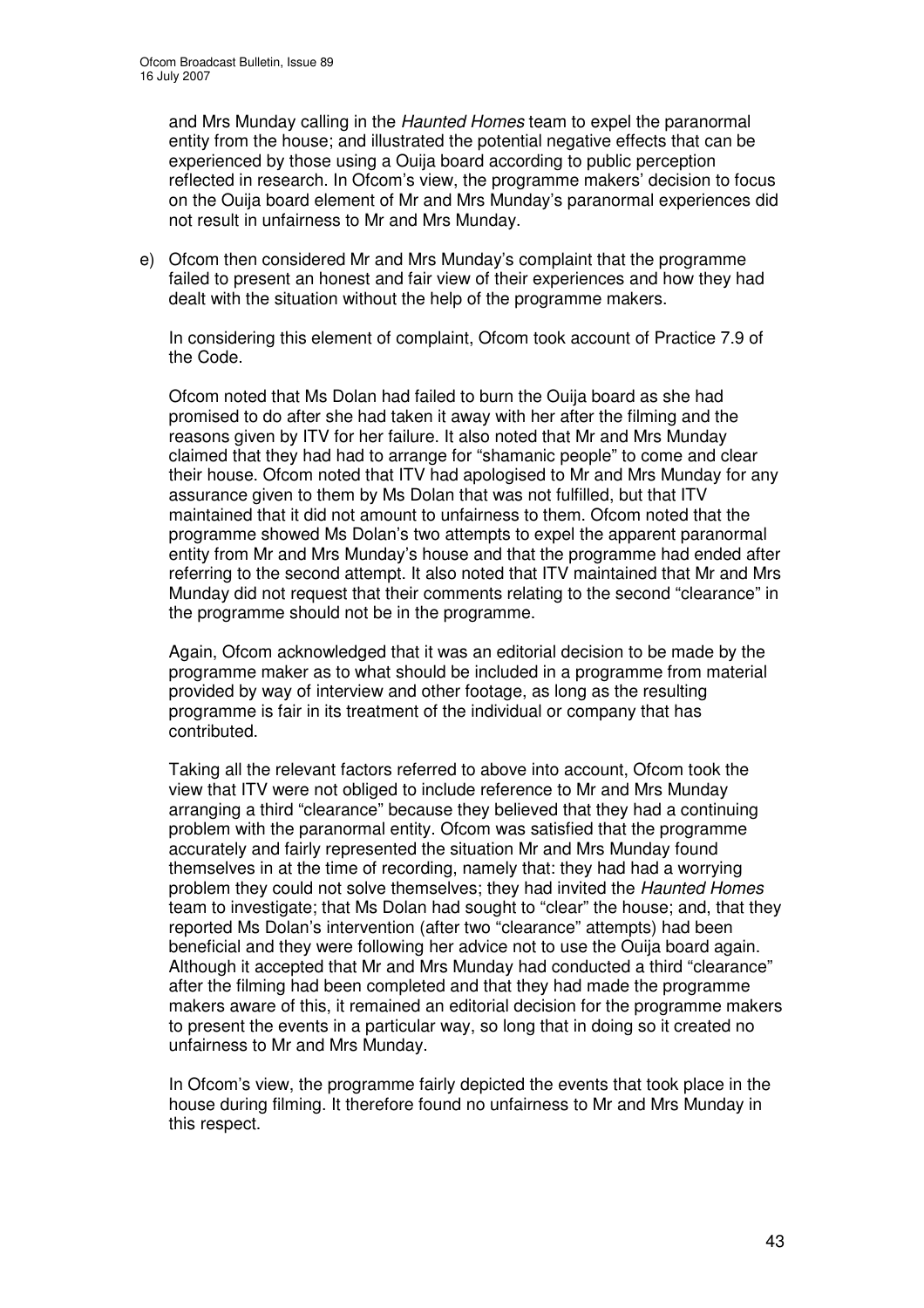f) Ofcom then went on to consider Mr and Mrs Munday's complaint that the programme constantly used the word "dabble" when referring to their research work with the Ouija board. To Mr and Mrs Munday, this was offensive.

In considering this element of the complaint, Ofcom took into account Practice 7.9 of the Code.

Ofcom noted the full commentary lines:

*"Mia is horrified and realises that Nic and Mel [Mr and Mrs Munday], despite some experience with the paranormal are way out of their depth. Some believe that dabbling with a Quija board can make you vulnerable to evil spirits";*

*"The Munday's have learnt the hard way that dabbling with a Ouija board can have a devestating affect on family life"*, and;

*"It's easy to blame them [Mr and Mrs Munday] for dabbling with the unknown but they say they had no idea what was going to happen to them".*

Ofcom noted that the word "dabble" was, according to Mr and Mrs Munday, as offensive to them as the word "amateur". Ofcom also noted the references in the programme's commentary to Mr and Mrs Munday as being amateur paranormal investigators (see (b) above) and that their interest in the paranormal was described by Mrs Munday in interview as a *"hobby"*.

Ofcom noted that the word dabble was used to refer to the use of the Ouija board by Mr and Mrs Munday and not to any other aspect of their paranormal investigations.

It noted that the commentary had reflected Mr and Mrs Munday's view of the situation when it referred to Mr and Mrs Munday's interest in the Ouija board as *"research"* and that their use of the board to make contact with the paranormal as an *"experiment"*.

Taking all the relevant factors detailed above and also under head (b) into account, Ofcom was satisfied that: Mr and Mrs Munday were not professional paranormal investigators; that they believed that their use of the Ouija board had led to apparent paranormal activity in the house; and, that they had felt the need to call on a psychic to "clear" the paranormal entity they believed was in their house. In these circumstances, the programme's description of Mr and Mrs Munday's use of the Ouija board as *"dabbling"* was a fair and accurate representation Therefore, Ofcom found no unfairness to Mr and Mrs Munday in this regard.

g) Ofcom considered Mr and Mrs Munday's complaint that the programme makers dramatised the situation and wanted viewers to believe that Mr and Mrs Munday were terrified. Ofcom considered whether or not the programme would have given viewers the impression that they were "fearful and terrified" and unable to deal with the situation that found themselves in (which is also discussed in (a), (b) and (c) above).

In considering this element of the complaint, Ofcom took into account Practice 7.9 of the Code.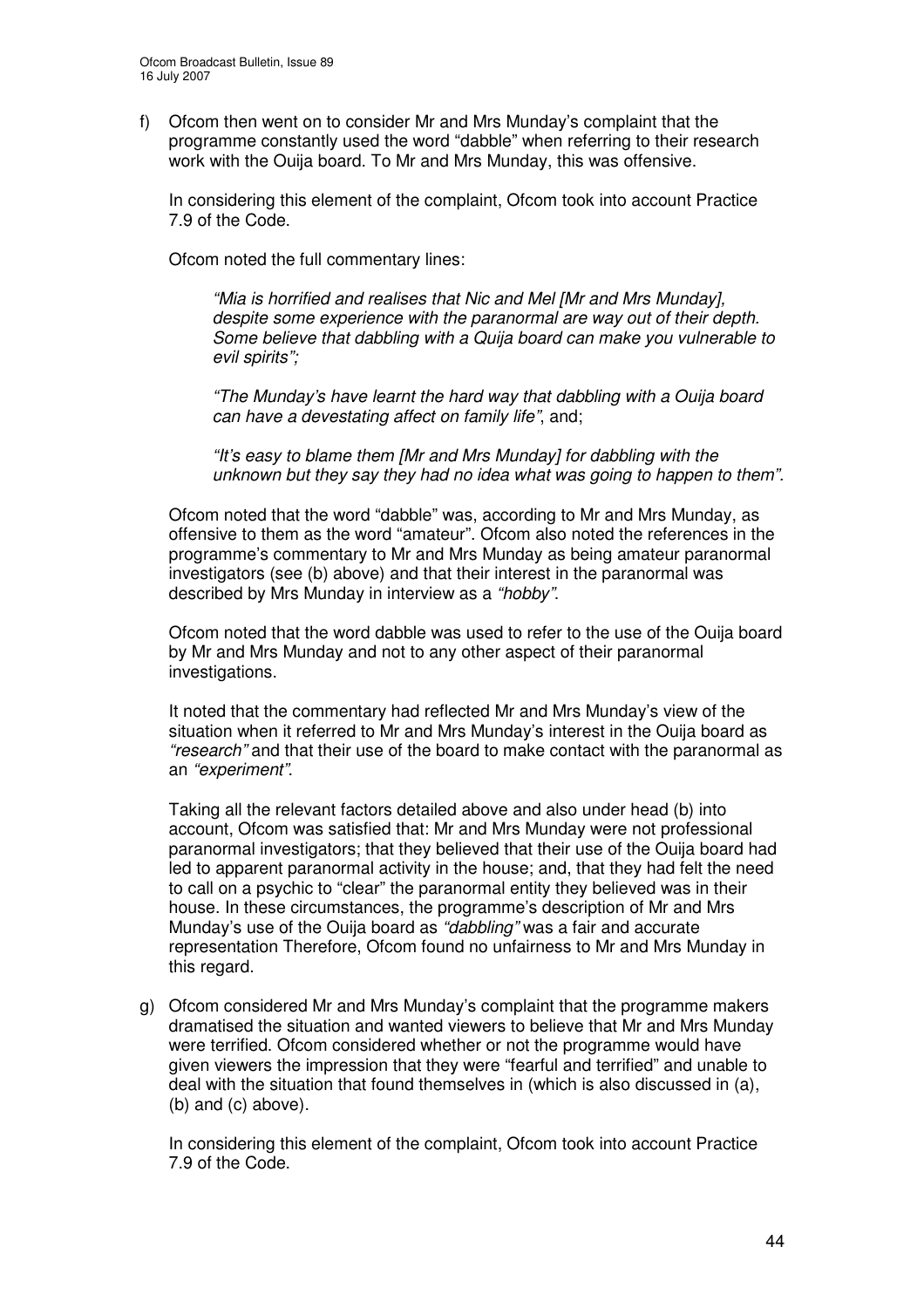By examining the recording and transcript of the programme Ofcom noted that in the programme as broadcast both Mr and Mrs Munday made a number of comments about the situation and their perspective on it. Separately the programme commentary and presenter also ascribed feelings to Mr and Mrs Munday.

In the programme Mrs Munday recounted an earlier experience (unconnected to the use of the Ouija board). She described a figure she had seen as *"intimidating"* and that she had been *"really scared"*. The commentary stated that *"much to Nic's distress this burly figure was also said to terrify the children"*. Mrs Munday then described how the children were *"crying and shaking"* after they said they had seen a figure in their room. Ofcom considered the comments in Mrs Munday's own words were used fairly and the commentary saying that she was distressed by her children's distress was to be expected of Mrs Munday as a responsive mother and that such wording was not unfair to her.

The programme then related other paranormal phenomena and said that Mr and Mrs Munday were *"desperate"* to learn more and took the *"drastic step"* of using the Ouija board. Mr and Mrs Munday explained that *"the spirit on the board"*, who they explained was named Brian *"started out very friendly"* but *"then all of a sudden* [he could]*...be very nasty...he would say some really personal stuff which could potentially play with your head"*. Mrs Munday explained that at that stage they questioned what they were doing but decided to carry on.

The commentary explained that to Mrs Munday *"Brian was frightening the whole family"* and Mrs Munday in interview described the children as *"scared"*. The commentary then described Mr and Mrs Munday as saying their lives had been *"devastated"*. Later the commentary described Mr and Mrs Munday as *"horrified and fearful"*. The commentary then described Mr and Mrs Munday as having had *"their fears confirmed"*. The presenter explained in the programme that they *"live in constant dread"*.

A night vigil by Mr and Mrs Munday and the three visiting investigators followed. Ms Dolan is described as uncharacteristically distressed by her experiences overnight and psychically sick. The programme then shows an attempt by Ms Dolan to *"send the spirit over to the other side"*. The commentary explains that a week later Mr and Mrs Munday contact Ms Dolan *"in a panic"*. Ms Dolan returns and the programme explains that a second "clearing" occurs which, according to Mr and Ms Munday in the programme, creates *"an instant calm...It's happy, it's light, it feels nice to come home to."*

By examining the unedited interview footage and transcript, Ofcom noted that Mr and Mrs Munday said in interview that after using the Ouija board that *"Living with uninvited intruders is concerning, you feel like you are losing control…"* and that the research that they had undertaken had not *"prepared [Mr Munday] for what has happened to us here…"*.

However the un-transmitted interview does not indicate that the Mr and Mrs Munday were frightened, horrified, fearful, living in constant dread or that they had said their lives were devastated or that they had contacted Ms Dolan in panic.

Ofcom noted that Mr Munday maintained in interview that he was not scared of the paranormal activity in their house. Ofcom also noted that ITV accepted that Mr Munday maintained that he was not frightened personally by the experiences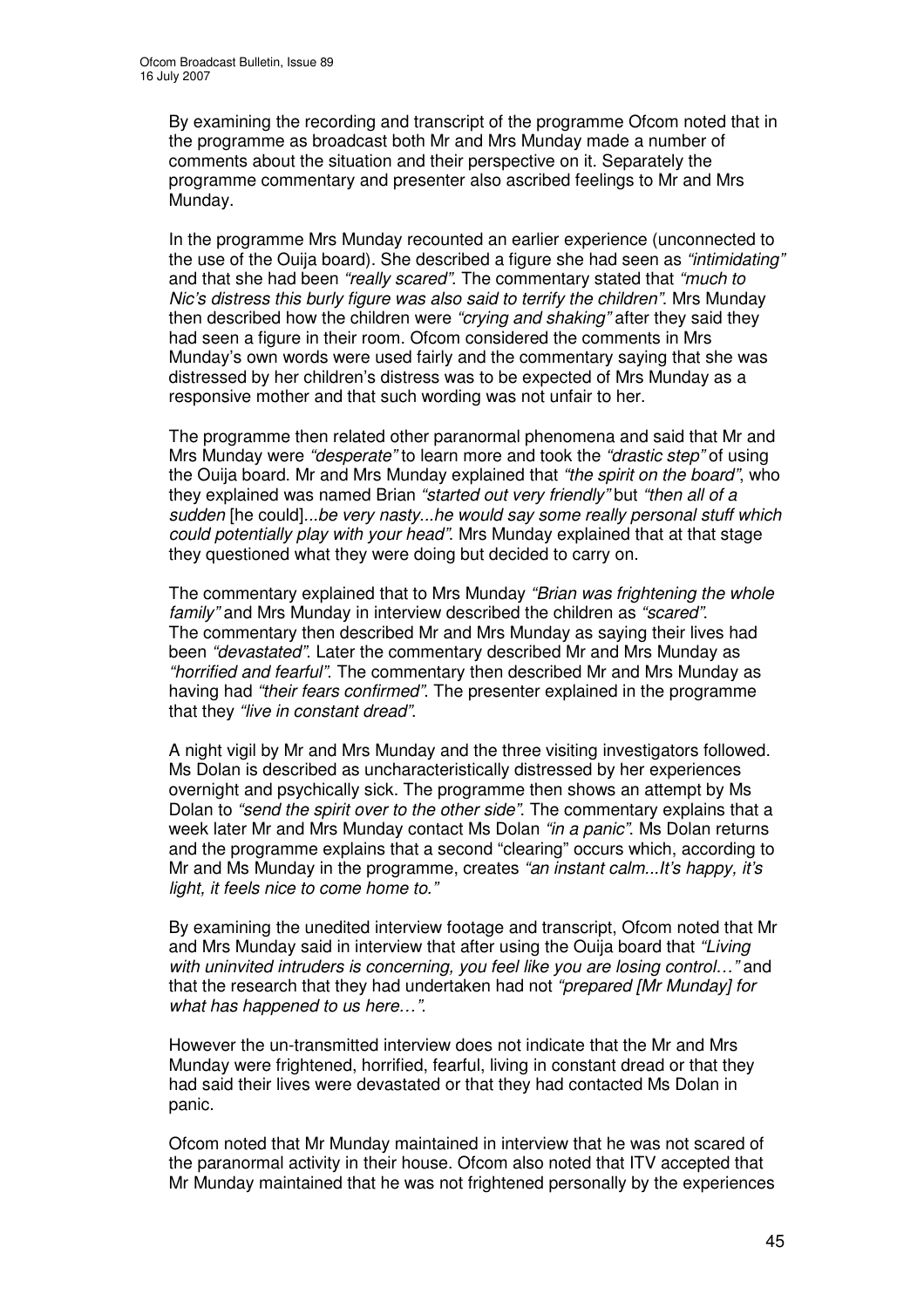in the house, but said that he expressed concern for the fears of the children and how it might affect them in later years and that he would feel helpless in the face of "nasty" physical phenomena. Ofcom noted that ITV said that it was not unreasonable for the programme to generalise that the family had been terrorised by the phenomena in the house.

Ofcom also noted that ITV said that what was criticised by Mr and Mrs Munday as "dramatisation" or "misrepresentation" in the commentary stems from the desire to convey the family's experience to the viewer in a compelling way. ITV said that although the programme clearly used emotive language to engage the viewer, and occasionally it was fair to say that that language did not accurately reflect the language used by Mr and Mrs Munday themselves (for example *"their lives have been devastated"*), ITV said that the programme did not exaggerate their fears or edit their contribution in such a way that was unfair to them, given what they had told the programme makers in interview of their fears and concerns and the fears of their children.

In Ofcom's view in deciding to portray Mr and Mrs Munday as frightened by a spirit invited to the house through the use of the Ouija board the programme makers chose to ignore the expressed attitudes of Mr and Mrs Munday in order to create a more dramatic storyline.

However Ofcom then considered whether this had resulted in unfairness to Mr and Mrs Munday.

Research undertaken by the Independent Television Commission indicated that it was the public's view that the use of the Ouija board lay at the negative end of the occult spectrum. It was therefore likely that viewers would not consider Mr and Mrs Munday in a negative way because they were portrayed as being afraid of the situation in their house.

Ofcom noted that the Mr and Mrs Munday were part of a group of paranormal investigators and therefore had a specific interest in being portrayed as competent and unafraid to their colleagues. However Ofcom considered that Mr and Mrs Munday's attitude to the paranormal would be well understood by their circle of friends, family and colleagues and that the portrayal of them in the programme would be recognised as the programme makers' embellishment and was therefore not unfair to them in this regard.

For these reasons, Ofcom found no unfairness to Mr and Mrs Munday in this respect.

h) Ofcom considered Mr and Mrs Munday's complaint that the programme referred to them as *"the Devil dabbling Mundays"*, a phrase that portrayed them inaccurately.

In considering this element of complaint, Ofcom took into account of Practice 7.9 of the Code.

Ofcom also noted the full continuity announcement line at the beginning of the programme broadcast on 8 February 2006 was as follows:

*"Time now to enter the weird world of the eerie as we head to Salisbury to meet the Mundays who dabbled with the devil – and this programme contains scenes that you may find disturbing"*.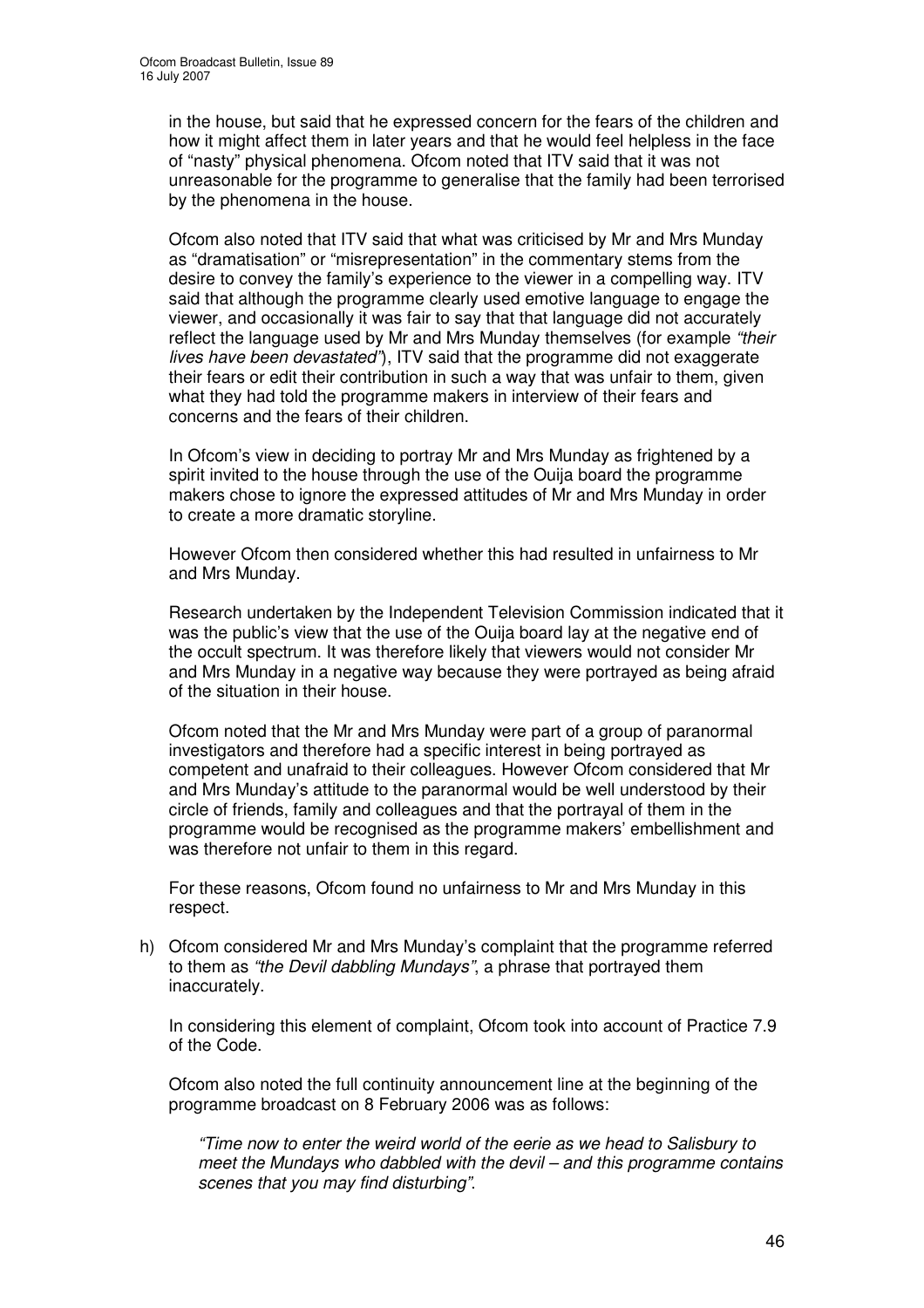Ofcom noted that the announcement had referred to Mr and Mrs Munday as *"the Mundays who dabbled with the devil"* and not "the devil dabbling Mundays". Ofcom noted that the continuity announcement was produced by a unit of ITV not connected with the programme makers, and the broadcaster's regretted any offence it had caused Mr and Mrs Munday. It also noted Mr and Mrs Munday's complaint that the phrase portrayed them inaccurately. Ofcom noted that ITV maintained that it was fair as the problems experienced by Mr and Mrs Munday were, according to Ms Dolan, *"demonic"* and *"evil"* in nature, a view that Mr and Mrs Munday agreed with at the time. Ofcom also noted the research undertaken by the Independent Television Commission in 2001 entitled *Beyond Entertainment? (*referred to in response to head (d)) which pointed to the public's perception that Ouija boards were in some way connected with the occult or capable of invoking "dark forces or evil intent".

By examining the programme as broadcast and reading the transcript of it, it was clear to Ofcom that Ms Dolan believed that the paranormal entity Mr and Mrs Munday believed haunted their house was *"demonic"* and was, in some way, *"evil"* in nature. Mrs Munday also explained in the programme that the entity could become *"nasty"* when questioned on the Ouija board and that both Mr and Mrs Munday agreed with Ms Dolan's findings.

Ofcom also was satisfied that the continuity announcement did not, in itself, portray Mr and Mrs Munday in a way that was unfair to them. In Ofcom's view the wording used accurately reflected the view held by Ms Dolan at the time of filming. This being the case, and given the context in which the references were made it was unlikely that viewers' would have been left with an unfair impression of Mr and Mrs Munday.

For these reasons, Ofcom found no unfairness to Mr and Mrs Munday in this respect.

**Accordingly, Mr and Mrs Munday's complaint of unfair treatment in the broadcast of the programme was not upheld.**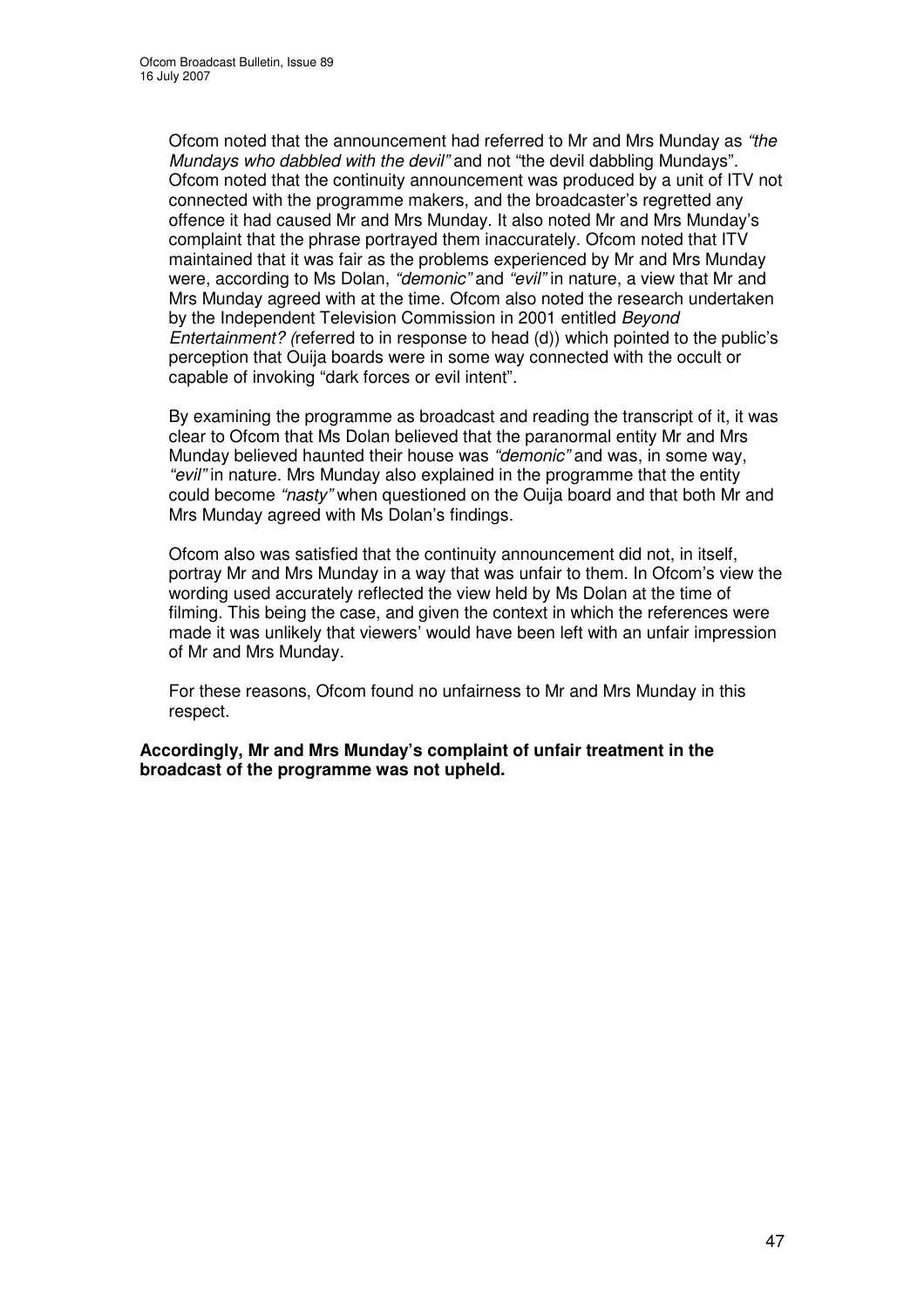# **Complaint by National Car Parks**

*Inside Out, BBC North East and Cumbria, 2 October 2006*

**Summary:** Ofcom has not upheld NCP's complaint of unfair treatment in the programme as broadcast.

This edition of *Inside Out* featured a report about parking enforcement in Sunderland. The programme reported the findings of an undercover reporter who covertly recorded his experience of working as a parking attendant with National Car Parks ("NCP"). On the basis of the reporter's covert recordings the programme alleged that some NCP parking attendants had been involved in a range of inappropriate behaviour including illegal ticketing, bribery, favouritism, vandalism and racism. The programme included interviews with local residents of Sunderland and NCP's Director of Communications, Mr Tim Cowen.

NCP complained that it was treated unfairly in the programme as broadcast in that: it was not given a fair opportunity to respond to four pieces of undercover footage that had been included in the programme; the programme did not include its comments in relation to Blue Badge (disabled) drivers; the programme makers unfairly edited three pieces of footage; and the programme makers incorrectly subtitled an NCP attendant's comment to imply that his comment was racist.

Ofcom found as follows:

- a) Ofcom found that NCP was given a fair opportunity to respond to any significant allegations that had been presented in the programme.
- b) Ofcom found that it was not incumbent on the programme makers to include Mr Cowen's comments relating to Blue Badge drivers as they were not directly relevant to the allegation that some NCP attendants did not appear to show compassion for Blue Badge drivers. Furthermore, the programme included a statement from the Sunderland Council which accurately reflected NCP's response to this allegation.
- c) Ofcom viewed the unedited recordings of all three pieces of footage and found that the editing did not result in unfairness to NCP.
- d) Ofcom noted that the subtitled comment was only one of a number of comments included in the programme as examples of the racist comments made by some NCP parking attendants. Ofcom considered that the inclusion of the subtitle did not result in unfairness to NCP as it would not have significantly affected viewers understanding of the allegations made against NCP or the company's response to those allegations.

#### **Introduction**

On 2 October 2006, BBC North East and Cumbria broadcast an edition of *Inside Out* about parking enforcement in Sunderland.

The report focused on the experiences of an undercover reporter who worked as a parking attendant with National Car Parks ("NCP"). The programme reported the findings of an undercover reporter who secretly recorded his experience of working as a parking attendant with National Car Parks ("NCP"). On the basis of the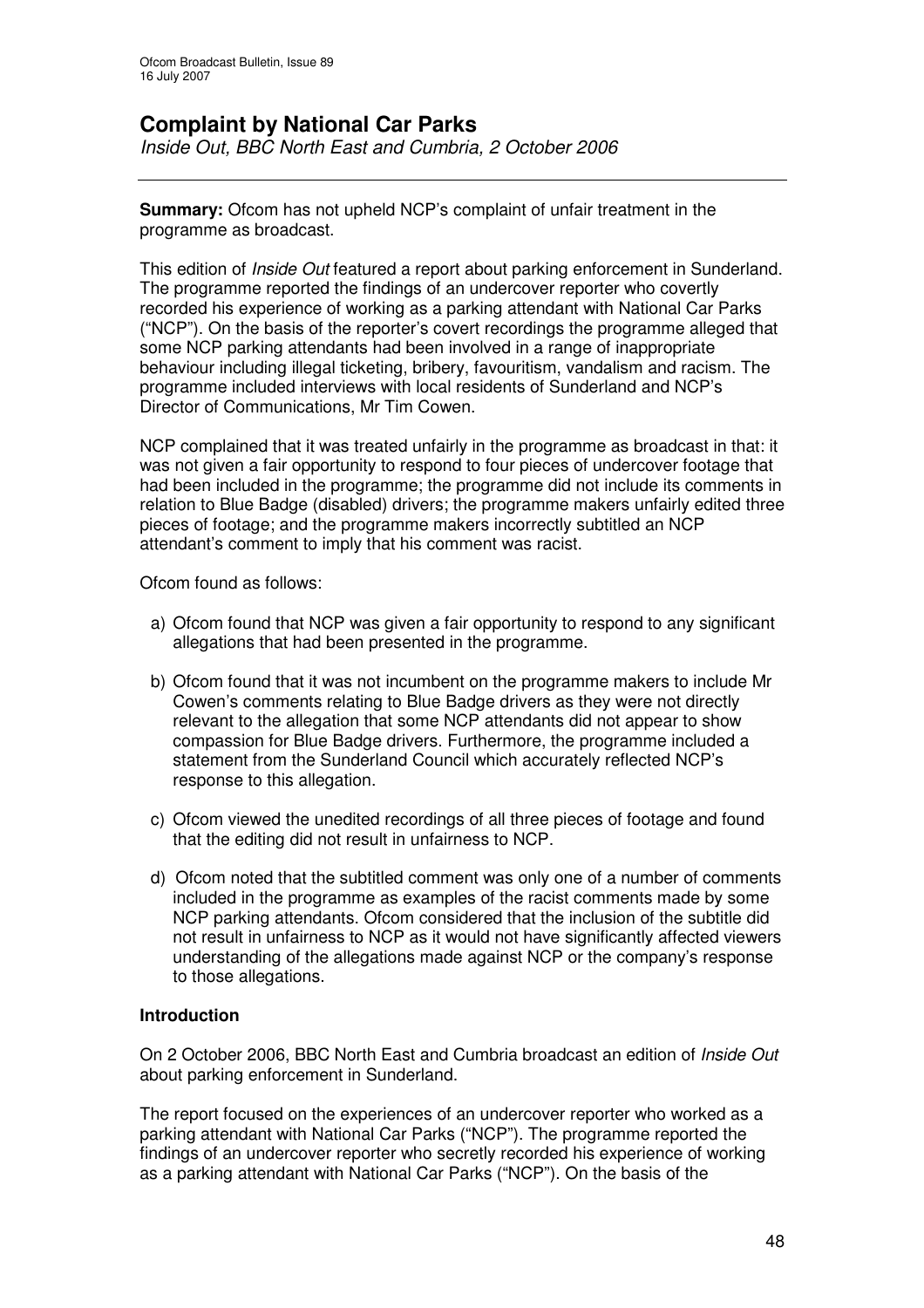reporter's secret recordings the programme alleged that some NCP parking attendants had been involved in a range of inappropriate behaviour including illegal ticketing, bribery, favouritism and vandalism. The programme also alleged that some attendants were racist and showed footage of attendants using racially offensive terms such as: *"Paki Land*" and *"Blackie streets"*. The programme included interviews with local residents of Sunderland and NCP's Director of Communications, Mr Tim Cowen.

National Car Parks Limited complained of unfair treatment in the programme as broadcast.

# **The Complaint**

# **NCP's case**

In summary, NCP complained that it was treated unfairly in the programme as broadcast in that:

- a) The programme makers did not provide NCP with an appropriate and timely opportunity to respond to the following programme allegations:
	- i) That an NCP parking attendant allegedly bent the rules to ticket a delivery man's van. In this segment of the programme a member of the public, Mr Foxton, described an incident where an NCP parking attendant had been *"punching my registration into his computer as he was walking towards my vehicle"* and claimed that he had been targeted by the NCP parking attendants. NCP said this information alone was not evidence that the parking attendant was acting inappropriately or was breaking the rules.
	- ii) By showing an NCP van, that was parked on double yellow lines, and commenting *"It parks anywhere on yellow lines, on speed bumps, it doesn't get a ticket",* the programme suggested that NCP vehicles received preferential treatment. NCP said there are many occasions when a vehicle used in parking enforcement can be lawfully parked where another vehicle might be contravening the regulations. NCP said it was never given an opportunity to respond to this allegation.
	- iii) The programme included footage of a senior attendant advising other attendants to, according to the programme, *"bluff when* [road] *signs are not enforceable"*. NCP said that if it had been asked to respond to this specific piece of undercover footage, it would have been able to explain that the comments were made in relation to cars that park on zigzag markings outside of a school, and that it is perfectly acceptable to ask drivers to move-on (as the senior attendant was advising) in such situations.
	- iv) A resident claimed that he had received a ticket because of the colour of his skin, even though his car was parked legally. NCP said there was no evidence to back up this claim.
- b) The programme alleged that NCP unfairly enforced regulations relating to disabled drivers (commonly referred to as Blue Badge drivers). NCP said the programme did not broadcast any balancing response from NCP, despite Mr Cowen giving his opinion on this issue during his interview.
- c) The programme was unfairly edited: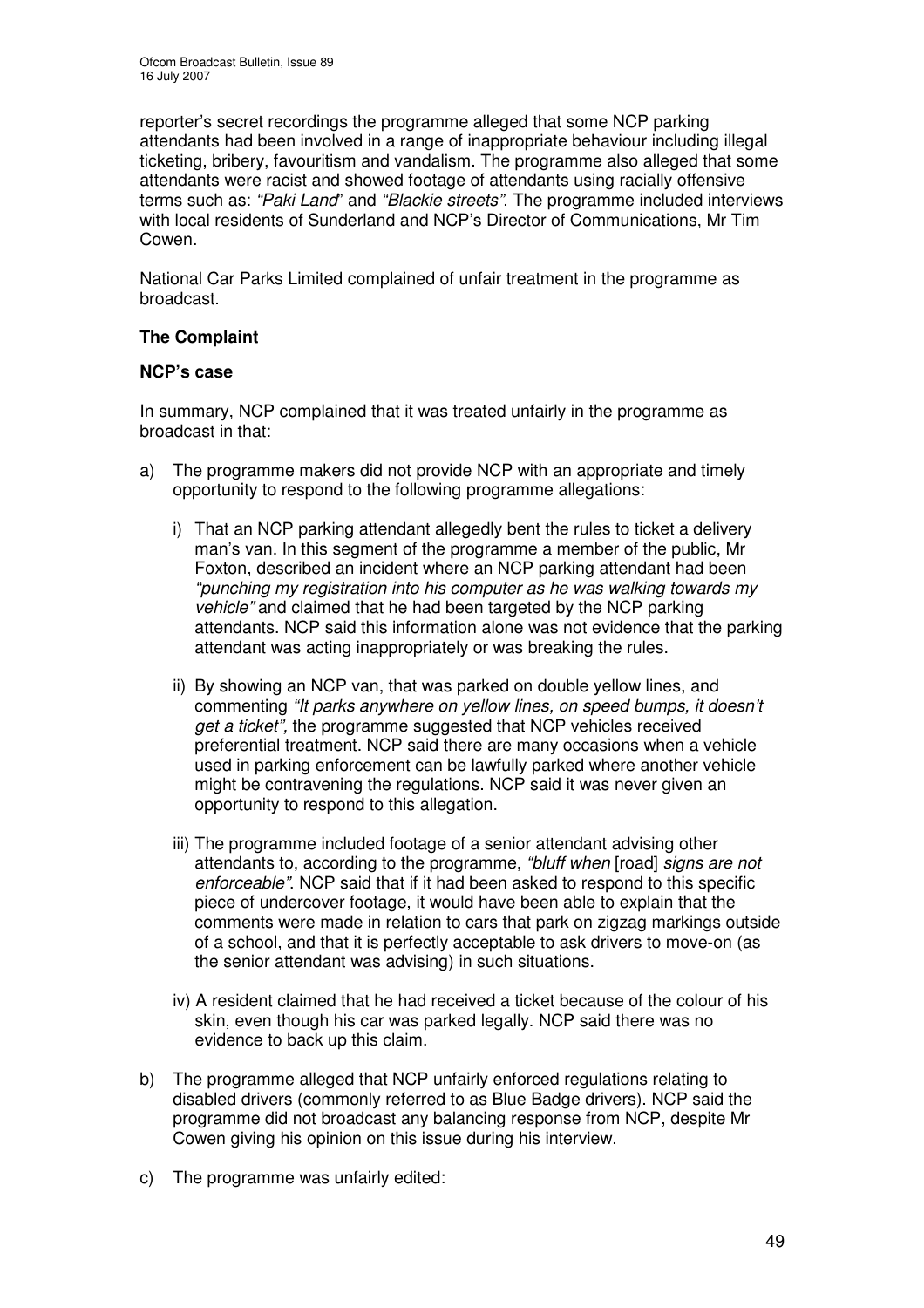- i) The programme's introduction misrepresented a quote by Mr Cowen as a result of unfair editing. NCP complained that the quote was used out of context and was unfairly juxtaposed with footage of NCP parking attendants behaving inappropriately.
- ii) Footage of an NCP parking attendant was edited to give the unfair impression that he was targeting certain streets or cars because of racist attitudes. NCP said the unedited footage of the incident showed an Asian man being given an hour's grace despite having an out of date resident's permit. The person receiving the ticket was in fact being given more leniency than was normally required under the relevant parking regulation. In addition, NCP said that it had been shown additional unedited footage of the incident and recalled that it showed the parking attendant in question, having a friendly exchange with an Asian man whom he clearly knew.
- iii) Covertly filmed footage of an NCP manager was edited to give the unfair impression that he agreed there was a ticketing culture (e.g. where attendees are encouraged to issue a set amount of tickets per day) in the Sunderland branch of NCP. NCP said that it had seen additional unedited footage of the conversation and recalled that the NCP employee had stated "It's not about ticket numbers – it is about showing you are working up to six o'clock". NCP said that the removal of this part of the conversation significantly changed the meaning of the manager's comments that were included in the programme.
- d) The programme subtitles incorrectly stated that an NCP attendant had said: *"They're dirty gets round there"*, instead of *"Word gets round there"*. NCP complained that the incorrect subtitle unfairly suggested that a NCP employee had made a racist comment.

# **The BBC's case**

In relation to NCP's specific complaints, the BBC responded as follows:

#### a) Opportunity to respond

- i) The BBC accepted that Mr Foxton's account of a parking attendant punching in his car details before reaching his car, did not conclusively prove that an NCP parking attendant's actions breached parking regulations, and conceded that a caveat, though not necessarily a response from NCP would have been appropriate. The BBC said that the allegation in this case was a small point in comparison with other allegations included in the programme, to which NCP had a full opportunity to respond. In the circumstances, it did not accept that this omission led to any significant unfairness.
- ii) In relation to the NCP van that was parked on double yellow lines, the BBC said that contrary to the complaint, the programme did not suggest that the NCP van might be illegally parked. The commentary merely pointed out that an NCP van, unlike other vehicles, can park pretty much anywhere, with no threat of a parking ticket. The BBC maintained that in the circumstances, there was no need for a balancing comment from NCP.
- iii) As regards the senior attendant's comments to *"bluff"* when road signs were not enforceable, the BBC said that the NCP's argument, that asking people to move on when parked on zigzig markings outside of a school is acceptable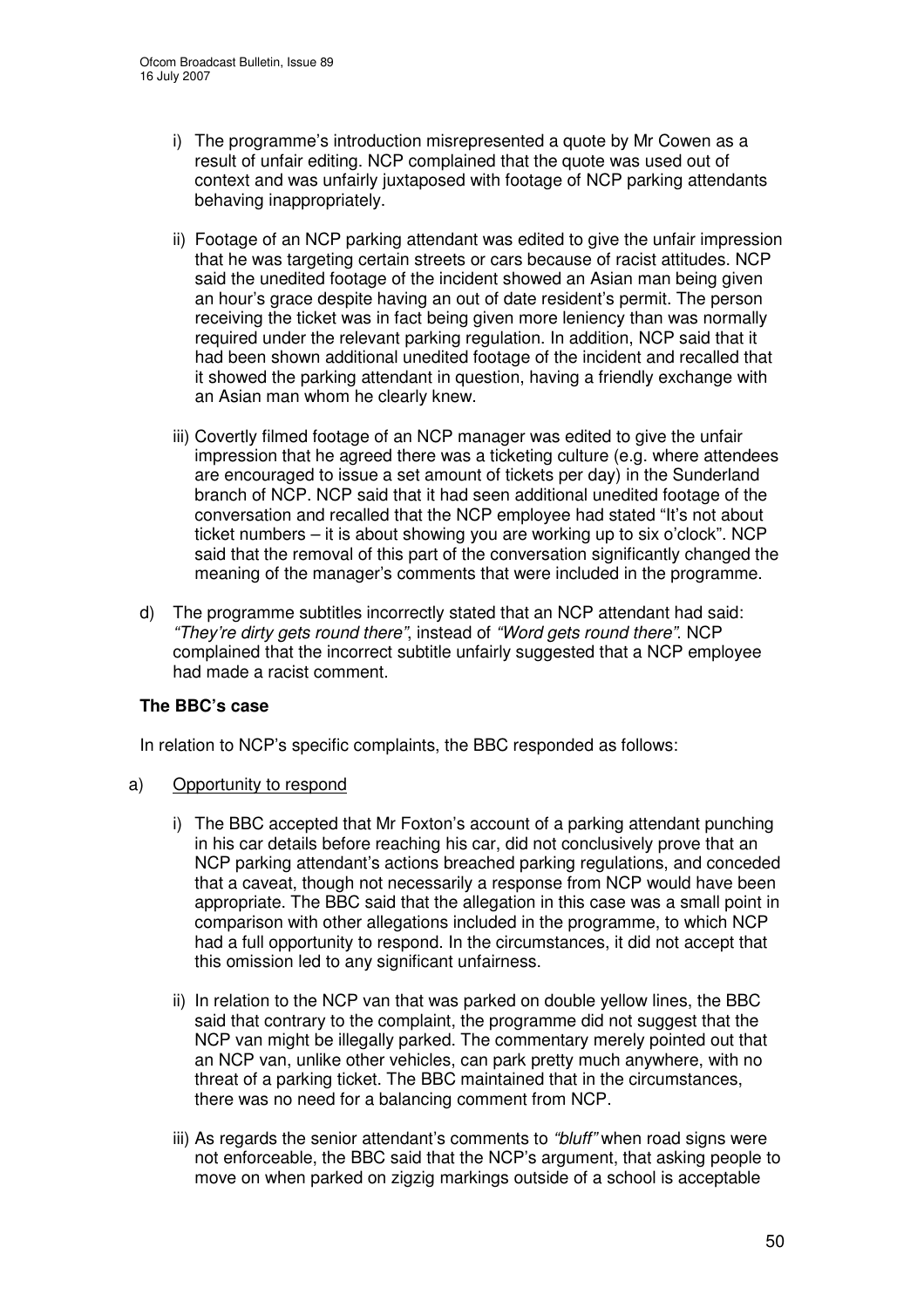and common, missed the point. The BBC said it was plainly true that parking restrictions outside schools were a good thing which is why they are imposed throughout the country. The BBC said it was however clear from the senior attendant's remarks that the zigzag markings being referred to were not enforceable and that staff would have been bluffing had they followed his advice and threatened to issue a ticket.

The BBC said the programme's serious allegation of *"bluffing"* was put to the NCP during an interview with Mr Cowen and his response was used in the programme commentary which stated*: "NCP say this is utter fantasy"*. Following Mr Cowen's interview, the BBC said that it returned to NCP for a further statement about the transparency of issuing tickets and included NCP's response in the programme, that Sunderland Council were *"fully informed at all times and they had publicised the issue in a transparent and open way"*. The BBC said that Mr Cowen was additionally asked questions relating to the apparent confusion regarding traffic orders. In the circumstance, the BBC maintained that NCP was given a fair opportunity to respond.

- iv) In relation to NCP's complaint that is was not given an opportunity to respond to a resident's comment that he had been given a ticket because of the colour of his skin, the BBC said that even had NCP accessed the particular ticket in question, the ticket would only have disclosed the infringement for which the attendant had "claimed" the ticket had been issued, not whether there had been an "actual" infringement. This would have been a fruitless discussion when there was a wider and considerably more significant issue to deal with, namely, that of the racist attitudes and motivation of some parking attendants.
- b) In response to NCP's complaint in relation to Blue Badge drivers, the BBC said that in the interest of completeness, it would have been preferable to have included in the programme Mr Cowen's observation about the need to clamp down on Blue Card fraud. However, the BBC did not believe this omission led to unfairness. The BBC said the programme was dealing with an allegation from a disabled driver, Mr Brittain, about unfair enforcement, which if true, would not have been justified even in terms of the need to clamp down on fraudulent use of Blue Cards. The BBC said the point that might have been made in response to this by NCP (that there was a legitimate reason for issuing the ticket), was dealt with clearly in the commentary, where the reporter points out that *"He got a ticket because he displayed his badge but forgot to put out the clock."*
- c) Alleged unfair editing
	- i) In response to NCP's complaint that the programme's introduction misrepresented a comment by Mr Cowen, the BBC said the programme's introduction included footage of some parking attendants' extraordinary behaviour: one making racist remarks; and another describing having caused criminal damage to a member of the public's car. The commentary then asked *"Is this a management who know what's going on?"* The BBC said it was not unfair for the programme to include Mr Cowen's statement that *"This is a fine example of best practice. This is how parking enforcement should be conducted"* in response to this question.

The BBC said that no average viewer would construe this to mean that Mr Cowen believed that the extraordinary behaviour was best practice. Rather it was perfectly obvious that he was describing what he thinks the state of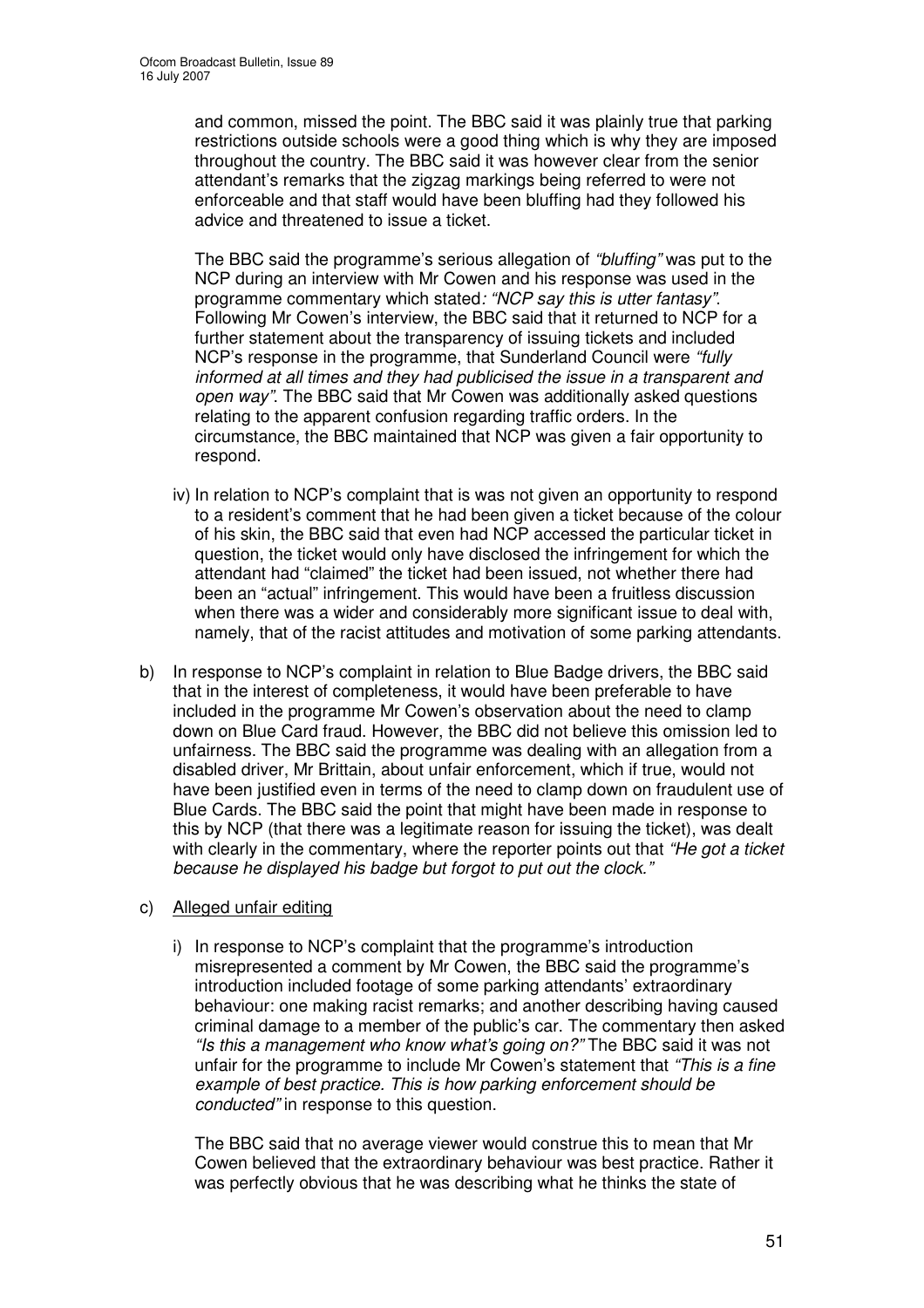affairs in Sunderland to be, thus inadvertently providing an answer to the question.

ii) In order to respond to NCP's complaint that the programme had unfairly edited footage of an Asian man receiving a ticket, to make it appear that the attendant had been racially motivated, the BBC provided unedited recordings of the incident in question. The BBC said that it was not the case that the driver in question received "an hour's grace" as the car had been parked in a bay in which anyone was entitled to park for an hour. Furthermore the unedited recording showed the parking attendant lurked around the corner as the driver's parking time expired.

The BBC said it believed that the evidence of crude, racially-motivated behaviour by some of the NCP attendants was compelling and overwhelming. The BBC noted that it did not accept (nor indeed understand how) the "friendly" exchange between the parking attendant and an Asian man would have put a significant new context on the suggestion that the parking attendant in question was targeting certain streets or cars because of racist attitudes (as complained of by NCP).

- iii) The BBC said the programme produced ample evidence that there was a ticketing culture in Sunderland NCP, with numerous examples of parking attendants suggesting that a good day's work was about issuing the maximum number of tickets. The BBC said the one example cited by the company, where the senior attendant appeared to contradict this was greeted with incredulity by the staff member to whom it was addressed.
- d) The BBC maintained that the programme subtitle *"They're dirty gets around there"* was correct. The BBC said that it had listened to the footage on high quality speakers prior to broadcast. The broadcaster noted that their re-listening of the word in question identified a hard consonant sound at the beginning of the "er" vowel and also a clear "y" sound at the end of it. The BBC said that this is consistent with the word being "dirty" and not "word".

#### **NCP's comments in response to the BBC statement**

NCP's comments in relation to its specific heads of complaint were as follows:

- a) Opportunity to respond
	- i) In relation to the programme's inclusion of comments from a resident, Mr Foxton, NCP said there was no evidence to suggest that Mr Foxton received a ticket, let alone that it had been issued improperly. Had the BBC provided details of any ticket received by Mr Foxton, NCP would have been able to respond in an open and transparent manner. NCP said that to be denied the opportunity to respond and be accused of bending the rules was clearly unfair.
	- ii) No additional comments.
	- iii) No additional comments.
	- iv) As regards the programme's inclusion of comments from a resident who believed he had been given a ticket because of the colour of his skin, NCP said that the BBC's statement appeared to suggest that NCP had not been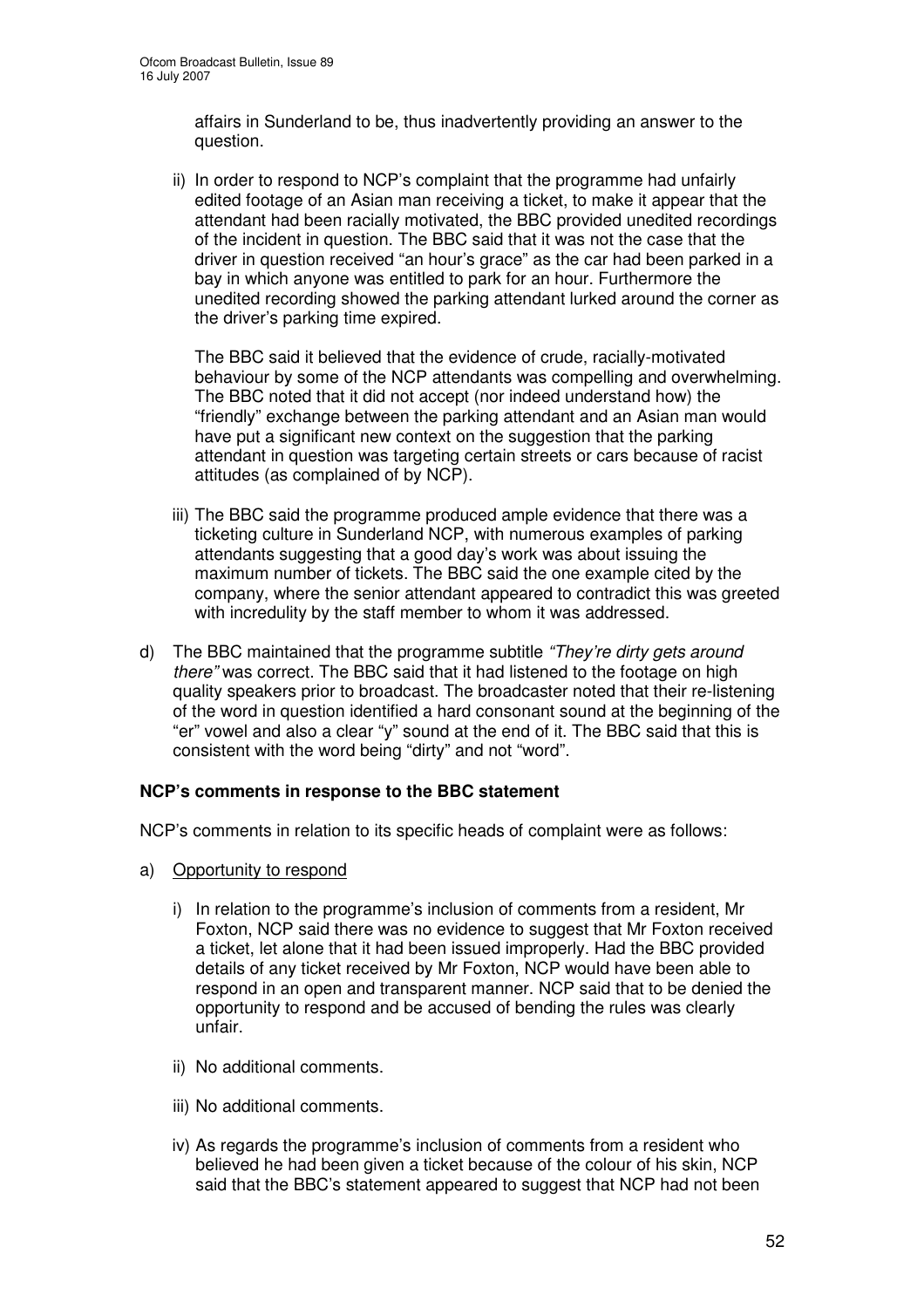asked to comment on the issue of this particular ticket because it might not have told the truth.

- b) No additional comments.
- c) Alleged unfair editing
	- i) In relation to its complaint that the programme's introduction had misrepresented a comment by Mr Cowen, NCP agreed that it was fair for the programme makers to ask whether NCP management was aware of *"what was going on"*. But maintained that it was unfair for the programme makers to use Mr Cowen's comments to respond to the question, when the full transcript of Mr Cowen's interview, indicated that he was speaking about the way in which the parking contract was structured and not the behaviour of a small number of individual parking attendants.
	- ii) As relation to the complaint that footage of an Asian man receiving a ticket had been unfairly edited to make it appear that the attendant had been racially motivated, NCP said that technically a ticket could have been issued to a vehicle displaying an out of date permit at "anytime", although as a matter of good practice NCP parking attendants would not issue if a car was parked in a bay where one hours free parking was allowed. NCP said the circumstances surrounding the issuing of this ticket appeared to be perfectly fair.
	- iii) No additional comments.
- d) No additional comments.

# **The BBC's second statement**

The BBC responded as follows to NCP's comments:

- a) Opportunity to respond
	- i) Regarding the inclusion of comments by Mr Foxton, the BBC noted that even if NCP had provided a copy of the ticket in question, it could not have told the programme makers if the information had been punched into the hand held computer while the parking attendant was approaching the vehicle or later. In any case, the allegation being made was a very small one when weighed against other allegations in the programme to which NCP had a full opportunity to reply. In the circumstances the BBC maintained that no unfairness resulted from not putting this point explicitly to Mr Cowen.
	- ii) No additional comments.
	- iii) No additional comments.
	- iv) In relation to NCP's complaint that is was not given an opportunity to respond to a resident's comment that he had been given a ticket because of the colour of his skin, the BBC denied that they were suggesting that NCP would not have told the truth if given an opportunity to respond. The BBC said the point they had been making was that NCP could only have disclosed the reason *actually* recorded by the parking attendant for issuing the ticket. The BBC said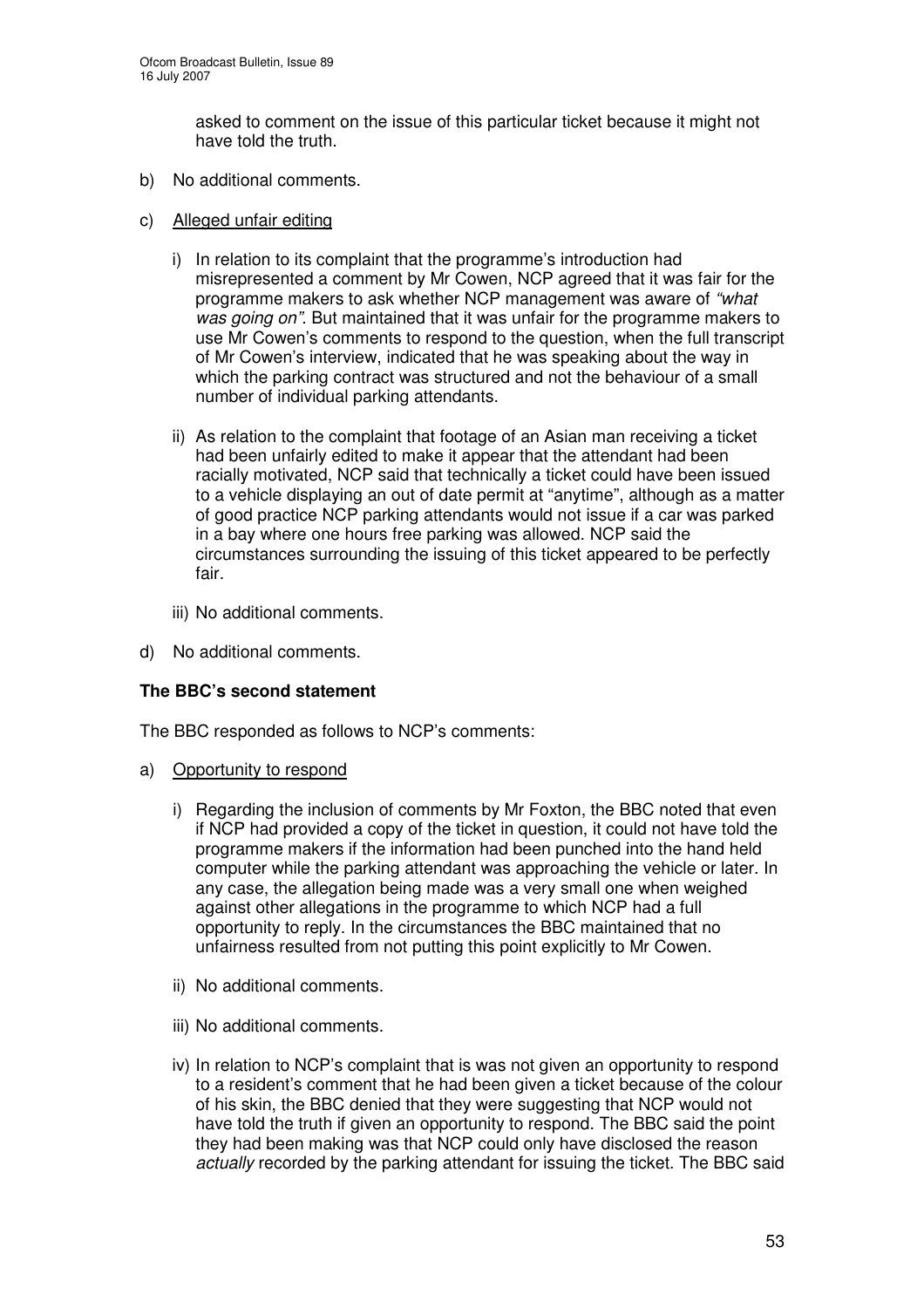that NCP could not have known or disclosed any ulterior, racist motive. Therefore, the absence of a reply did not result in unfairness to NCP.

- b) No additional comments.
- c) Editing
	- i) As regards the complaint that the programme's introduction sequence had unfairly represented Mr Cowen's comments, the BBC said that Mr Cowan replied directly to a question put to him, stating that parking enforcement should be conducted as it was in Sunderland. The BBC said that "best practice" clearly referred to the conduct of NCP and the delivery of enforcement in Sunderland and not to the report referred to earlier in the exchange.
	- ii) The BBC said the real point at issue here was the obvious racist motive of the parking attendant in hiding for the first available opportunity to issue the ticket to a person he referred to as a *"Paki"*.
	- iii) No additional comments.
- d) No additional comments.

#### **Decision**

Ofcom's statutory duties include the application, in the case of all television and radio services, of standards which provide adequate protection to members of the public and all other persons from unfair treatment in programmes included in such services. In carrying out its duties, Ofcom has regard to the need to secure that the application of these standards is in the manner that best guarantees an appropriate level of freedom of expression. Ofcom is also obliged to have regard, in all cases, to the principles under which regulatory activities should be transparent, accountable, proportionate and consistent and targeted only at cases in which action is needed.

The complaint was considered by Ofcom's Executive Fairness Group. In reaching its decision, the Group had regard for a copy of the programme, the programme transcript, both parties' written submissions, and copies of relevant unedited programme recordings.

a) Ofcom considered NCP complaint that it was not provided with an appropriate and timely opportunity to respond to four segments of undercover footage that were included in the programme.

Ofcom took account of Practice 7.11 which states that if a programme alleges wrongdoing or incompetence or makes other significant allegations, those concerned should normally be given an appropriate and timely opportunity to respond.

It is important to note that programme makers are not directed by Ofcom to offer an opportunity to respond in relation to every individual reference made in a programme. Rather, programme makers must ensure that their programme does not result in unfairness to individuals or organisations. Therefore, when considering a complaint of this nature, Ofcom will have regard to the programme as a whole.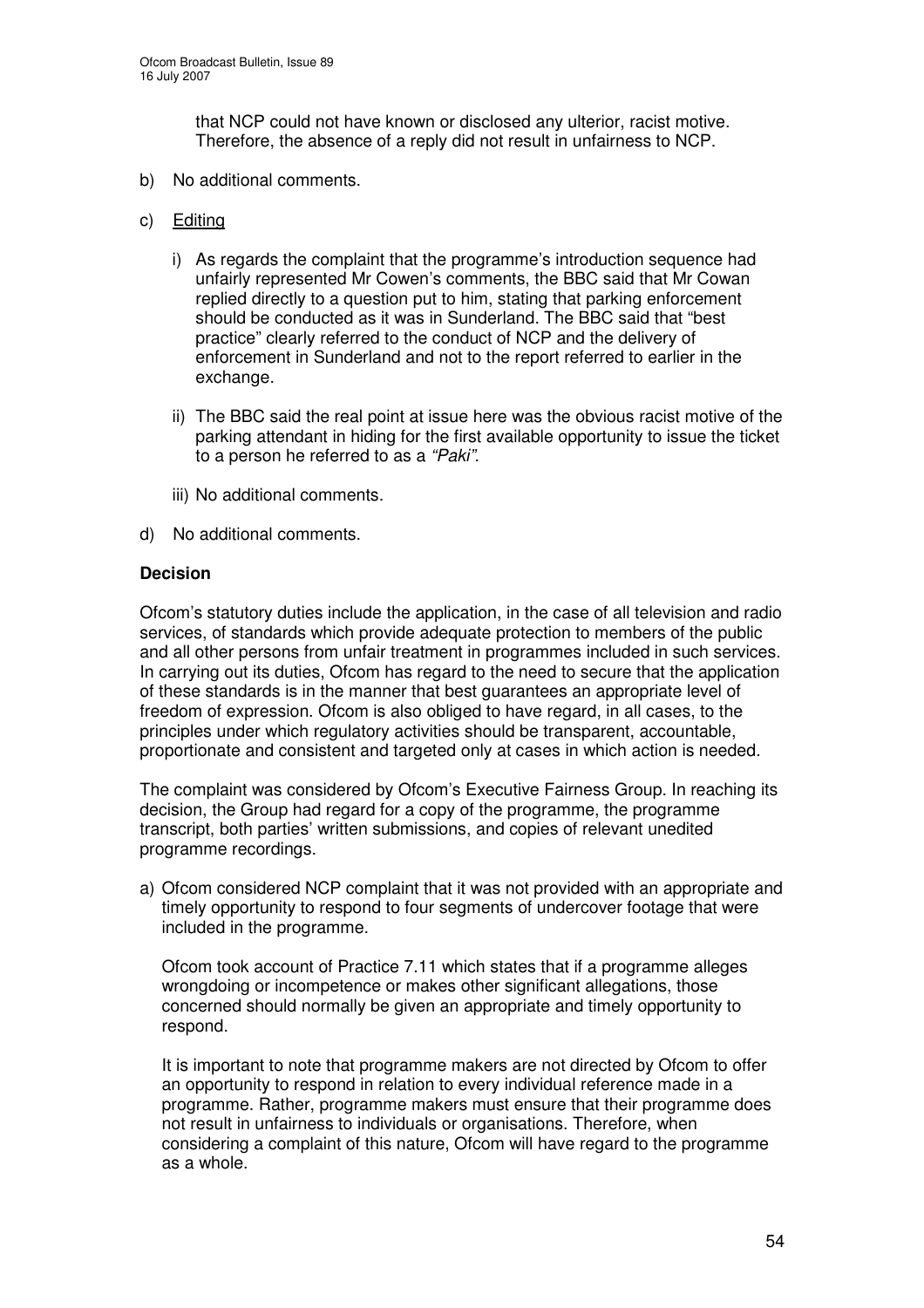Ofcom first considered whether the four segments of undercover footage complained of by NCP could be described as amounting to a significant allegation. If this was the case, then Ofcom should consider whether an appropriate opportunity to respond was given.

i) In relation to the complaint that NCP had not been provided with an appropriate opportunity to respond to comments made by a resident, Mr Foxton, Ofcom noted that these comments had been included in a segment of the programme about Villette Road in Sunderland.

In Ofcom's opinion, viewers were likely to understand that Mr Foxton's comments contributed to the allegation that drivers on Villette Road felt they were being discriminated against by NCP parking attendants who actively target them. Ofcom noted that NCP had been offered an opportunity to respond to the wider allegation of parking attendants targeting particular areas or individuals. In Ofcom's view, given this opportunity to respond, it was not additionally incumbent on the programme makers to offer a specific opportunity to comment upon Mr Foxton's contribution. Taking these factors into account, Ofcom found that the programme maker's decision not to offer NCP a specific opportunity to respond to Mr Foxton's comments did not result in unfairness to the complainant.

ii) Ofcom noted that the relevant section of the programme included footage of an NCP van with the following commentary:

Commentary: *"*[The NCP van] *parks anywhere, on yellow lines, on speed bumps – it doesn't get a ticket."*

In Ofcom's view, the commentary was observational - it did not allege wrongdoing or otherwise make a significant allegation against NCP. In the circumstances, Ofcom was not persuaded that the complainant was entitled to an opportunity to respond to this particular piece of footage. Ofcom therefore found no unfairness in this respect.

iii) Ofcom considered NCP's complaint that it had not been given an opportunity to respond to footage of a senior attendant advising other attendants to *"bluff when the signs aren't enforceable".* NCP's said that if it had been given an opportunity to respond to this piece of footage, it would have been able to explain that the senior parking attendant's comments were made in relation to zigzag markings near to the school and therefore were justified.

Having viewed a recording of the unedited recording of this piece of footage, it is Ofcom's view that the fact that the discussion had been in relation to zigzag markings near to a school did not affect the significance of the undercover footage in demonstrating that attendants had been advised to *"bluff"* drivers, when they knew a ticket could not be issued. Ofcom further noted that the undercover footage of the senior attendant was used to emphasise the programme's point that drivers were not adequately informed of the town's traffic orders. This was part of a more serious allegation that NCP and the Council may have received revenue from illegally issued tickets.

In Ofcom's view, these wider allegations were of a serious nature and merited an opportunity to respond. Ofcom noted that these allegations were put to NCP and the Council, and their responses were included in the programme as broadcast. In the context of the overall opportunity to respond, Ofcom found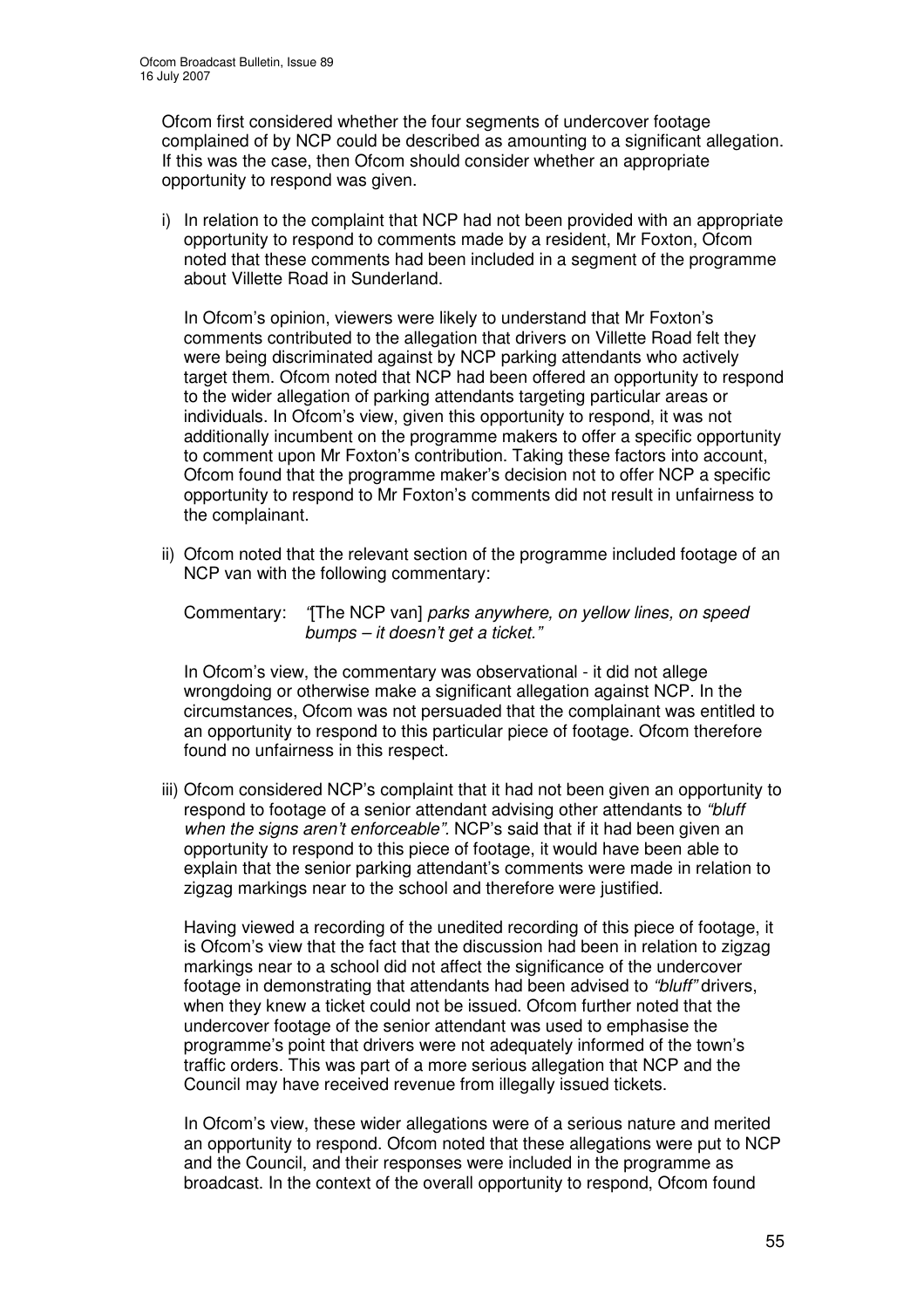that it was not incumbent on the programme makers to seek NCP's specific response to the undercover footage of a senior parking attendant advising his attendants to *"bluff"*. Ofcom found no unfairness in respect of this complaint.

iv) Ofcom considered NCP's complaint that the programme included a statement from a Sunderland resident, Mr Hussain, that he had received a ticket for two reasons *"because of my colour, and also to make money"*.

Ofcom noted that Mr Hussain's comments were shown in conjunction with footage of some NCP parking attendants making racist comments (details of 'comments' provided at head (d), below). Ofcom considered that an allegation of racist treatment by NCP attendants was serious, and one which NCP was entitled an opportunity to respond to. Ofcom noted that the programme makers advised Mr Cowen that they had evidence of parking attendants behaving in a racist manner. Mr Cowen's response was included in the programme as follows:

- Interviewer: *"Again we have some strong evidence which shows staff behaving in a racist manner whilst on duty."*
- Mr Cowen: *"Really? OK…well I'd be very interested to see that. I don't believe it, but if you've got something you can show me that will change my mind, fair enough. We've never ever had any complaints in Sunderland about racism on the part of our parking attendants."*
- Interviewer: *"But certainly if you were presented with evidence when the programme goes out, you'd take action on what the allegations are?"*
- Mr Cowen: *"We'll certainly take a look at it, and if there's anything we need to respond to, we will do."*

Ofcom considered that the programme maker's decision to not specifically inform NCP of Mr Hussain's comments did not hinder its ability to respond to the wider allegation of parking attendants behaving in a racist manner.

Ofcom found that NCP was provided with sufficient information to be able to respond to the allegation of racist treatment and its response was presented in the programme as broadcast. In the circumstances, Ofcom found no unfairness to NCP in this respect.

Taking all the above factors into consideration, Ofcom did not believe that NCP was denied an appropriate and timely opportunity to respond to any significant allegations that were presented in the programme. Accordingly Ofcom has not upheld NCP's complaints in this respect.

b) Ofcom next considered NCP's complaint that the programme did not provide any of its balancing comments in response to the allegation that NCP unfairly enforced regulations relating to disabled drivers (commonly referred to as Blue Badge drivers). Mr Cowen said this was despite him being asked for his opinion on this issue during his interview.

In reaching a decision in relation to this complaint Ofcom took account of Practice 7.11 (detailed above) and Practice 7.13 which states that where it is appropriate to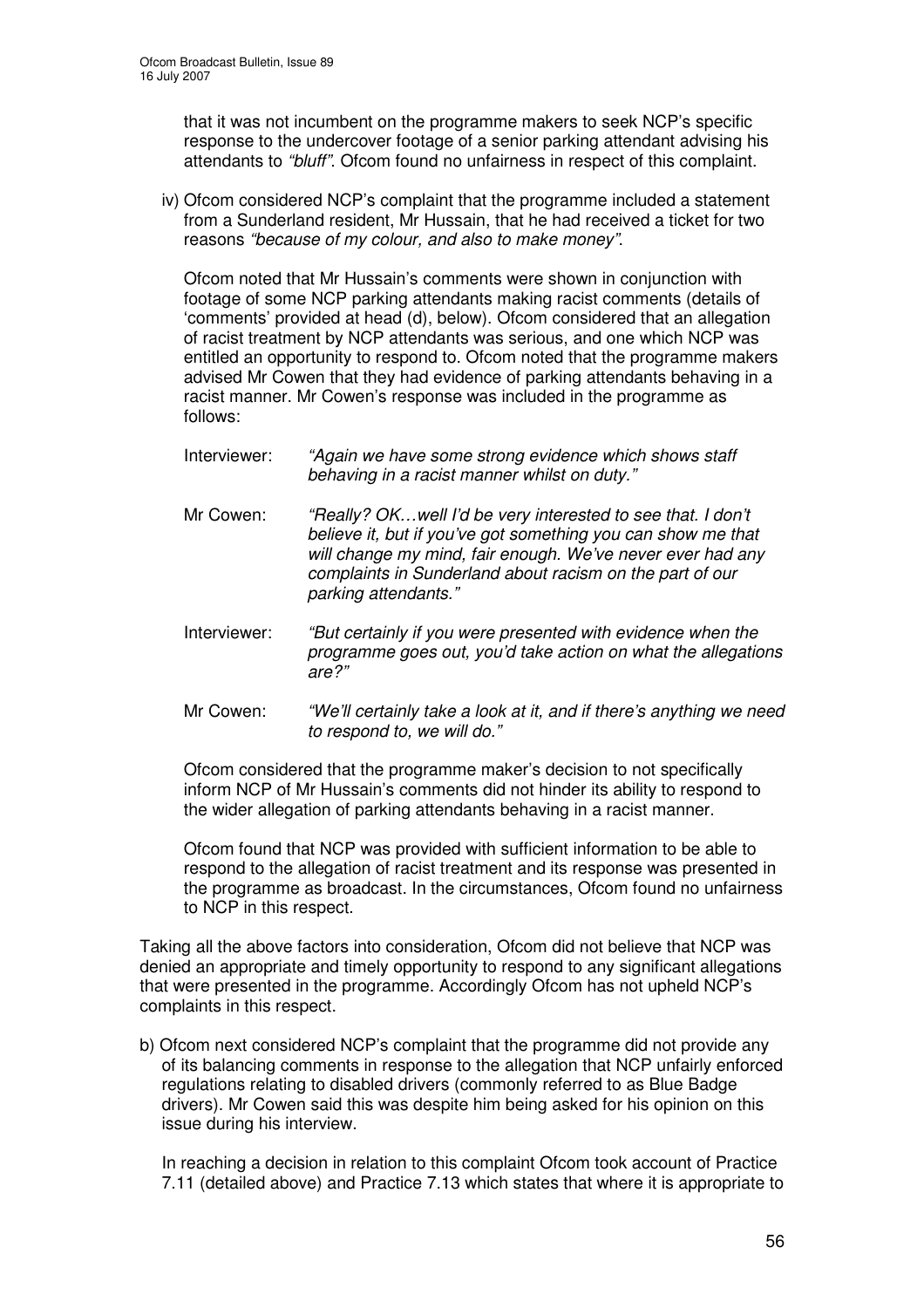represent the views of a person or organisation that is not participating in the programme, this must be done in a fair manner.

Ofcom viewed the programme as broadcast. The relevant part of the programme described the difficulties that a blue badge driver, Mr Brittain, had experience when attempting to appeal a parking ticket:

- Commentary: *"Blue Badge holders, disabled drivers also complain they get a raw deal in Sunderland. The man I'm going to meet has emphysema. His ticket troubles began when he parked on yellow lines at a health centre. He got a ticket because he displayed his badge but forgot to put out the clock. Eric says he should have had a warning and the Council bungled his appeal."*
- Eric Brittain: *"When you tell them that you have got a clock card and had omitted to display it, all they have to do is check on you and find out if you're genuine and show compassion and common sense."*

Ofcom noted that this segment of the programme did not allege that NCP had unfairly enforced parking regulations, as complained of by NCP. As shown above, the commentary explained to viewers that Mr Brittain had received a ticket for not displaying his clock. In Ofcom's opinion, viewers would have understood that Mr Brittain's contribution to the programme was to support the programme's allegation that NCP parking attendants, in enforcing the rules, did not appear to show compassion for Blue Badge drivers. This allegation was supported by undercover footage of an NCP parking attendant impersonating a disabled driver. Ofcom considered that this wider allegation of wrongdoing merited an opportunity to respond.

Ofcom viewed a recording of Mr Cowen's unedited interview and noted that he had been asked about parking attendant's treatment of disabled drivers. The recordings showed that Mr Cowen enquired about whether there was any evidence of unacceptable behaviour, and based on the interviewer's assurance that there was, he made the following comment:

Mr Cowen: *"*[Disabled drivers] *can talk to us and we will deal with it because that is not acceptable…I'm afraid that anonymous evidence that you tell me you have got but don't want to present to me, that doesn't really cut it. Any person with a disability who feels they are being treated unfairly by us should contact us and we will respond."*

Ofcom noted that the programme as broadcast included the following statements by the Sunderland City Council ("the Council"):

- Commentary: *"A director said 'all parking attendants are fully trained' and the Council would 'take a serious view about any discourtesy to the public in the course of their duties'."*
- Commentary: *"*[The Council] *was concerned that the allegations had been made without the Council' being provided with any information to enable us to investigate them'. If any one has a complaint of racial harassment or discrimination 'they should report it to NCP and it the Council to enable it to be investigated properly'*."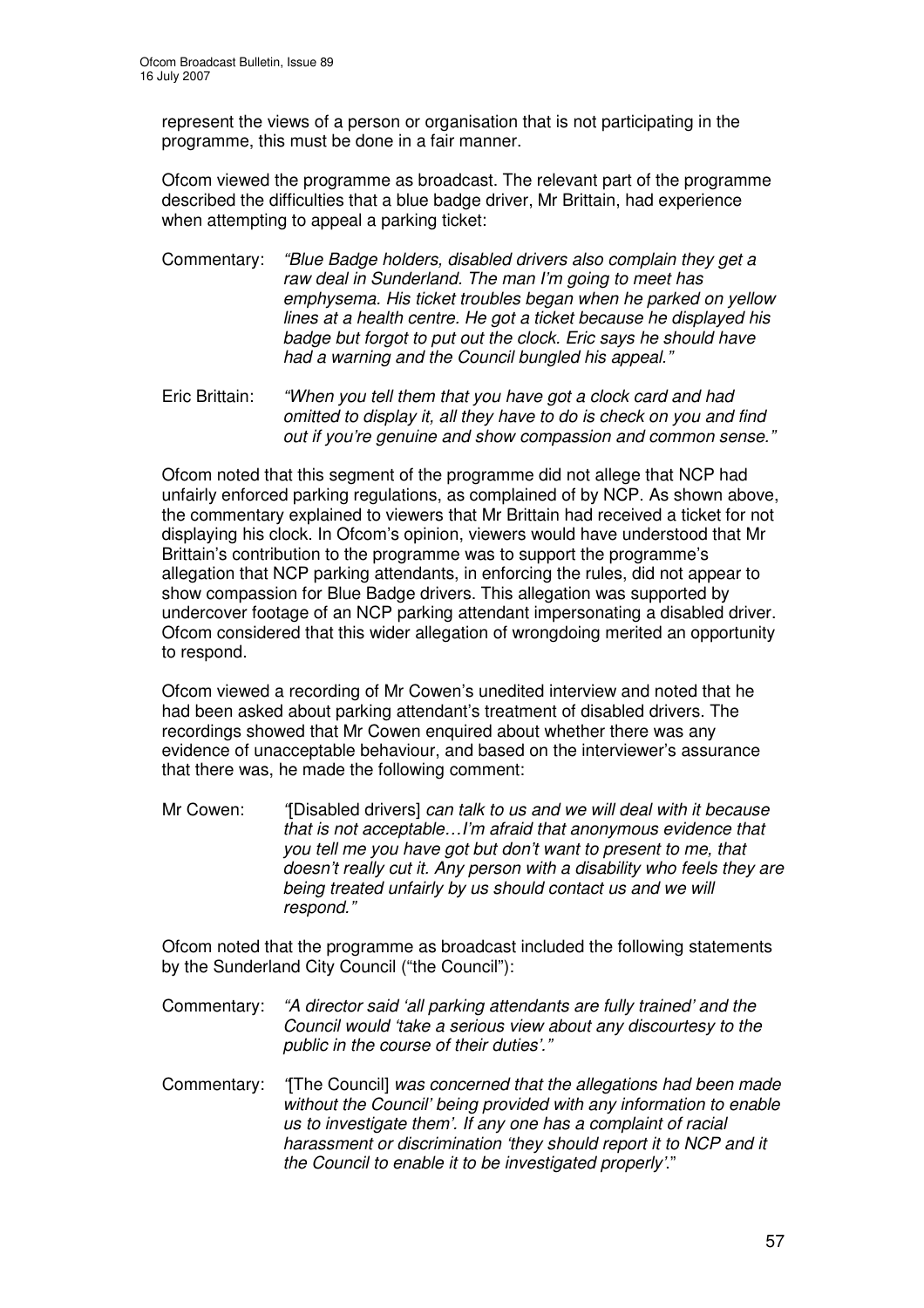While Ofcom noted that the quotes included in the programme were from the Council, they were in response to the same allegations and gave viewers the same information as Mr Cowen provided. In the circumstances Ofcom was satisfied that NCP had been given an appropriate opportunity to respond to the allegation.

Ofcom next considered NCP's complaint that the programme maker's failure to include Mr Cowen's specific comments relating to Blue Badge drivers, resulted in unfairness. Ofcom viewed a recording of Mr Cowen's unedited interview and noted that Mr Cowen made a number of comments in relation to Blue Badge parking enforcement, including the following except:

Mr Cowen: *"Enforcing disabled bays is a very, very high pressure aspect of parking enforcement. We get criticised if we don't enforce them properly because then legitimate blue badge holders can't use them. There are occasions when blue badge holders are confused about the way in which they need to display their badge. It needs to be displayed with the date of issue upwards, not the photograph, and mistakes are made. So what can often happen is that a legitimate badge holder would receive a penalty charge notice. That doesn't happen so much in Sunderland as it does in some parts of the country because in Sunderland the first time that we see an infringement of that kind we issue a warning notice which is designed to instruct the blue badge holder how to properly display their badge. Most blue badge holders will of course support the principles of proper enforcement because blue badge fraud is a big issue. Either it's people borrowing a relative's blue badge when they want to park somewhere that they shouldn't or it's someone using an out of date blue badge, or in many parts of the country it can be stolen or fraudulently made blue badges, so it is a tough area and you need to make sure your parking attendants understand how to deal with this firmly and sensitively but you have to make sure that you enforce properly because you have to keep the disabled bays free for the people who can legitimately us them. Without enforcement, that just wouldn't happen."*

Ofcom noted that in this section of Mr Cowen's unedited interview, he explained why it was important and necessary for NCP parking attendants to enforce parking regulation for disabled bays. However, in Ofcom's view, this was not directly relevant to the programme's point relating to Blue Badge drivers, which was that some parking attendants do not show compassion for this group of drivers. It is Ofcom's opinion that the inclusion of Mr Cowen's comments (above), would not have better addressed the programme allegation (than the one included from the Council) or significantly affected the viewer's opinion of NCP. In the circumstances Ofcom found that the programme maker's decision not to include the comments did not result in unfairness to NCP.

c) Ofcom considered NCP complaint that the programme was unfairly edited. The complaint referred to three pieces of footage.

In reaching a decision about the editing of the footage, Ofcom took account of Practice 7.6 which states that when a programme is edited, contributions should be represented fairly. Ofcom weighed up the programme makers' right to use their editorial discretion when editing a programme and the need for programme makers to present material facts in a fair way.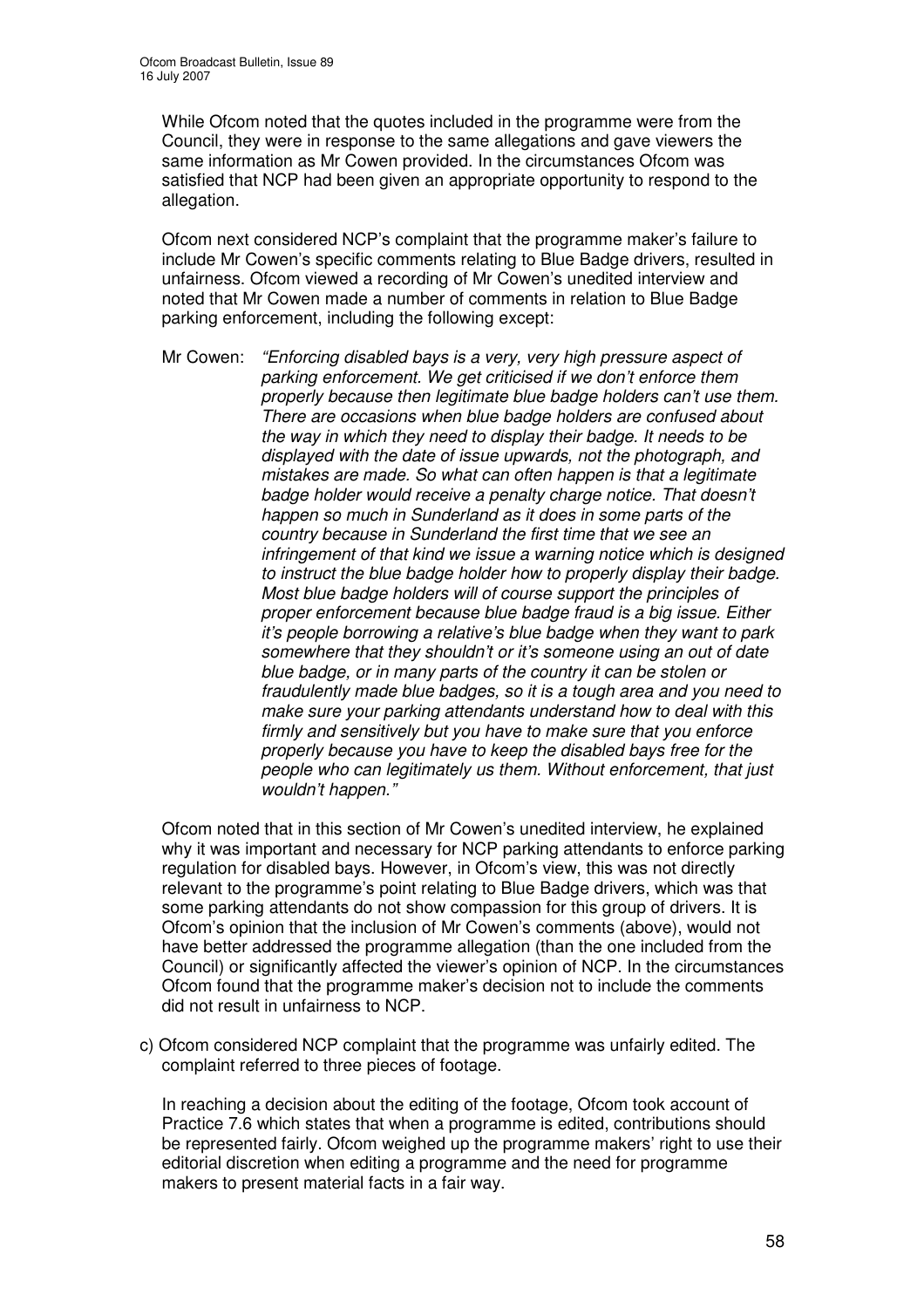i) NCP complained that it was unfair for the programme to juxtapose footage of NCP parking attendants involved in unacceptable behaviour with comments by Mr Cowen stating that: *"This is a fine example of best practice…this is how parking enforcement should be conducted"*. NCP said that Mr Cowen's comments had been originally made in relation to the way the Sunderland parking contract had been set up.

Ofcom viewed Mr Cowen's unedited interview and noted that his comments about parking in Sunderland being an example of "best practice" were initiated by him and were in relation to a university report about parking enforcement:

Mr Cowen: [The report] *picked six local authority areas where parking enforcement was done as examples of best practice, the way forward. Sunderland was one of those areas…The thing that we have to remember is that Sunderland Council runs one of the best parking enforcement operations in the country. By "best" I mean one of the ones that's most customer-friendly.*

The interviewer returned to the report later in the interview and asked the following questions:

- Interviewer: *If I could turn to the whole conduct – you mentioned the report that was done and something that was cited in that, so would you say that the conduct of NCP in Sunderland could be seen as best practice?*
- Mr Cowen: *Yes.*
- Interviewer: *So you think this should be seen as an example to the rest of the country how parking enforcement should be conducted in a city?*
- Mr Cowen: *Absolutely. This is how parking enforcement should be conducted…I hope that the public will come to accept that parking enforcement is being delivered in the way that it was set up to be delivered. In Sunderland, yes, indeed, this is a fine example of best practice"*

Taking into account the full interview, Ofcom was not persuaded that Mr Cowen's comments were only in relation to the way in which the Sunderland Council had set up its parking contract. In Ofcom's view, it was clear from the unedited recording of the interview, that Mr Cowen raised the topic of the report to make the point that the way in which Sunderland Council (and by association NCP as its contractor) *delivered* and *conducted* parking enforcement was one of the best in the country. Furthermore, Mr Cowen's comments in response to the interviewers' direct questions emphasised that he believed the Sunderland's parking operation as a whole was *"a fine example of best practice"*. In the circumstances, Ofcom found that it was not unfair for the programme to edit Mr Cowen's comments to make the point that NCP did not appear to be aware of its parking attendants' behaviour, and that it believed its current operation and conduct was a commendable example of parking enforcement in the country.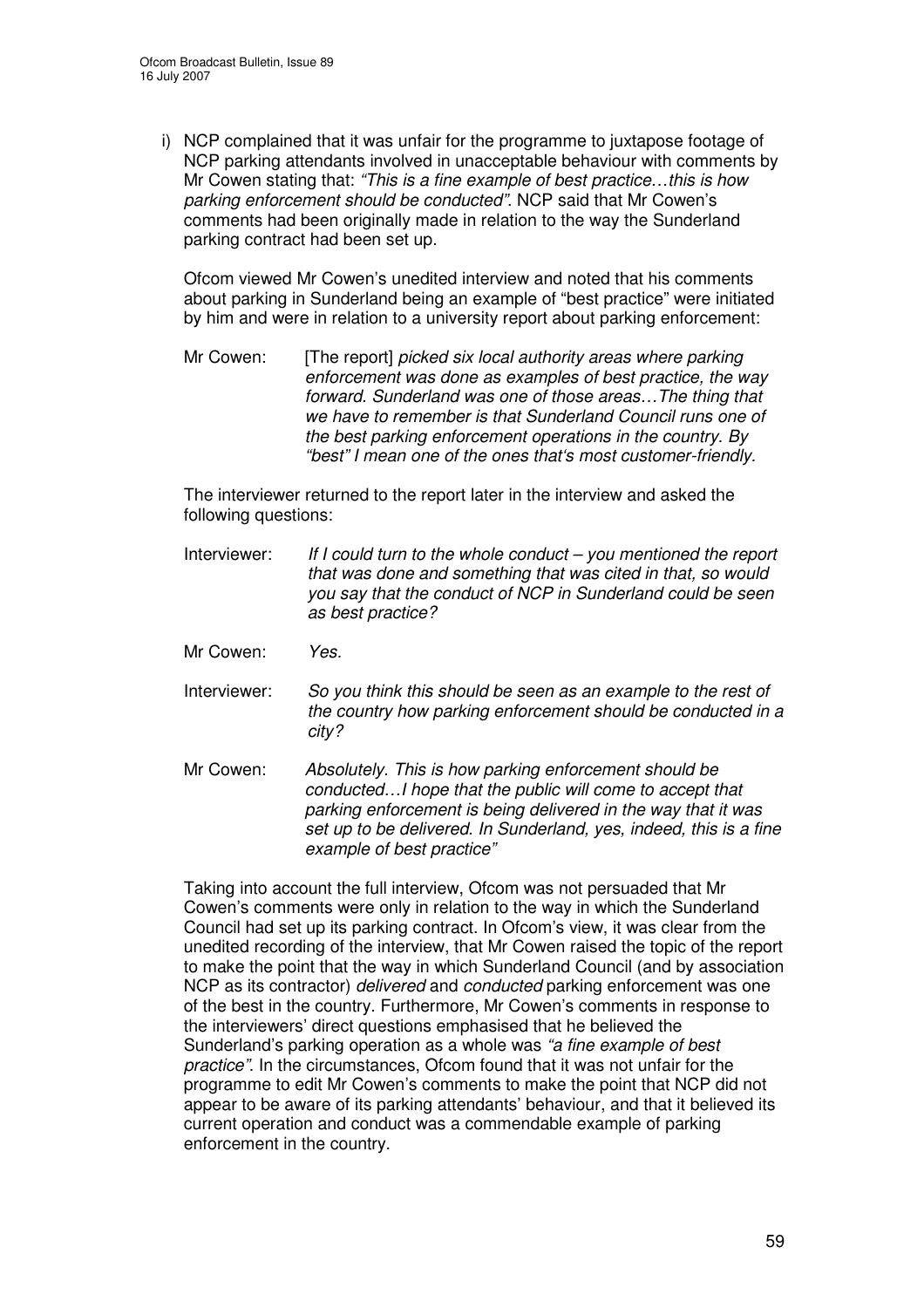ii) Ofcom next considered NCP complaint that the programme makers unfairly edited footage of an NCP parking attendant to give the impression that he was targeting certain streets or cars because of racist attitudes. In addition, NCP complained that the programme makers removed part of the footage that showed the attendant having a friendly exchange with an Asian man, with whom he was clearly acquainted.

Ofcom viewed an unedited recording of the relevant undercover footage. The footage showed a parking attendant and the undercover reporter on duty in a part of Sunderland in which a large proportion of the residents are Asian. While walking the attendant made a number of derogatory comments to the undercover reporter:

| Attendant: | You feel like a fucking foreigner in your own country, you<br>know what I mean.                |
|------------|------------------------------------------------------------------------------------------------|
|            | U'cover reporter: They're only kids man.                                                       |
| Attendant: | I dread to think of a number of fucking people in these<br>housesThe smell of fucking cabbage. |

Moments after making these comments the following exchange occurred with an Asian resident. The exchange happened as the two parties walked past each other in the street:

| Resident:  | Hello           |
|------------|-----------------|
| Attendant: | All right?      |
| Resident:  | How are you?    |
| Attendant: | Not bad.        |
| Resident:  | Busy?           |
| Attendant: | No, not really. |

The attendants continued to patrol a number of streets in the area and stopped to speak with a white resident who the parking attendant appeared to know. During their conversation, the attendant described how his day was going and that he was expecting to give another ticket during his shift:

| Resident:  | You not booked many did you?                                                                      |
|------------|---------------------------------------------------------------------------------------------------|
| Attendant: | Seven                                                                                             |
| Resident:  | Seven! Dear me.                                                                                   |
| Attendant: | I have a blackie logged in Winifred Terrance, you know the<br>permits, his is only for last year. |
| Resident:  | Champion lad. You over the moon?                                                                  |
| Attendant: | I will be if I get him.                                                                           |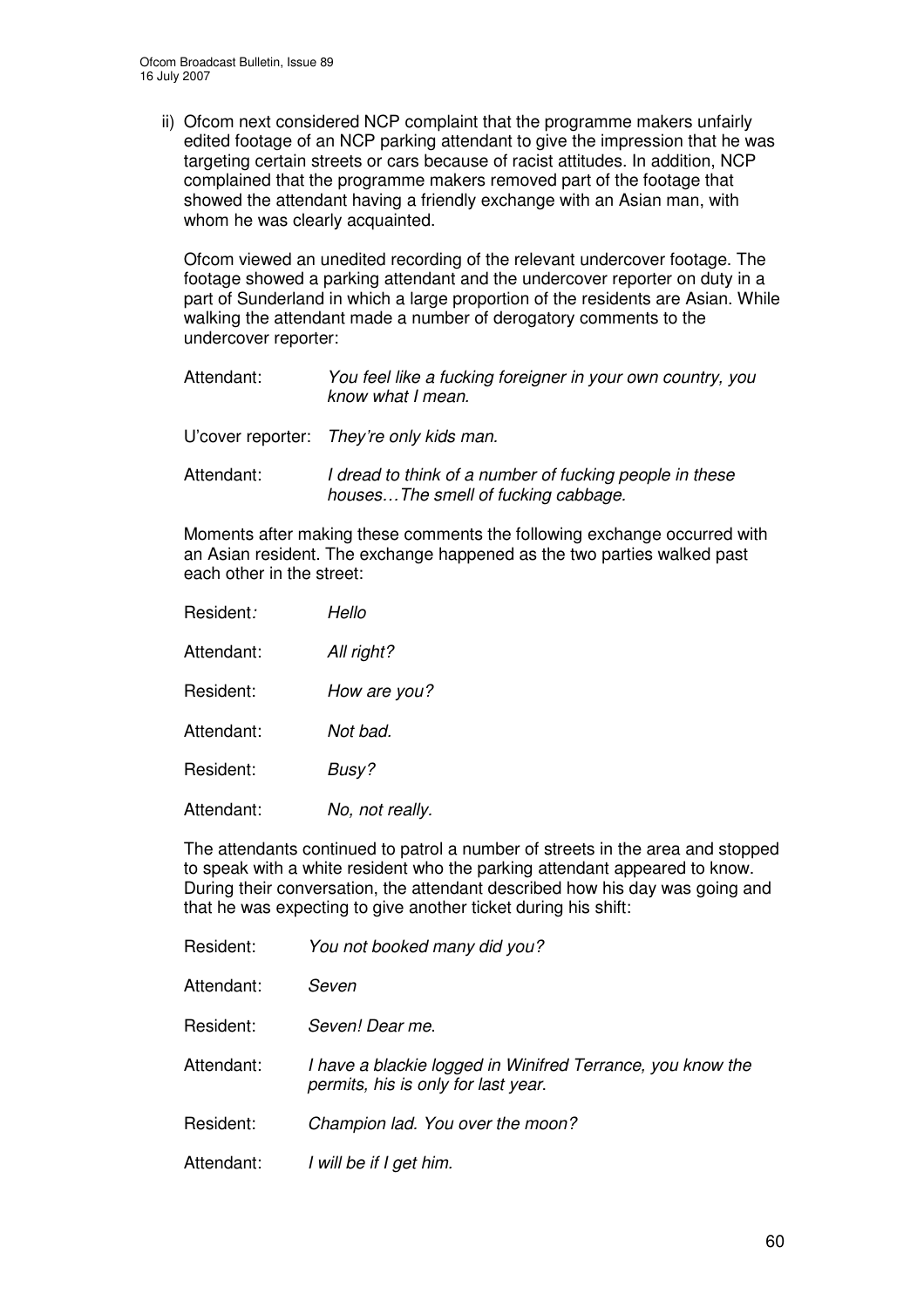| Attendant: | I'm going to give him an hour because he is in a bay.                       |
|------------|-----------------------------------------------------------------------------|
| Resident:  | I see.                                                                      |
| Attendant: | I gotta give him an hour. If he is still there for the hour, like -<br>slap |

The attendant returned to the car (referred to above) and issued a ticket. After the ticket was issued, the driver of the car, an Asian man, returned. The attendant had a short exchange with the driver about needing to buy a new permit, and the attendant commented to the undercover reporter *"Fucking daft Paki"*.

Ofcom compared the unedited recording with the edited version that was included in the programme as broadcast. Ofcom noted that the edited version referred to why the attendant was issuing a ticket to the car (i.e. because the permit was out of date) and that the attendant would need to wait an hour before issuing the ticket because the car was parked in a bay. Ofcom was also satisfied that the programme presented the attendant's derogatory comments as contained in the unedited recording. In relation to the attendant's "friendly exchange" with another Asian resident, Ofcom was not persuaded that the inclusion of the footage would have altered the viewer's understanding of the attendant. In Ofcom's view, the exchange - as quoted above – was barely more than passing comments.

Taking all these factors into account, Ofcom considered that when editing the footage the programme makers presented the material facts of the incident, in a way which was not unfair to NCP. In Ofcom's opinion viewers would have been likely to understand that the car's resident permit was out of date and the parking attendant derived additional satisfaction from ticketing a car because he believed the driver was of a particular ethnic background. Ofcom found that this impression was not unfair and accordingly found no unfairness.

iii) Ofcom turned to NCP's complaint that the programme makers unfairly edited undercover footage to support the allegation that there was a ticketing culture within NCP.

Ofcom considered the relevant part of the programme as broadcast which stated:

Commentary: *There's a burning question to be asked here. Why are the attendants so keen to hand out tickets? The Council and NCP say keeping the traffic moving is what it's all about. But for attendants a good day's work is all about notching up tickets. That's how it seems when you listen to them talking….*

Senior attendant (during team briefing):

*I guarantee there's tickets in Southwick after half past four. There's tickets on every beat after five o'clock. More tickets on some beats than others"*

Commentary: *The briefing over, the attendants are unleashed on Sunderland's streets.*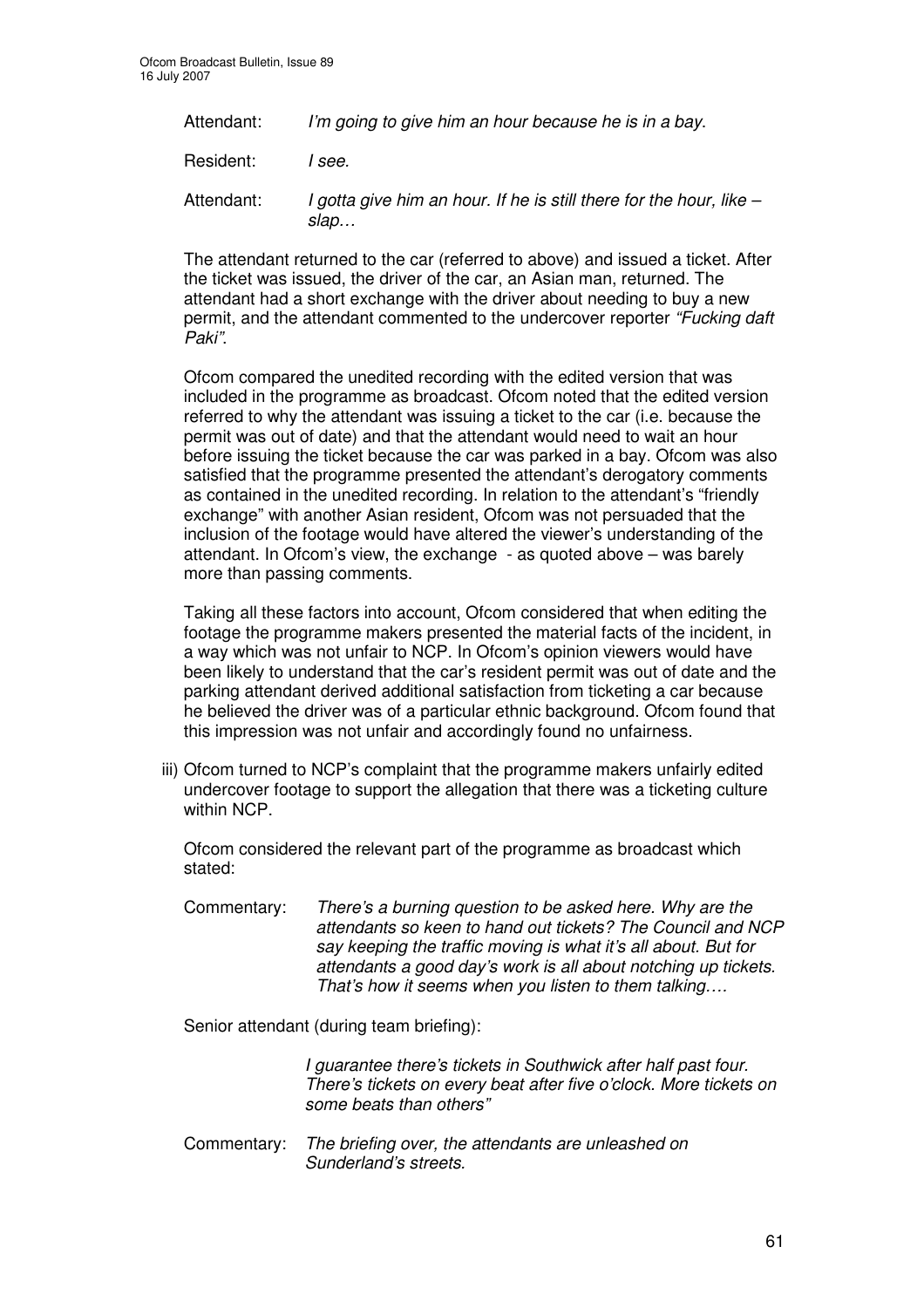Ofcom noted that in its submission, NCP said that the programme makers failed to include part of the senior attendant's comments which would have explained that issuing tickets was about attendants showing that they are working up until six o'clock, rather than a need to issue tickets.

Ofcom viewed an unedited recording of the relevant undercover footage and noted that the senior attendant did make additional comments in-line with NCP's complaint:

Senior attendant: *…nobody is doing anything after 5 o'clock. Some people are; most people aren't. There's tickets to be had.*

However Ofcom also noted the other attendants response to the senior attendants comments. It appeared from the recordings that the attendants were not convinced that "it wasn't about tickets":

| Senior attendant: | There is tickets on every beat after 5 o'clock. More<br>tickets on some beats than others |
|-------------------|-------------------------------------------------------------------------------------------|
| Attendant:        | I thought it wasn't about tickets?                                                        |
| Senior attendant: | It's is about proving you are doing something by the<br>book.                             |
| Attendant:        | We are counting!<br>(All meeting attendees break into laughter)                           |

In Ofcom's view, the unedited recording suggested that despite the senior attendant's assurances, the attendants (and to some degree the senior attendant himself, as indicated by his own laughter) believed that the number of tickets issued was still important. Taking this into account, Ofcom found that the editing of the footage did not alter the significance of the clip in a way that was unfair to NCP.

d) Ofcom considered NCP complaint that the programme subtitles incorrectly stated *"They're dirty gets round there"* instead of *"Word gets round there".* NCP complained that the incorrect subtitle suggested that an NCP employee had made a racist comment.

In reaching a decision in relation to this complaint Ofcom took account of Practice 7.9 and 7.11 which state that before broadcasting a factual programme, broadcasters should take reasonable care to satisfy themselves that material facts have not been presented, disregarded or omitted in a way that is unfair to an individual or organisation. Further, if a programme alleges wrongdoing or incompetence or makes other significant allegations, those concerned should normally be given an appropriate and timely opportunity to respond.

Ofcom viewed a recording of the relevant clip and also had regard to both parties' interpretation of the parking attendant's comment. Ofcom also noted that the audio quality of the recording was at times, difficult to interpret. Ofcom is not a fact finding tribunal and given the parties differing interpretation of the clip and the quality of the recording Ofcom did not seek to determine the content of the subtitled comment. Rather Ofcom sought to determine, whether the BBC's interpretation resulted in unfairness to NCP.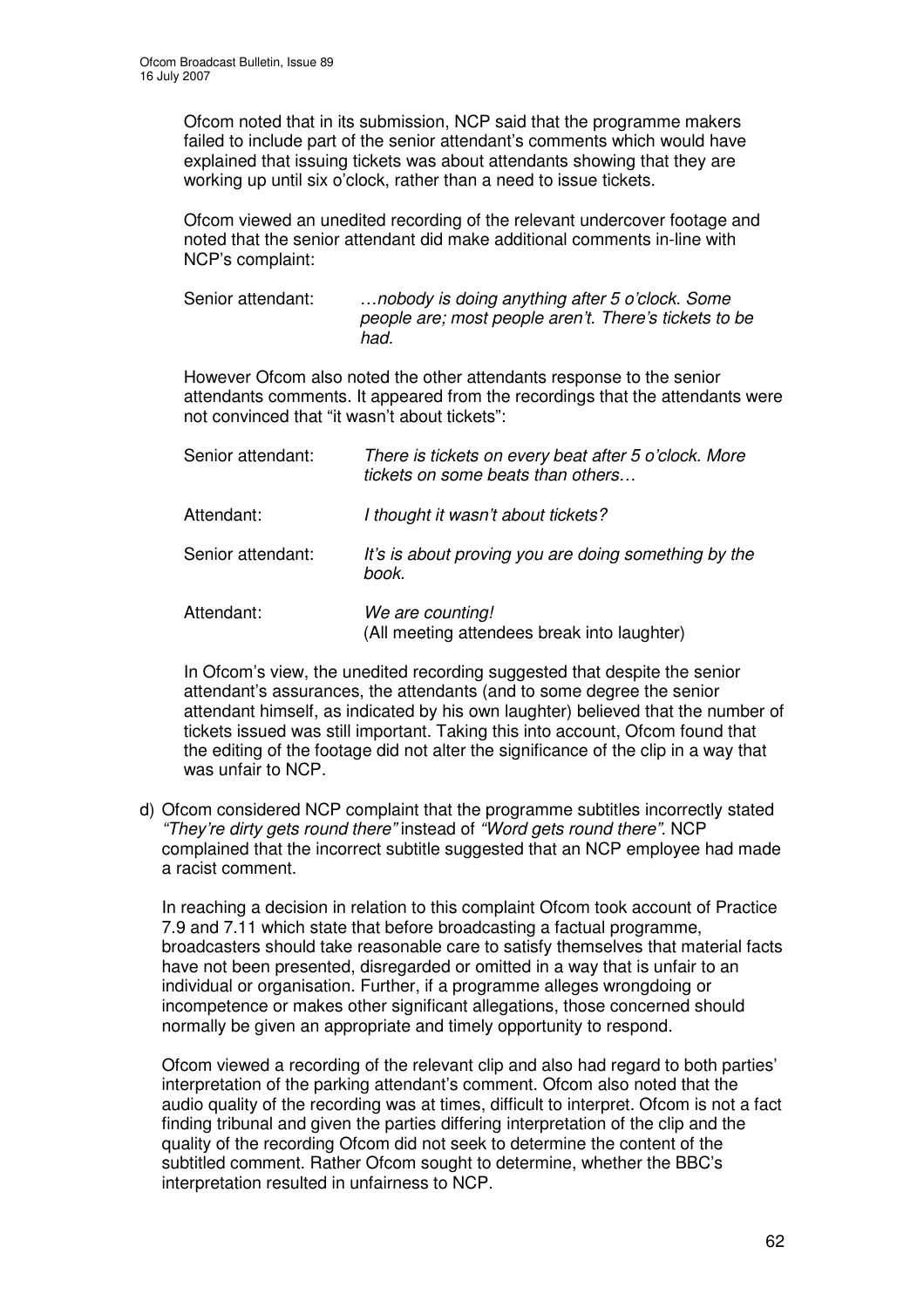In reaching a decision, Ofcom noted that this clip was one of a number of clips used in the programme as examples of the racist comments made by some NCP parking attendants. These other clips showed NCP parking attendants using the terms: *"fucking blackie streets"*; *"fucking daft Paki*"; and, *"Paki Land"*.

Ofcom considered that the use of such language by NCP attendants merited a response from the complainant. Ofcom noted that NCP was provided with an opportunity to respond to the allegation that the programme makers had material which showed parking attendants behaving in a racist manner, and its response was appropriately reflected in the programme as broadcast.

In the overall context of the programme, Ofcom concluded that the programme maker's decision to include the subtitle *"They're dirty round there"* did not result in unfairness to NCP. Ofcom found that the subtitle was unlikely to have significantly affected viewers understanding of the allegations made against NCP or the company's response to them, given the programme's wider context and the comments already made by the attendants. In the circumstances Ofcom found no unfairness to NCP.

**Accordingly, Ofcom has not upheld NCP's complaint of unfair treatment in the programme as broadcast.**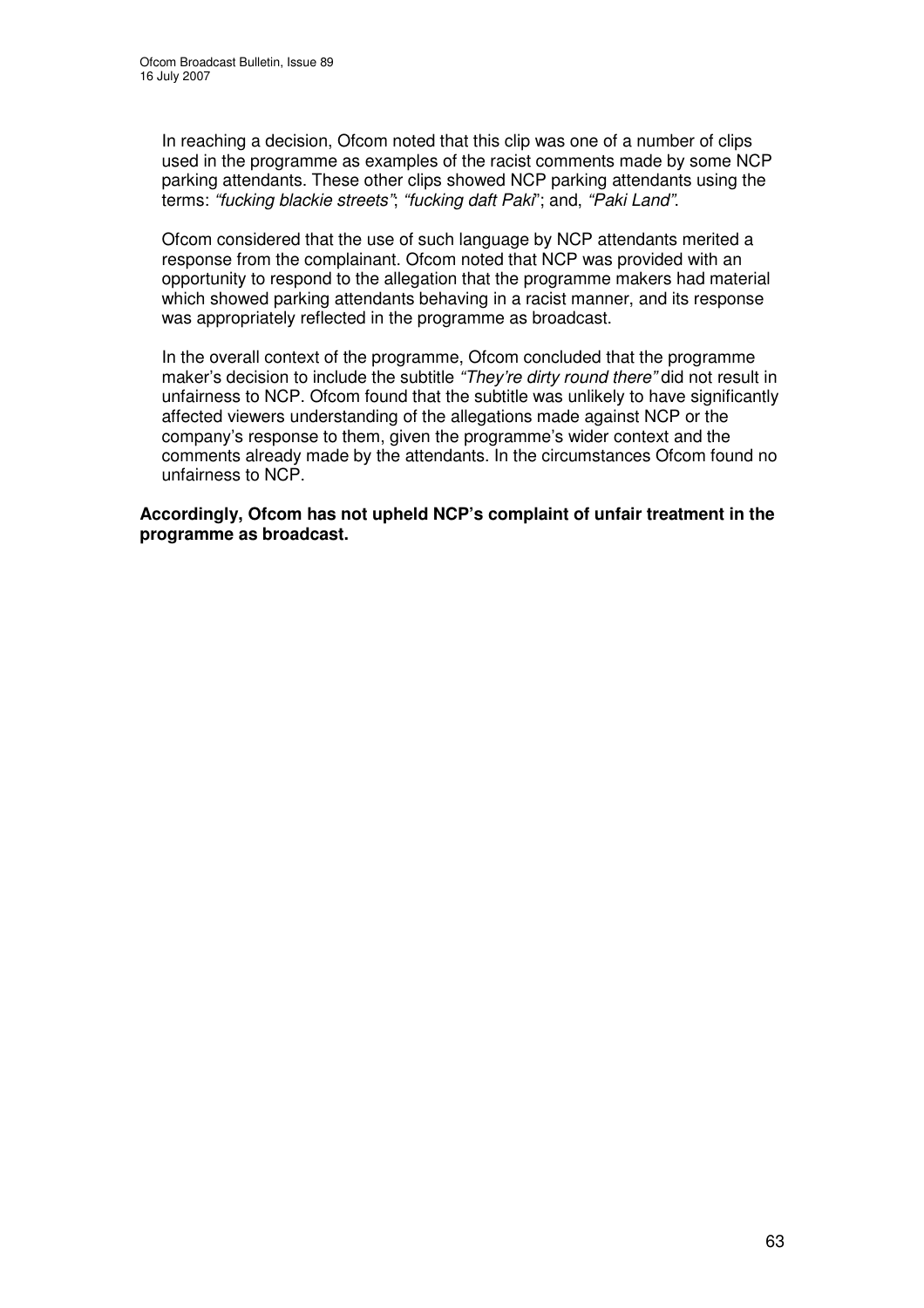# **Complaint by Mr Stephen Filer on his own behalf and on behalf of Mrs Markina Filer, Mrs Kathleen Filer, Mrs Julie Stephenson and Mr Robert Stephenson**

*Emergency: Firefighters, ITV1 (West), 12 October 2005*

**Summary:** Ofcom has not upheld this complaint of unfair treatment and unwarranted infringement of privacy.

This programme followed the work of Bristol-based firefighting crews and included footage of a light-aircraft crash in which the pilot, Mr Stephen Filer's father, died.

Mr Filer complained to Ofcom that: no permission was given for the programme to be broadcast; conditions made by the family concerning the filming of the crash site were not adhered to; and, the privacy of the Filer family was unwarrantably infringed in both the making and broadcast of the programme.

The broadcaster, ITV, argued that: it had taken into account the feelings of the Filer family; the programme was sober and unsensationalised; the programme makers were unaware of any specific controls placed on the media other than those set by the emergency services and that no instruction or request was ignored; and, the programme makers where not asked to leave the site by any member of the Filer family. ITV said both the site of the crash and the fact that Mr Michael Filer had lost his life, were matters which were firmly in the public domain, and Mr Michael Filer was not shown or named in the programme.

Ofcom recognised the distressing nature of the footage, recorded and broadcast, for the Filer family, but found that it did not result in unfairness, nor in the unwarranted infringement of the privacy of Mr Filer or members of his family in either the making or the broadcast of the programme.

#### **Introduction**

On 12 October 2005, ITV1 (West) broadcast an episode of *Emergency: Firefighters*, which was part of a six-part documentary series that examined the work of the fire service. The programme makers were given permission to follow the work of the Avon Fire and Rescue Service ("the fire service") and spent three months "embedded" with two fire crews known as "watches", based at two separate fire stations in Bristol (Temple and Bedminster) and with recruits at a firefighting training establishment in Avonmouth.

One of the short profiles of the work of the Bedminster based firefighters featured the scene of a light aircraft crash in which the pilot, Mr Michael Filer (Mr Stephen Filer's father), died. The crash occurred on 30 April 2005, some six months before the programme was broadcast. Mr James Martin, an associate producer, was with the Bedminster based firefighters on the day of the accident and had travelled with them to the crash site. The aircraft had crashed on land that belonged to Naish Farm, which was owned by Mr Michael Filer.

The programme included a recording of the telephone call made by the ambulance service to the fire service requesting their attendance at the crash site. The ambulance service operator said: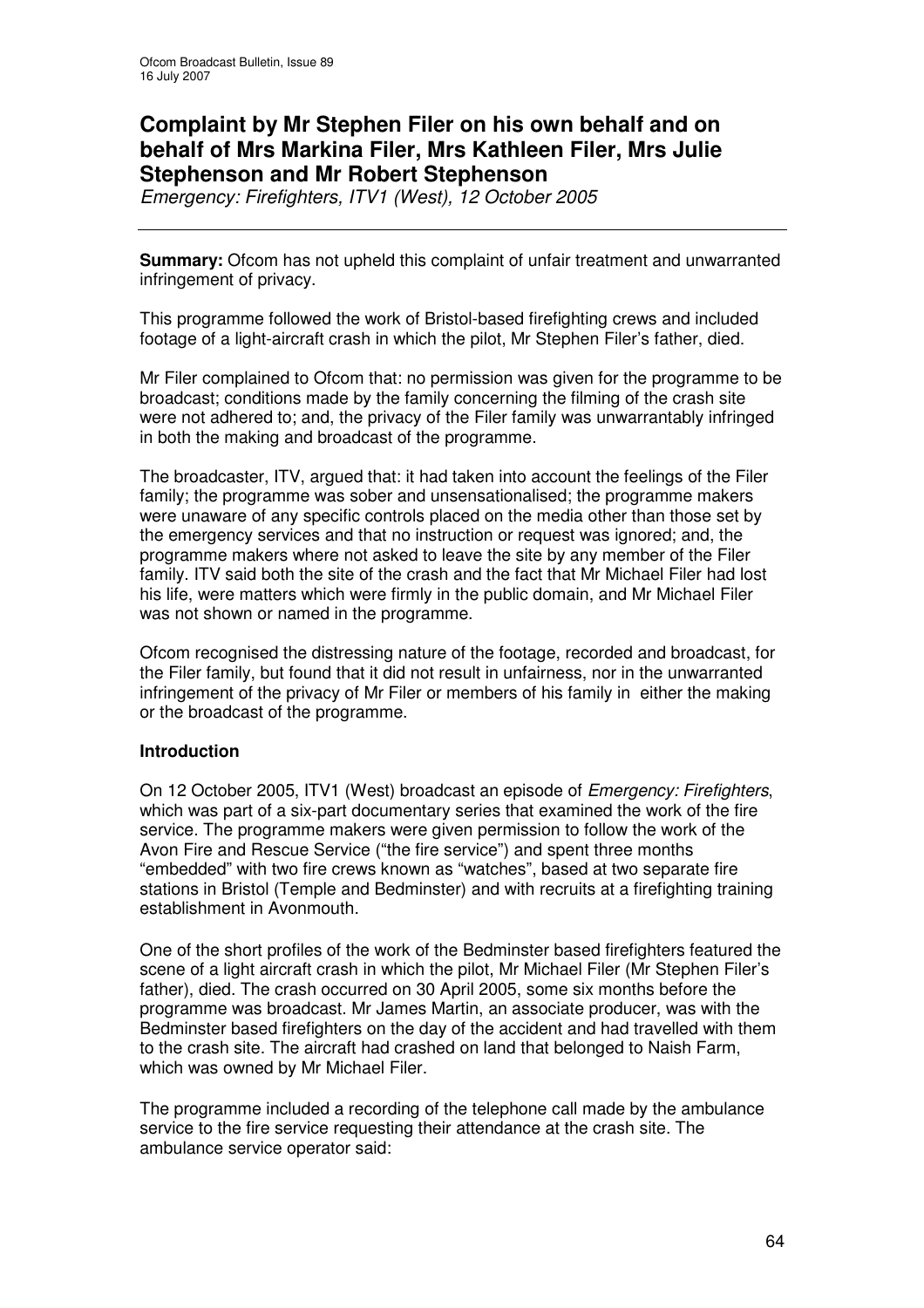*"It's called Naish Farm. That's Clapton in Gordano. A small light aircraft has landed in a field…there is one casualty, a 72 year old male. He's not conscious and we're not knowing whether he is breathing either".*

Footage of the firefighters arriving at the farm was then shown in the programme. The accompanying commentary speculated that the aircraft may have hit an overhead cable on take-off, and a firefighter, Mr Fred Le Ouedec, talked about how he handled the "gruesome" part of his job that involved the recovery of bodies in fatal accidents. The programme's commentary informed viewers that the police had sealed off the crash site area as a potential crime scene because there had been a fatality and that only the emergency service personnel were allowed near it. From a distance, people could be seen at the crash site. Images of emergency service vehicles and personnel going to the crash site and the wreckage of the aircraft itself, including the empty cockpit, were also shown in the programme.

Mr Stephen Filer ("Mr Filer"), the son of the deceased pilot Mr Michael Filer, complained on behalf of himself and on behalf of: Mrs Markina Filer, his wife and daughter-in-law of the deceased; Mrs Kathleen Filer, his mother and the wife of the deceased; Mrs Julie Stephenson, the daughter of the deceased; and, Mr Robert Stephenson, the son-in-law of the deceased, that they were treated unfairly and their privacy was unwarrantably infringed in both the making and broadcast of the programme.

Neither Mr Filer, nor any member of his family, were named in the programme.

## **The Complaint**

## **Mr Filer's case**

- a) In summary, Mr Filer complained on his own behalf and on behalf of the members of his family referred to above that they were treated unfairly in the programme as broadcast. In particular, Mr Filer complained that:
	- On the instructions of the family, the police had told the press and media crews that they could not have access to the crash site. However, after taking advice from the police, the family permitted controlled access to the site on the condition that any filming should not contain close-up shots and that filming only be allowed once the aircraft wreckage had been removed. This condition, Mr Filer said, was not respected, that is the particular permission given for the media's access at specific times to the incident area on the family's private land was not adhered to.
	- Members of the family did not give their permission for the programme containing footage of the crash site and aircraft wreckage to be broadcast. Mr Filer said that despite having spoken to the broadcaster before the programme was transmitted to express his family's wish for the footage not to be shown, it was shown.
- b) Mr Filer also complained on his own behalf and on behalf of the members of his family referred to above that their privacy was unwarrantably infringed in both the making and broadcast of the programme in that:
	- The programme showed footage of the emergency services entering the family's private property and attending the crash site where Mr Michael Filer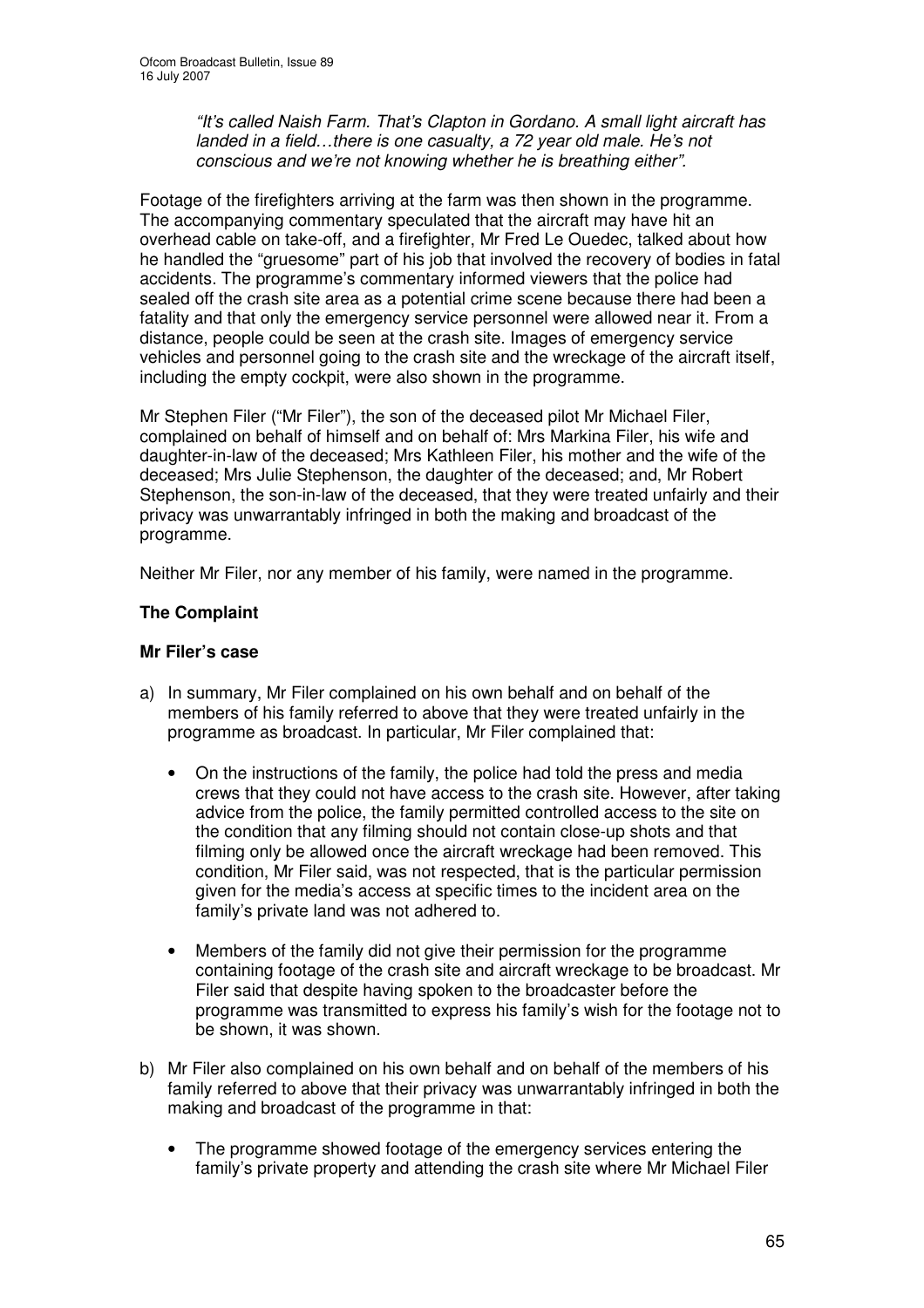had died. In doing so, the programme included footage shot on private grounds without the family's permission and showed graphic details and close-up images of the crash site.

• It also included footage of the entrance to their property and broadcast details of the address, despite the family's insistence that such references be removed from the programme before broadcast.

By way of background, Mr Filer also said that it should be taken into account that at the time of broadcast, the accident was recent and that his family had yet to come to terms with their loss. He also said that the programme was about the work of firefighters and that the inclusion of the footage of the crash site was not necessary in "educating the public" about the subject. He also said that the footage provided no additional information to viewers that warranted the affect on Mr Filer and his family.

## **ITV's case**

- a) In summary and in response to Mr Filer's complaint of unfair treatment in the programme, ITV said that it denied that the family had been treated unfairly:
	- ITV stated that on 7 October 2005, Mr Filer contacted Mr Garrett to discuss his family's concerns about the programme and the way in which the footage of the crash site was obtained. He said that the footage had been filmed at the crash site without the family's permission and claimed that this was in contravention to the instructions given by them to the police at the scene. ITV said that Mr Garrett explained to Mr Filer that at all times, Mr Martin had followed to the letter the instructions given to him by the police and maintained that no police officer had told him that he should not have been there or that the family did not wish him to be there. The only contact Mr Martin had with the family at the scene was the express request from Mrs Kathleen Filer that he should not film her husband's body; this wish was respected. At no time during the period of around four hours that Mr Martin was present at the site was told that there was any agreement between the police and family that media observers should not be present. Furthermore, ITV said that it had no knowledge of any specific controls being placed on the media other than already described, that is by the police and emergency services. Again, ITV said that no instruction or request was ignored by the programme makers.
	- ITV stated that prior to broadcast, Mr Filer and his family had expressed their wish that the footage taken at the crash site should not be included in the programme. On 7 October 2005, Mr James Garrett, ITV West's Head of Features and Current Affairs, received a telephone call from Mr Tony Moore, a police officer from Avon and Somerset Police who had been appointed as the liaison officer for the family over the various inquiries into the crash. The programme makers had already been in contact with Mr Moore about the content of the programme, explaining that it would be featuring footage of the crash site. Mr Moore explained to Mr Garrett that members of the Filer family were unhappy that footage from the aftermath of the crash was to be shown. Mr Garrett asked Mr Moore to pass his contact details onto the family so that he could discuss their concerns with them.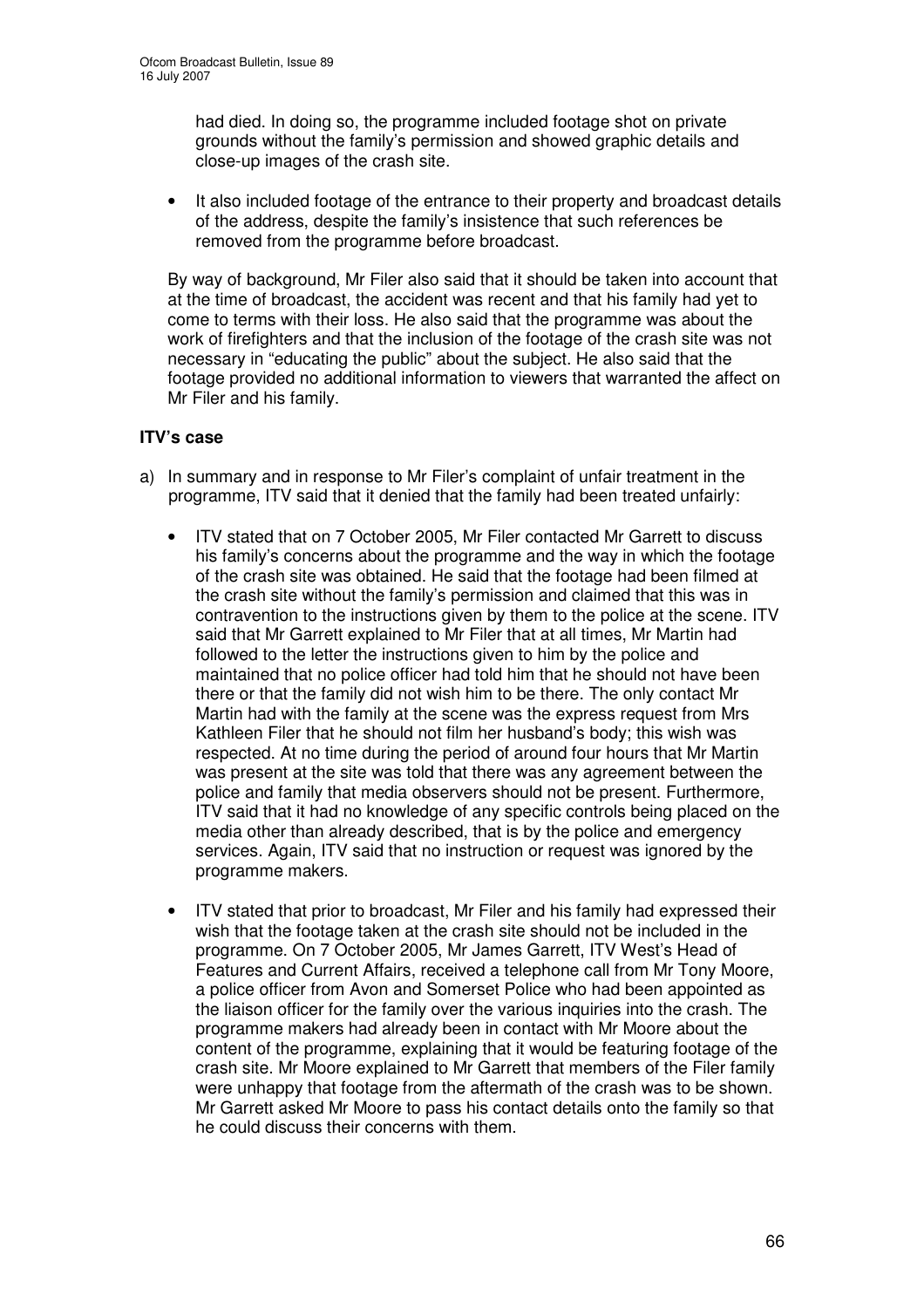ITV said that later that same day, Mr Stephen Filer contacted Mr Garrett to discuss the intended programme. Mr Filer said that he was very unhappy that the programme would include footage of the aircraft wreckage and was also concerned about the adverse effect of such publicity prior to the conclusion of the inquest into his father's death. Mr Garrett explained the remit of the programme series, how the footage was taken, and how the story of the accident was to be presented in a way that was sympathetic and not sensationalised. Mr Garrett reminded Mr Filer that the story of the crash had been widely reported by the local media at the time of the accident and, although conscious of the Mr Filer's distress, the broadcast was in the public interest.

ITV said that in light of Mr Filer's concerns, Mr Garrett agreed to review the programme and satisfy himself again that it contained nothing that might cause unnecessary grief to the Filer family. Taking into account the feelings of the Filer family, the programme was re-edited to remove a line of commentary that referred to the practical difficulties encountered by the firefighters in removing Mr Michael Filer's body from the wreckage. Although it would have been reasonable to retain this comment in the programme, in balancing the public interest against what was known to be the strong feelings of the family, Mr Garrett was prepared to remove it. However, he decided not to remove the sequence in its entirety, believing that the insight provided by Mr Le Ouedec into how firefighters dealt with death was an important one. Having reconsidered and re-edited the programme, Mr Garrett was satisfied that he had taken into account the feelings of the Filer family as much as he reasonably could and that the item was sober and unsensationalised and that, in the public interest, it provided an important insight into the work of the firefighters involved.

On 11 October 2005, ITV said Mr Garrett contacted Mr Filer and explained his decision. Mr Filer said that he would talk to the police and coroner's officer again because "What you are doing is opposed by all of them. If you have taken any footage it will have been without our permission and we will try to sue you".

ITV said that on 12 October 2005, the day of broadcast, Mr Garrett had a telephone conversation with Mr Kevin Pearson, the Chief Fire Officer for Avon. Mr Pearson had met Mr Filer and had explained his own feeling that the programme was editorially sound and was an accurate portrayal of the sometimes difficult job done by the firefighters under his command. Under an agreement between the fire service, the programme makers and ITV West, the fire service had had the opportunity to view the series pre-transmission. While ITV West at no time ceded editorial control over the programmes, it allowed the fire service the opportunity to correct any potential factual inaccuracies. Consequently, Mr Pearson was provided with a copy of the programme which was to be broadcast that night. Mr Pearson had shown Mr Filer the programme (the version that existed before Mr Garrett's last-minute edit referred to above). Later that day, Mr Filer contacted Mr Garrett again and sought an assurance from him that the programme would not be broadcast. While at all times respecting the feelings of the Filer family, ITV were unable to cede to their request and the programme was broadcast as planned. ITV acknowledged that the footage of the crash site was, by its very nature, shocking, however, it was broadcast in the public interest and was dealt with soberly and was not sensationalised in any way.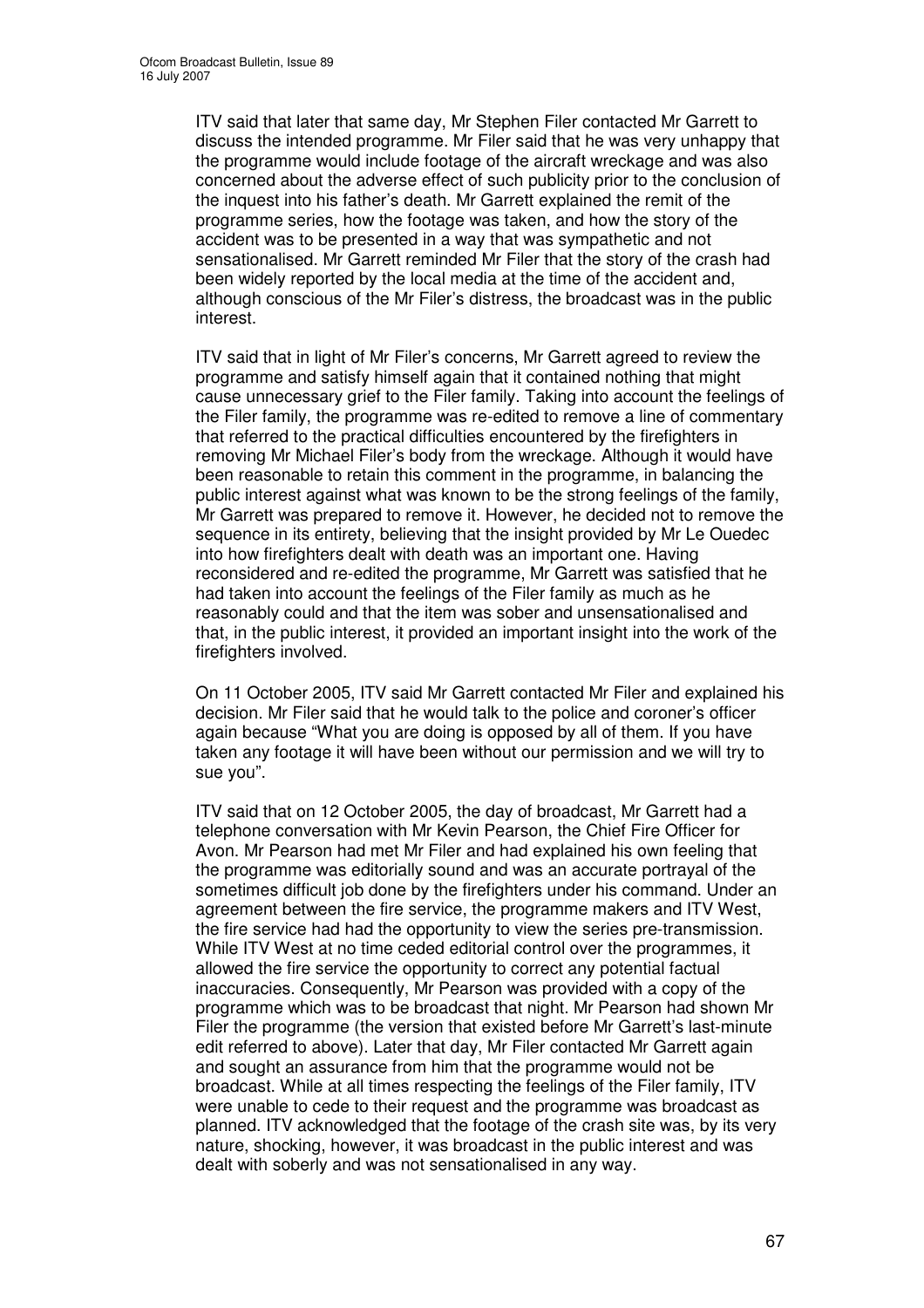- b) In summary and in response to Mr Filer's complaint of unwarranted infringement of privacy in both the making and broadcast of the programme, ITV said that:
	- ITV said that Mr Stephen Filer's mother was aware of Mr Martin's presence at the crash site and that neither she nor anyone else asked him to leave. ITV said that even if Mr Martin's presence at the scene was a breach of privacy, which it denied, it was warranted in light of the public interest contained in the programme subsequently broadcast.
	- ITV said that the programme did include footage of emergency services entering the crash site, and argued that "sufficient details were not given to inform members of the public (who were not already aware through the various press reports) of the identity of the crash victim". ITV said that at no time during the programme were members of the Filer family identified. The only location reference given in the programme was the recording of the ambulance service call for the firefighters to attend a light aircraft crash in a field at Naish Farm in Clapton in Gordano. While this clearly gave a description of the site of the crash, ITV said that it did not do anything more. ITV argued there was no suggestion that the owner of the farm had been involved in the crash. ITV stated that both the site of the crash and the fact that Mr Michael Filer had tragically lost his life, were matters which were firmly in the public domain. However, the programme did not refer to him by name precisely in order not to bring the story to any members of the television audience not already familiar with it.

ITV said that it extended its sympathies to the Filer family. However, the programme makers denied that the Filer family's privacy had been unwarrantably infringed in either the making or broadcast of the programme. It stated that if there had been an infringement of the family's privacy, which ITV denied, it was warranted in the public interest.

# **Mr Filer's response to ITV's statement**

a) In summary and in response to ITV's statement regarding unfair treatment, Mr Filer said that:

In relation to the crash site being filmed without the family's consent:

- The programme's producer, Mr Martin, had arrived at the crash site with the firefighters and Mr Filer said that he could only surmise that the police officer at the scene assumed permission had been given for his presence. At no time did Mr Martin introduce himself or seek permission to film. Being on private land, Mr Martin failed to seek permission to enter onto the land. Mr Filer said that the family had assumed that any footage taken at the time at the crash site would be for the use of the emergency services and the Civil Air Authority's Air Accident Investigation Branch (the "AAIB"). Mr Filer said that it was the programme makers' responsibility to have sought the landowners' permission beforehand to gain access to the farm land and to carry out any activity on it.
- The family were notified of the programme's existence or intent to broadcast the programme by the police, not the programme makers, a few days before broadcast. This gave the family very little time to object to its broadcast.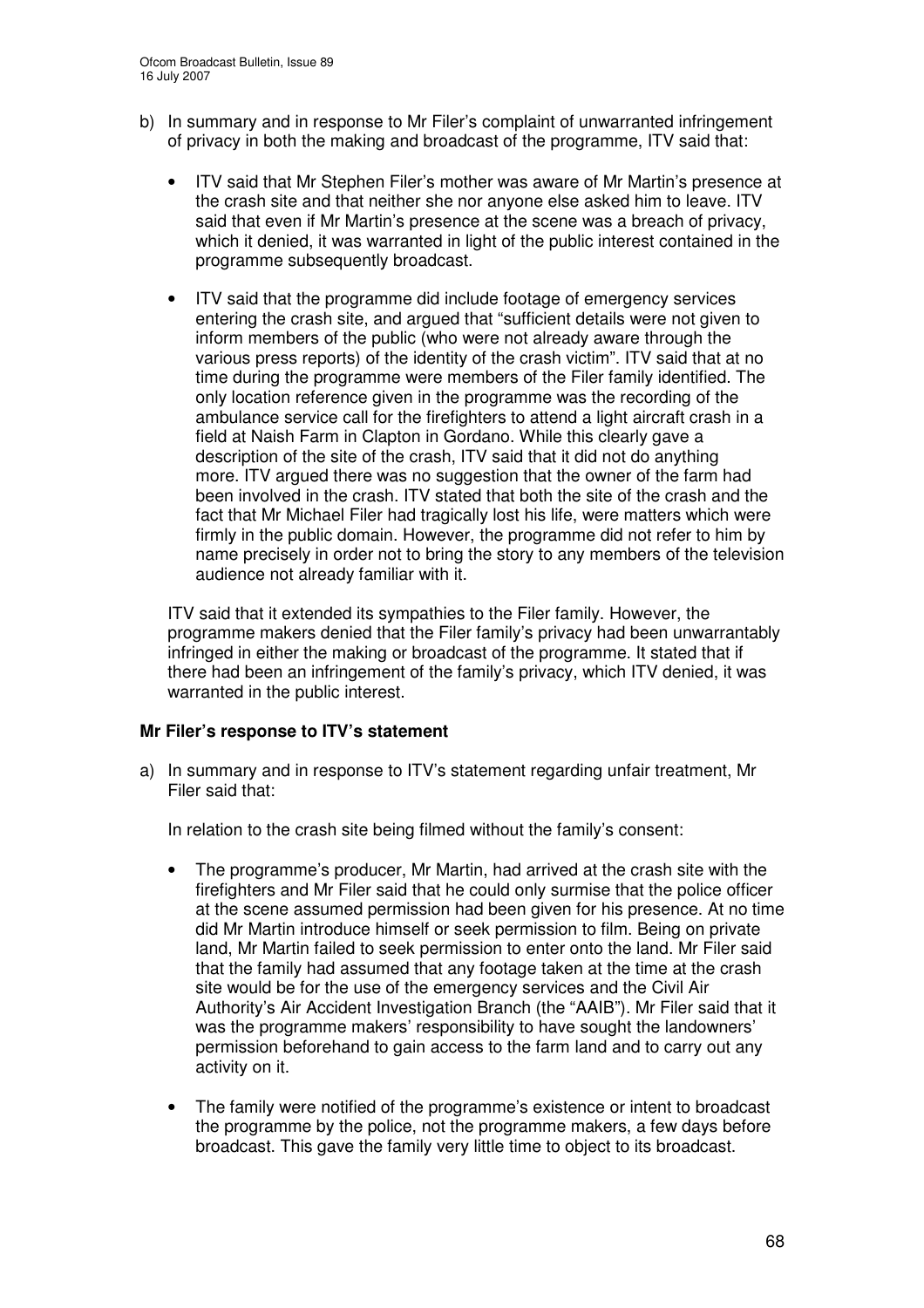- b) In summary and in response to ITV's statement regarding unwarranted infringement of privacy, Mr Filer said that:
	- In the distressing circumstances, the presence of Mr Martin would not have been in the forefront of anyone's mind, given that he was with the fire fighters. Mr Filer said that his family had assumed that any footage taken would be for the emergency services and AAIB use only and were therefore not on their "guard". The public interest argument given by ITV was only a matter of opinion and it failed to justify "trespass" or "breach of privacy while trespassing".
	- Mr Filer said that although the property's address was given out during the inquest into the crash, it was difficult to find it unless a person had the "luxury of video-footage showing how you enter down somebody else's private driveway over which the farm has right of way but the public do not".

#### **ITV's final comments in response**

a) In summary, and in response to Mr Filer's comments regarding unfair treatment, ITV said that:

In relation to the complaint that the crash site was filmed without the family's consent:

• Mr Filer's imputation that the emergency services were somehow unaware of the reason for Mr Martin's presence and his intentions was rejected by ITV. The police and Mr Martin had co-operated without difficulty for several hours and they were aware of who he was and why he was filming. At no stage was he told about any "no media" policy, something of which the police officers with whom he was dealing were equally unaware. ITV said that had he been asked at any stage to leave the scene he would have done so. The fact remained that he was not asked to do so; and,

ITV did not deny that Mr Martin passed the police cordon and up to the crash site to film the wreckage. However, this was done with the permission of the police once they had declared that the scene was no longer "off-limits" as a potential crime scene and the fire service, once they had deemed the site to be safe. ITV argued that there was no assumption by any of the civil authorities at the crash site that Mr Martin was filming for the fire service or the AAIB.

- The programme makers had contacted Mr Filer and his family via the police liaison officer as a matter of courtesy and the family had ample opportunity to make their feelings known, which they did. Appropriate steps to minimise distress to Mr Filer and members of his family were taken by the programme makers. This resulted in the removal of references to the difficulties being faced by firefighters with respect to the process of recovering Mr Michael Filer's body. The fire service voiced its comments about the cause of the crash immediately after the incident. The edit was not made because of concerns about prejudicing the inquest but, rather, in an attempt to respect the family's concerns.
- b) In summary, and in response to Mr Filer's comments regarding unwarranted infringement of privacy, ITV said that: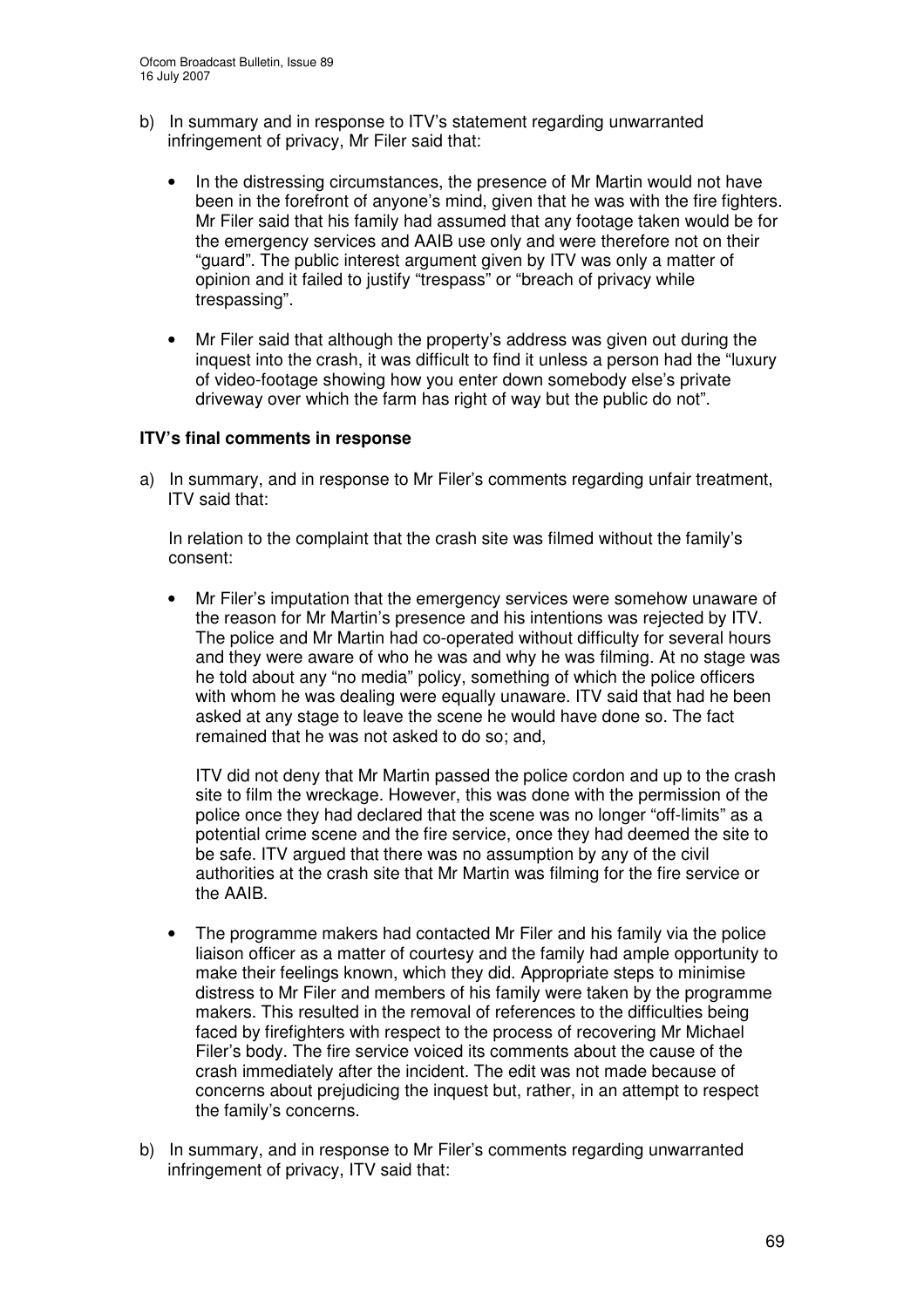- ITV made no further relevant comments in relation to the obtaining and broadcasting of the footage that was included in the programme.
- ITV said that the family's address was a matter of public record and that it had been well covered in the local media at the time that the accident occurred. ITV argued that as the Filer family would have known, it would once again become the subject of media coverage when the inquest was held and the report of the AAIB was published. ITV said that the programme did not link the address of the site to the dead pilot, nor did it name him. From the information given in the programme, ITV said that viewers would not have assumed that Mr Michael Filer was also the owner of the field where the aircraft crashed. ITV said that if viewers were aware of this information, they would have obtained it from other sources.

## **Decision**

Ofcom's statutory duties include the application, in the case of all television and radio services, of standards which provide adequate protection to members of the public and all other persons from unfair treatment unwarranted infringement of privacy in programmes included in such services.

In carrying out its duties, Ofcom has regard to the need to secure that the application of these standards is in the manner that best guarantees an appropriate level of freedom of expression. Ofcom is also obliged to have regard, in all cases, to the principles under which regulatory activities should be transparent, accountable, proportionate and consistent targeted only at cases in which action is needed.

This case was considered by Ofcom's Executive Fairness Group. It considered the complaint and the broadcaster's response, together with supporting material and subsequent submissions from both parties. Ofcom viewed the programme as broadcast and read a transcript of it, and took account of Ofcom's Broadcasting Code ("the Code").

Ofcom found the following:

a) Ofcom first considered Mr Filer's complaint made on his own behalf and on behalf of members of his family that conditions about the filming at the site were not respected and that the family's wishes in this respect were disregarded.

Ofcom considered this element of the complaint in light of Rule 7.1 of the Code which states that broadcasters must avoid unjust or unfair treatment of individuals or organisations in programmes and the Practices in the Code that relate to fairness. In particular, Ofcom took account of Practice 7.2 which states that broadcasters and programme makers should normally be fair in their dealings with potential contributors to programmes unless, exceptionally, it is justified to do otherwise. It also took account of Practice 7.7 which states that guarantees given to contributors, for example relating to the content of a programme, confidentiality or anonymity, should normally be honoured.

Where there appears to have been unfairness in the making of the programme, this will only result in a finding of unfairness if Ofcom finds that it has resulted in unfairness to the complainant in the programme as broadcast.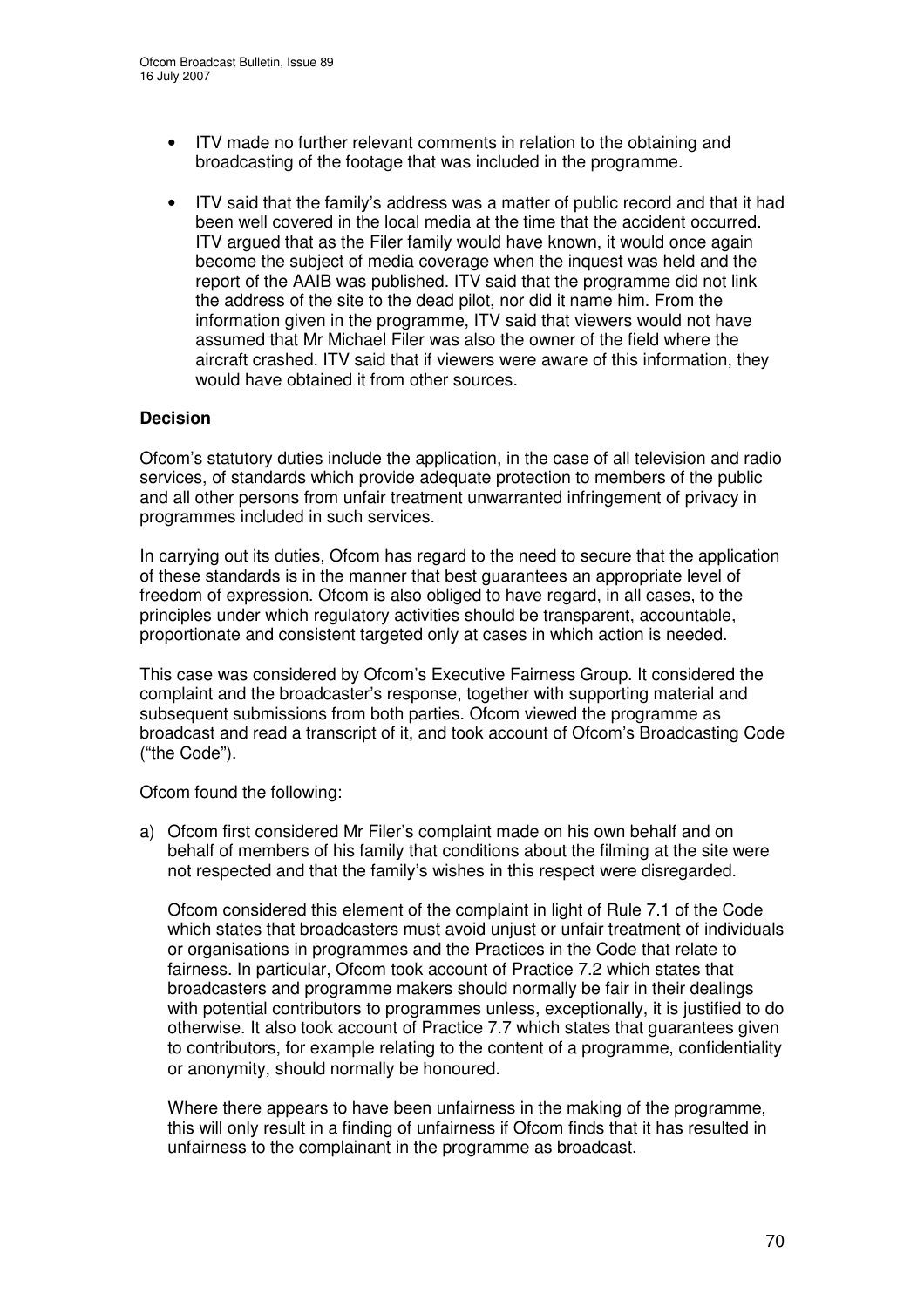Ofcom noted that it was not disputed by either party that Mr Martin had spoken to Mrs Kathleen Filer at the gate to the crash site field and that she had asked him not to film her husband's body. However, Ofcom also noted that Mr Filer had gone further in his account made in his complaint by saying that the family had instructed the police, on their (that is, the police's) advice, to allow media access to the crash site so long as no close-up pictures were taken and were only to be allowed into the field once the aircraft wreckage had been removed. Mr Filer also surmised that the police had misunderstood Mr Martin's status and thought that he was attached to the fire service.

Ofcom noted that there was disagreement between the parties about the extent of any restrictions on filming by the Filer family. Ofcom is not a fact finding tribunal and was unable to determine what exactly had transpired between Mr Martin, Mrs Kathleen Filer and/or the police. The specific details of any conversation between them about the conditions of filming were not recorded. Having considered both parties' submissions, it was clear to Ofcom that the Filer family were genuine in their belief that they had laid down conditions for the media to film at the scene, However, it was equally clear to Ofcom that Mr Martin and ITV genuinely understood that no such conditions had been stipulated by the family other than a request not to film Mr Michael Filer's body.

In Ofcom's view, there was an absence of any persuasive material that demonstrated that Mr Martin was aware that a member of the Filer family had imposed conditions, (except the request from Mrs Filer not to film the body of her husband), as to what the media could and could not film. Ofcom also noted that the footage used in the programme did not contain any footage of the crash site before Mr Michael Filer's body was removed, i.e. footage recorded before the police were satisfied that the area no longer needed to be classed as a potential crime scene. This, in Ofcom's view, demonstrated that the police, at least, were aware of Mr Martin's status as a programme maker and not a firefighter as he was not allowed access to the site whilst it was regarded as a crime scene.

Although Mr Filer claimed that Mr Martin did not make it known that he was, in fact, a programme maker, rather than a member of the emergency services, for the reasons given above Ofcom took the view that it would have been unlikely for the police to have confused his status at the scene and to have assumed he was part of the fire service. Ofcom understood the extremely distressing nature of the situation the Filer family were faced with on the day, and afterwards, but it did not appear to Ofcom that either the police or any member of the Filer family at any time asked Mr Martin to leave the area or to stop filming. In these circumstances, Ofcom was satisfied that the programme makers acted in a manner that was in accordance with the conditions laid down by the emergency services and there did not result in unfairness in the programme as broadcast.

In light of these considerations, Ofcom found that there was not unfairness to either Mr Filer or his family in this respect.

Ofcom next considered Mr Filer's complaint that the family's wishes concerning the broadcast of the footage were not respected and considered whether or not guarantees were given by the programme makers. In this respect, Ofcom had regard to Practice 7.7 of the Code referred to above.

Ofcom noted that prior to broadcast, the broadcaster had spoken to Mr Filer about the concerns that he and members of his family had about the content of the programme. It also noted that the broadcaster had re-edited the programme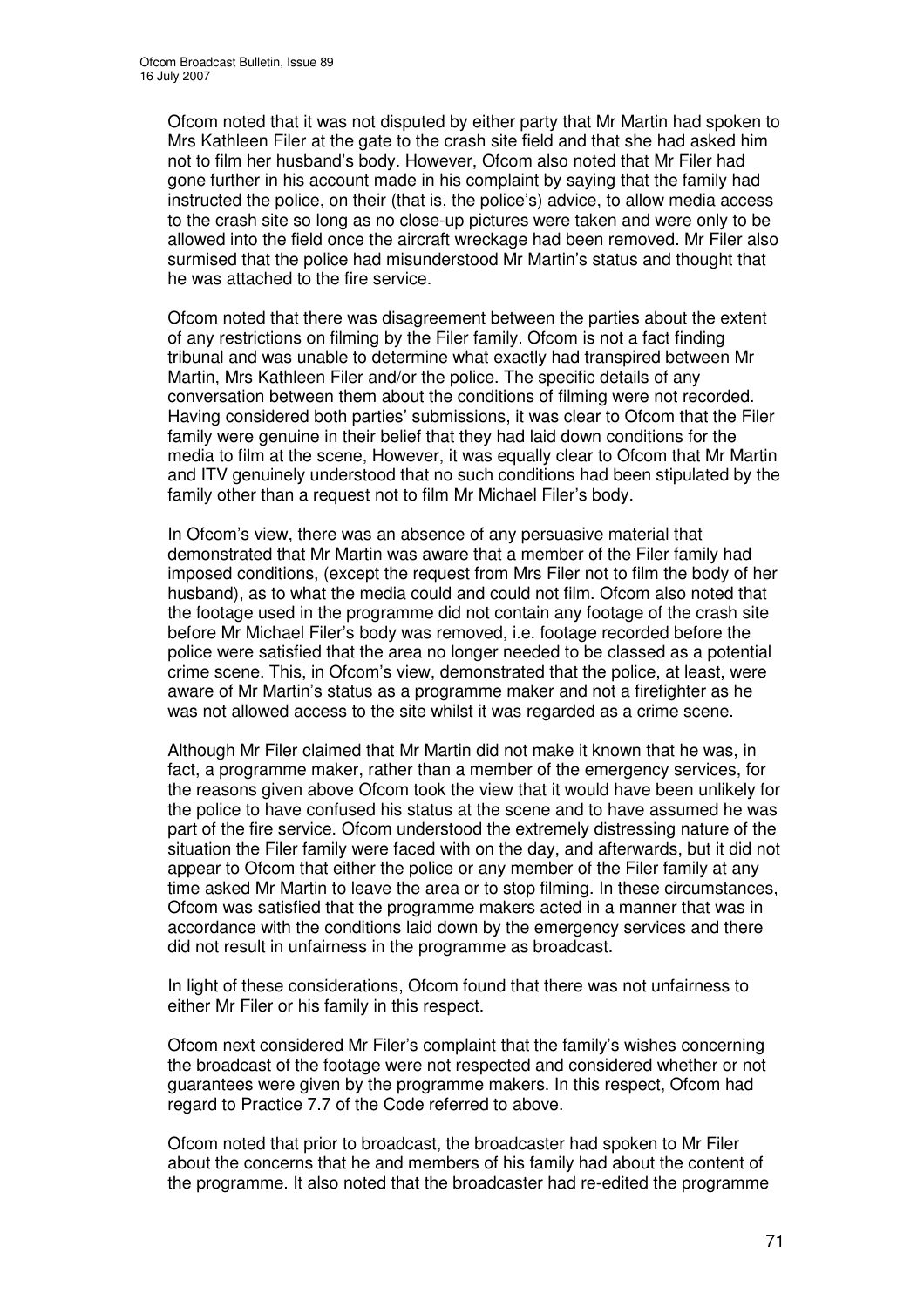before broadcast to remove specific references made by the fire fighters about the removal of Mr Michael Filer's body from the wreckage to spare the family further distress.

Ofcom considered that the coverage of the incident demonstrated the difficult nature of the work faced by the fire fighters involved and was a legitimate story for the programme makers to follow. It was also considered that the broadcaster had taken reasonable steps to inform the family of the content of the programme before transmission and had made a serious attempt to reduce the possible distress the programme may have had on them. This is discussed in detail below at Decision head b). It was clear from the broadcaster's decision to excise certain material from the programme that it did consider the requests made to it by Mr Filer on behalf of his family. However, it was also clear to Ofcom that no wider guarantees were either given or reneged upon.

In light of these considerations Ofcom found no unfairness resulted from the programme makers' dealings with Mr Filer and his family.

b) Ofcom then considered Mr Filer's complaint that his privacy and that of members of his family was unwarrantably infringed in both the making and broadcast of the programme.

Ofcom first considered Mr Filer's complaint that the emergency services were shown in the programme entering the family's private property and the programme included close up footage and graphic images of the crash site.

Ofcom recognises that the line to be drawn between the public's right to information and the citizen's right to privacy can sometimes be a fine one. In considering complaints about the unwarranted infringement of privacy, Ofcom will therefore, where necessary, address itself to two distinct questions: First, has there been an infringement of privacy? Second, if so, was it warranted? Ofcom considered the privacy element of Mr Filer's complaint in light of Rule 8.1 of the Code which states that any infringement of privacy in programmes, or in connection with obtaining material included in programmes, must be warranted.

In considering this element of the complaint, Ofcom also took account of Practice 8.3 of the Code which states that when people are caught up in events which are covered by the news they still have a right to privacy in both the making and the broadcast of a programme, unless it is warranted to infringe it. This applies both to the time when these events are taking place and to any later programmes that revisit those events. Ofcom also took into account Practice 8.5 which states that any infringement of privacy in the making of a programme should be with the person's and/or organisation's consent or be otherwise warranted. Ofcom took account of Practice 8.19 which states that Broadcasters should try to reduce the potential distress to victims and/or relatives when making or broadcasting programmes intended to examine past events that involve trauma to individuals (including crime) unless it is warranted to do otherwise.

It is not within Ofcom's remit to determine whether or not any breach of the law of trespass had taken place. In the circumstances of this particular case, Ofcom was required to determine whether or not the actions of the programme makers unwarrantably infringed the privacy of Mr Filer and his family during the making and broadcast of the programme. Ofcom examined both parties' accounts of the incident and the footage that was recorded and then used in the programme.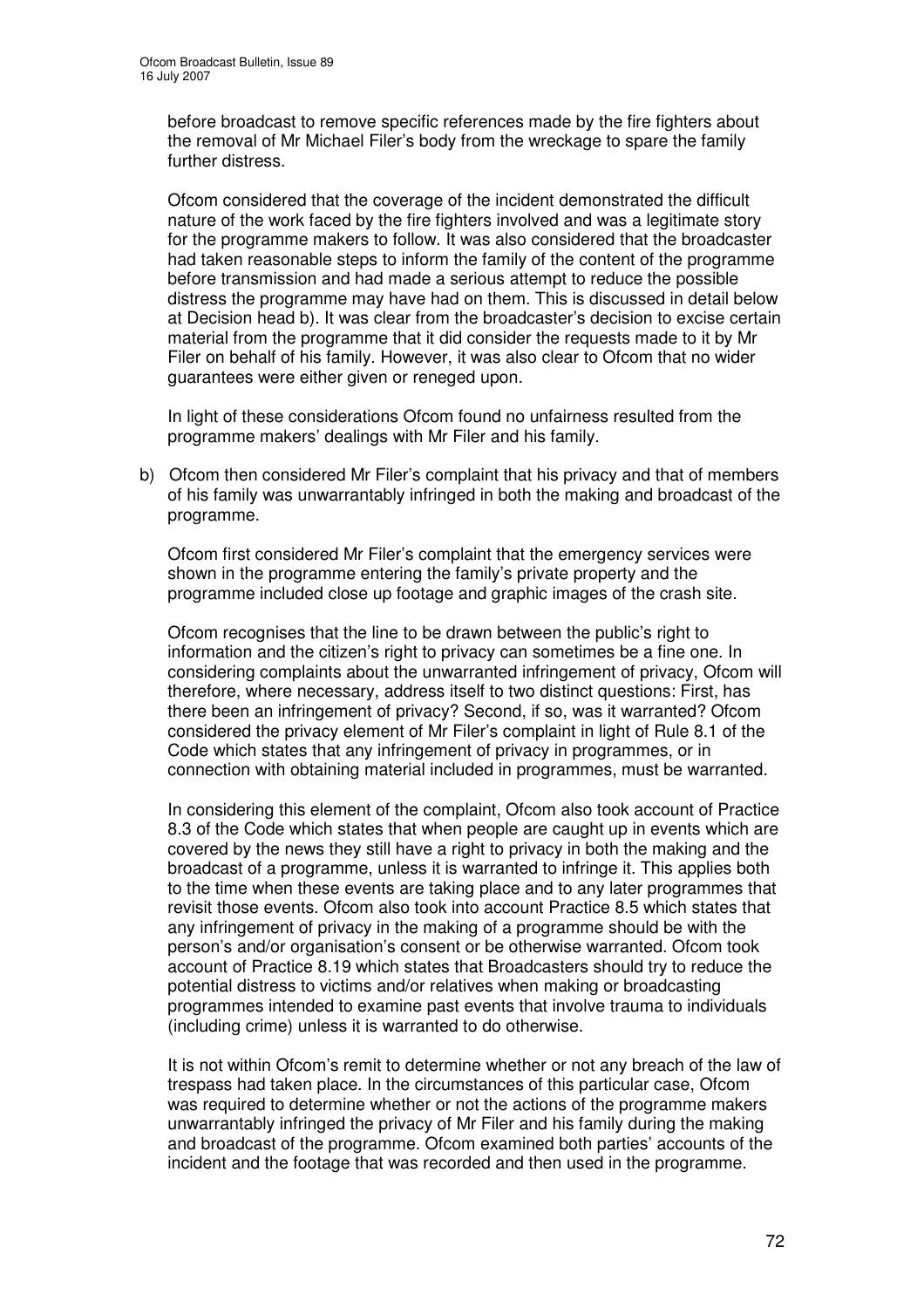Ofcom first considered whether or not Mr Filer and his family had a legitimate expectation of privacy in relation to the recording and broadcast of the footage of the crash site. Ofcom recognised the personal distress Mr Filer and other members of his family experienced at the time of the accident. It noted that the footage recorded and broadcast featured wreckage of the aircraft in which Mr Filer's father (the pilot of the aircraft) had died, and was therefore of heightened sensitivity. Ofcom also noted that the accident had occurred on land belonging to Mr Filer's father, and that that was therefore where filming had taken place. Taking all these factors into account, Ofcom was satisfied that the circumstances and location of the crash and the nature of the personal tragedy experienced by the Filer family were such that, on balance, Mr Filer and members of his family had a legitimate expectation of privacy in relation to the recording and broadcast of material at the crash site.

Ofcom then considered whether or not the privacy of Mr Filer and his family was infringed in the making of the programme. In its deliberations Ofcom again recognised that the material filmed was of a highly distressing and sensitive nature for Mr Filer and his family in view of the personal tragedy they had so recently suffered. Ofcom's duty was to consider the submissions made by both parties and determine whether, in view of the full circumstances of the recording of footage at the site of the crash, the privacy of Mr Filer and his family had been infringed.

In turning to the submissions Ofcom noted that Mr Martin had been given permission by the fire service to follow its fire fighters in carrying out their duties. Although he travelled with the fire fighters to the crash site, Ofcom noted that Mr Martin was not permitted by the emergency services to enter the field where the aircraft wreckage lay on their arrival. Ofcom also noted the broadcaster's submission which stated that the police also refused Mr Martin entry and explained to him that only emergency service personnel were to be allowed near the site until the status of the crash site was no longer considered a potential crime scene, and that Mr Martin followed these instructions.

As discussed above in Ofcom's finding on Mr Filer's complaint of unfair treatment, Ofcom noted that there was disagreement between the parties regarding the extent of any restrictions on filming by the Filer family. In the absence of any persuasive material to the contrary, it appeared to Ofcom that Mr Martin was unaware of any conditions having been laid down by any member of the family about his filming at the crash site or to the nature of the images filmed, other than the request by Mrs Kathleen Filer not to film her husband's body. Also, it was significant that no persuasive material was submitted to suggest that Mr Martin did not adhere to the restrictions placed on him by the emergency services at the crash site.

In any event Ofcom noted that the material recorded by Mr Martin, while of heightened sensitivity to the Filer family given the death of Mr Michael Filer, included images of the wreckage only, was filmed from a distance behind the police cordon and, as discussed above Mr Martin had complied with Mrs Kathleen Filer's request not to film her late husband's body.

Taking all the factors referred to above into account, Ofcom was satisfied that: Mr Martin had permission from the emergency services to be present and to film at the crash site; that he had obeyed the instructions of the emergency services; that he was unaware of any restrictions being placed on him by any member of the Filer family. In light of these considerations, and of the nature of the footage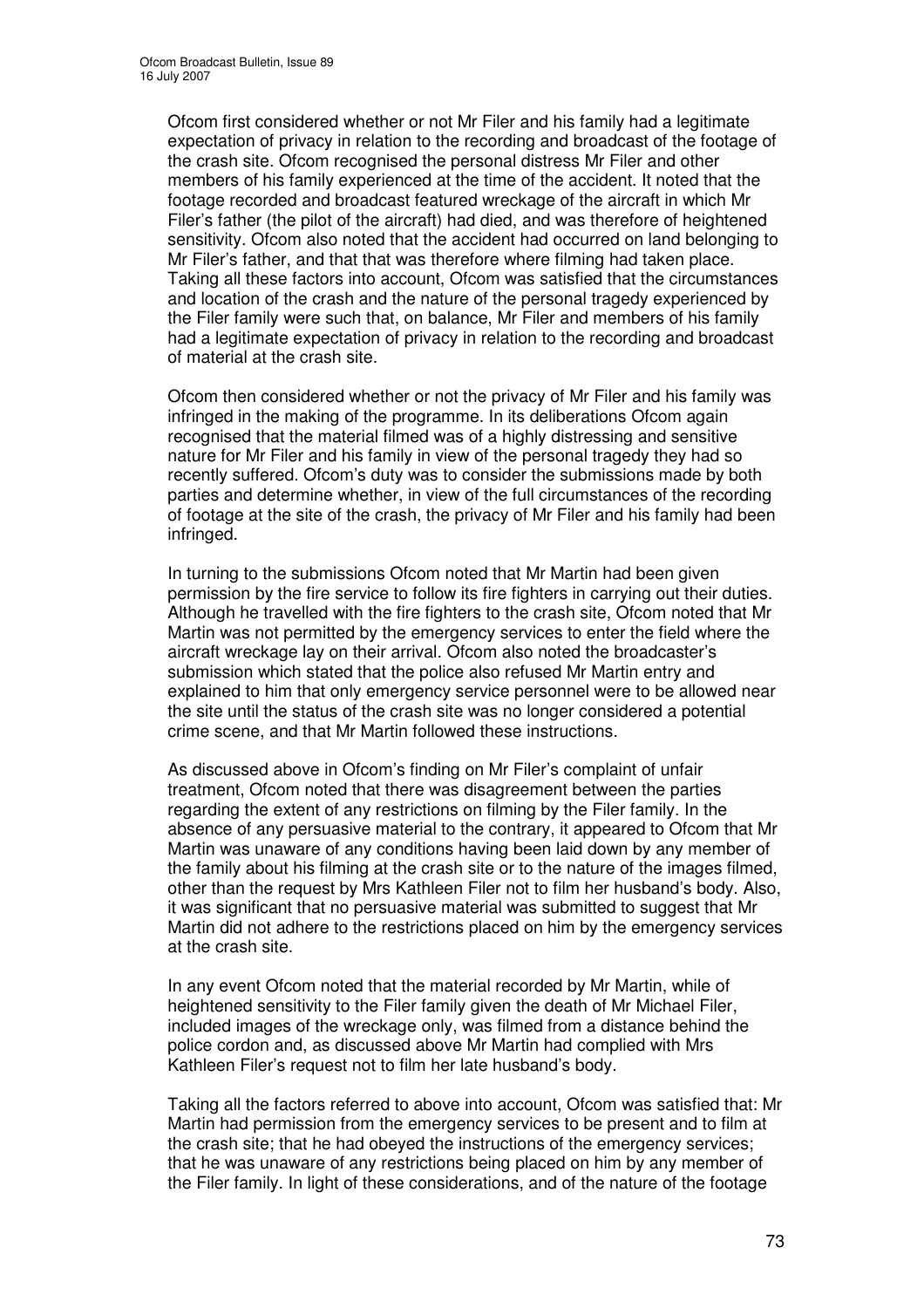recorded which did not include images of any members of the Filer family, Ofcom found that there was no infringement of the privacy of Mr Filer and members of his family in the making of the programme.

Ofcom then turned its attention to whether or not the inclusion of the material taken at the crash site infringed Mr Filer's and members of his family's privacy in the programme as broadcast. Ofcom noted that prior to transmission, the broadcaster had spoken to Mr Filer about the concerns that he and members of his family had about the programme and had re-edited it before transmission to remove references made by emergency service personnel to the removal of Mr Michael Filer's body from the wreckage to spare the family further distress.

Ofcom noted that the coverage of the incident, in demonstrating the difficult nature of the work faced by the fire fighters involved, was a legitimate story for the programme makers to follow. The material featured was of the wreckage of the plane, did not show people in distress, nor were the shots lingering or otherwise inappropriate to the subject matter of the item. Ofcom was also satisfied that ITV West had taken reasonable steps to inform Mr Filer and members of his family of the content of the programme, and had made a responsible attempt to reduce the possible distress the programme may have had on them.

Taking all these considerations into account and while recognising the distressing nature of the broadcast footage for the Filer family, in light of the nature of the material broadcast which included images of the wreckage of the plane but did not name or show footage of any members of the Filer family, Ofcom found that there was no infringement of privacy in the broadcast of the programme in relation to Mr Filer or members of his family.

Ofcom then considered Mr Filer's complaint concerning the inclusion of the footage of the entrance to the property and that the programme broadcast details of the address of the farm where the accident occurred. In deciding this, Ofcom had regard to Practice 8.2 of the Code which states that information that discloses the location of her person's home or family should not be revealed without permission, unless it is warranted. In the circumstances of this particular case, Ofcom was satisfied that Mr Filer and his family had a legitimate expectation of privacy concerning the inclusion of the footage and details of the property.

Ofcom then considered whether or not Mr Filer and his family's privacy was infringed in the broadcast of the programme. Ofcom noted that neither Mr Michael Filer nor any other members of his family were named in the programme. It also noted that the footage and commentary in the programme made reference to an incident that had occurred in a specific area. The name of the farm and the village where Mr Michael Filer lived was referred to as well as the details and footage of the accident itself. However Ofcom took the view that only those who were already aware of the accident and the circumstances surrounding it would have been able to identify the accident with Mr Michael Filer and the Filer family. It was also apparent from the supporting material provided with the broadcaster's submission that details of the accident and the location where it happened were already in the public domain and had been reported in the local media. In light of these considerations Ofcom found that there was no infringement of privacy in the broadcast of the programme in this respect.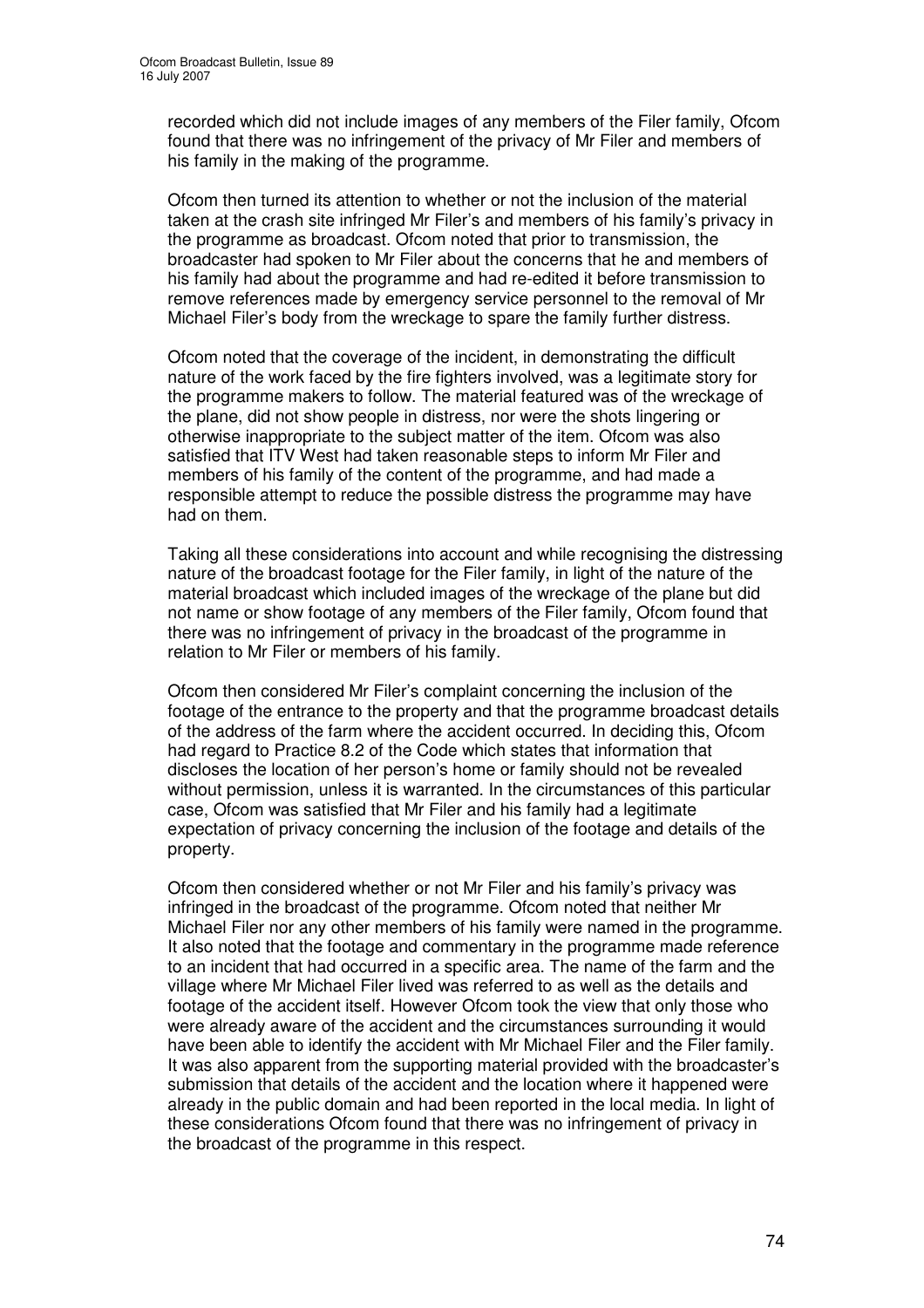In conclusion, Ofcom found that there was no infringement of privacy, in relation to Mr Filer or members of his family, in the making or broadcast of the programme and Ofcom did not therefore go on to consider whether any infringement was warranted.

**Accordingly, the complaint of unfair treatment and unwarranted infringement of privacy in both the making and broadcast of the programme was not upheld.**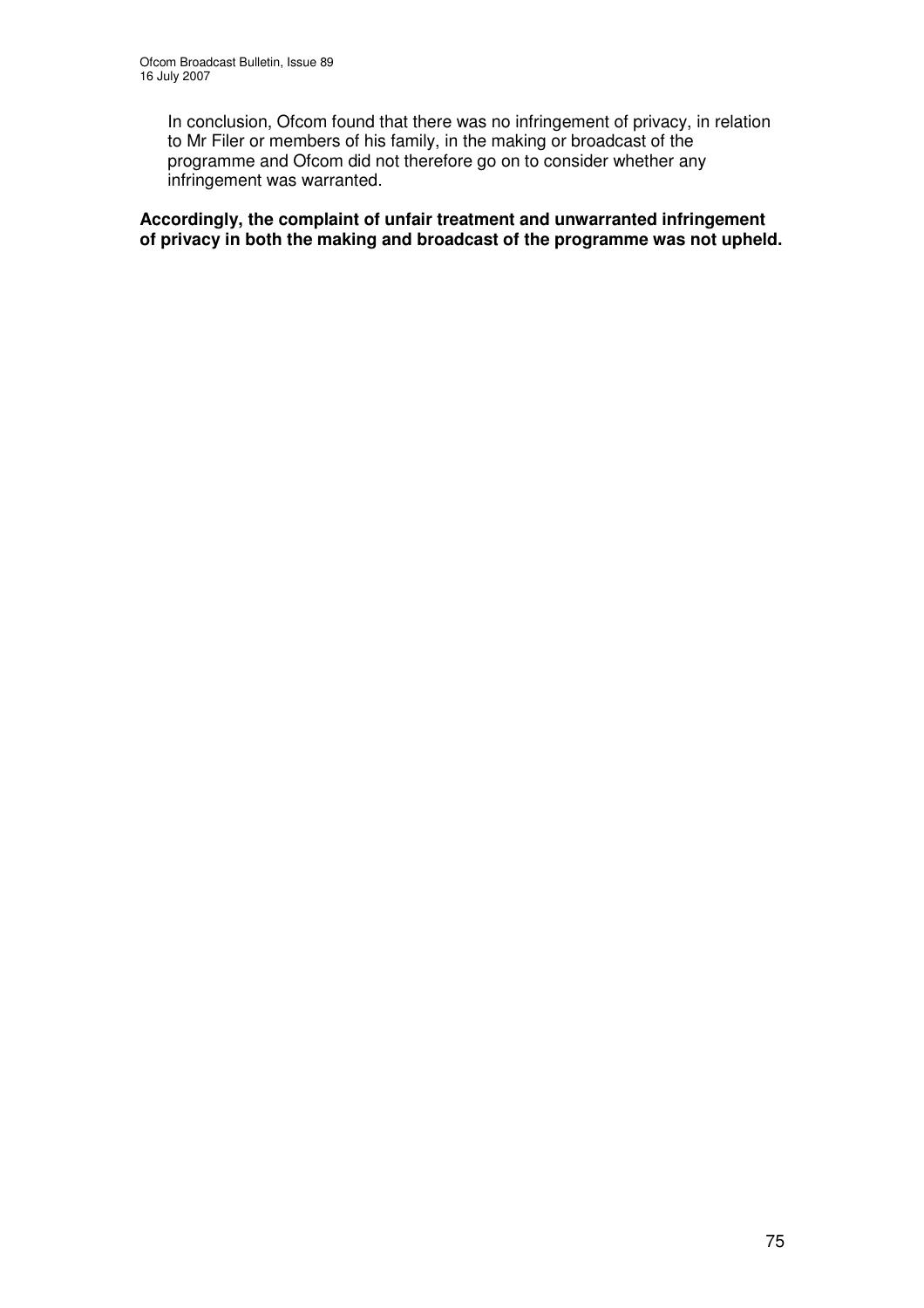## **Other Programmes Not in Breach/Out of Remit**

## **19 June to 3 July 2007**

| Programme                                       | Trans<br><b>Date</b> | <b>Channel</b>  | Category                                      | No of<br><b>Complaints</b> |
|-------------------------------------------------|----------------------|-----------------|-----------------------------------------------|----------------------------|
|                                                 | 17/04/2007           | Kanal 5         | <b>Animal Welfare</b>                         | 1                          |
| 100 Highlights<br>24 Hours With (trailer)       | 16/06/2007           | ITVI            | Sex/Nudity                                    | $\mathbf{1}$               |
| 24 Hours With (trailer)                         | 18/06/2007           | ITV1            | Sex/Nudity                                    | $\overline{3}$             |
| 3 Minute Wonder: Up Close and                   | 18/06/2007           | More 4          | Sex/Nudity                                    | $\overline{1}$             |
| Personal                                        |                      |                 |                                               |                            |
| 8 Out Of 10 Cats                                | 15/06/2007           | Channel 4       | Offensive Language                            | $\mathbf 2$                |
| 8 Simple Rules                                  | 17/06/2007           | abc1            | Generally Accepted<br><b>Standards</b>        | 1                          |
| Afternoon Show                                  | 23/05/2007           | Capital<br>95.8 | Offensive Language                            | 1                          |
| Aged 12, and Looking After the<br>Family        | 05/02/2007           | Channel 4       | Inaccuracy/Misleading                         | $\overline{c}$             |
| <b>BBC News</b>                                 | 27/06/2007           | BBC1            | Generally Accepted<br>Standards               | $\mathbf{1}$               |
| <b>BBC News</b>                                 | 12/06/2007           | BBC1            | Generally Accepted<br>Standards               | 1                          |
| Battle for the Holy Land: Love<br>Thy Neighbour | 21/05/2007           | Channel 4       | Religious Offence                             | $\mathbf{1}$               |
| Battle for the Holy Land: Love<br>Thy Neighbour | 21/05/2007           | Channel 4       | Due Impartiality/Bias                         | 1                          |
| Big Brother 8                                   | 12/06/2007           | Channel 4       | Generally Accepted<br>Standards               | $\mathbf{1}$               |
| Big Brother 8                                   | 18/06/2007           | Channel 4       | Generally Accepted<br>Standards               | $\overline{1}$             |
| Big Brother 8                                   | 08/06/2007           | Channel 4       | Generally Accepted<br>Standards               | $\overline{4}$             |
| Big Brother 8                                   | 04/06/2007           | E4              | Offensive Language                            | 1                          |
| Big Brother 8                                   | 28/06/2007           | Channel 4       | Generally Accepted<br>Standards               | $\overline{1}$             |
| Big Brother 8                                   | 12/06/2007           | Channel 4       | Generally Accepted<br><b>Standards</b>        | $\overline{2}$             |
| Big Brother 8                                   | 13/06/2007           | Channel 4       | Offensive Language                            | $\overline{\mathbf{c}}$    |
| Big Brother 8                                   | 31/05/2007           | Channel 4       | Generally Accepted<br>Standards               | $\mathbf{1}$               |
| Big Brother 8                                   | 04/06/2007           | Channel 4       | <b>Generally Accepted</b><br><b>Standards</b> | 3                          |
| Big Brother 8                                   | 08/06/2007           | Channel 4       | Sex/Nudity                                    | 1                          |
| Big Brother 8                                   | 09/06/2007           | E4              | Generally Accepted<br><b>Standards</b>        | 1                          |
| Big Brother 8                                   | 11/06/2007           | Channel 4       | <b>Generally Accepted</b><br>Standards        | 3                          |
| <b>Big Brother Live</b>                         | 09/06/2007           | E <sub>4</sub>  | Generally Accepted<br><b>Standards</b>        | 1                          |
| Big Brother on the Couch                        | 03/06/2007           | Channel 4       | Generally Accepted<br>Standards               | $\mathbf{1}$               |
| Big Brother's Big Mouth                         | 30/05/2007           | Channel 4       | <b>Generally Accepted</b><br>Standards        | 6                          |
| Big Brother's Big Mouth                         | 12/06/2007           | E <sub>4</sub>  | Generally Accepted<br><b>Standards</b>        | $\overline{c}$             |
| Big Brother's Big Mouth                         | 20/06/2007           | E4              | Generally Accepted<br><b>Standards</b>        | $\mathbf{1}$               |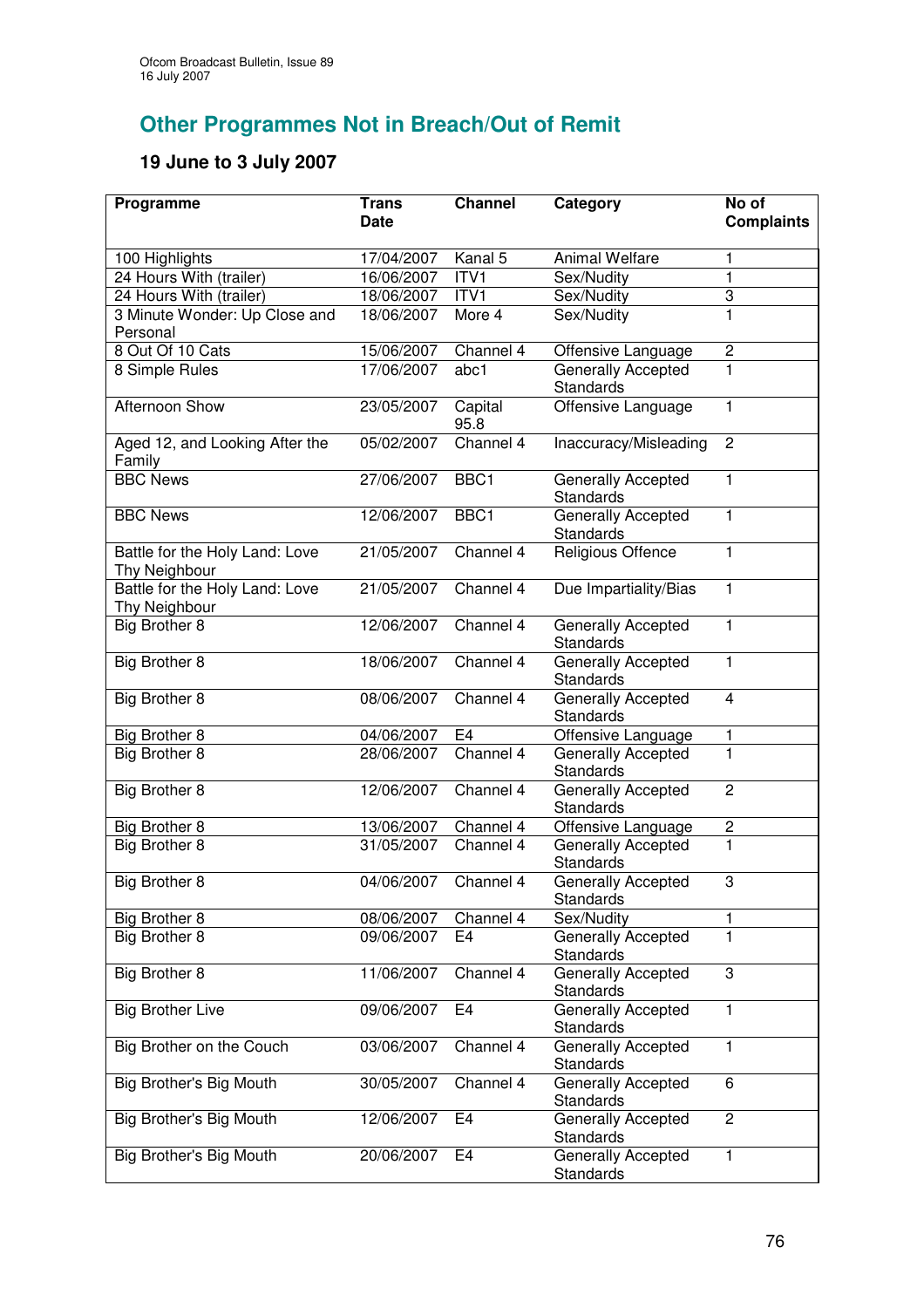| Big Brother's Big Mouth          | 05/06/2007 | E4                      | Generally Accepted              | $\overline{c}$ |
|----------------------------------|------------|-------------------------|---------------------------------|----------------|
|                                  |            |                         | <b>Standards</b>                |                |
|                                  |            | E4                      | Generally Accepted              | 1              |
| Big Brother's Big Mouth          | 19/06/2007 |                         | <b>Standards</b>                |                |
|                                  |            |                         |                                 |                |
| Big Brother's Big Mouth          | 07/06/2007 | E <sub>4</sub>          | Generally Accepted              | 3              |
|                                  |            |                         | Standards                       |                |
| Big Brother's Little Brother     | 03/06/2007 | Channel 4               | Offensive Language              | 1              |
| <b>Blue Kiss</b>                 | 12/06/2007 | Smile TV                | Sex/Nudity                      | 1              |
| Bob and Roberta Smith            | 29/05/2007 | Resonance               | <b>Animal Welfare</b>           | $\mathbf{1}$   |
|                                  |            | FM                      |                                 |                |
| Bob and Roberta Smith            | 29/05/2007 | Resonance               | Generally Accepted              | 7              |
|                                  |            | FM                      | Standards                       |                |
| <b>Breakfast Show</b>            | 03/05/2007 | <b>Essex FM</b>         | Generally Accepted              | $\mathbf{1}$   |
|                                  |            |                         | Standards                       |                |
| <b>Breakfast Show</b>            | 29/05/2007 | Virgin                  | <b>Generally Accepted</b>       | 1              |
|                                  |            | Radio                   | Standards                       |                |
| <b>Britain's Got More Talent</b> | 09/06/2007 | ITV2                    | <b>Generally Accepted</b>       | $\overline{2}$ |
|                                  |            |                         | Standards                       |                |
| <b>Britain's Got More Talent</b> | 10/06/2007 | ITV <sub>2</sub>        | Generally Accepted              | $\overline{4}$ |
|                                  |            |                         | Standards                       |                |
| <b>Britain's Got More Talent</b> | 16/06/2007 | ITV2                    | <b>Generally Accepted</b>       | $\mathbf{1}$   |
|                                  |            |                         | Standards                       |                |
| <b>Britain's Got Talent</b>      | 10/06/2007 | ITV1                    | Sex/Nudity                      | $\overline{c}$ |
| <b>Britain's Got Talent</b>      | 13/06/2007 | ITV1                    | Generally Accepted              | 1              |
|                                  |            |                         | Standards                       |                |
|                                  |            |                         |                                 |                |
| <b>Britain's Got Talent</b>      | 16/06/2007 | ITV1                    | Offensive Language              | 1              |
| <b>Britain's Got Talent</b>      | 10/06/2007 | ITV1                    | Animal Welfare                  | $\overline{2}$ |
| <b>Britains Got More Talent</b>  | 17/06/2007 | ITV <sub>2</sub>        | Generally Accepted              | $\overline{1}$ |
|                                  |            |                         | Standards                       |                |
| <b>Brothers and Sisters</b>      | 20/06/2007 | Channel 4               | Advertising                     | 1              |
| Build A New Life in the Country  | 07/06/2007 | Five                    | Competitions                    | 1              |
| <b>Bull Shit Hour (trailer)</b>  | 08/04/2007 | <b>FX Channel</b>       | Offensive Language              | 1              |
| <b>Celebrity Masterchef</b>      | 12/06/2007 | BBC1                    | Generally Accepted              | $\mathbf{1}$   |
|                                  |            |                         | Standards                       |                |
| <b>Channel 4 News</b>            | 04/06/2007 | Channel 4               | Inaccuracy/Misleading           | 3              |
| Channel 4 News                   | 04/06/2007 | Channel 4               | Generally Accepted              | $\overline{1}$ |
|                                  |            |                         | Standards                       |                |
| Channel 4 News                   | 04/06/2007 | Channel 4               | Due Impartiality/Bias           | 1              |
| Channel 4 News                   | 15/06/2007 | Channel 4               | Inaccuracy/Misleading           | 1              |
| <b>Chris Moyles</b>              | 08/06/2007 | <b>BBC Radio</b>        | <b>Generally Accepted</b>       | 1              |
|                                  |            |                         | Standards                       |                |
| Chris Moyles Show                | 11/06/2007 | <b>BBC Radio</b>        | Generally Accepted              | $\mathbf{1}$   |
|                                  |            |                         | Standards                       |                |
| <b>Classic FM News</b>           | 12/04/2007 | Classic FM              | Generally Accepted              | $\mathbf{1}$   |
|                                  |            |                         | Standards                       |                |
| Cool FM                          | 20/05/2007 | Cool FM                 | Offensive Language              | 1              |
| Cops With Cameras                | 12/06/2007 | ITV1                    |                                 | $\mathbf{1}$   |
|                                  |            |                         | Due Impartiality/Bias           |                |
| <b>Crash Test Dummies</b>        |            |                         |                                 |                |
|                                  | 19/05/2007 | Sky One                 | Generally Accepted              | 1              |
|                                  |            |                         | Standards                       |                |
| Danny & Nicky in the Morning     | 20/03/2007 | Southern                | Sex/Nudity                      | 1              |
|                                  |            | <b>FM</b>               |                                 |                |
| Deal or No Deal                  | 17/06/2007 | Channel 4               | Due Impartiality/Bias           | 1              |
| Derby Day                        | 02/06/2007 | BBC1                    | Sex/Nudity                      | 3              |
| Derren Brown's Trick or Treat    | 18/05/2007 | Channel 4               | Generally Accepted              | $\overline{5}$ |
|                                  |            |                         | Standards                       |                |
| Derren Brown's Trick or Treat    | 18/05/2007 | Channel 4               | Dangerous Behaviour             | 1              |
| Disappearance                    | 22/05/2007 | <b>SciFi</b><br>Channel | Generally Accepted<br>Standards | 1              |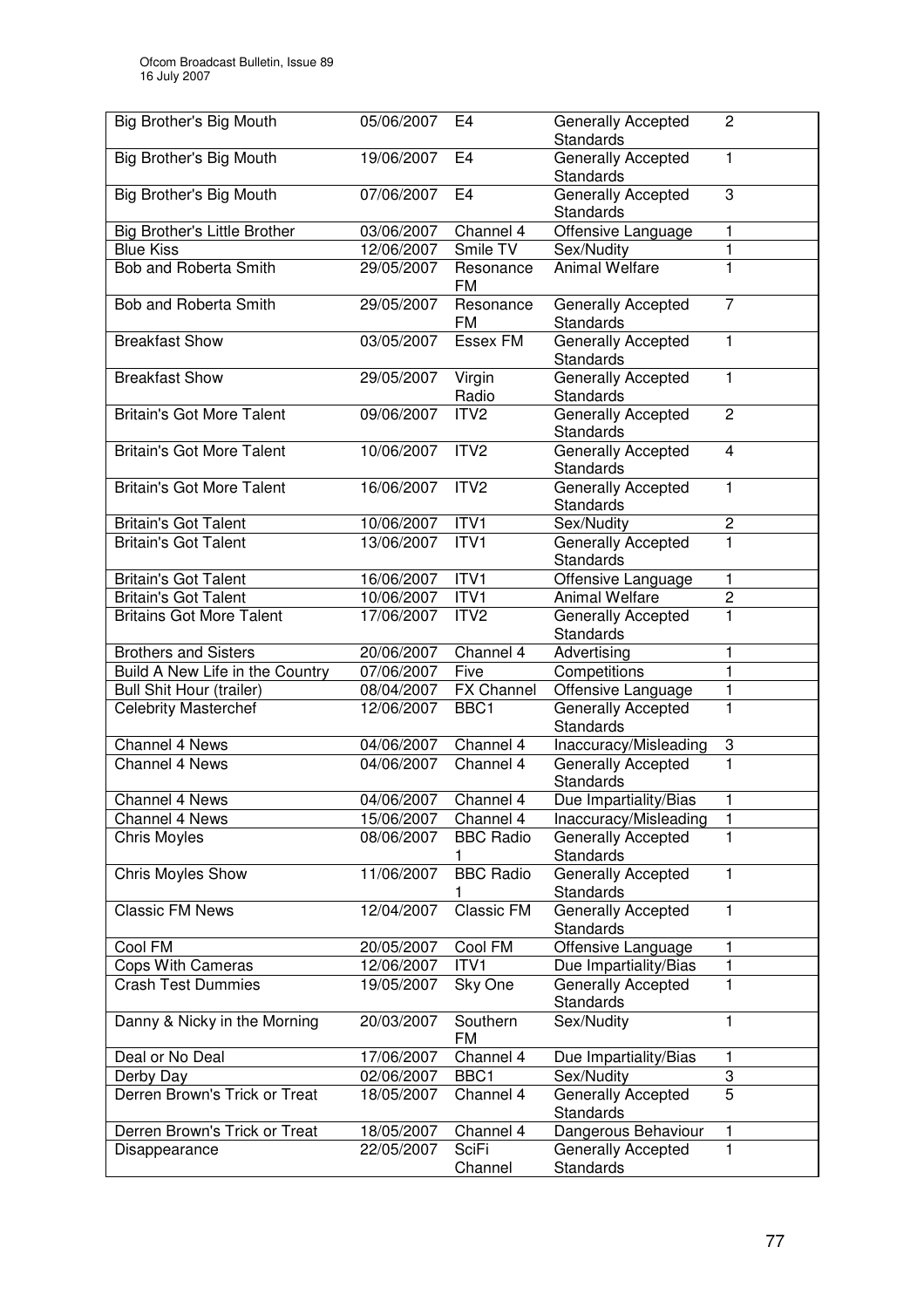| Dispatches: Bin Wars            | 24/05/2007 | Channel 4             | Due Impartiality/Bias                         | 1                         |
|---------------------------------|------------|-----------------------|-----------------------------------------------|---------------------------|
| <b>Drive</b>                    | 03/05/2007 | <b>BBC Radio</b>      | <b>Generally Accepted</b>                     | 1                         |
|                                 |            | 5 Live                | Standards                                     |                           |
| Drive with Ian Wright & Adrian  | 21/05/2007 | Talksport             | Generally Accepted                            | 3                         |
| Durham                          |            |                       | <b>Standards</b>                              |                           |
| Eastenders                      | 20/05/2007 | BBC1                  | Violence                                      | 1                         |
| <b>Embarrassing Illnesses</b>   | 14/06/2007 | Channel 4             | Generally Accepted                            | $\overline{3}$            |
|                                 |            |                       | Standards                                     |                           |
| <b>Embarrassing Illnesses</b>   | 21/06/2007 | Channel 4             | Inaccuracy/Misleading                         | 1                         |
| Emmerdale                       | 05/06/2007 | ITV1                  | Violence                                      | $\overline{c}$            |
| Everybody Hates Chris (trailer) | 10/06/2007 | Five                  | Violence                                      | 1                         |
| Everybody Hates Chris (trailer) | 08/06/2007 | Five                  | Violence                                      | 1                         |
| F1 Grand Prix trailers          | 10/03/2007 | <b>ITV</b>            | Advertising                                   | 1                         |
| F1: Monaco Grand Prix Live      | 27/05/2007 | ITV1                  | Advertising                                   | 1                         |
| Friday Night with Jonathan Ross | 08/06/2007 | BBC1                  | Generally Accepted<br><b>Standards</b>        | 1                         |
| Friday Night with Jonathan Ross | 08/06/2007 | BBC1                  | Offensive Language                            | 1                         |
| <b>GMTV</b>                     | 16/05/2007 | ITV1                  | Generally Accepted<br>Standards               | 1                         |
| <b>GMTV</b>                     | 25/05/2007 | ITVI                  | Generally Accepted                            | 1                         |
|                                 |            |                       | <b>Standards</b>                              |                           |
| Gay to Z                        | 15/06/2007 | Channel 4             | Sex/Nudity                                    | 1                         |
| <b>Generation Xcess</b>         | 03/06/2007 | ITV <sub>2</sub>      | Offensive Language                            | 1                         |
| Gordon Ramsay's F Word          | 17/05/2007 | Channel 4             | Generally Accepted                            | 1                         |
| (trailer)                       |            |                       | Standards                                     |                           |
| <b>Graham Norton Uncut</b>      | 09/06/2007 | BBC <sub>2</sub>      | Generally Accepted<br>Standards               | 1                         |
| <b>Graham Norton Uncut</b>      | 02/06/2007 | BBC <sub>2</sub>      | Religious Offence                             | 1                         |
| <b>Grand Designs</b>            | 25/06/2007 | More 4                | Offensive Language                            | 1                         |
| Have I Got News For You         | 25/05/2007 | BBC1                  | Generally Accepted                            | 1                         |
|                                 |            |                       | <b>Standards</b>                              |                           |
| Health and Wealth               | 08/03/2007 | <b>DM Digital</b>     | Generally Accepted<br><b>Standards</b>        | 1                         |
| <b>Heir Hunters</b>             | 11/06/2007 | BBC <sub>1</sub>      | Dangerous Behaviour                           | 1                         |
| Heresy                          | 06/06/2007 | <b>BBC Radio</b><br>4 | Generally Accepted<br><b>Standards</b>        | 1                         |
| <b>Holby Blue</b>               | 05/06/2007 | BBC <sub>1</sub>      | Sex/Nudity                                    | 1                         |
| Hollyoaks                       | 13/06/2007 | Channel 4             | Offensive Language                            | 1                         |
| Hollyoaks                       | 21/06/2007 | Channel 4             | Inaccuracy/Misleading                         | 1                         |
| Home and Away                   | 12/06/2007 | Five                  | Sex/Nudity                                    | 1                         |
| How to Look Good Naked          | 12/06/2007 | Channel 4             | Sex/Nudity                                    | $\ensuremath{\mathsf{3}}$ |
| Hustle                          | 31/05/2007 | BBC1                  | <b>Generally Accepted</b><br><b>Standards</b> | $\overline{2}$            |
| <b>ITV News</b>                 | 05/06/2007 | ITV1                  | <b>Generally Accepted</b><br><b>Standards</b> | $\mathbf{2}$              |
| <b>ITV Play</b>                 | 05/06/2007 | ITV1                  | Competitions                                  | 1                         |
| Jo Whiley                       | 22/11/2006 | <b>BBC Radio</b>      | Generally Accepted                            | 1                         |
|                                 |            |                       | Standards                                     |                           |
| Jon Gaunt                       | 20/06/2007 | Talksport             | <b>Generally Accepted</b><br>Standards        | 1                         |
| Jon Gaunt                       | 17/05/2007 | Talksport             | Generally Accepted<br><b>Standards</b>        | 1                         |
| Jon Gaunt                       | 12/06/2007 | Talksport             | Generally Accepted                            | 1                         |
| Keith Arthur's Fisherman Blues  | 02/06/2007 | Talksport             | Standards<br>Generally Accepted               | 1                         |
|                                 |            |                       | <b>Standards</b>                              |                           |
| Kerrang                         | 14/06/2007 | Kerrang               | Sex/Nudity                                    | 1                         |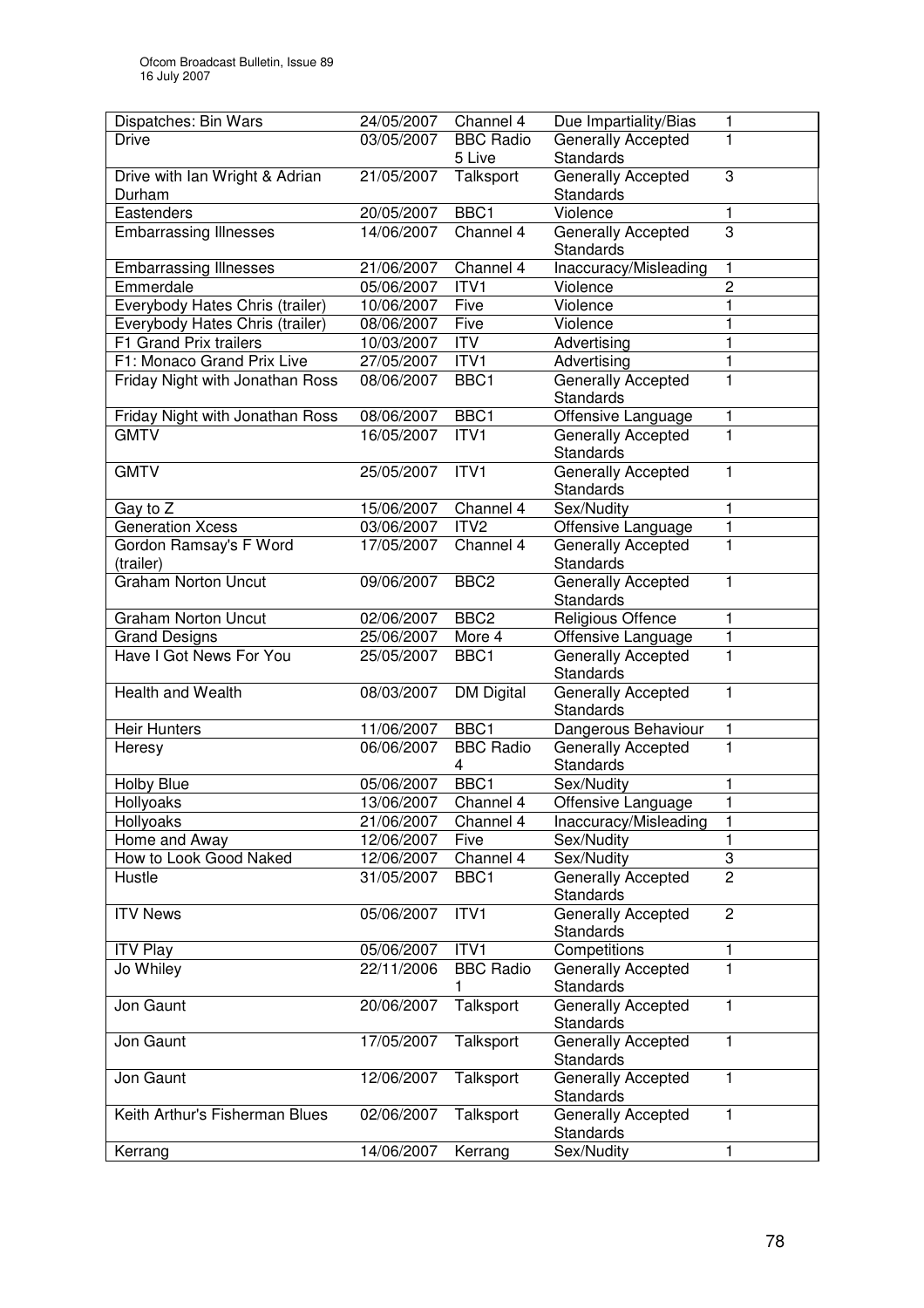| Let Me Entertain You            | 06/06/2007 | BBC <sub>2</sub>      | <b>Generally Accepted</b><br>Standards        | 1              |
|---------------------------------|------------|-----------------------|-----------------------------------------------|----------------|
| Loose Women                     | 14/06/2007 | ITV <sub>1</sub>      | Generally Accepted<br><b>Standards</b>        | 1              |
| Loose Women                     | 11/06/2007 | ITV1                  | <b>Generally Accepted</b><br><b>Standards</b> | 1              |
| Loose Women                     | 25/05/2007 | ITV <sub>1</sub>      | Generally Accepted<br><b>Standards</b>        | 1              |
| <b>MTV Movie Awards</b>         | 05/06/2007 | <b>MTV</b>            | Generally Accepted<br><b>Standards</b>        | $\overline{2}$ |
| Miss Match                      | 02/06/2007 | E4                    | Generally Accepted<br><b>Standards</b>        | 1              |
| Neighbours                      | 24/05/2007 | BBC1                  | Generally Accepted<br><b>Standards</b>        | $\mathbf{1}$   |
| Nick Abbot                      | 14/04/2007 | <b>LBC</b>            | <b>Generally Accepted</b><br>Standards        | $\mathbf{1}$   |
| Paul Bunker Breakfast Show      | 11/06/2007 | Mercury<br><b>FM</b>  | Offensive Language                            | 1              |
| Pete Price                      | 02/05/2007 | Radio City            | Generally Accepted<br>Standards               | 1              |
| QI                              | 19/06/2007 | BBC <sub>2</sub>      | Religious Offence                             | 1              |
| Quiz Call                       | 08/04/2007 | Five                  | Competitions                                  | 3              |
| Quiz Call                       | 21/04/2007 | Five                  | Competitions                                  | $\overline{c}$ |
| Quiz Call                       | 01/04/2007 | Five                  | Competitions                                  | 1              |
| Quizcall                        | 22/04/2007 | Five                  | Competitions                                  | $\overline{c}$ |
| Quizcall                        | 14/04/2007 | Five                  | Competitions                                  | 1              |
| Quizcall                        | 06/05/2007 | Five                  | Competitions                                  | 4              |
| Quizcall                        | 07/06/2007 | Five                  | Competitions                                  | 1              |
| Radio City 96.7                 | 21/05/2007 | Radio City<br>96.7    | Inaccuracy/Misleading                         | 1              |
| Richard & Judy                  | 18/06/2007 | Channel 4             | Offensive Language                            | 1              |
| Rome                            | 21/06/2007 | BBC <sub>2</sub>      | Offensive Language                            | 1              |
| Rome                            | 27/06/2007 | BBC <sub>2</sub>      | Sex/Nudity                                    | $\overline{2}$ |
| Rome                            | 27/06/2007 | BBC <sub>2</sub>      | Offensive Language                            | 1              |
| Rome                            | 20/06/2007 | BBC <sub>2</sub>      | Offensive Language                            | 3              |
| Rome                            | 24/06/2007 | BBC <sub>2</sub>      | Offensive Language                            | $\overline{2}$ |
| Rome                            | 20/06/2007 | BBC <sub>2</sub>      | Violence                                      | 1              |
| Rugby: England v South Africa   | 26/05/2007 | <b>Sky</b><br>Sports2 | <b>Generally Accepted</b><br>Standards        | 1              |
| Saturday Live                   | 05/05/2007 | <b>BBC Radio</b><br>4 | <b>Generally Accepted</b><br>Standards        | 1              |
| Shariah TV                      | 05/06/2007 | Channel 4             | Crime<br>(incite/encourage)                   | 1              |
| Shark                           | 07/06/2007 | Five                  | Sponsorship                                   | 1              |
| <b>Sky News</b>                 | 28/06/2007 | <b>Sky News</b>       | Generally Accepted<br><b>Standards</b>        | 1              |
| <b>Sky News</b>                 | 19/06/2007 | <b>Sky News</b>       | <b>Animal Welfare</b>                         | 1              |
| <b>Sky News</b>                 | 23/04/2007 | <b>Sky News</b>       | Due Impartiality/Bias                         | 1              |
| Spanish Property Crash: Tonight | 01/06/2007 | ITV1                  | Inaccuracy/Misleading                         | 1              |
| Sunrise With Eamonn Holmes      | 18/05/2007 | <b>Sky News</b>       | Commercial<br>References                      | 1              |
| Talk To Me                      | 10/06/2007 | ITV1                  | Generally Accepted<br><b>Standards</b>        | $\mathbf{1}$   |
| Talk To Me                      | 17/06/2007 | ITV1                  | Offensive Language                            | 1              |
| Talk To Me                      | 10/06/2007 | ITV1                  | Religious Offence                             | 1              |
| Talk To Me                      | 17/06/2007 | ITV1                  | <b>Generally Accepted</b><br><b>Standards</b> | 1              |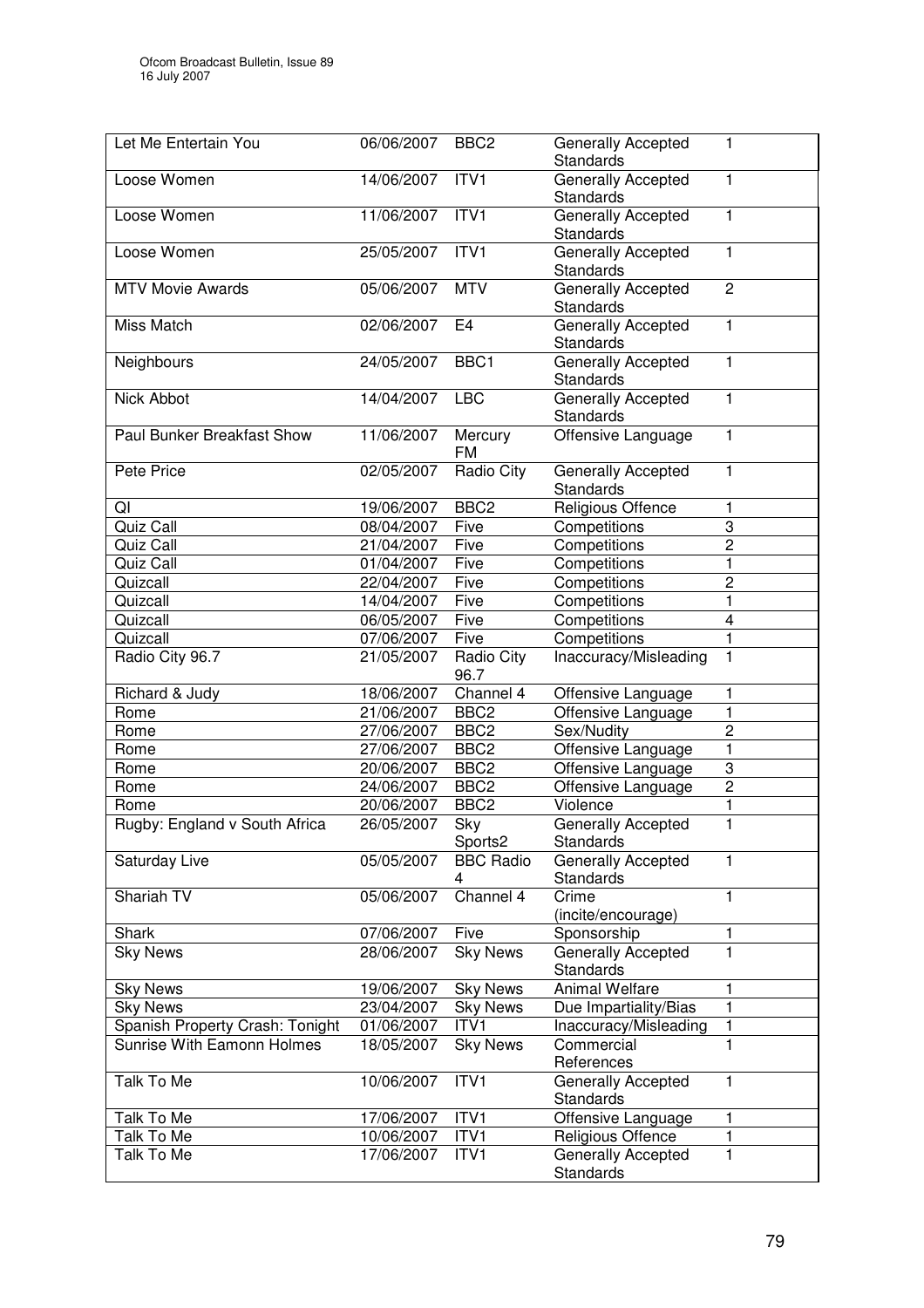| Talk To Me                                | 10/06/2007 | ITV <sub>1</sub>      | Crime<br>(incite/encourage)                   | 1              |
|-------------------------------------------|------------|-----------------------|-----------------------------------------------|----------------|
| Talk To Me                                | 10/06/2007 | ITV1                  | Offensive Language                            | 1              |
| Terror in the Skies: A Tonight<br>Special | 04/06/2007 | ITV1                  | Inaccuracy/Misleading                         | 1              |
| Terror in the Skies: A Tonight<br>Special | 04/06/2007 | ITVI                  | Generally Accepted<br>Standards               | 1              |
| The Apprentice: You're Fired              | 06/06/2007 | BBC <sub>2</sub>      | Generally Accepted<br><b>Standards</b>        | 1              |
| The F Word                                | 26/04/2007 | Channel 4             | Generally Accepted<br>Standards               | 1              |
| The Farm Revealed                         | 14/06/2007 | Channel 4             | <b>Generally Accepted</b><br>Standards        | 1              |
| The Friday Night Project                  | 08/06/2007 | Channel 4             | Generally Accepted<br><b>Standards</b>        | $\overline{c}$ |
| The Friday Night Project                  | 01/06/2007 | Channel 4             | Generally Accepted<br><b>Standards</b>        | $\mathbf{1}$   |
| The Graham Norton Show                    | 31/05/2007 | BBC <sub>2</sub>      | Religious Offence                             | 3              |
| The Great Big British Quiz                | 09/12/2006 | Five                  | Competitions                                  | 3              |
| The Great British Menu                    | 08/06/2007 | BBC <sub>2</sub>      | Generally Accepted<br>Standards               | $\mathbf{1}$   |
| The Jeremy Kyle Show                      | 18/06/2007 | ITV1                  | Generally Accepted<br>Standards               | 3              |
| The Jeremy Kyle Show                      | 05/06/2007 | ITV1                  | Religious Offence                             | 1              |
| The Jeremy Kyle Show                      | 05/06/2007 | ITV <sub>2</sub>      | Generally Accepted<br>Standards               | 1              |
| The Jerry Springer Show                   | 04/06/2007 | Living TV             | Generally Accepted<br>Standards               | $\mathbf{1}$   |
| The Last Detective                        | 31/05/2007 | ITV1                  | Inaccuracy/Misleading                         | 1              |
| The Last Detective                        | 03/05/2007 | ITV1                  | Generally Accepted<br>Standards               | 1              |
| The Mark of Cain                          | 12/04/2007 | Channel 4             | Religious Issues                              | 1              |
| The News Quiz                             | 25/05/2007 | <b>BBC Radio</b><br>4 | Religious Offence                             | 1              |
| The Sunday Programme                      | 13/05/2007 | ITV2                  | Generally Accepted<br><b>Standards</b>        | 1              |
| The Time Of Your Life                     | 18/06/2007 | ITV1                  | Sex/Nudity                                    | 1              |
| The Time Of Your Life                     | 18/06/2007 | ITV1                  | Offensive Language                            | 1              |
| The Weakest Link                          | 28/05/2007 | BBC1                  | <b>Generally Accepted</b><br><b>Standards</b> | 1              |
| The Wright Stuff                          | 30/05/2007 | Five                  | Generally Accepted<br>Standards               | 1              |
| The Wright Stuff                          | 11/06/2007 | Five                  | Generally Accepted<br><b>Standards</b>        | $\mathbf{1}$   |
| This Week                                 | 17/05/2007 | BBC1                  | <b>Generally Accepted</b><br><b>Standards</b> | 1              |
| This is Your Life                         | 02/06/2007 | ITVI                  | Inaccuracy/Misleading                         | 1              |
| Tim Marlow with Gilbert and<br>George     | 05/03/2007 | Five                  | Commercial<br>References                      | 1              |
| <b>Tiswas Reunited</b>                    | 16/06/2007 | ITV1                  | Generally Accepted<br>Standards               | 1              |
| Today                                     | 26/04/2007 | <b>BBC Radio</b><br>4 | Generally Accepted<br>Standards               | $\mathbf{1}$   |
| Today                                     | 08/06/2007 | <b>BBC Radio</b><br>4 | Generally Accepted<br>Standards               | $\mathbf{1}$   |
| <b>Top Gear</b>                           | 28/01/2007 | BBC <sub>2</sub>      | Generally Accepted<br>Standards               | $\mathbf{1}$   |
| <b>Totally Doctor Who</b>                 | 08/06/2007 | BBC1                  | Dangerous Behaviour                           | 1              |
| Trinny and Susannah Undress               | 12/06/2007 | ITV1                  | Offensive Language                            | 1              |